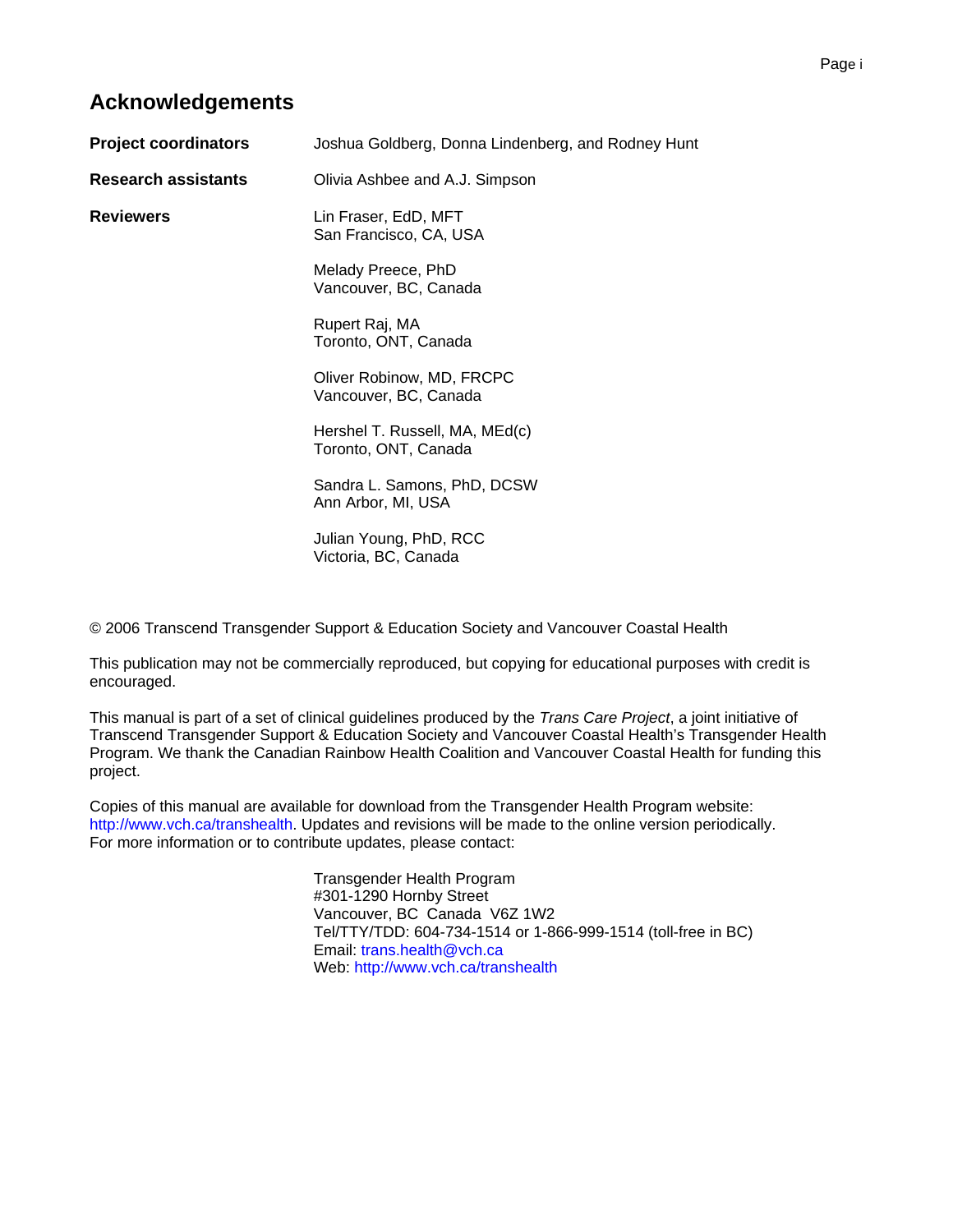# **Table of Contents**

| Exploring gender history and development of transgender identity  13 |  |
|----------------------------------------------------------------------|--|
|                                                                      |  |
|                                                                      |  |
|                                                                      |  |
|                                                                      |  |
|                                                                      |  |
|                                                                      |  |
|                                                                      |  |
|                                                                      |  |
|                                                                      |  |
|                                                                      |  |
|                                                                      |  |
|                                                                      |  |
|                                                                      |  |
|                                                                      |  |
|                                                                      |  |
|                                                                      |  |
|                                                                      |  |
|                                                                      |  |
|                                                                      |  |
|                                                                      |  |
|                                                                      |  |
|                                                                      |  |
|                                                                      |  |
|                                                                      |  |
|                                                                      |  |
|                                                                      |  |
|                                                                      |  |
|                                                                      |  |
|                                                                      |  |
|                                                                      |  |
|                                                                      |  |
|                                                                      |  |
|                                                                      |  |
|                                                                      |  |
|                                                                      |  |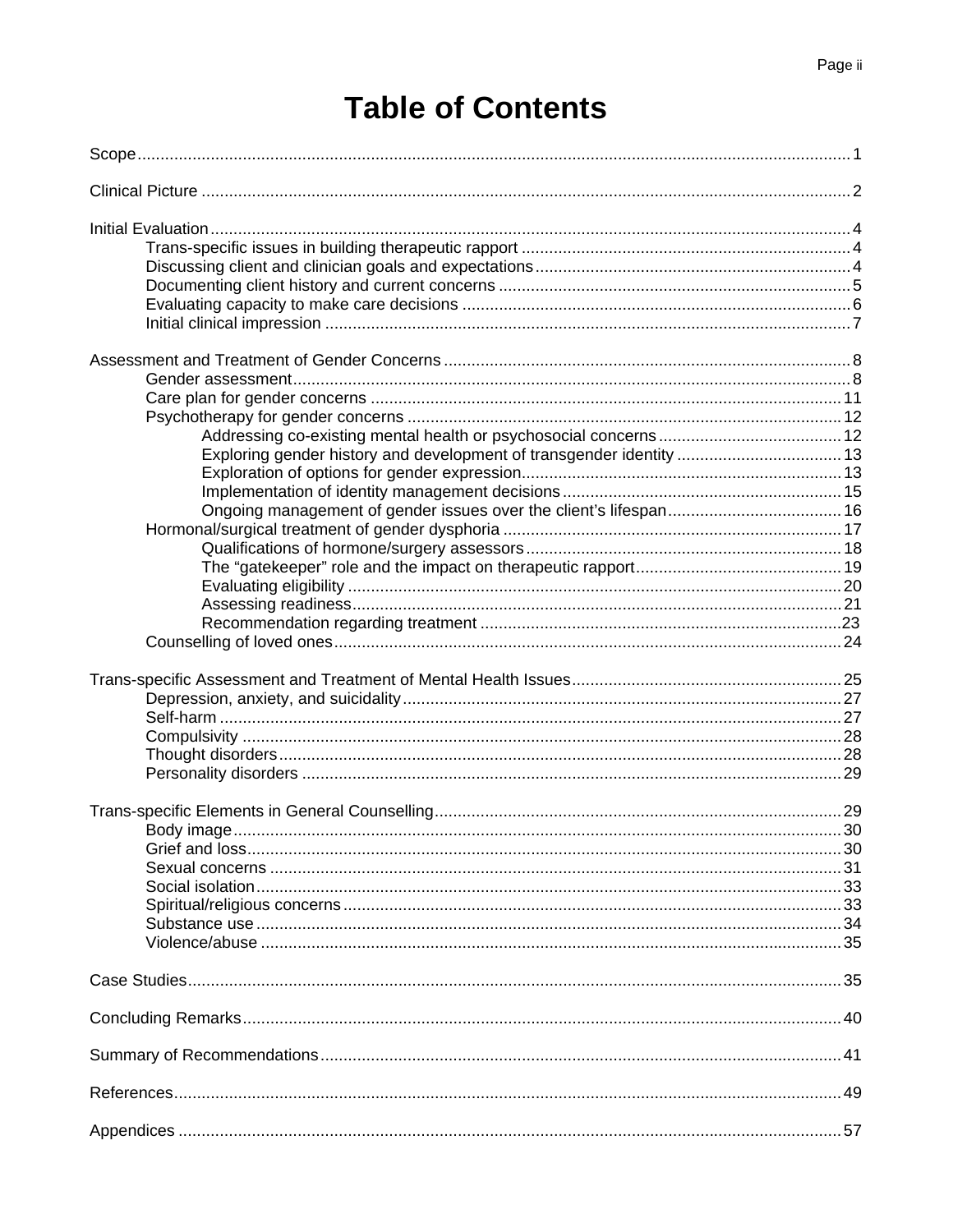# <span id="page-3-0"></span>**Counselling and Mental Health Care of Transgender Adults and Loved Ones**

### **Scope**

 $\overline{a}$ 

Transgender[\\*](#page-3-1) individuals and loved ones may seek assistance from mental health professionals for trans-specific or more general concerns. Transgender mental health practice may include:

- evaluation, care planning, and treatment of gender concerns
- evaluation, care planning, and treatment of mental health concerns
- psychotherapy: individuals, couples, families, and groups
- short-term consultation (typically 1-3 sessions): information, resources, and referral assistance for transgender individual or loved one, or peer consultation for another clinician
- psychoeducational workshops and groups: information and facilitated discussion on specific topics (e.g., sexual health, hormones, transition); training for employers, schools, etc.
- case and global advocacy (see *Social and Medical Advocacy with Transgender People and Loved Ones: Recommendations for BC Clinicians*, White Holman & Goldberg, 2006)
- clinical support/supervision for facilitator(s) of peer-led support group
- training of other clinicians

This document addresses *trans-specific* elements of mental health practice, including assessment, care planning, and treatment. It is intended to assist clinicians providing mental health services in the community setting (counsellors, family physicians, nurses, psychologists, psychiatrists, psychiatric nurses, social workers) who are already familiar with basic terms and concepts in transgender care and are seeking more advanced clinical guidance in work with transgender adults. Mental health practice with transgender adolescents is discussed separately in *Caring for Transgender Adolescents in BC: Suggested Guidelines* (de Vries, Cohen-Kettenis, Delemarre-van de Waal, White Holman, & Goldberg, 2006)*.*

This work is part of the Trans Care Project, an initiative aiming to improve clinical resources for trans-serving professionals in British Columbia (BC). Prior to 2002, a hospital-based gender clinic provided the majority of services relating to evaluation of gender concerns and treatment for those undergoing medically-assisted gender transition. With the gender clinic's closure in 2002 and the subsequent move to a decentralized, community-based network of clinicians (Kopala, 2003), mental health professionals with varying degrees of transgender training and experience are now responsible for all aspects of care sought by transgender individuals and loved ones. In keeping with the Trans Care Project focus, some of the information in this document is specific to the health system in British Columbia; other recommendations are broader in nature and may be of interest to practitioners in other regions.

Mental health is intrinsically connected to cultural, physical, sexual, psychosocial, and spiritual aspects of health. Complete mental health care for the transgender community must similarly be considered in the context of a holistic approach to transgender health that includes comprehensive primary care as well as psychosocial care (Keatley, Nemoto, Sevelius, & Ventura, 2004; Raj, 2002). Close coordination between mental health and other services is essential for optimal practice.

<span id="page-3-1"></span><sup>\*</sup> In this document, *transgender* includes any person who (a) has a gender identity that is different from their natal sex, and/or (b) who expresses their gender in ways that cross or transcend societal expectations of the range of possibilities for men and women. This umbrella term includes crossdressers, drag kings/queens, transsexuals, androgynous individuals, Two-Spirit individuals, and individuals who are bi-gendered or multi-gendered.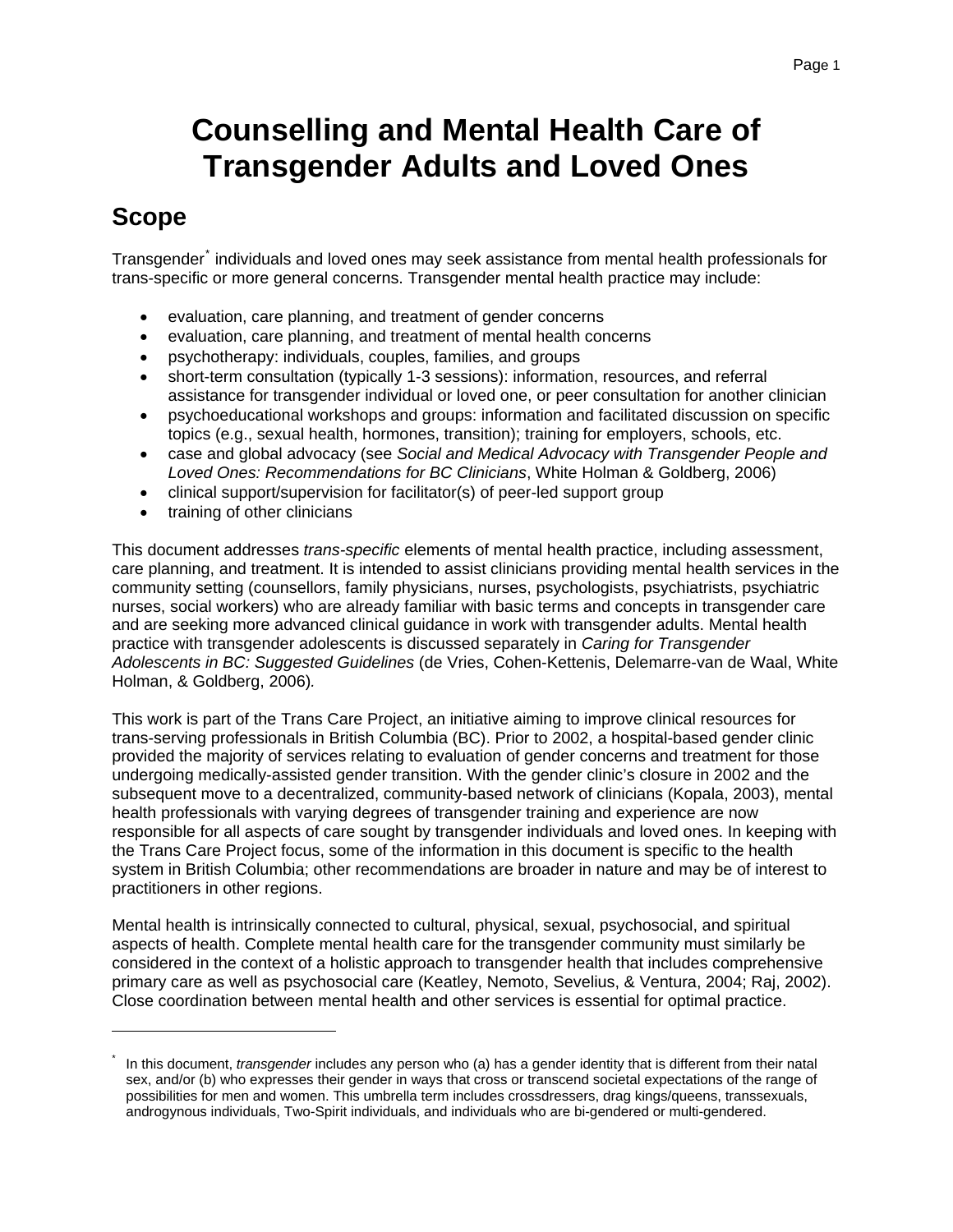<span id="page-4-0"></span>Mental health clinicians may find it useful to read other documents in this series (e.g., Bowman & Goldberg, 2006; Dahl et al., 2006) to gain a fuller understanding of care options and issues in other disciplines. Clinicians engaged in transgender care in BC are encouraged to become part of the Transgender Health Program's virtual network of care to facilitate interdisciplinary collaboration and communication (see Appendix A).

This document should not be perceived as a rigid set of guidelines or standards for care. In any clinical practice it is paramount that protocols be tailored to the specific needs of each client/patient, and mental health practice is particularly dynamic in this regard. Research in transgender health is still in its infancy, and there are widely diverging clinical (and consumer) opinions about "best" practice. In this document we offer suggestions based on published literature specific to transgender mental health, interviews with expert clinicians, the authors' clinical experience, and the guiding principles of the co-sponsoring organizations (e.g., non-pathologizing/trans-affirming approach, client-centred care, commitment to harm reduction). Ongoing interdisciplinary research and collegial meetings are important in further developing practice protocols. Clinicians are encouraged to adapt and modify our suggested protocols to address changing conditions and emerging issues in practice.

### **Clinical Picture**

As a heterogeneous population, there is great diversity among transgender individuals and their needs relating to mental health services. In a recent BC-wide survey of individuals requiring transgender health services (n=179), 53% of respondents reported a current need for counselling relating to gender issues, with 32% requiring mental health assessment relating to pursuit of feminizing/masculinizing hormones or surgery and 39% stating a current need for mental health care for issues not relating to gender concerns (Goldberg, Matte, MacMillan, & Hudspith, 2003). Clients may present seeking assistance with mental health issues, gender concerns, or non-trans-specific psychosocial issues. For some clients, all three concerns may be relevant, and the focus of treatment may need to shift over time to address the most pressing concerns.

Regardless of the presenting concern, the clinician must be able to evaluate the impact of transspecific issues (e.g., transphobia, impact of gender issues on psychosocial and identity development, psychological effects of feminizing/masculinizing hormones) on mental health and the implications for treatment. For individuals seeking help relating to gender concerns, the clinician must be knowledgeable about gender and sexual identity development, transgender "coming out", crossdressing, gender dysphoria, gender transition, and the common concerns and reactions of loved ones.

Figure 1 on the following page outlines the basic assessment, treatment, and evaluation process in mental health care for transgender individuals. The initial evaluation (A) involves determination of the client's reasons for seeking service and a general client history. If the client has current gender concerns, the next step may be a gender assessment (B) to provide more detailed information about the client's gender issues and to determine any co-existing conditions, or it may be to provide supportive counselling until the client feels ready to engage in such a process. If the client does not have gender concerns (but is instead presenting with mental health concerns), a more detailed mental health assessment (C) is performed. Based on the assessments, a clinical impression is generated (including a multi-axial diagnosis and formulation where appropriate). The next step, care planning (D), involves recommendations for treatment and discussion of treatment options. If the client wishes to pursue hormonal or surgical feminization/ masculinization, a specialized assessment (E) must be done to evaluate eligibility and readiness. Each of these tasks is discussed in detail in the subsequent sections of the document.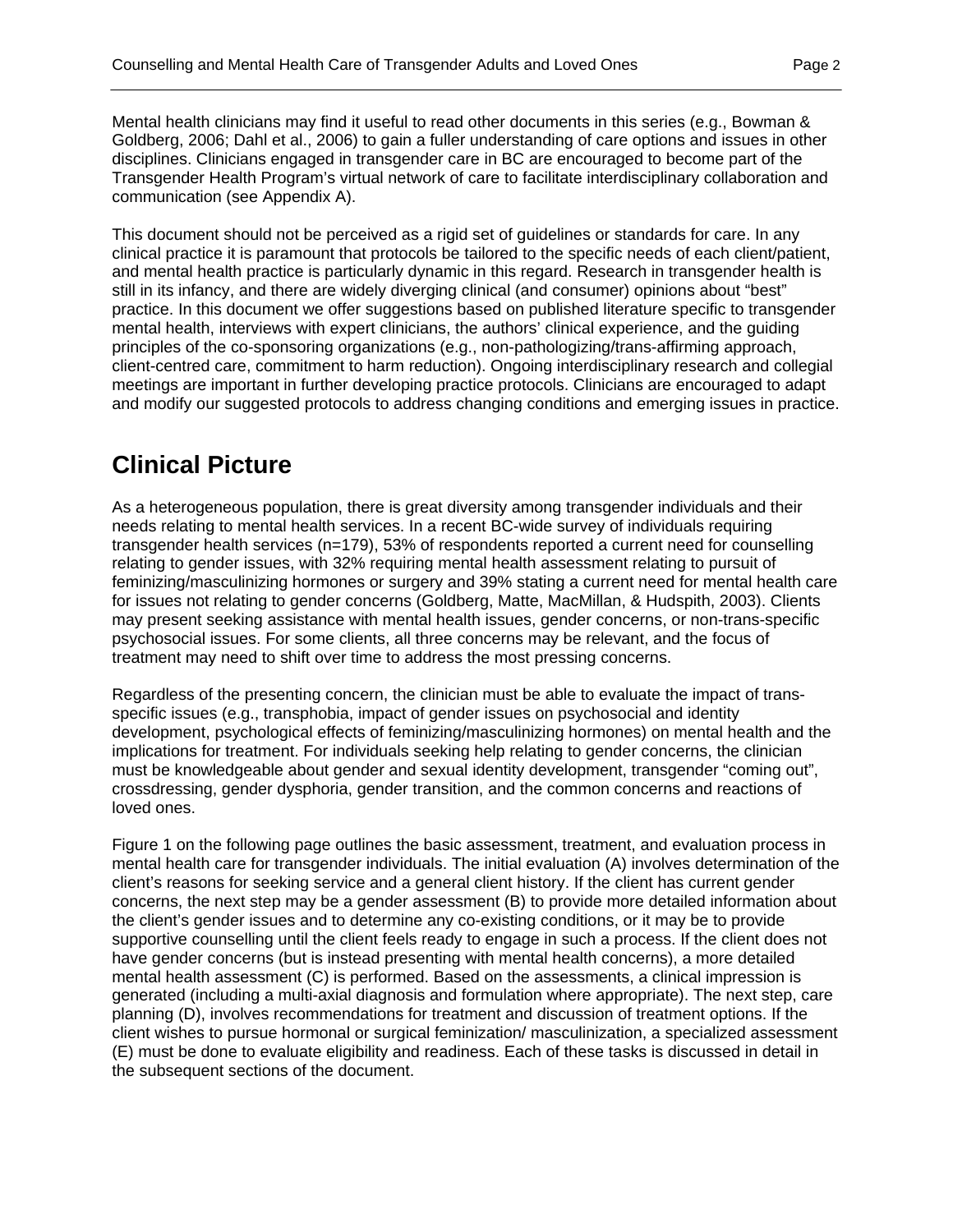

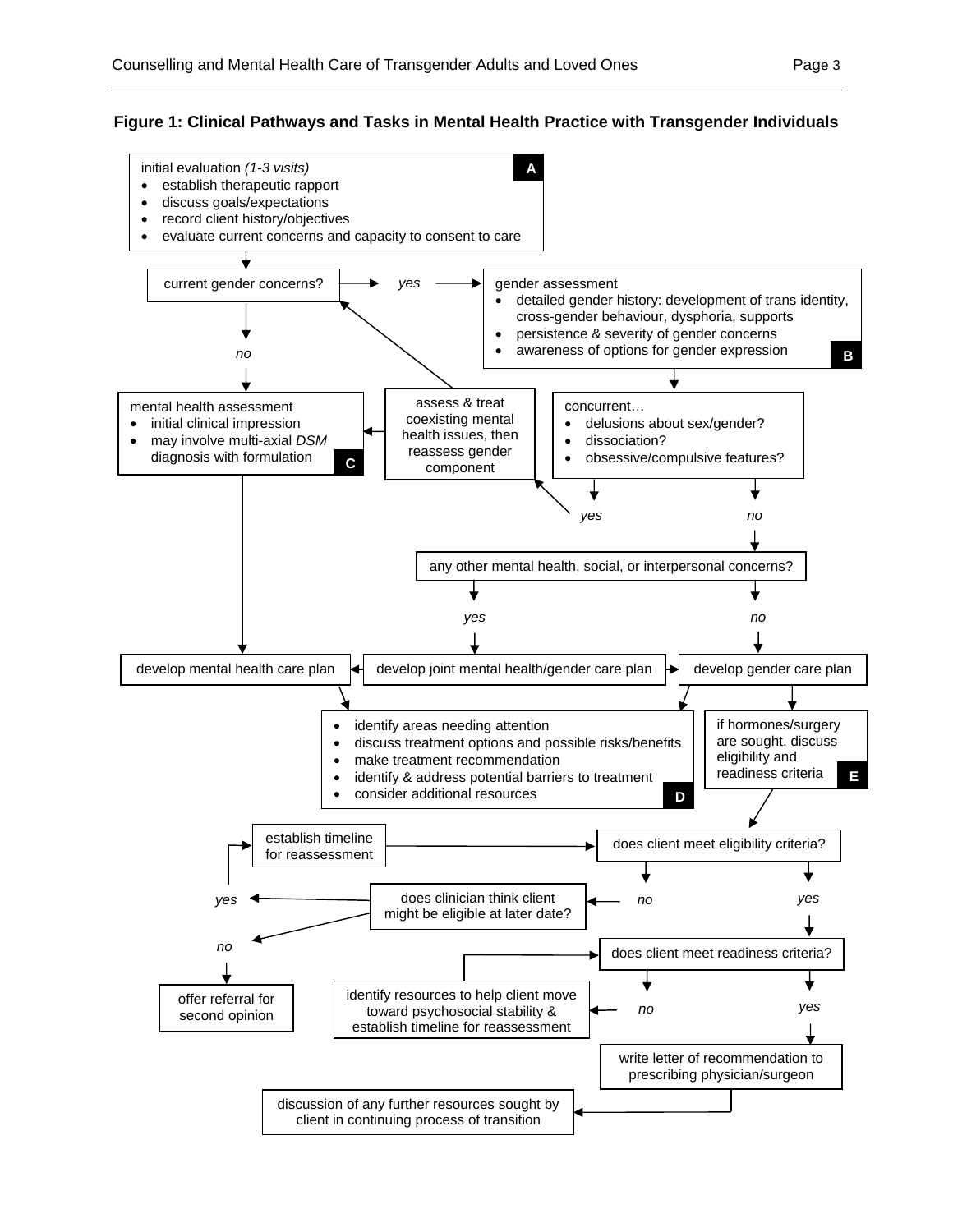## <span id="page-6-0"></span>**Initial Evaluation**

Initial evaluation typically consists of 1-3 one-hour clinical interview sessions with a new client. The goals of the initial evaluation are to build therapeutic rapport, discuss client and assessor goals and expectations, record client history and objectives, evaluate current psychological concerns and capacity to consent to care, and form an initial clinical impression. Each task is discussed on the following pages.

After the rules of confidentiality and other information required at any mental health consultation have been discussed, the next question should be an open question as to what leads the client to seek assistance at this time. Once the client has been able to describe the presenting complaint, the interviewer should decide which assessment tasks are most appropriate for the initial visit and which should be postponed to subsequent sessions. For clients in acute crisis, stabilization is the immediate priority; assessment will, by necessity, be more brief and focused on content directly related to the current situation (rather than a detailed life history).

### **Trans-specific issues in building therapeutic rapport**

Many transgender individuals and loved ones have had negative experiences with health and social service professionals, and may be wary about entering unreservedly into a relationship with the clinician. This is particularly true when the interaction is mandated (e.g., as part of hormone/surgery assessment) rather than voluntarily sought (Brown & Rounsley, 1996). Issues relating to hormone/surgery assessment are discussed in detail on pages 17-24.

In addition to the regular techniques used to build therapeutic rapport, it can be helpful to actively demonstrate trans-specific sensitivity by discussing privacy issues in setting appointment times (e.g., whether a message can be left at the client's home/work) and the client's preferred name/pronouns. Visible transgender brochures, books, and posters signal to clients that you are aware of transgender concerns and are supportive of the transgender community. Similarly, intake forms should be transgender-inclusive. The Transgender Health Program can be consulted for information and training relating to these general sensitivity/awareness issues.

### **Discussing client and clinician goals and expectations**

Every client has goals and expectations (and often fears) about working with a mental health professional. Transgender clients may have a particular idea about what to expect based on previous experience with health professionals or the experiences of transgender peers. Clinicians also come to this work with particular goals and expectations, as well as a framework for how the initial evaluation and subsequent care planning and treatment will proceed. It is recommended that the protocols and approach used by the clinician be explained in detail so the client knows what to expect.

In particular, if the client is presenting with a desire to be assessed for hormones/surgery, it is important to ensure the client understands the process the clinician will use to conduct the evaluation, the specific eligibility and readiness criteria to be evaluated, and the way the clinician will handle possible outcomes of the evaluation process. Whether assessment is the main issue or not, it is helpful to make it clear that you are not judging the client's gender presentation or passability. Instead, the assessment will focus on core gender identity (authentic self) and psychosocial adjustment.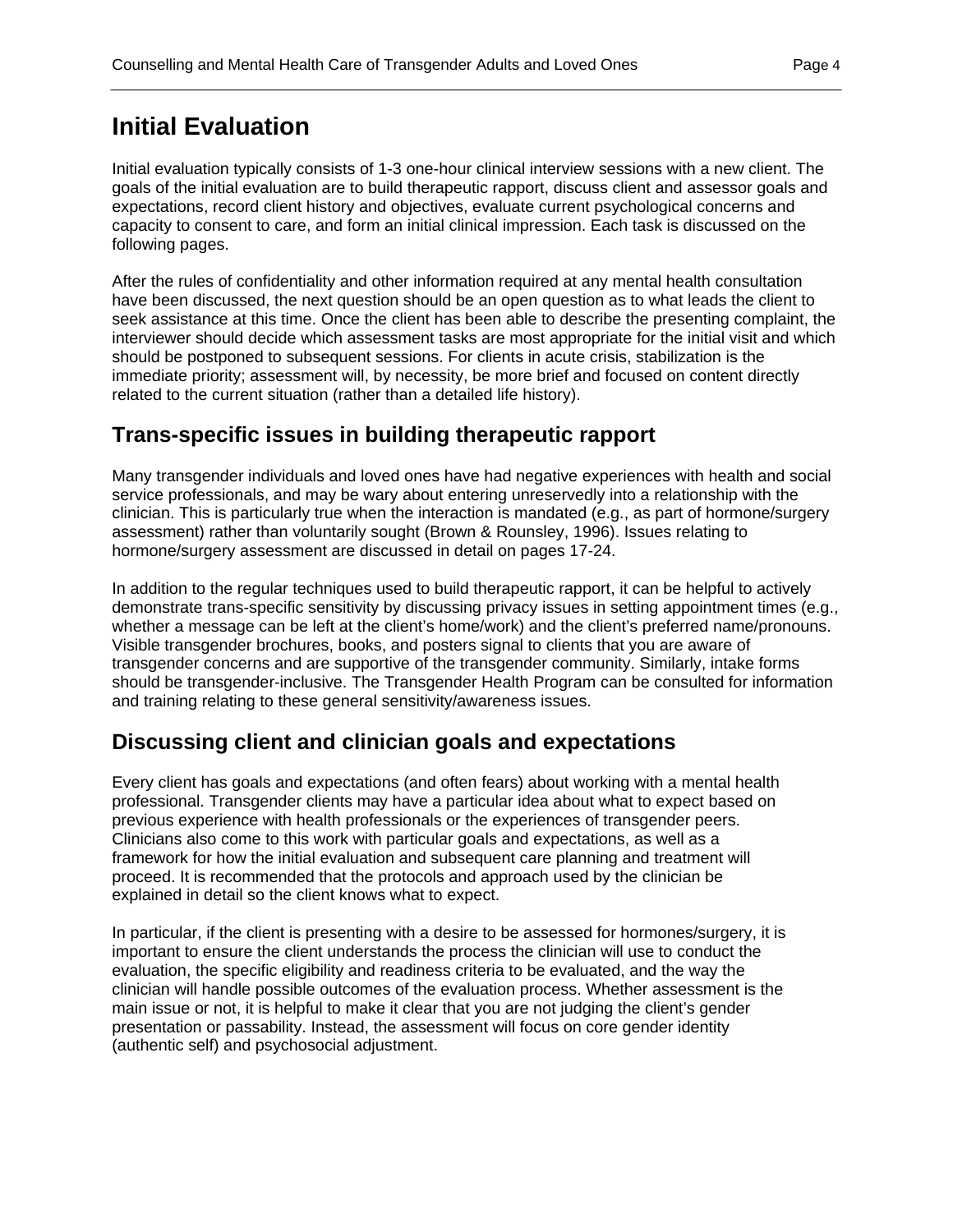### <span id="page-7-0"></span>**Documenting client history and current concerns**

Documentation of client history (including relevant medical, gender, and psychosocial information), is addressed in the evaluation interview by asking the type of questions listed in Table 1 below. Initial evaluation and documentation should be paced to facilitate therapeutic rapport. For some clients, in-depth discussion of potentially sensitive topics at an early stage helps reassure the client that the therapist is sensitive, respectful, and non-judgmental; for other clients it can be anxiety-provoking to be asked questions about drug and alcohol use, sexual concerns, history of sex work, etc.

#### Medical history • Does anyone in your family have a history of chronic physical or mental health concerns? • Do you have any chronic physical or mental health conditions, and if so, what are they? • Have you ever been diagnosed with a physical or mental health condition? If so, when and what was the diagnosis? • Have you ever been hospitalized? If so, when and what for? • Are you currently taking any medication (including illicitly obtained hormones), vitamins, or herbal supplements, and if so what is the name, dose, and length of time you have been taking it? • Have you ever had any injuries or surgeries? Alcohol & drug • Do you smoke, and if so how much per day? • Have you ever had any concerns relating to drugs or alcohol? • Has anyone else ever expressed concern about, or objected to, your use of alcohol or drugs? • Have there been any unpleasant incidents where alcohol or drugs were involved? • Do you have any concerns about drugs or alcohol now? Family • People define 'family' in many ways. Who do you define as being in your family? • How would you characterize your relationships with your family members when you were a child, and now? • Do you have any concerns relating to your family? Sexuality  $\bullet$  Do you identify in a particular way in terms of your sexual orientation? Are you attracted to men, women, and/or transgender people? • Are you currently involved with anyone romantically? If so, how do you feel about your relationship? • Have you had any concerns about relationships or sexuality in the past? Any current concerns? • Have you ever had any concerns about sexual abuse or sexual assault? Social • What are your social supports? When you are under stress, who do you turn to for help? • Are you currently working/in school/volunteering? Do you have any concerns relating to work, school, or community involvement? • Do you feel connected to any particular communities – e.g., transgender community, cultural community, lesbian/gay/bisexual community, youth groups, seniors' groups, Deaf community…? • What are your hobbies or social interests? Economic • What is your primary source of income? • Do you have any current financial stresses? • Are you worried about future financial stresses? • Are you satisfied with your current housing? Any concerns about housing? • Do you have any concerns about work? Gender concerns • Have you ever had any concerns relating to your gender? Do you currently have concerns or questions relating to your gender? • How do you feel about being transgender? Are there any cultural or religious conflicts for you as a transgender person? • Have you ever pursued any changes to your appearance or body to bring it closer to your sense of self? Do you have any concerns relating to this now? • Have you ever sought to change your body through hormones/surgery? Is this something you have thought about pursuing in the future? • Are there any kinds of supports you feel might be helpful as a transgender person?

#### **Table 1: Potential Areas of Inquiry in Initial Evaluation**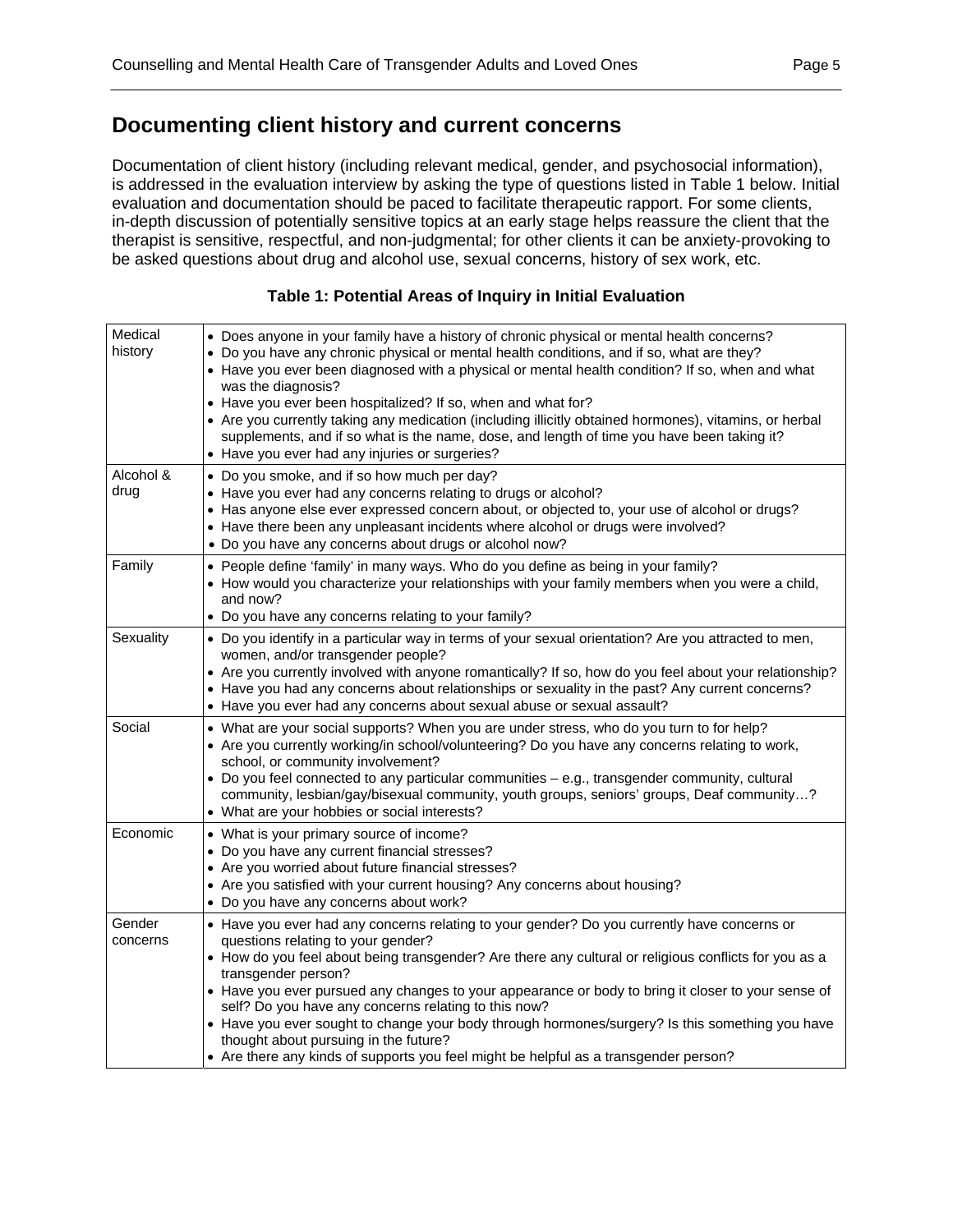<span id="page-8-0"></span>Standardized psychological testing and paper-and-pencil questionnaires are helpful tools to screen for a range of health and adjustment issues and to assess the client's identity in greater depth. Using these instruments as an adjunct to the clinical interview can make the interview more efficient (by reducing the areas and questions to be explored verbally) and allows cross-referencing of verbal and written responses (as clients vary in their comfort to reveal certain personal information verbally or in writing). In addition to instruments used to evaluate general mental and physical health, Table 2 below presents an overview of commonly used tests and questionnaires relevant to trans-specific concerns. The instruments chosen depend on the client's presenting complaint.

| Assessment area                  | <b>Possible instruments</b>               | <b>Citation</b>                                       |
|----------------------------------|-------------------------------------------|-------------------------------------------------------|
| Transgender identity             | <b>Gender Identity Questionnaire</b>      | Docter & Fleming, 2001                                |
| Internalized transphobia         | <b>Transgender Identity Survey</b>        | Bockting, Miner, Robinson, Rosser,<br>& Coleman, 2005 |
| Components of sexual<br>identity | Assessment of Sexual Orientation          | Bockting, 1997; Bockting, 1999;<br>Coleman, 1987      |
| Psychosexual functioning         | Derogatis Sexual Functioning<br>Inventory | Derogatis & Melisaratos, 1979                         |
|                                  | Compulsive Sexual Behaviour<br>Inventory  | Coleman, Miner, Ohlerking, &<br>Raymond, 2001         |

**Table 2: Testing and questionnaire instruments** 

While it is important to gain an accurate sense of areas of concern, evaluation should also include discernment of client strengths. Determining personal strengths and positive supports is necessary not only to bolster a client's sense of competency and agency, but also to give a complete picture of the client's life and psychosocial adjustment.

In some cases, evaluation by another professional may be useful. For example, if the initial interview is conducted by someone other than a psychiatrist, a separate psychiatric evaluation may be indicated to assess psychiatric symptomatology and, if there are co-existing mental health issues, explore options for pharmacological or other treatment. Depending on answers to screening questions about drug and alcohol use, a formal chemical dependency evaluation may be recommended. The stigma associated with substance use may lead clients to be hesitant to frankly discuss details of drug and alcohol use during an initial evaluation. However, given the relatively high prevalence of drug and alcohol use among transgender individuals (Hughes & Eliason, 2002; Lombardi & van Servellen, 2000; Nemoto, Operario, Keatley, Nguyen, & Sugano, 2005; Pasillas, Anderson, & Fraser, 2000) and the difficulties faced by transgender individuals in accessing transcompetent addiction services, we believe it is important to enquire about drug and alcohol use as part of the intake process. Visible pamphlets about trans-competent addiction services and harm reduction approaches to substance use can be helpful in providing clients with reassurance that it is safe to discuss substance use concerns. For clients who report high anxiety, it may be appropriate to ask about caffeine intake as part of substance use evaluation.

### **Evaluating capacity to make care decisions**

Under the *Health Care (Consent) and Care Facility (Admission) Act*, health care professionals in BC must normally obtain informed consent before treating an adult patient. This may be waived if the patient is experiencing a medical or psychiatric emergency and is too ill to give informed consent (as per the *Mental Health Act*). As the types of care covered in these guidelines are non-emergent, clinicians should confirm the client's capacity to make care decisions as part of the initial evaluation.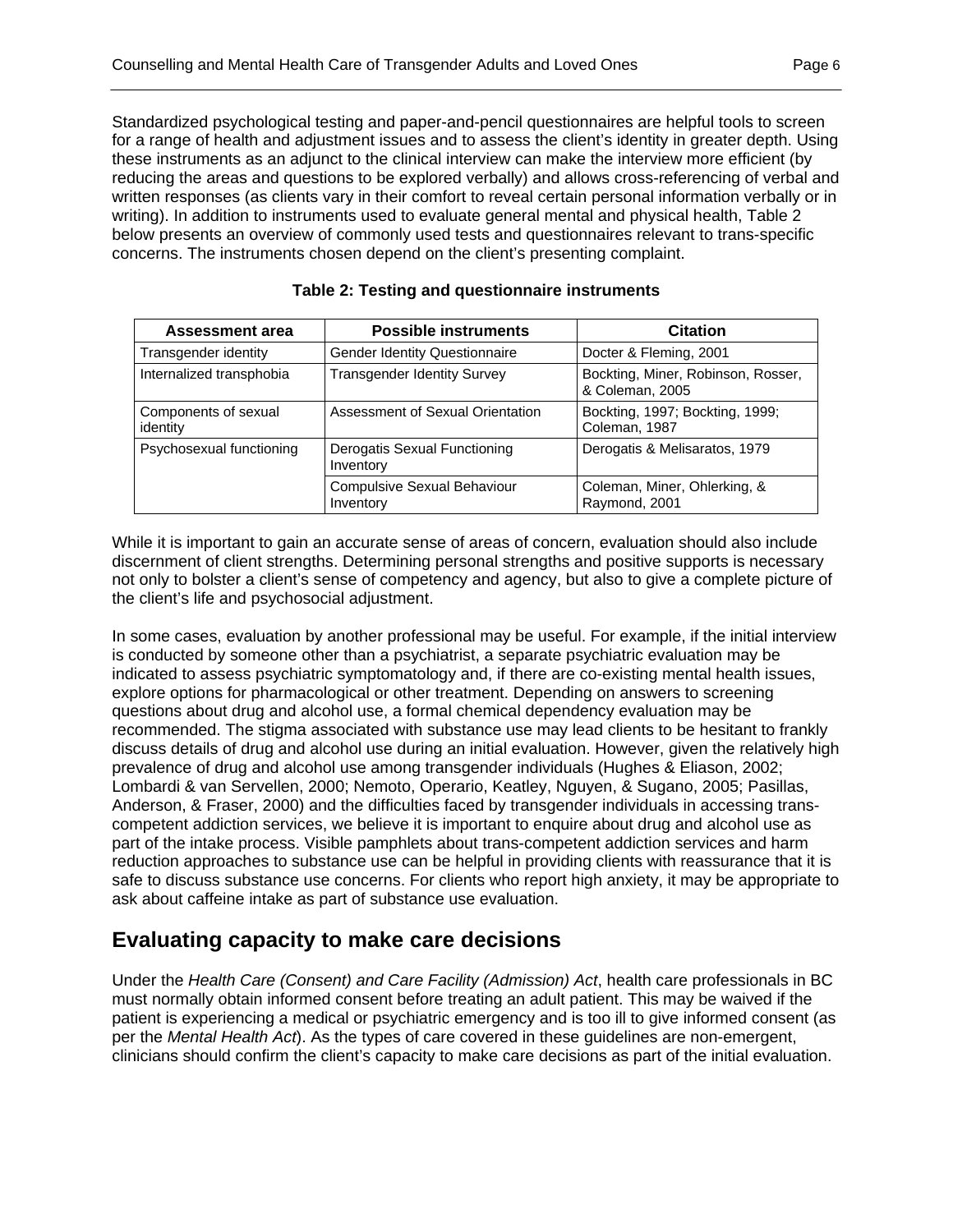<span id="page-9-0"></span>Decision-making capacity is the ability to understand relevant information and to appreciate the reasonable foreseeable consequences of a decision (Appelbaum & Grisso, 1988). As in the nontransgender population, most transgender clients will not present any challenge in terms of ability to consent to care, and the evaluation is usually a spontaneous and straightforward judgment based on routine interactions between a clinician and client (Tunzi, 2001). Sometimes determination of the capacity to make medical decisions is more challenging because a client has limited cognitive capacity (due to neurological illness, developmental disability, head injury, intoxication, etc.). In these cases, formal capacity assessment such as the Aid to Capacity Evaluation (ACE) may be used by the mental health clinician or the patient's primary care provider (Etchells et al., 1999). ACE is a semi-structured decisional tool that prompts inquiry into the seven relevant areas outlined in Table 3 below.

| Area of capacity to assess                                                                                                      | Interview questions                                                                                                                                                                                                         |
|---------------------------------------------------------------------------------------------------------------------------------|-----------------------------------------------------------------------------------------------------------------------------------------------------------------------------------------------------------------------------|
| Ability to understand the medical problem                                                                                       | What problem are you having now?                                                                                                                                                                                            |
| Ability to understand the proposed treatment                                                                                    | What is the treatment for your problem?<br>What can we do to help you?                                                                                                                                                      |
| Ability to understand the alternatives to the<br>proposed treatment (if any)                                                    | Are there any other treatments?<br>What other options do you have?                                                                                                                                                          |
| Ability to understand the option of refusing<br>treatment (including treatment withdrawal)                                      | Can you refuse the treatment?<br>Can we stop the treatment?                                                                                                                                                                 |
| Ability to accept the reasonably foreseeable<br>consequences of accepting treatment                                             | What could happen to you if you have the treatment?<br>How could the treatment help you?<br>Could the treatment cause problems and side effects?                                                                            |
| Ability to accept the reasonably foreseeable<br>consequences of refusing proposed<br>treatment                                  | What could happen to you if you don't have the treatment?<br>Could you get sicker/die without the treatment?                                                                                                                |
| Ability to make a decision that is not<br>substantially based on hallucinations,<br>delusions, or cognitive signs of depression | Why have you decided to accept/refuse the treatment?<br>Do you think we are trying to hurt/harm you?<br>Do you deserve to be treated?<br>Do you feel that you are being punished?<br>Do you feel that you are a bad person? |

#### **Table 3: Aid to Capacity Evaluation**

Note: An ACE scoring form is available online at the University of Toronto Joint Centre for Bioethics website, [http://www.utoronto.ca/jcb/disclaimers/ace\\_form.htm](http://www.utoronto.ca/jcb/disclaimers/ace_form.htm) 

In complex cases, additional evaluation should be sought from a psychologist or other advanced clinician who specializes in medical competency evaluation. It may also be appropriate to seek collateral information from loved ones or caregivers (see case studies of Jamie and Patricia on pages 39-40).

### **Initial clinical impression**

After the interview is complete and any testing is scored, the assessor should review the completed questionnaires and the interview notes, supplemental evaluations (e.g., psychiatric assessment, chemical dependency evaluation, competency testing) and collateral evidence, and integrate the information gathered into an overall assessment of the client's presenting complaint, goals and expectations, background, and biopsychosocial adjustment. In complex cases the clinical impression may be tentative at this point, and will need to be confirmed during the course of treatment.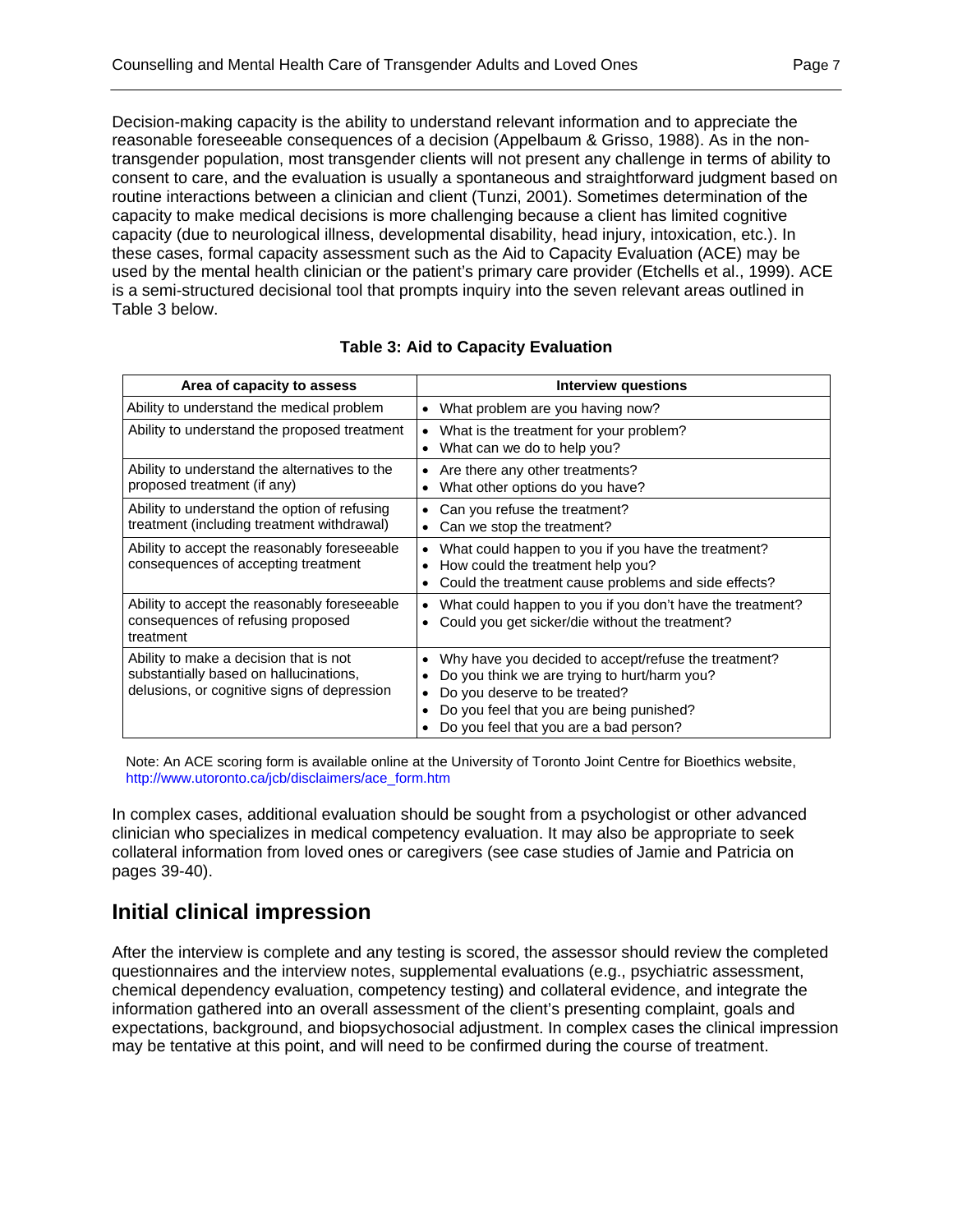### <span id="page-10-0"></span>**Assessment and Treatment of Gender Concerns**

The prevalence of gender concerns is unknown. There are no data about the number of persons who have concerns or questions about gender identity or crossdressing, only some limited data on those who have sought surgical sex reassignment. Transsexuals pursuing sex reassignment surgery are estimated at 1 in 11,900 natal males (transsexual women) and 1 in 30,400 natal females (transsexual men) (Bakker, van Kesteren, Gooren, & Bezemer, 1993).

Gender concerns can affect individuals of all ages. MTF transsexuals may not seek psychological or medical intervention until middle age (Blanchard, 1994), while FTM transsexuals typically present somewhat younger. However, gender issues can affect all age groups, including children and adolescents. Seniors may also present with previously unarticulated or untreated gender concerns.

Gender issues can arise in a variety of ways in mental health practice. Some clients disclose at the first session that they are seeking help about gender issues, and may specifically ask about the clinician's experience working with the transgender community as part of the initial meeting. Others are unsure how to articulate their concerns or are more cautious about divulging gender issues, presenting with generalized depression/anxiety, seeking help "coping with stress", or other general concerns. As gender-variance is often assumed to be evidence of homosexuality, individuals who are questioning their gender or are confused about gender identity issues may describe their feelings in terms of confusion about sexual orientation. In some cases gender issues emerge over time as part of the clinical picture for clients who initially seek help relating to substance use, selfharming behaviour, disordered eating, or other issues.

The language used by transgender individuals is continually changing, as transgender people become better able to articulate similarities and differences in identities and experiences. To facilitate communication, it is helpful for the clinician and client to reach a common understanding of terms and concepts key in discussion of gender concerns (e.g., gender, sex, sexual orientation).

### **Gender assessment**

Assessment of gender concerns involves a detailed history of transgender identity development and gender expression. In addition to interview questions (outlined in Table 4 on the following page), paper-and-pencil instruments listed earlier in Table 2 (e.g., Gender Identity Questionnaire, Transgender Identity Survey) may be utilized. If the client presents with gender confusion or is in the early stages of exploring identity, it may be too soon in their identity development to allow an in-depth gender assessment; most of the work in exploring the various options to manage or express one's transgender identity will occur in psychotherapeutic treatment (as discussed on pages 12-17). For clients in later stages of incorporating transgender identity into daily life, a more detailed interview will be possible.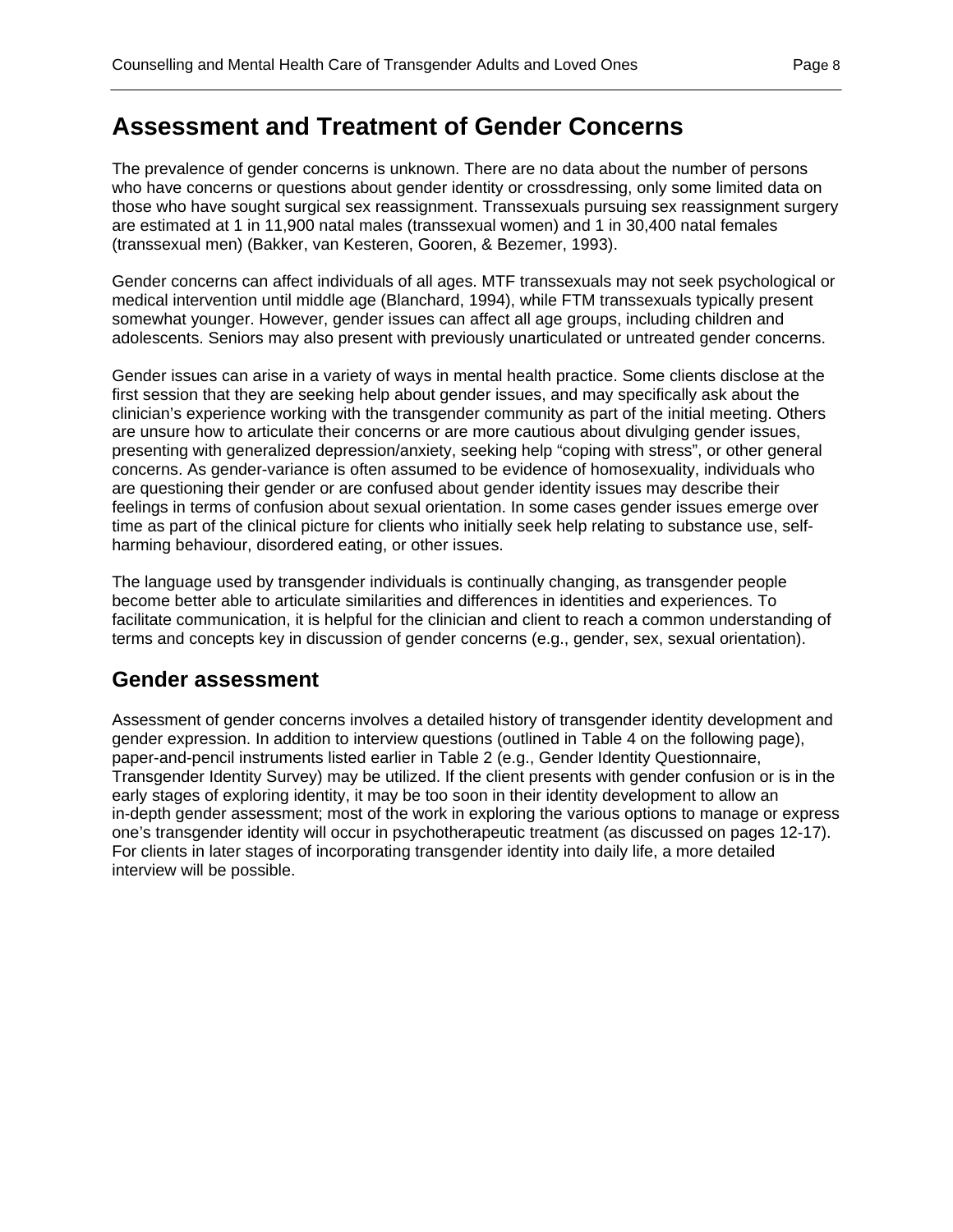| Gender<br>identity       | • How would your describe your gender identity?<br>• How did you come to recognize that your experience of gender is different than most individuals?<br>• Were there any life events that you feel were significant in influencing your gender identity?<br>• Have there been changes to your gender identity over time?<br>. What do you remember feeling about your gender as a child? What was puberty/adolescence like?<br>• How do you feel about your gender now? Do you have any questions/concerns about your<br>qender?<br>• How does your gender identity impact how you feel about work, relationships, family, or other<br>aspects of your life?                                                                                                                             |
|--------------------------|-------------------------------------------------------------------------------------------------------------------------------------------------------------------------------------------------------------------------------------------------------------------------------------------------------------------------------------------------------------------------------------------------------------------------------------------------------------------------------------------------------------------------------------------------------------------------------------------------------------------------------------------------------------------------------------------------------------------------------------------------------------------------------------------|
| Gender<br>expression     | • Are there any activities you did as a child or that you do now as an adult that you think of as being<br>cross-gendered? If so, how have these been viewed by your family and others in your life?<br>• Did you prefer to be around individuals of any particular gender as a child? Is this different than<br>your preferences now?<br>• Have you ever cross-dressed? If so, what was that experience like for you? If not, what do you<br>imagine it would be like?<br>• If you could change your external appearance in any way you wanted to more closely match your<br>sense of who you are, what would this look like in terms of your gender?<br>• Have you ever taken feminizing/masculinizing hormones or had feminizing/masculinizing surgery?<br>What was that like for you? |
| Perceptions<br>of others | • How do you think others perceived your gender when you were a child? How do you think others<br>perceive your gender now?<br>• How do you want to be perceived in terms of your gender?<br>• How important is it to you that there be a fit between how you feel about your gender and how<br>others perceive you?                                                                                                                                                                                                                                                                                                                                                                                                                                                                      |
| Sexuality                | • How does gender play out in your sexual desires or fantasies? Does it impact the kinds of sexual<br>activities you do (on your own or with others) or wish you could do?<br>• What is a typical sexual fantasy for you?<br>• Do your sexual fantasies involve other men, women, or trans people, or do you mainly fantasize<br>about yourself? If you are in your fantasies, do you imagine yourself to be female, male, or<br>transgender?<br>. What are your feelings about the parts of your body that are often associated with sexuality (e.g.,<br>genitals, chest/breasts)?                                                                                                                                                                                                       |
| Support<br>resources     | . Do the people in your life know that you are transgender? If so, what was it like to tell them? If not,<br>how do you feel about them not knowing?<br>• Have you had any contact with other transgender individuals? What was that like for you?<br>• What do you see your relationship being to the transgender community now? What would you like<br>it to be in the future?<br>• Have you used the internet to access support and information about being transgender? What<br>have you learned? In what ways was it helpful or not helpful for you?                                                                                                                                                                                                                                 |

|  |  |  | Table 4: Potential Areas of Inquiry in Gender Evaluation - Transgender Person |  |
|--|--|--|-------------------------------------------------------------------------------|--|
|  |  |  |                                                                               |  |

There is controversy within the transgender community and among mental health professionals about the *DSM-IV-TR* diagnoses of *Gender Identity Disorder* (GID, Appendix B1) and *Transvestic Fetishism* (TF, Appendix B2) as part of evaluation and treatment planning (Bockting & Ehrbar, in press). Some clinicians feel that a diagnosis of GID or TF is fundamentally important to guiding clinical consideration of options for treatment, and helps promote client access to health care, including hormones/surgery (Brown & Rounsley, 1996). Others believe that these diagnoses pathologize transgenderism, normalize dominant Western gender binary norms as culturally universal, and conflate distress relating to societal marginalization with distress relating to a condition that requires medical intervention (Davis, 1998; Hill, Rozanski, Carfaginni, & Willoughby, 2003; Israel & Tarver, 1997; Moser & Kleinplatz, 2003; Wilson & Lev, 2003). Although GID diagnosis is not a prerequisite for hormones or surgery in the Harry Benjamin International Gender Dysphoria Association (HBIGDA) *Standards of Care* (Meyer et al., 2001), the diagnosis is required by some individual clinicians as a prerequisite to hormonal/surgical treatment, and by the BC Medical Services Plan (MSP) as a prerequisite to surgery funding.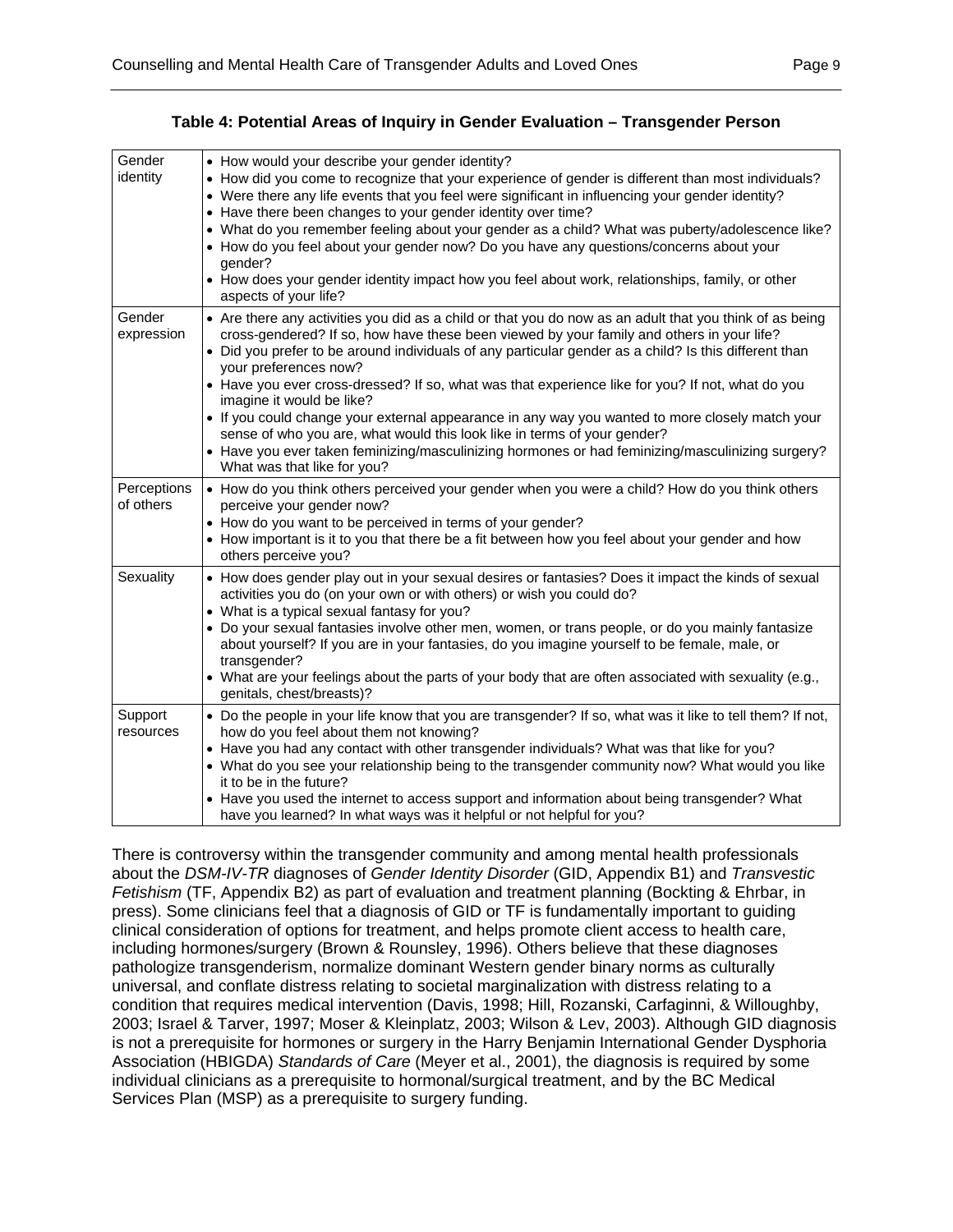For transgender individuals who are planning to apply for MSP coverage for sex reassignment surgery (or are considering this as a possibility), it is important to obtain a GID diagnosis by a MSPappointed assessor as early in transition as possible, to facilitate the later application process. Individuals who do not have a GID diagnosis will not be eligible for MSP surgery coverage. MSP eligibility criteria are discussed further in the section on surgery assessment (pages 17-24).

Regardless of approach and beliefs relating to GID/TF diagnosis (or past GID/TF diagnosis), we consider it essential to evaluate specific parameters in assessment of clients who present with gender concerns.

- *What is the nature of the gender concerns?* Not all transgender individuals struggle with gender issues; among those who do, there are varying concerns. Some individuals seek help because they are confused about their identity; others are struggling with despair, shame, or guilt relating to crossdressing or transgender feelings; others are dysphoric about physical characteristics associated with sex/gender, the perceptions of others relating to gender, and/or roles associated with gender.
- *How persistent and severe are the gender concerns?* For some individuals, gender concerns are mild and/or transient; for others they are persistent and severe enough to cause "clinically significant distress or impairment in social, occupational, or other important areas of functioning" (considered the minimum clinical threshold necessary for Gender Identity Disorder or Transvestic Fetishism diagnosis). Clients who are gender-variant but not preoccupied with gender concerns to a degree that is negatively affecting quality of life should not be diagnosed with GID or TF. Distress relating to others' transphobia is not GID; if it is so severe that it is negatively affecting quality of life, Adjustment Disorder may be appropriate as a diagnosis (Israel & Tarver, 1997).
- *Are there obsessive/compulsive features?* Compulsive crossdressing, obsessive pursuit of validation of transgender identity through sexual pursuits, or other obsessive/compulsive behaviours should be evaluated. Where there is sexual compulsivity, diagnoses of Sexual Disorder NOS or Transvestic Fetishism<sup>[\\*](#page-12-0)</sup> may be appropriate (American Psychiatric Association, 2000). If the client is not seeking hormones or surgery, compulsivity can be treated concurrent with addressing transgender issues. If the client is seeking hormones or surgery, the obsessive/compulsive features should first be addressed (discussed on page 28), with subsequent reassessment to determine whether gender concerns persist (Bockting, 1997).
- *Is there a history of homosexuality combined with internalized homophobia?* Clients who have difficulty accepting same-sex/same-gender desires may fantasize about or describe themselves as being of the other gender (Brown & Rounsley, 1996). Assessment of gender concerns should include a thorough sexual history, and appropriate psychotherapeutic treatment offered for any concerns about sexual orientation. Gender concerns should be reassessed after treatment.
- *Are there delusions about sex or gender?* In rare cases, schizophrenia or other thought disorders manifest as gender- or sex-based delusions (Campo, Nijman, Evers, Merckelbach, & Decker, 2001; Manderson & Kumar, 2001) – e.g., that one's body has spontaneously

 $\overline{a}$ 

<span id="page-12-0"></span><sup>\*</sup> The *DSM-IV-TR* definition of Transvestic Fetishism limits the diagnosis to heterosexual males. However, compulsive crossdressing for sexual purposes can theoretically be a concern for people of any gender or sexual orientation. Erotic crossdressing is not intrinsically a mental health concern, but if it becomes so consuming that it is affecting a person's ability to function, the compulsivity and obsessive qualities are of clinical significance.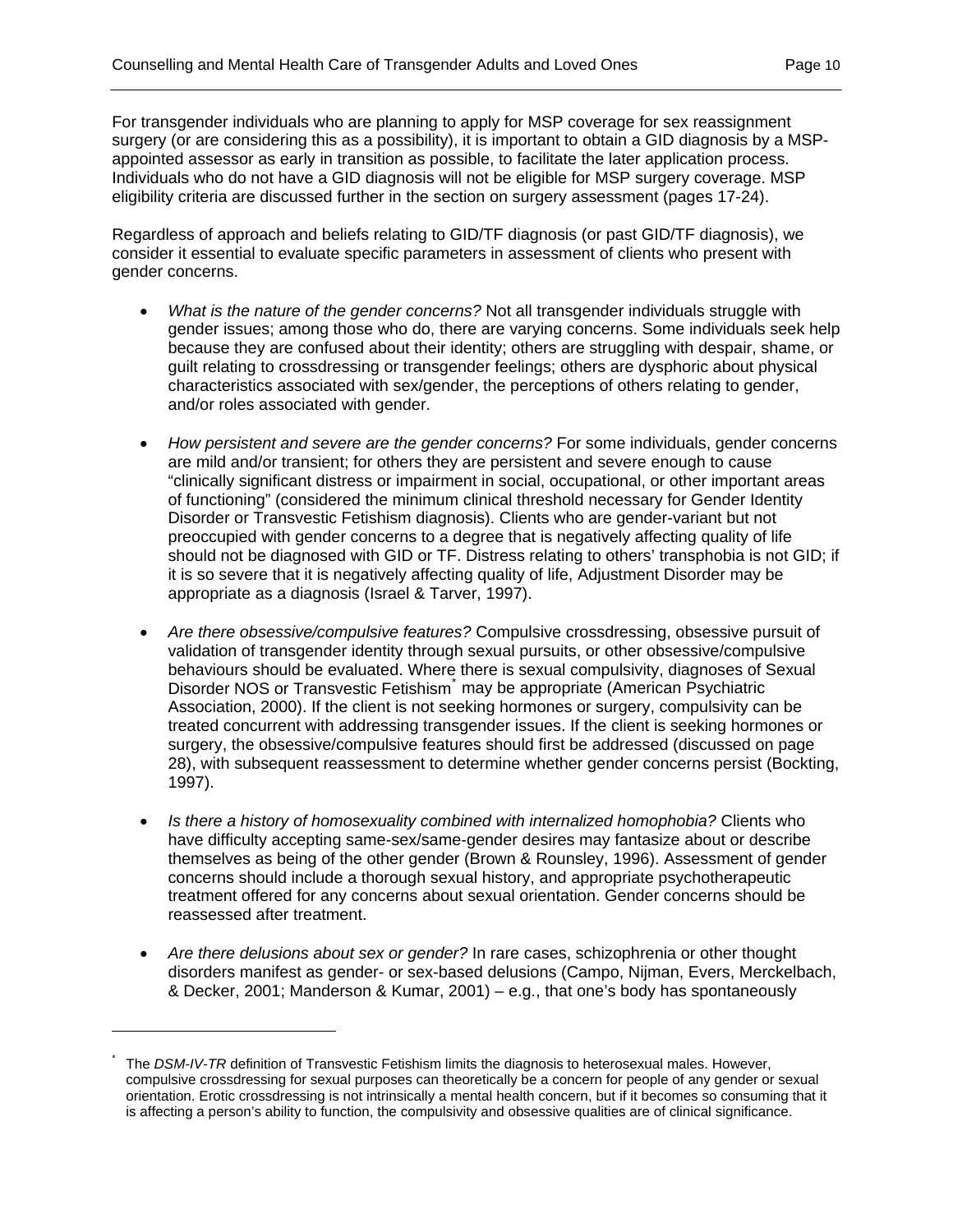<span id="page-13-0"></span>transformed from one sex to another, or that internal organs of the other sex are present even after laboratory examination confirms there is no evidence of intersexuality. In some cases the delusion may be expressed as "really being of another gender". This can be distinguished from gender dysphoria by persistence (gender concerns are usually longstanding) and presence when the client is not actively delusional.

- *Is there evidence of dissociation?* For some individuals, growing up transgender is experienced as traumatic. Others have experienced additional trauma. Coping strategies with such trauma may include dissociation of the self, and this may involve a split of identity into a separate male and female self. By addressing this trauma in therapy, an integrated self can be achieved (see also Brown & Rounsley, 1996). A diagnosis of Dissociative Identity Disorder (as defined in the *DSM-IV-TR*) is "not a contraindication to either eligibility or readiness for SRS" (Brown, 2001) but should be very carefully evaluated as part of the overall care plan. DID diagnosis is not appropriate for individuals who have a bi-gender or multi-gender identity (even if this is described as having different "personalities" or "selves") in the absence of dissociation. As stated by Israel & Tarver (1997), "The transition from one gender to another occurs across psychological and physical planes and is experienced as self-fulfilling and stress-relieving for the transgender individual, in contrast to the increased confusion and insecurity felt by the person with a dissociative condition" (pp. 29-30).
- *Is there evidence of Asperger's disorder?* For reasons that are not understood, gender dysphoria is present in clients with Asperger's disorder at a greater rate than those in the unaffected population (Robinow & Knudson, 2005). The gender dysphoria is usually present quite early in life but may not present itself until later. Because of the obsessive/compulsive nature of the disorder, clients will usually be very persistent in obtaining sex reassignment surgery, but do not appear to be as concerned about social adjustment as their observance of social cues is impaired (see case of Patricia on page 39). Diagnosis of previously unrecognized Asperger's disorder can facilitate any needed social, education, or pharmacotherapeutic interventions (Volkmar, Cook, Pomeroy, Realmuto, & Tanguay, 1999), as well as ensuring that treatment of co-existing gender concerns accommodates the communication patterns typical of Asperger's. It may also be relevant in determining competency (page 6-7).
- *Is there evidence of a personality disorder?* It can be challenging to evaluate gender concerns in clients with personality disorders (e.g., borderline personality disorder). Sometimes it is difficult to determine whether symptoms of gender dysphoria are solely due to the personality disorder, or were pre-existing (with the personality disorder evolving as a way of coping with the dysphoria). In some cases, gender dysphoria and a personality disorder co-exist and may be unrelated.

Appendices C1 and C2 provide two sample letters summarizing the gender assessment findings of a male-to-female and female-to-male transgender client.

### **Care plan for gender concerns**

Treatment of gender concerns depends on numerous factors, including the client's stage of transgender identity development, the client's knowledge of and pre-existing pursuit of gender identity management options, and co-existing mental health or psychosocial concerns. Prior to treatment of gender issues, co-existing conditions that are more emergent or that present a barrier to treatment must be addressed, and if other concerns become more emergent during treatment of gender issues the focus of care should shift accordingly. Mental health or psychosocial concerns identified during the initial evaluation (or during treatment of gender concerns) should be evaluated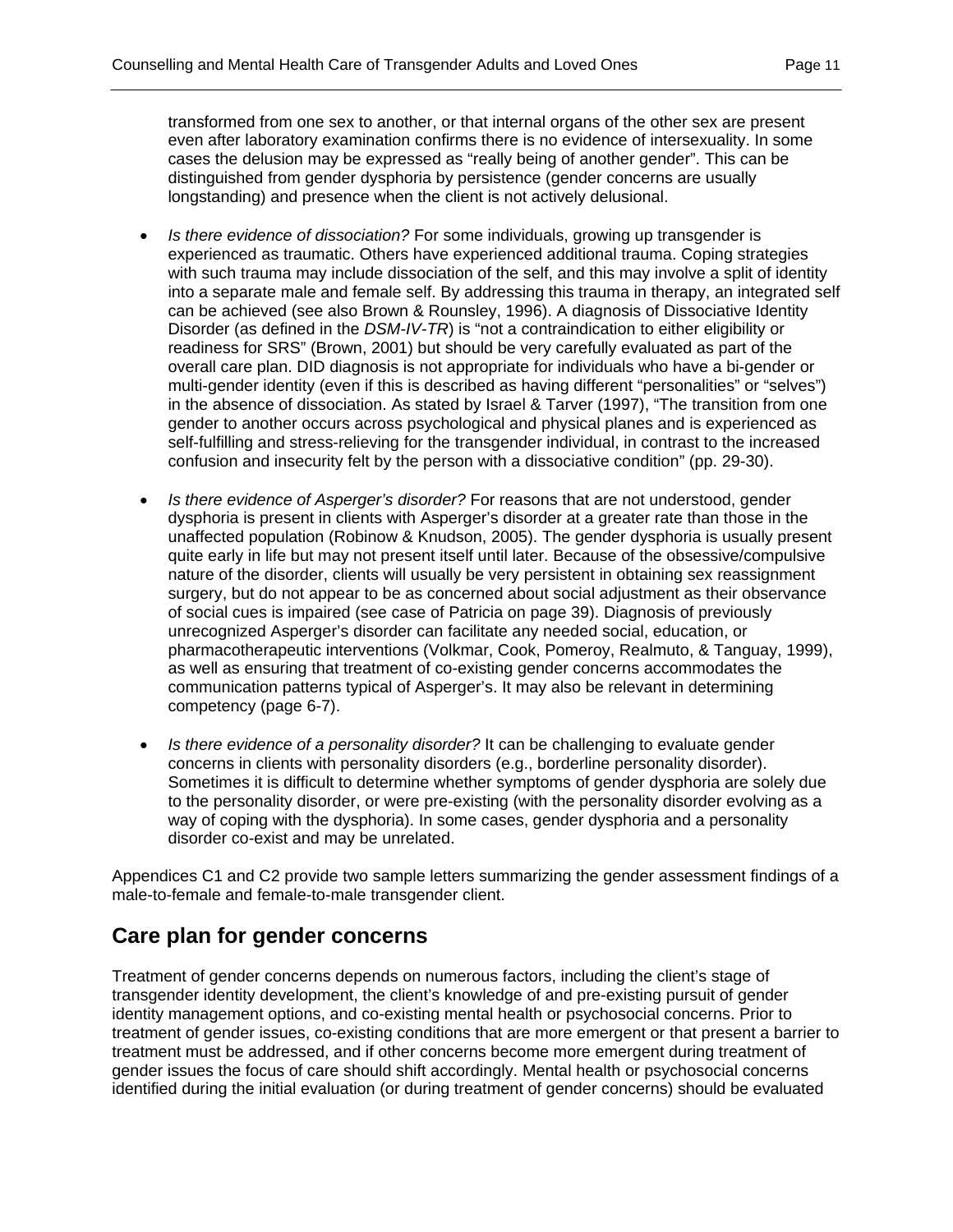<span id="page-14-0"></span>and treatment incorporated into the overall care plan. Axis IV psychosocial stressors are best addressed through coordination with social, housing, legal, and vocational services.

Care planning should include consideration of socioeconomic factors that influence clients' ability to access or engage in treatment. Seventy-two percent of participants in a BC-wide survey (n=179) reported difficulty accessing services relating to crossdressing or gender transition; the most common barriers reported were financial expense (40%), lack of services in the client's home region (31%), and waitlist for services (26%) (Goldberg et al., 2003). As private psychotherapy is not covered by the BC Medical Services Plan and public counselling agencies outside of Vancouver and Victoria typically do not have transgender experience (and/or have long waitlists and limited sessions), psychotherapy may not be accessible even when the client is highly motivated to engage in treatment. Global advocacy is needed to ensure that transgender individuals in need of professional assistance are able to access psychotherapeutic services.

### **Psychotherapy for gender concerns**

Some individuals explore gender identity issues through peer support, use of the internet, or selfdirected reading, writing, and reflection. Others voluntarily seek professional psychotherapeutic assistance, or have psychotherapy recommended as a prerequisite to consideration for hormonal or surgical feminization/masculinization (see pages 17-24).

Mental health professionals may, depending on their theoretical orientation and training, apply a number of different therapeutic approaches to the treatment of gender concerns (Fraser, 2005). What is most important is that the treating clinician has developed specific competence in transgender care, which often includes a re-examination of theory on gender and sexual identity development within their own discipline. In addition, the establishment of a trusting, authentic relationship with the client is paramount to the success of any psychotherapeutic approach. Because working with transgender clients can involve challenging transference and countertransference issues (Koetting, 2004; Milrod, 2000), clinical supervision and peer consultation are essential.

### *Addressing co-existing mental health or psychosocial concerns*

Unless treatment of gender concerns and concurrent mental health concerns are embedded in safeguarding or improving the client's social adjustment, it is unlikely that the goal of achieving better mental health and well-being will be achieved. Treatment is necessary both to relieve the distress associated with these conditions and also to help the client engage in psychotherapy relating to gender issues (e.g., past or current reactions of others to the client's evolving gender expression; preparation for possible sequelae of being more openly transgender). It takes courage and persistence to confront gender concerns that have often been surrounded with fear, shame, and feelings of hopelessness and despair. Addressing the overall mental health of the client will improve the client's ability to work toward resolution of gender confusion or distress and, if desired, to pursue gender transition.

Many clients are appreciative of an integrated approach, but others see the discussion of psychosocial or mental health concerns as a "distraction" from working on gender issues. To promote active client engagement in treatment, it can be helpful to explain to the client how addressing co-existing concerns will be of benefit not only in terms of improved mental health, but also in terms of achieving and sustaining resilience in living life as a transgender person in the face of social stigma. (The client's resilience to have reached this point should be acknowledged and validated.)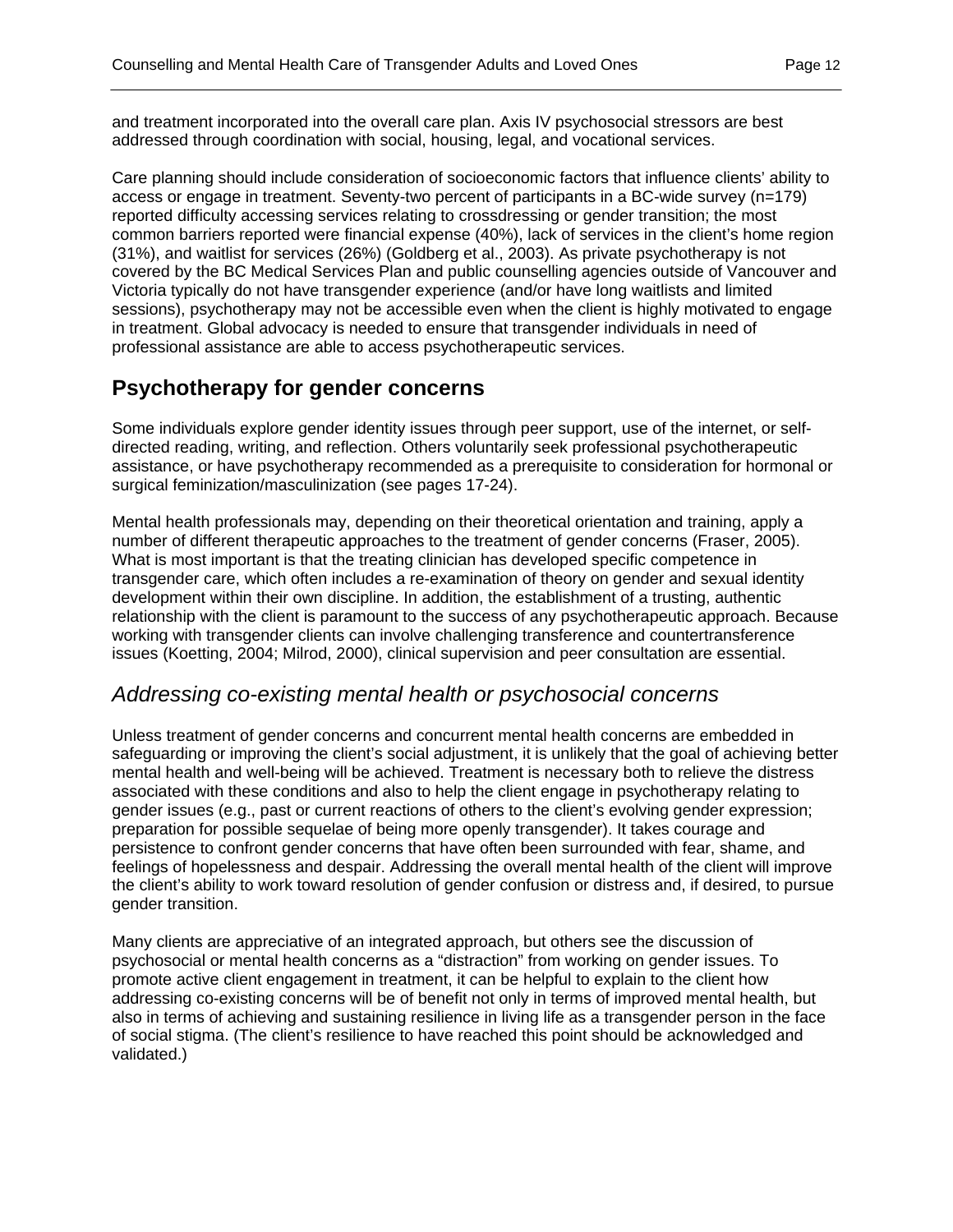### <span id="page-15-0"></span>*Exploring gender history and development of transgender identity*

The emphasis of this aspect of therapy is on internal reflection and on the meaning the client assigns to past and present experiences. The goal is not to theorize or speculate about causative factors relating to transgender identity, but rather to explore the client's understanding of their own identity development and the impact of life events.

Exploration of gender history, development of transgender identity, and related concerns begins with an in-depth review of the client's personal history. This review of personal history provides the opportunity to cognitively restructure significant events and experiences, facilitate grief and healing, and foster a stronger sense of self and identity. It can also aid in identifying and changing patterns of compulsivity, understanding the development of Axis I and II disorders, and in illuminating and changing present maladaptive thoughts and behaviours. The telling of one's history to a willing listener is also validating and, by speaking of it, helps to clarify and consolidate the client's selfunderstanding. To put these experiences in perspective, it may be helpful to compare these experiences with developmental stages of lesbian/gay/bisexual emergence (Coleman, 1982).

Journaling has been shown to lessen the impact of trauma and improve health (Esterling, L'Abate, Murray, & Pennebaker, 1999). Clients who are literate can write their life stories chronologically as homework between therapy sessions, and bring this journal to share in individual or group therapy. Those who struggle with writing can create genograms, photo montages/collages, or other visual depictions of life story.

During therapy, issues may arise relating to family-of-origin intimacy dysfunction, abuse, or neglect. Consultation or referral to specialized services may be useful if clients need assistance for childhood sexual abuse. Many transgender individuals are estranged from family-of-origin members, but in some cases transgender clients may seek to involve family members in therapy to explore and resolve childhood issues, and use this as an opportunity to improve their relationships.

Another area of focus may be internalized transphobia. Clients who have internalized societal stigma (Goffman, 1963) typically struggle with profound shame, guilt, and self-loathing. This may manifest in a hope that psychotherapy will stop transgender feelings (similar to conversion therapies coerced upon or sought by some lesbian, gay, and bisexual individuals), or refusal to associate with other transgender individuals (e.g., in a support or therapy group) as the feelings of guilt and hatred are projected onto others like them. Exploring these issues may help the client move toward selfacceptance and ease the identity formation process. Psychotherapeutic work on internalized transphobia can be a long-term process for some clients.

For some clients, therapy moves in a linear chronological fashion, and the movement from past to present signals readiness to explore options for gender identity management. Alternatively past issues may emerge or resurface throughout treatment, with new insights as gender work progresses. It is important to continue to clarify expectations in terms of the degree and value of "soul-searching" prior to embarking on exploring the various options for gender identity management and gender expression.

### *Exploration of options for gender expression*

The HBIGDA *Standards of Care* (Meyer et al., 2001) list a range of possible options for transgender identity expression:

- participation in peer support/self-help groups or in the transgender community
- counselling to explore gender identity and to deal with pressures relating to work, family, etc.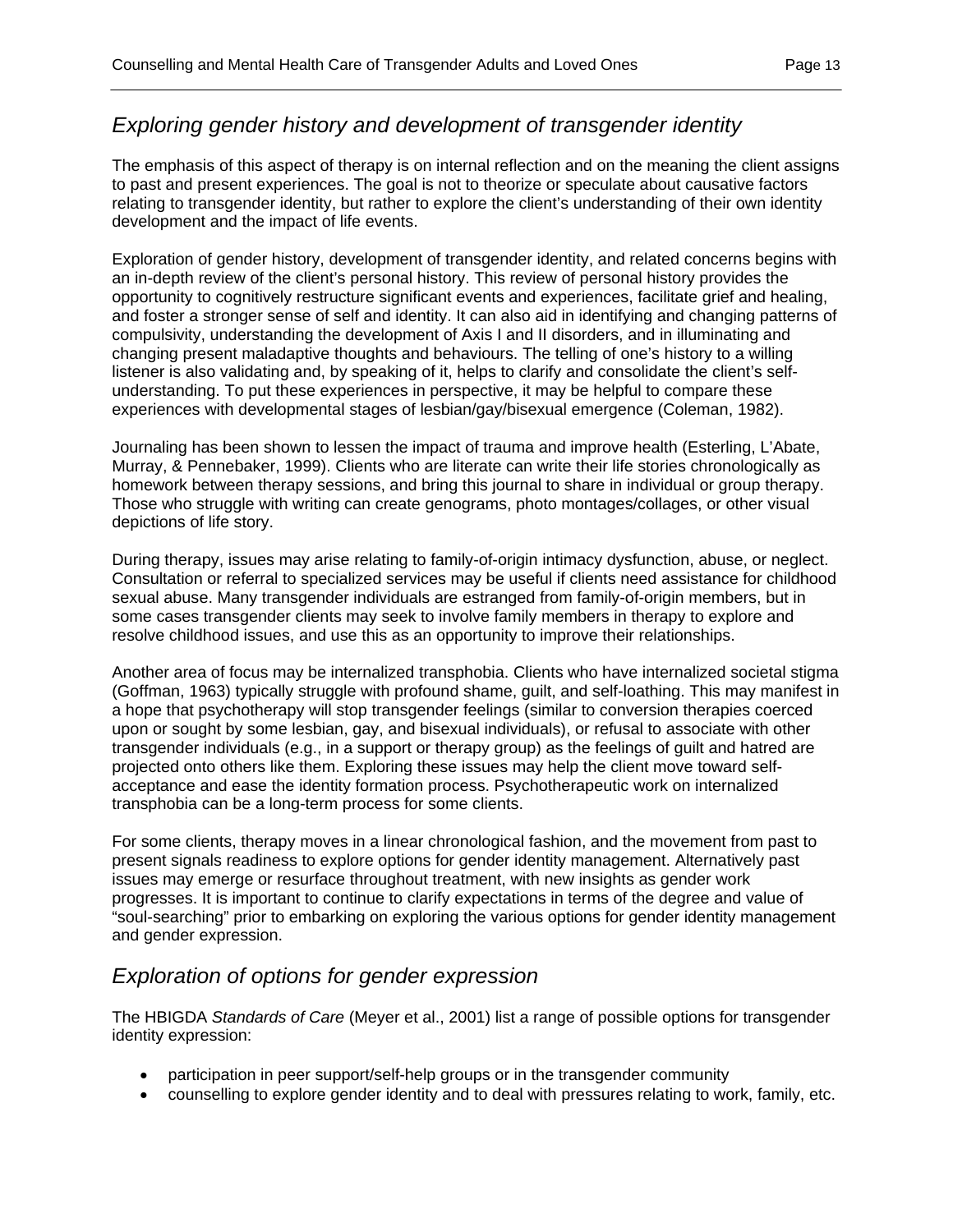- learning about transgenderism from the Internet, guidelines for care, lay and professional literature relating to legal rights, etc.
- participation in peer support/self-help groups or in the transgender community
- counselling to explore gender identity and to deal with pressures relating to work, family, etc.
- coming out: disclosing transgender identity to family, friends, and other loved ones
- integration of gender awareness into daily living
- temporary and potentially reversible changes to appearance: changes in hairstyle/makeup, temporary removal of facial/body hair (shaving, plucking, waxing) or applying facial hair, wearing prosthetic breasts or penile prosthesis, tucking/binding chest or genitals, crossdressing (undergarments only, gender-neutral clothes, or wearing outer clothes that conform to a person's sense of gender)
- change in vocal expression, pitch/tone, inflection, and other aspects of speech
- episodic cross-living
- change in gender pronoun or name, in common usage or legal change
- semi-permanent changes to appearance: masculinizing or feminizing hormones (some changes are reversible, while others are not)
- permanent changes to appearance: surgical reconstruction of face/chest/genitals, electrolysis/laser removal of facial/body hair

This list is not meant to be exhaustive, but simply to illustrate that there are multiple options that may be pursued, and that there is no right or wrong way to manage one's identity. Frequently, a client's expression of transgender identity evolves over time, requiring re-evaluation of possible options. The role of the mental health professional is to assist the client to consider all of the options and make an informed decision regarding identity management. Whatever options the client considers, there should be thought as to how the client will realistically integrate changes into daily life.

Discussion of options should take into account previous treatment and identity exploration. For example, if the client is already living full-time in the desired gender role and is satisfied with this, exploring different options to express one's transgender identity (such as integrating crossgender feelings into the gender role assigned at birth or "episodic crossliving") would not be appropriate; ensuring the client is cognisant that there is not one way to be transgender will suffice.

Gender role transition, hormone therapy, and each surgical procedure may be considered separately. A gender role transition could be undertaken with or without hormone therapy or surgery; similarly, hormone therapy does not need to be followed by surgery, and chest/breast surgery is not necessarily accompanied by hormone therapy or followed by genital surgery. Cross-sex hormones have systemic effects and it is not possible to pick and choose specific changes, but endocrine agents that cause menstrual cessation (FTM) or mild androgynization without breast development (MTF) may be appropriate for clients who identify as androgynous or non-gendered and wish only to minimize sex/gender characteristics (Dahl et al., 2006).

Contact with peers who are expressing their gender identity in various ways can help clients appreciate the multiplicity of options for gender expression, understand what is involved in the various possible change processes that may be pursued, and anticipate potential challenges. Peer contact may include group therapy, self-help groups, participation in internet discussions, social contact, or one-to-one peer support available through transgender community organizations or the Transgender Health Program. Peers can help with information about non-medical ways to feminize/masculinize appearance (e.g., clothing, hairstyle, breast prostheses, chest binders, and genital prostheses).

Some transgender individuals initially immerse themselves in a specific transgender social network or group as part of their desire to find community. While strong transgender identification and community affiliation can be a helpful path to self-discovery, peer opinion can be a negative force if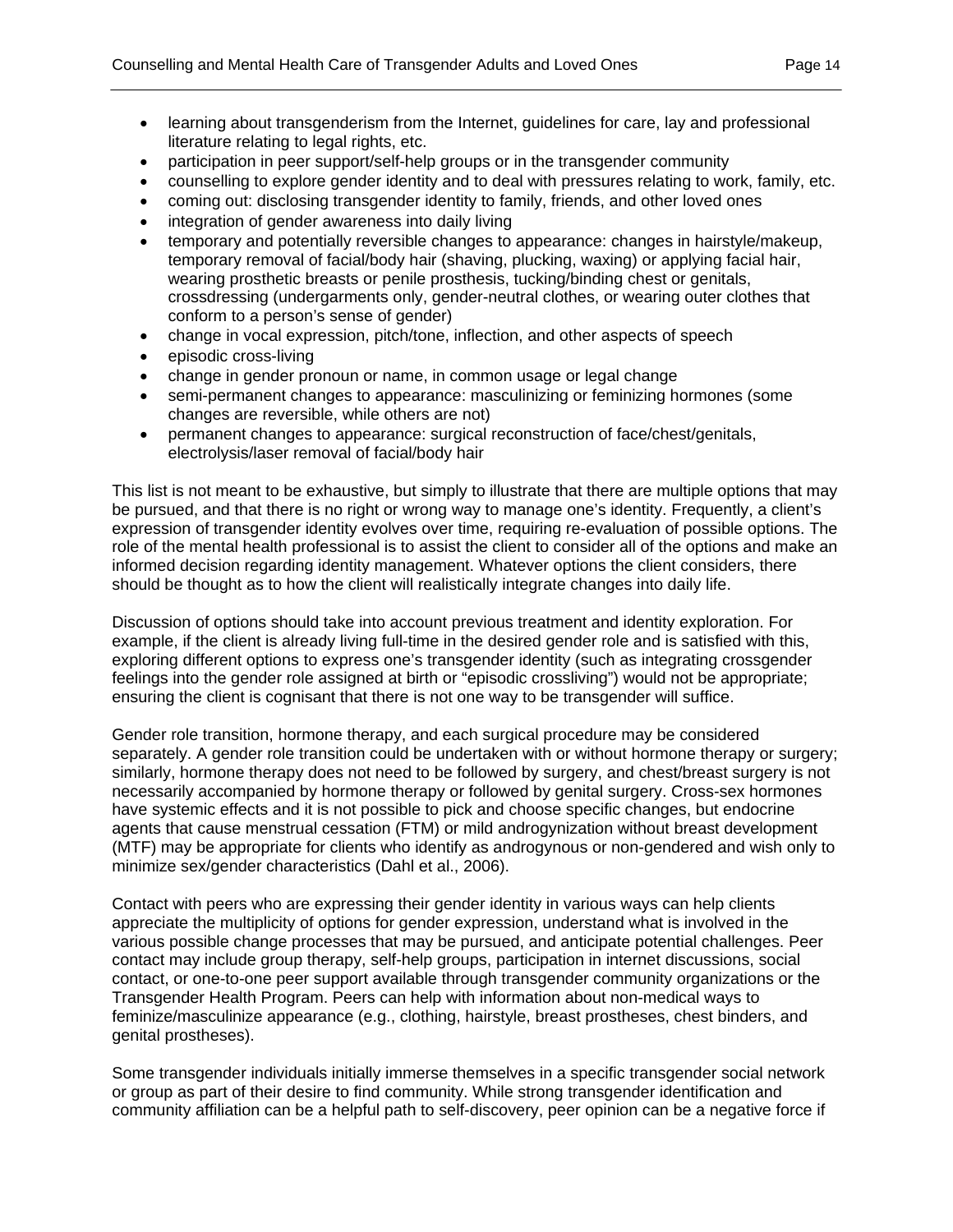<span id="page-17-0"></span>there is pressure to conform to group norms or to pursue a particular identity or course of action. For example, some transgender individuals emphasize physical change and transition; others reject the idea of transition as "selling out" to fit mainstream norms. The mental health clinician can assist with referral to peer groups that explicitly support diversity of gender identity and expression, and individual choice in decisions relating to identity management.

#### *Implementation of identity management decisions*

Once the client has decided on a course of action, therapy focuses on supporting the individual to implement their decisions relating to gender expression/identity management. Some clients may choose strategies that do not require disclosure of transgender identity to others, keeping transgender identity and expression a part of private rather than public life. For others, "coming out" (disclosing transgender identity) to family, friends, co-workers, teachers/students, cultural or social community peers, or others in the transgender person's life is an important step.

Disclosure of transgender identity is often considered analogous to the coming out process for lesbian women, bisexuals, and gay men. However, the two processes are not identical (Brown & Rounsley, 1996). While both processes involve disclosure of a personal secret that may evoke a negative response by others, the existence of homosexuality and bisexuality is generally recognized; in contrast, transgenderism is not widely recognized or understood, and challenges societal beliefs about sex, gender, and sexuality in a way that is disorienting to many non-transgender individuals. For those undergoing gender transition, coming out involves not only the disclosure of a secret, but also subsequent visible changes in social role and physical appearance; for loved ones the consequences are also different (as physical changes cannot be concealed). Despite the differences, the tools for disclosure of transgender identity are the same as those used in other circumstances where a client wants to discuss a potentially emotionally charged issue (Israel et al, 1997).

Clients are encouraged to take calculated risks in disclosure (Coleman, 1982; Horton, 2001), starting with people who are most likely to be accepting. This builds a base of support for the client and possibly for another individual in the transgender person's life who may have difficulty following disclosure. Although some loved ones are not surprised by a disclosure of intention to transition and are strongly supportive, in most cases immediate acceptance is not a realistic expectation. Loved ones often go through stages of adjustment involving feelings of shock, disbelief, denial, fear, anger, and betrayal, followed by sadness and eventual acceptance (Ellis & Eriksen, 2002; Emerson & Rosenfeld, 1996). Peer support can be vital to help clients put reactions of loved ones in perspective. Counselling assistance for loved ones is further discussed on pages 24-25.

The importance of social support cannot be underestimated. Research has shown that transgender individuals often have low levels of social support and that support from family and peers buffers the negative effects of social stigma and discrimination on transgender individuals' mental health (Bockting, Huang, Ding, Robinson, & Rosser, 2005; Nemoto, Operario, Sevelius, Keatley, Han, & Nguyen, 2004) One study found that lack of familial support was predictive of regret following sex reassignment surgery (Landen, Walinder, Hambert, & Lundstrom, 1998).

Clients who undergo gender role transition (with or without hormones/surgery) face many challenges relating to the adjustment of learning a new gender role and also the discrimination and harassment that is frequently experienced by someone who is visibly gender-variant (as many clients are, especially when they begin transitioning). During this time the counsellor can be an important support, helping the client cope with stress and also reflect on how the changes are affecting gender identity and overall comfort. The mental health professional may play an important role in assisting with planning and pacing such a transition.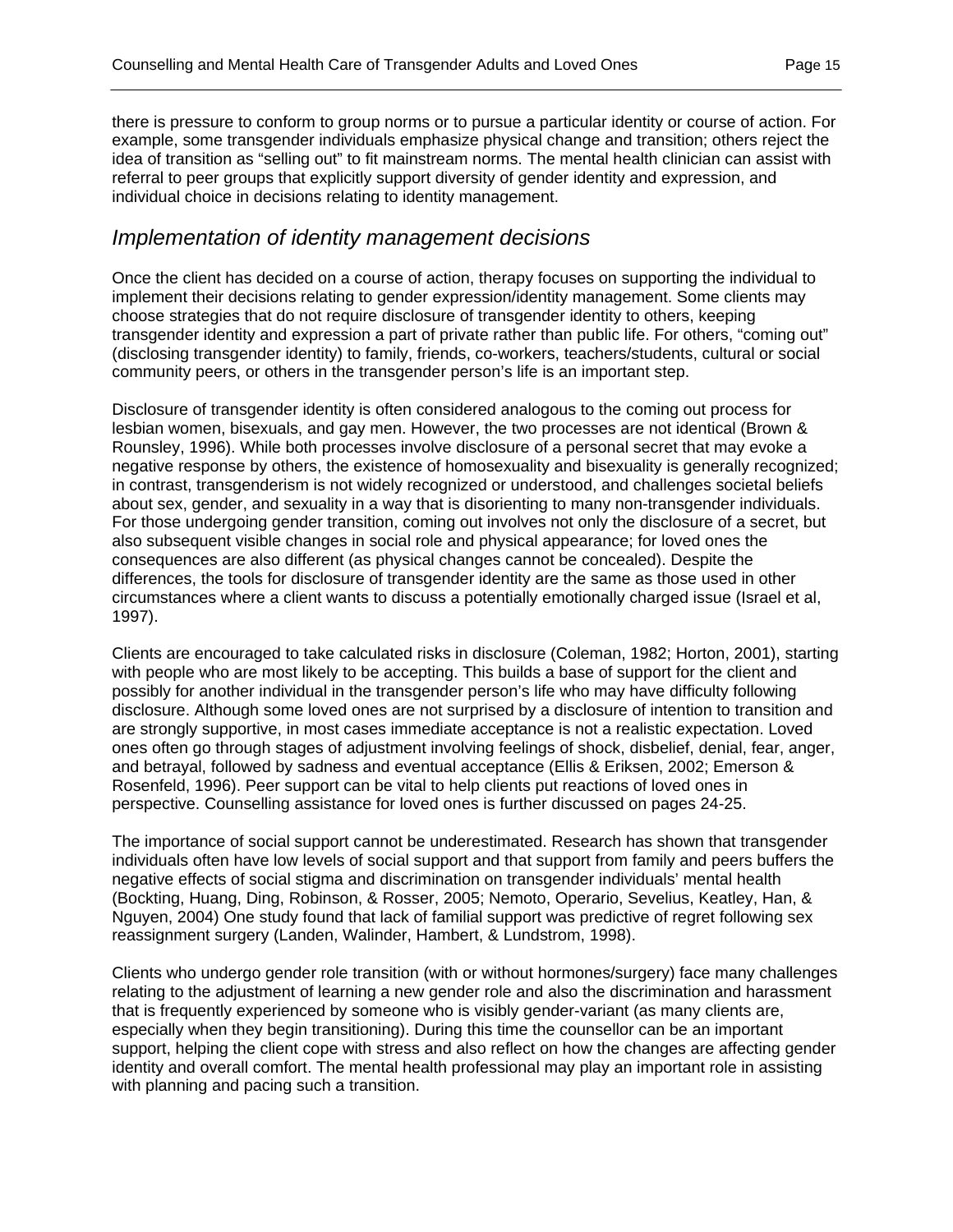<span id="page-18-0"></span>For any of the feminizing or masculinizing medical interventions (hormones, surgery, speech change, hair removal, etc.), the counsellor may assist the client in obtaining information about the procedures; understanding the possible impact of these interventions on mental, physical, and sexual health; and, if surgery is desired, planning for pre-operative and post-operative psychological care. As discussed on pages 17-24, the clinician may also be asked to evaluate the client's eligibility and readiness to begin hormones or undergo surgery. If the clinician providing therapy (rather than an independent clinician) will be assessing hormone or surgery eligibility/readiness, it is important for the client and therapist to mutually agree to psychotherapeutic tasks, goals, or milestones (relating to readiness criteria) to be reached before assessment. Doing so helps prepare the client for assessment and emphasizes assessment as a shared process. The weight of treatment decisions and any associated fears may lead the client to look to the therapist to affirm that gender transition is the right course to take; it is important that responsibility for decision-making be consistently directed back to the client.

#### *Ongoing management of gender issues over the client's lifespan*

Treatment does not end with realizing one's option of choice for identity management. Rather, transgender coming out is a lifelong process. Identities may continue to evolve, and psychosocial challenges will continue to arise. Disclosure issues continue throughout the lifespan with the establishment of new relationships (friends, co-workers, partners, etc.). Potential needs and issues may include facilitating further improvement or maintenance of good mental health, continued identity development and aging, addressing grief/loss issues, or sex and relationship therapy. Even after years of living in the preferred gender role, clients may seek support relating to experiences of transphobic discrimination or harassment.

Some transgender individuals have an unchanging gender identity, while others have a more fluid identity that changes over time. For example, a client may initially identify as bi-gender and spend time in both gender roles, but after doing so for many years may pursue a more full-time gender role transition. Conversely, a client who initially transitions and strongly identifies as one gender may later feel more comfortable with a mixed or androgynous presentation. Some clients initially focus on passing as a non-transgender woman or man, but in time express a consciously transgendered identity; others who initially dismissed passability later come to value it more. Identity shifts may happen spontaneously over the lifespan, or may be in response to new situations, questions, and challenges relating to the aging body or relationships with others.

Developmental tasks that were previously disrupted or put on hold because of gender dysphoria are often taken up once comfort with one's gender identity has been achieved. For many, this includes dating and relationships. The working relationship that the client has established with the therapist can be an important resource to assist with such issues as questions about sexual orientation, disclosure of transgender identity within sexual relationships, safer sex, and sexual functioning. Hormones can affect sexual desire and responsiveness. Increased comfort with one's role and body may result in a sexual renaissance, including possible high risk behaviour.

For those who have surgery, adequate post-surgical aftercare is crucial. A new sex reassignment surgery program under development in Vancouver (Bowman & Goldberg, 2006) aims to improve the consistency of pre-operative, peri-operative, and post-operative care for individuals in BC. Until this program is fully operational, clients can only access genital surgery outside BC; even after the program is running, clients living outside the Lower Mainland may need to travel to Vancouver or the Fraser Valley for facial feminization, chest/breast surgery, or hysterectomy/oophorectomy. In addition to physical care following surgery, clients may need counselling to deal with physical pain, altered physical sensation or sexual function, complications that may be transient or persistent, and psychosocial adjustment. Hormones will also need to be changed following removal of the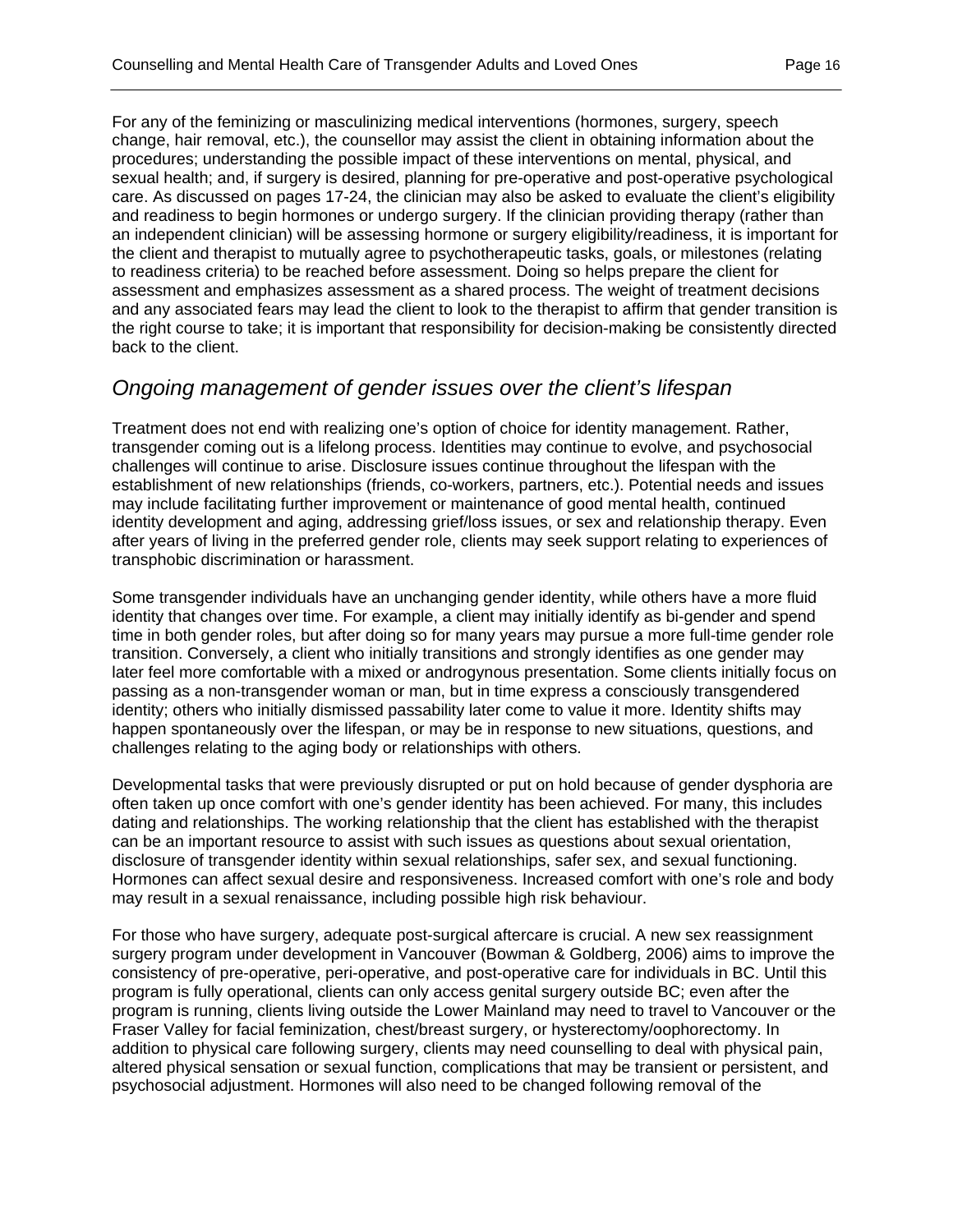<span id="page-19-0"></span>ovaries/testicles, and fluctuations in hormone levels may cause psychological changes requiring therapeutic intervention.

Many clients report a drastic change in their lives after genital surgery. Although changes are often positive, with dysphoria replaced by the euphoria of being able to live in a way that is more congruent with sense of self, there may be grief over lost time, a feeling of loss of direction, or a mourning for the idealized fantasy of self prior to change (Hansbury, 2005). Clients who have been very focused on surgery to the exclusion of other life goals may need support to explore other directions in their lives once the long sought after surgery has been achieved.

### **Hormonal/surgical treatment of gender dysphoria**

Some individuals with gender dysphoria seek hormonal and/or surgical feminization/masculinization to reduce discrepancy between sense of self and primary or secondary sex characteristics. The clinicians involved in care of the gender dysphoric individual have shared responsibility to determine client eligibility/readiness for feminizing/masculinizing hormonal therapy or surgery. Ultimately, the prescribing clinician must decide whether to prescribe or perform the surgical procedure.

Most clinicians follow the HBIGDA *Standards of Care* (Meyer et al., 2001), which outline guidelines for clinical evaluation of eligibility and readiness in both adults and adolescents. The HBIGDA guidelines for transgender adults are summarized in Table 5 below (guidelines for adolescents are discussed in *Caring for Transgender Adolescents in BC: Suggested Guidelines*). *Eligibility* refers to the minimum criteria that anyone seeking these medical interventions must meet, and *readiness* refers to the client being mentally ready for the procedure. Readiness does not imply that the client can no longer have any mental health concerns in order to be ready to access reassignment services; rather, sufficient stability needs to be in place to both make an informed decision and to be adequately prepared to deal with the physical, emotional, and social consequences of the decision.

| Table 5: Summary of the Harry Benjamin International Gender Dysphoria Association              |
|------------------------------------------------------------------------------------------------|
| (HBIGDA) Standards of Care (6 <sup>th</sup> edition): Adult eligibility and readiness criteria |
|                                                                                                |

|                                             | <b>Eligibility criteria</b>                                                                                                                                                                                                                                                                                                                                                           | <b>Readiness criteria</b>                                                     | <b>Minimum timeline</b>                                                                                                                                                                                 |
|---------------------------------------------|---------------------------------------------------------------------------------------------------------------------------------------------------------------------------------------------------------------------------------------------------------------------------------------------------------------------------------------------------------------------------------------|-------------------------------------------------------------------------------|---------------------------------------------------------------------------------------------------------------------------------------------------------------------------------------------------------|
| <b>Hormones</b>                             | 1) Legally able to give informed consent<br>2) Informed of anticipated effects and risks<br>3) Recommended completion of 3 months of "real<br>life experience" OR have been in therapy for<br>duration specified by a mental health                                                                                                                                                   | 1) Consolidation of<br>gender identity<br>2) Improved or<br>continuing mental | Three months of "real<br>life experience" OR<br>psychotherapy<br>recommended but not<br>required                                                                                                        |
| <b>Chest/breast</b><br>surgery              | professional (usually minimum of 3 months)<br>The HBIGDA Standards note that "in selected<br>circumstances, it can be acceptable to provide<br>hormones to patients who have not fulfilled<br>criterion $3$ – for example, to facilitate the provision<br>of monitored therapy using hormones of known<br>quality, as an alternative to black-market or<br>unsupervised hormone use". | stability                                                                     | FTM chest surgery may<br>be done as first step,<br>alone or with hormones;<br>MTF breast surgery<br>may be done after 18<br>months on hormones<br>(to allow time for<br>hormonal breast<br>development) |
| <b>Genital</b><br>surgery /<br>hysterectomy | 1) Legally able to give informed consent<br>2) On hormones for > 12 months (if needing and<br>medically able to take hormones)<br>3) At least 1 year real life experience<br>4) Completion of any psychotherapy required by<br>the mental health assessor<br>5) Understand cost, hospitalization, potential<br>complications, aftercare, and surgeon options                          |                                                                               | At least one year of<br>"real life experience"                                                                                                                                                          |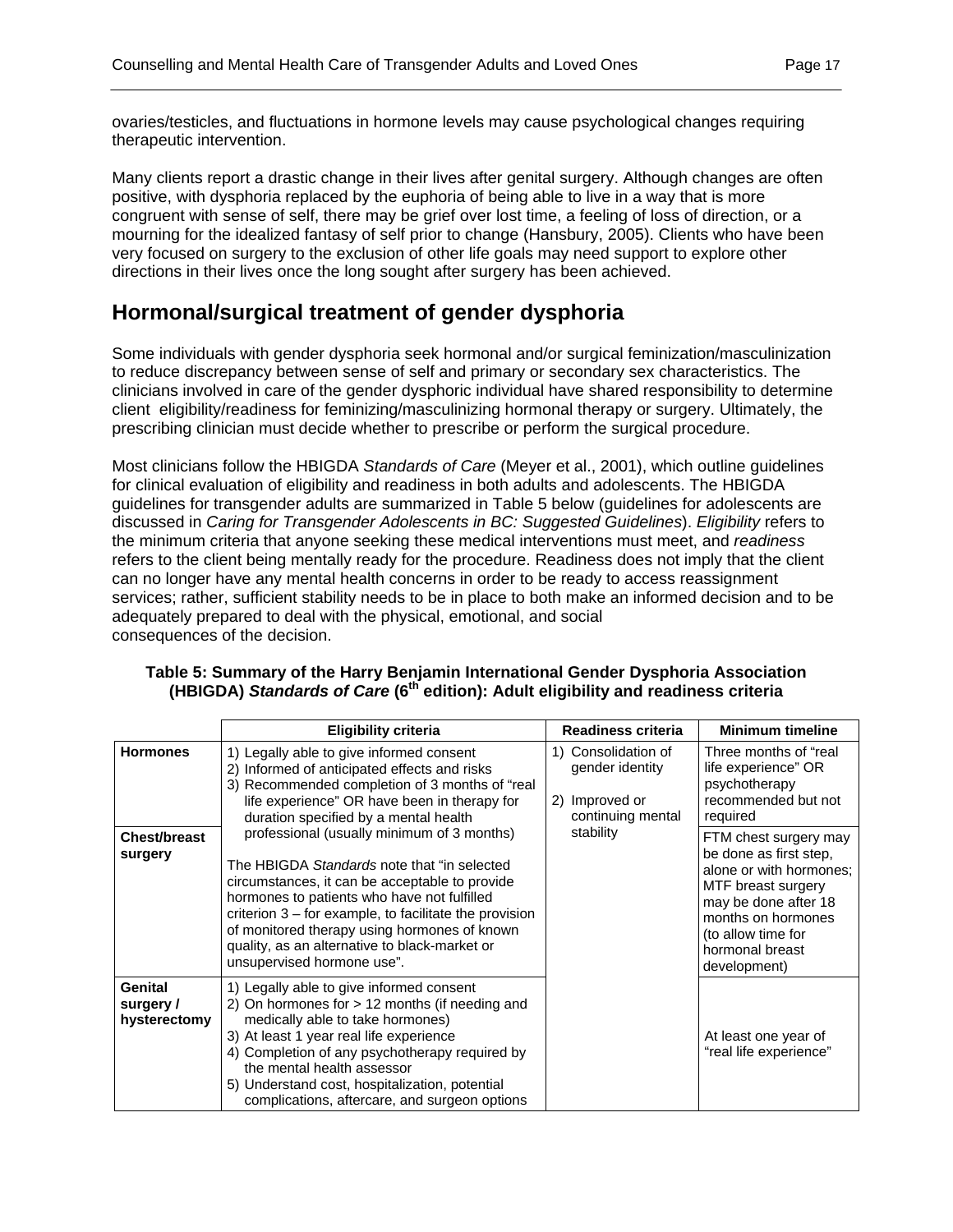<span id="page-20-0"></span>Although psychotherapy is not a requirement in the HBIGDA *Standards of Care*, the *Standards* do require mental health assessment by a qualified professional prior to hormone therapy or breast/chest surgery, with assessment by two mental health clinicians (including one with a doctorate degree) required prior to hysterectomy or genital reconstruction (Meyer et al., 2001). As with other types of psychological assessment, evaluation of hormone/surgery eligibility and readiness may take place in the context of a pre-existing therapeutic relationship, or the evaluation may be performed as a circumscribed process by a clinician who has not worked with the client prior to evaluation.

A client-centred approach generally emphasizes care as a collaborative process involving the clinician, the client, and other clinicians or loved ones that the client wants to be included in decisionmaking. While evaluation of hormone/surgery eligibility and readiness does not involve a fully collaborative process (i.e., the client does not typically have latitude to negotiate the eligibility/readiness criteria), it is important to be flexible enough in hormone/surgery assessment to consider areas that may be open to negotiation (e.g., interpretation of what constitutes "real life experience" or "mental stability"), and to discuss these with the client.

### *Qualifications of hormone/surgery assessors*

 $\overline{a}$ 

The HBIGDA *Standards of Care* include recommended qualifications for clinicians performing assessment prior to hormone therapy or surgery (Meyer et al., 2001). The BC Medical Services Plan has more stringent requirements for clinicians assessing eligibility for surgical coverage.

Most clinicians require that hormonal/surgical evaluation be performed by an assessor who meets the competency requirements outlined in the HBIGDA *Standards of Care*, including completion of specialized training and demonstrated competence in the assessment of sexual and gender identity disorders (e.g., certification by the American Association of Sex Therapists, Counselors and Therapists). The Transgender Health Program can provide information about local clinicians who have completed training provided by Vancouver Coastal Health and are contracted to provide free assessment for individuals seeking hormones/surgery. Transgender individuals who can pay for private assessment may elect to do so, and are responsible to determine that the assessor of their choice will be recognized as qualified by their prescribing physician or surgeon.

Family physicians or nurse practitioners<sup>[\\*](#page-20-1)</sup> with appropriate training in transgender medicine (including training in behavioural health and in mental health aspects of gender dysphoria) and a practice structure that allows extended appointments may choose to have sole responsibility for initiating and monitoring hormone therapy. In these circumstances the prescribing clinician will conduct both psychological and physical screening to determine whether hormone therapy is appropriate. A mental health clinician may be asked to conduct an additional psychological assessment if a more detailed assessment or second opinion is desired.

The BC Medical Services Plan (MSP) will only consider recommendations for surgery coverage that are made by advanced mental health clinicians (2 psychiatrists, or 1 psychiatrist + 1 Ph.D. psychologist) who have been approved by MSP. If hormone assessment is performed by a family physician, nurse practitioner, mental health clinician with a Masters degree, or a clinician with a Ph.D. in educational psychology or social work, the client should be made aware that this assessment will *not* be considered by MSP towards coverage for surgery. If the client is considering surgery or has decided to pursue surgery, evaluation by a MSP-appointed assessor is recommended as early in the process as possible. It can be devastating to clients who have

<span id="page-20-1"></span><sup>\*</sup> In BC, nurse practitioners can prescribe anti-androgens, estrogen, and progestins, but not testosterone (Registered Nurses Association of British Columbia/College of Registered Nurses of British Columbia, 2005).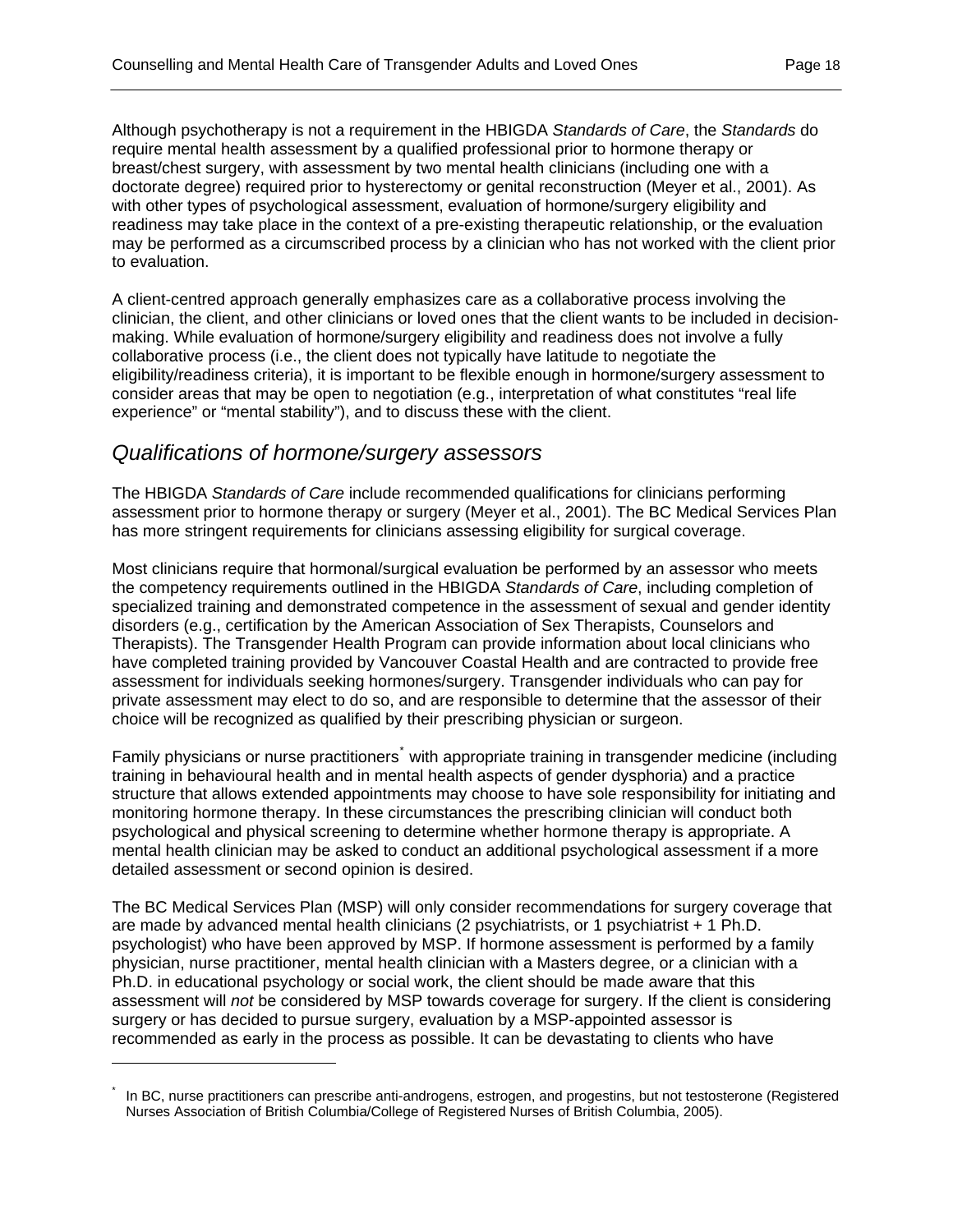<span id="page-21-0"></span>completed hormonal and social role transition to be told years into the process that they do not qualify for surgical coverage.

### *The "gatekeeper" role and impact on therapeutic rapport*

Clinicians conducting assessment prior to initiation of hormones or surgery are in a "gatekeeper" role that involves a power dynamic which can significantly affect therapeutic rapport (Rachlin, 2002). The client often perceives the evaluation not as a desired tool to help them therapeutically determine a plan of action, but rather as a hoop that must be jumped through to reach desired goals, a frightening loss of physical and psychological autonomy, or a type of institutionalized transphobic discrimination – as psychological evaluation is not required for non-transgender individuals requesting hormones, breast augmentation, or hysterectomy (Brown & Rounsley, 1996). In BC, surgery assessors are appointed by the BC Medical Services Plan, further reducing clients' sense of choice about the assessment process.

Approach to building therapeutic rapport in hormone/surgery assessment depends on the nature of the clinical relationship. Some clients come for evaluation having already made a clear decision (supported by self-directed research about treatment options, substantial internal reflection, and in some cases peer or professional counselling); having already disclosed their transgender identity to loved ones, co-workers, or others; and having relatively good supports and overall stability. In these cases a relatively short evaluation may be feasible, and the strategies to build rapport will be different than in circumstances where a more prolonged relationship is required to determine whether hormonal or surgical treatment is appropriate.

If tension arises related to the assessor's role of gatekeeper to desired medical interventions, it may be helpful to openly discuss this. Strategies used to manage client anxiety/anger and promote a collaborative relationship in mandated treatment settings (de Jong & Berg, 2001) can be useful. Normalizing emotional reactions clients commonly have (e.g., anger, anxiety, fear) and also the common behaviours (e.g., trying to tell the assessor what the client thinks they want to hear, being belligerent/uncooperative, being manipulative) helps frame this as a systems issue rather than a personal power struggle. Discussion about what the assessment process involves (discussed in the next section) is imperative as client anxiety or anger is often heightened by inaccurate understanding of the process.

When the gatekeeper issue is posing a serious barrier to therapeutic rapport (for the clinician or the client) in an ongoing psychotherapeutic relationship, it may be advisable to separate assessment from psychotherapy so two different clinicians are working with the same client (Anderson, 1997). The psychotherapist's role would then be to work with the client towards their stated goal of meeting hormone/surgery eligibility or readiness criteria, making it clear that there can be no guarantee of a particular outcome. The combined advocate/therapist role (Lev, 2004) can be particularly appropriate if clients need to work on issues such as addiction, mental health issues, or self-harm but there is anxiety that a history of these concerns will be considered evidence that the client is not stable enough to proceed with hormones/surgery. Separating out issues that require therapeutic attention in the present from a future assessment can reassure the client that hormone/surgery assessment will focus on their current capabilities rather than their past concerns.

In our experience, clients who feel prepared for hormone/surgery evaluation (with assistance by peers or clinicians as part of this process) are more willing to share information than clients who are highly anxious or fearful about the process. At minimum we recommend a letter explaining the assessment process (see Appendices D and E) be sent well in advance of the appointment to the client and their primary care provider, both to ensure the parameters of assessment are understood and also to ensure that the client is aware of required supporting documentation and identification.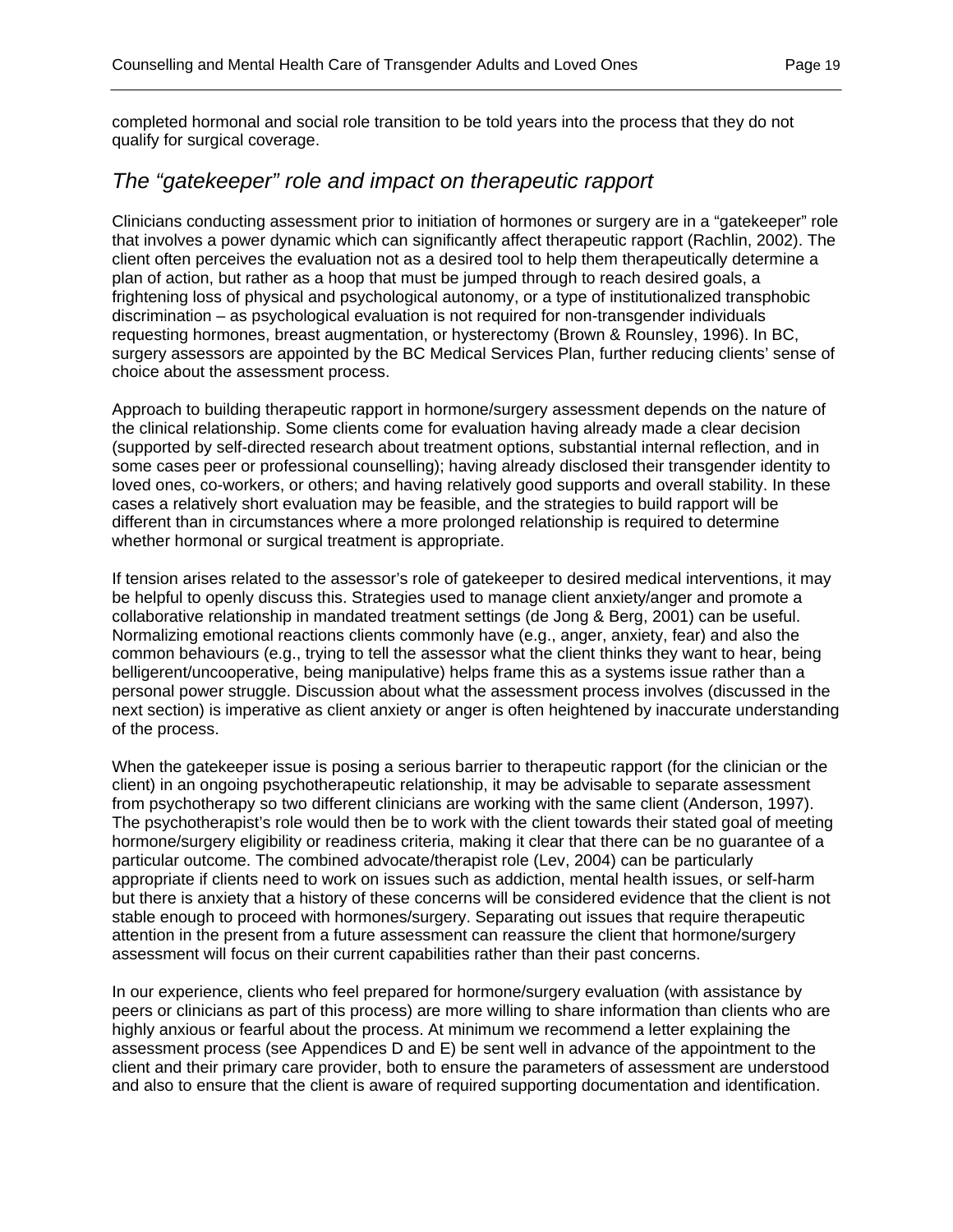<span id="page-22-0"></span>Clinicians not involved in the assessment can assist by engaging in therapeutic discussion relating to any previous experience (e.g., anxiety about having been denied approval for hormones/surgery in the past) and open discussion about the topics the client is most worried about. Some clinicians may feel hesitant to discuss terms of the hormone/surgery evaluation for fear they are "coaching" the client; however, asking the client how they might respond if they are asked questions about specific topics is different than coaching the client on how to answer questions about those topics.

### *Evaluating eligibility*

#### **1. Informed consent**

Informed consent requires the capacity to make decisions relating to medical care (pages 6-7) and an understanding of the specific treatment options that are proposed. Mental health clinicians are not expected to have detailed knowledge of the medical risks and benefits of specific hormones or surgical feminization/masculinization procedures (these will be discussed with the client by the prescribing physician or surgeon), but should be sufficiently knowledgeable to be able to assess whether the client has a generally accurate understanding of medical options, risks, and benefits (two other documents in this series, *Endocrine Therapy for Transgender Adults in British Columbia: Suggested Guidelines* and *Care of the Patient Undergoing Sex Reassignment Surgery*, may be useful in this regard). Key issues are the irreversibility of some changes (even if hormone treatment is stopped) and an appreciation that the long-term health impacts of cross-sex hormone use are not yet known.

The mental health clinician should explore client awareness of possible psychosocial risks and benefits, including issues relating to possible changes to relationships as changes become visible. In some cases hormones/surgery improve passability, reducing the risk of harassment and discrimination; in other cases the changes increase visibility as a transgender person, thus serving to increase social risks. Awareness of these risks relates to informed consent; capacity to anticipate, withstand, and cope with the challenges posed is an issue in evaluating readiness (discussed on pages 21-22).

#### **2. "Real-life experience"**

The HBIGDA *Standards of Care* define the "real life experience" (RLE) as "the act of fully adopting a new or evolving gender role or gender presentation in everyday life", with the intention of achieving an experiential understanding of the familial, interpersonal, socioeconomic, and legal consequences of gender transition (Meyer et al., 2001). RLE is a way for the transgender person who wishes to permanently change their gender role to move from an imagined experience to a lived experience. For some individuals this experience is liberating and exhilarating, and for others there is disappointment that the real experience does not live up to a fantasized ideal.

A fundamental premise of the RLE is that the person should experience life in the desired role before making irreversible physical changes. The HBIGDA *Standards of Care* do not require RLE prior to hormone therapy or breast/chest surgery, but do include one year RLE as an eligibility criterion for genital surgery/gonadal removal (Meyer et al., 2001). The HBIGDA *Standards* explicitly state that RLE is not a diagnostic test to evaluate whether gender concerns are present, but that the process tests "the person's resolve, the capacity to function in the preferred gender, and the adequacy of social, economic, and psychological supports". For female-to-males it is often not possible to live in the desired role without first undergoing chest surgery, so RLE is not required for such surgery.

It is important to note that the real life experience is not defined by adherence to stereotypical ideas of masculinity or femininity. Just as there is a range of gender expression among non-transgender women (with many choosing not to wear makeup, dresses, or otherwise displaying attributes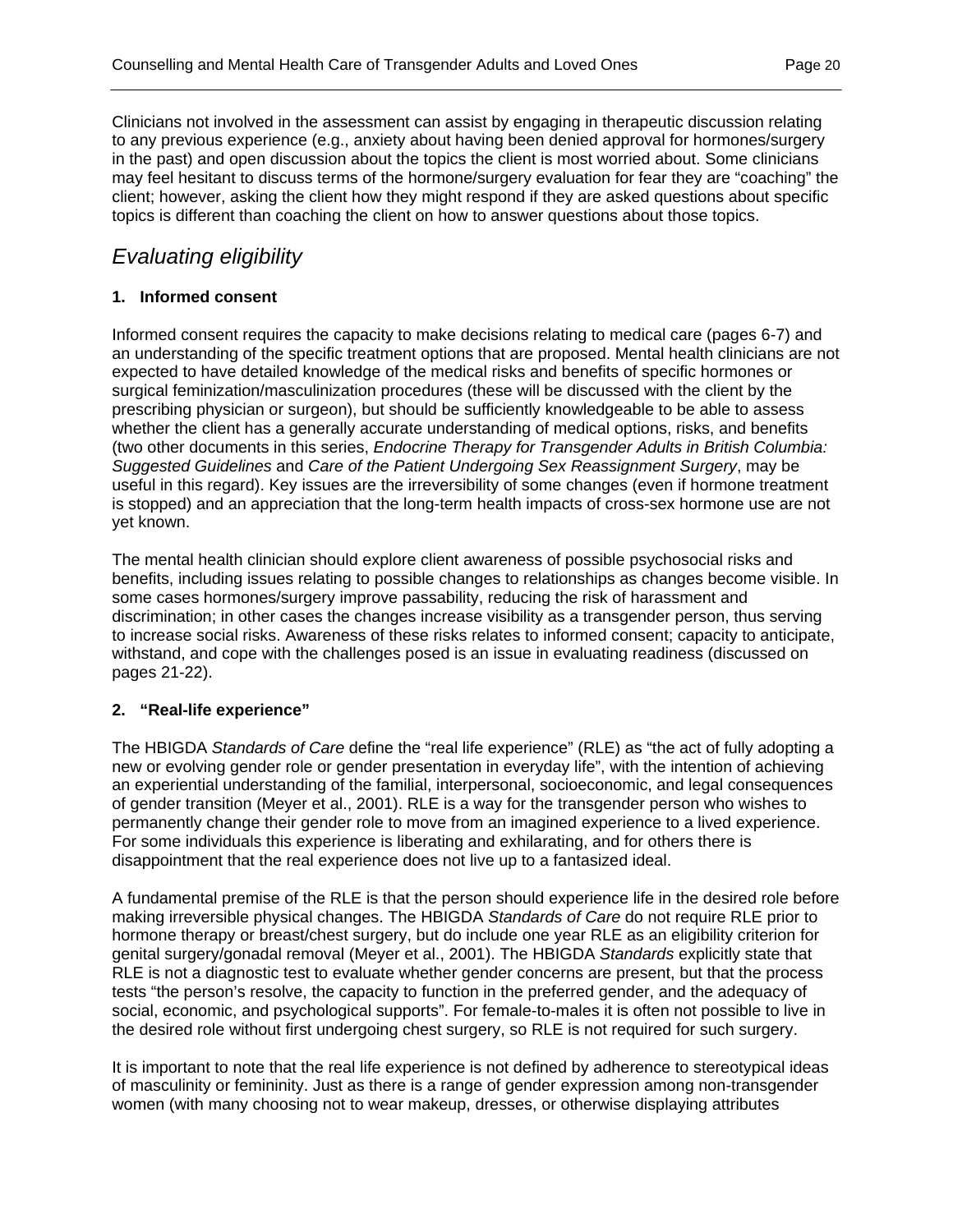<span id="page-23-0"></span>conventionally considered feminine), transgender women also have a range of gender expression. Similarly, not all transgender men are masculine in appearance or behaviour. The real life experience is not defined by ability to pass as a non-transgender woman or man. Rather, it is defined by actualizing and continuously expressing one's unique gender identity.

Too often RLE is perceived by the client only in terms of an eligibility criterion that must be met to gain access to surgery, with the client feeling pressure to demonstrate uncritical adoption of a stereotypical feminine or masculine role. From a psychotherapeutic perspective, RLE is a time of adjustment, exploration, experimentation, and learning (often through trial and error) how to relate to oneself and to others as the previously hidden self emerges. Psychotherapy is not an absolute requirement during this process, but it can be a valuable support during a time of profound internal and external change. Some assessors prefer to see the client periodically throughout the RLE to try to get a sense of how the client is progressing and to offer support to those who are having difficulty. If the clinician or client feels that the assessor's role as gatekeeper prevents frank discussion of challenges, disappointments, and surprises in the RLE process, involvement of a peer or external professional counsellor may be useful in providing a space for the client to discuss problems or concerns without fear that surgery will be delayed or blocked.

In evaluating completion of the required RLE, the HBIGDA *Standards of Care* suggest a review of involvement in the community via work, volunteering, student activity, or a combination of all three; the acquisition of a name that conforms to a person's gender identity; and evidence that individuals other than the mental health professional (e.g., employer, loved ones) know the patient in the desired gender role (Meyer et al., 2001). Flexibility in interpreting RLE is needed for clients who are housebound, living in a prison or residential long-term care facility, or otherwise unable to work, volunteer, or attend school. Additionally, we encourage a broad understanding of "work" that validates the life experience of those who are family caregivers/parents, sex trade workers, and others who may not be able to provide documentation of proof of employment.

Ideally, the means of validating this aspect of transition will be at the discretion of the clinician who is performing the evaluation. For those applying for BC Medical Services Plan coverage to assist with the costs of surgery, specific documentation is required. Additionally, MSP has RLE criteria beyond those in the HBIGDA *Standards of Care*: two clinicians appointed by MSP must recommend surgery, and a two-year RLE must be completed (regardless of the type of surgery). The supporting evidence required by MSP to confirm completion of RLE is discussed in greater detail in *Social and Medical Advocacy with Transgender People and Loved Ones: Recommendations for BC Clinicians* (White Holman & Goldberg, 2006).

#### *Assessing readiness*

As discussed earlier, *readiness* relates to a relative stability of gender identity and also the psychological stability needed to cope with the physical, emotional, and social consequences of the decision to take hormones or have surgery. To assess readiness it is important to determine what the consequences of the treatment will likely be (based on the specific circumstances of a client's life and the treatment the individual will be undergoing), and also the client's awareness and preparedness to deal with the potential challenges.

While some degree of ambivalence and uncertainty is to be expected with any life-changing process, the client should have a clear sense of the gendered self prior to initiating hormones/surgery. Physical change is not appropriate for clients who are just beginning to explore their identity or options for gender expression. While it is not necessary for transgender feelings to be lifelong, or for dysphoria to have existed since childhood, caution (i.e., longer period of assessment) is needed if dysphoria is transient, episodic, or newly discovered.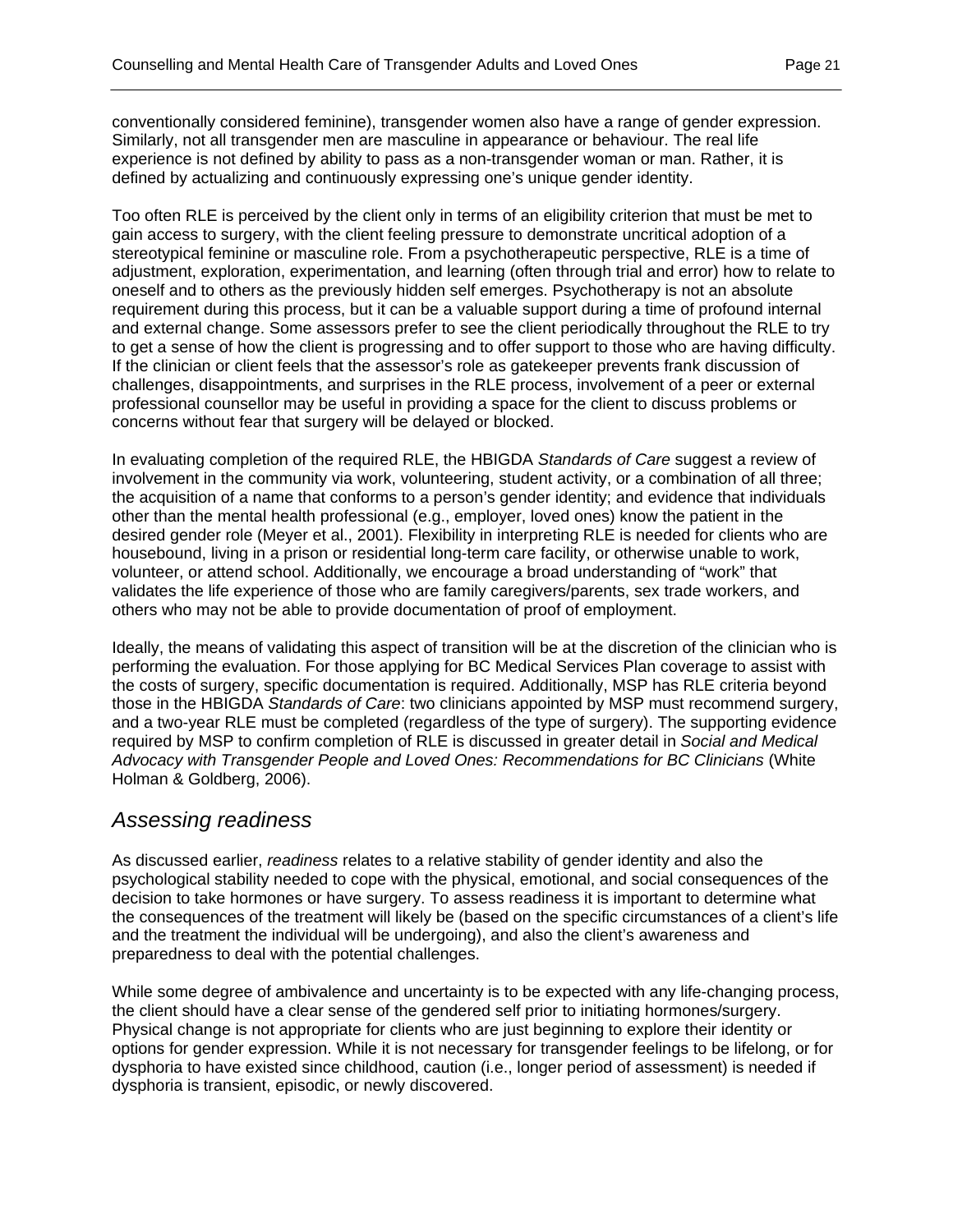As per the flowchart on page 3, delusions about sex/gender, dissociative disorders, thought disorders, or obsessive/compulsive features should be evaluated and treated prior to proceeding with sex reassignment. Thought disorders, dissociative disorders, and obsessive/compulsive disorders can, rarely, cause a transient wish for sex reassignment which disappears when the underlying mental health condition is treated. It is important to treat these disorders before proceeding with hormones or surgery to ensure that sex reassignment is not a temporary desire.

Other mental health concerns, psychosocial concerns, or substance use issues are not absolute contraindications to sex reassignment. Sometimes these issues are a direct result of the gender dysphoria or suppressed transgender feelings and alleviate or remit entirely as the gender conflicts are addressed. However, the clinician should be confident that supports are adequate and that any co-existing conditions are under control to the degree that (i) the introduction of a new stressor will not seriously destabilize the client, and (ii) the client has sufficiently clear thinking to be competent to consent to treatment (Brown & Rounsley, 1996). If there are any questions about competency or substance use, a formal evaluation may be required (if these were not performed in the initial evaluation). If the client returns for hormone/surgery assessment long after the initial evaluation, it may be necessary to repeat some of the standardized psychological testing administered during the initial evaluation to determine progress. Improvement in mental health and psychosocial adjustment should be documented and the care plan for addressing these concerns updated.

Evaluation of hormone/surgery readiness should include the gender assessment described on pages 8-11 to explore issues relating to stability of gender identity and appropriateness of hormones/surgery. Table 6 below lists additional areas of inquiry specific to evaluating readiness to undertake hormones or surgery.

| General<br>readiness | • What leads you to come for assessment at this time in your life?<br>• What are your hopes and dreams relating to hormones/surgery? What do you expect<br>hormones/surgery to change? What do you think is not likely to change?<br>• How do you think hormones/surgery may affect your relationships with loved ones? What do you<br>think the impact will be at work/school or in terms of your involvement in the broader community?<br>• What will you do if the change process doesn't turn out as you had hoped?<br>• Have you taken any other steps to change your outward appearance? If so, what was that like for<br>you?<br>• Are there any issues in your life that you think might complicate a decision to take hormones or<br>have surgery, or that might increase stress during this time? What kinds of supports do you feel<br>might be helpful? |
|----------------------|---------------------------------------------------------------------------------------------------------------------------------------------------------------------------------------------------------------------------------------------------------------------------------------------------------------------------------------------------------------------------------------------------------------------------------------------------------------------------------------------------------------------------------------------------------------------------------------------------------------------------------------------------------------------------------------------------------------------------------------------------------------------------------------------------------------------------------------------------------------------|
| <b>Hormones</b>      | • Which changes are you most looking forward to? Are there any changes you are not sure about?<br>• What medical care do you need to monitor for side effects? Who will provide this?<br>• If you experience side effects, what will you do? Are there any side effects you are particularly<br>concerned about?<br>How do you feel about the permanence of some effects of hormones, including the possibility of<br>$\bullet$<br>permanent sterility?<br>• The long-term effects of cross-sex hormones are not yet known. How do you feel about taking this<br>risk?                                                                                                                                                                                                                                                                                              |
| Surgery              | • What medical care might you need following surgery? How will you obtain this?<br>• Where will you rest and heal after surgery? Are there people who can help look after you as you<br>recover?<br>• How do you feel about the permanence of surgery?<br>• How do you feel about the possibility of scarring?<br>• For genital surgery: How do you feel about the risk of possible loss of sexual sensation?<br>• Even when surgery is wanted there is sometimes a sense of loss, as with any big change. How do<br>you feel about the changes to your body? How have you dealt with other losses in your life?<br>• What additional issues or adjustments do you anticipate after surgery?                                                                                                                                                                        |

#### **Table 6: Potential Areas of Inquiry – Hormonal/Surgical Evaluation**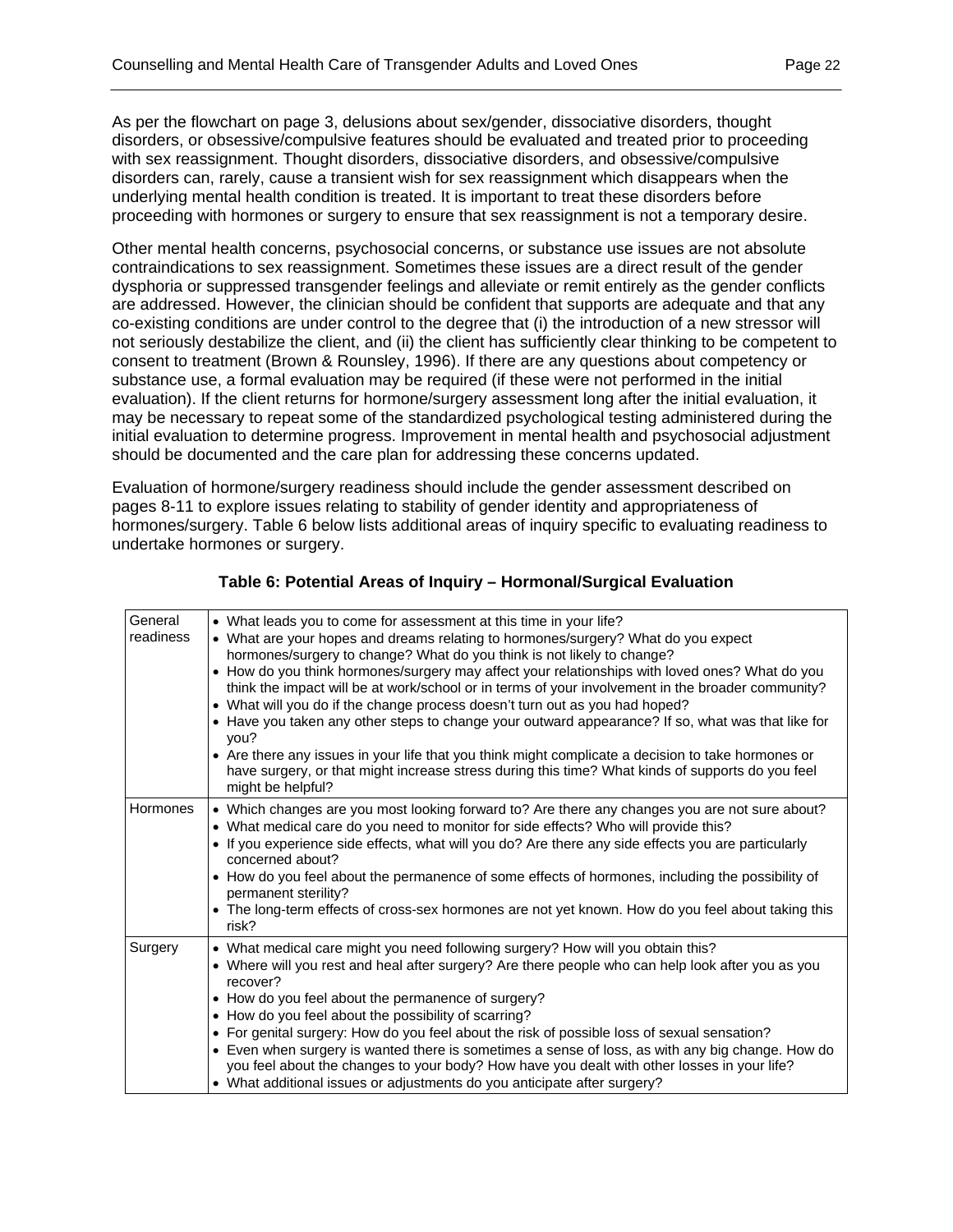### <span id="page-25-0"></span>*Recommendation regarding treatment*

If the assessor judges the client to be an appropriate candidate for hormonal/surgical treatment, a letter should be written to the clinician(s) involved in care confirming eligibility and readiness as per the HBIGDA *Standards of Care*. Sample letters can be found in Appendices F and G.

As outlined in the HBIGDA *Standards of Care* (Meyer et al., 2001), letters recommending hormonal or surgical treatment should include:

- the client's general identifying characteristics
- explanation of the duration of professional relationship, including type of evaluation and/or therapy
- initial diagnoses relating to gender identity issues or any other concerns
- the rationale for hormones or surgery (why it is appropriate treatment)
- evaluation of the client's eligibility and readiness for hormones/surgery
- the degree to which the client and mental health professional have followed the HBIGDA *Standards of Care*, and the likelihood that this will continue
- explanation of the clinician's relationship to others involved in the client's care
- a statement that the clinician welcomes a phone call to verify any of the information in the letter

If the assessor feels the treatment is generally appropriate but the client does not meet eligibility or readiness criteria, the reasons for this should be explained to the client and a timeline established for reassessment. Concerns about eligibility typically relate to failure to complete the full amount of "real life experience" required for surgery. If the client is consistently cross-living and just needs more time, the reassessment plan is straightforward; if the client is not consistently cross-living, psychotherapeutic interventions may be needed to explore reasons for this and to assist the client to gain supports needed to be able to live full-time in the desired role. In some cases, reference to a trans-positive financial planner or advocate may be needed to help explore economic resources for the costs of transition. If there are psychosocial readiness concerns, resources should be identified to help the client move toward psychological/social stability, with specific and measurable goals established. Denial of desired treatment can be highly disappointing and it is important to emphasize that reassessment is believed to be appropriate, and to ensure that clients are aware of peer and professional supports in the interim.

In some cases, the assessor may feel that hormonal or surgical feminization/masculinization is not an appropriate treatment and that future reassessment of eligibility/readiness is not indicated. This may be the case if a client is seeking hormones/surgery for reasons other than gender dysphoria, where another type of assessment is more appropriate (e.g., a non-dysphoric male seeking hormonal or surgical castration to reduce sexual urges). If the prescribing physician/surgeon has informed the client that their physical health is too fragile to ever proceed, or a client is judged to be incompetent to make medical decisions and the cause for diminished competency is not likely to change, the client should be supported to come to terms with this and to explore alternative forms of transgender expression rather than false hope being held out of eventual reassignment.

The preceding discussion of eligibility and readiness relates to the HBGIDA *Standards of Care*  (Meyer et al., 2001). In some cases a client may meet the HBIGDA eligibility and readiness criteria, but may not meet the additional criteria set by the BC Medical Services Plan for individuals seeking coverage for sex reassignment surgery (two years "real life experience", defined by MSP as full-time work, schooling, and/or volunteering; and a diagnosis of Gender Identity Disorder). As with the evaluation of "real life experience" in consideration of HBIGDA eligibility criteria, in some cases it is simply necessary for a client to return for reassessment after they have completed two years. In other cases advocacy with MSP may be required to support the application of a client who is not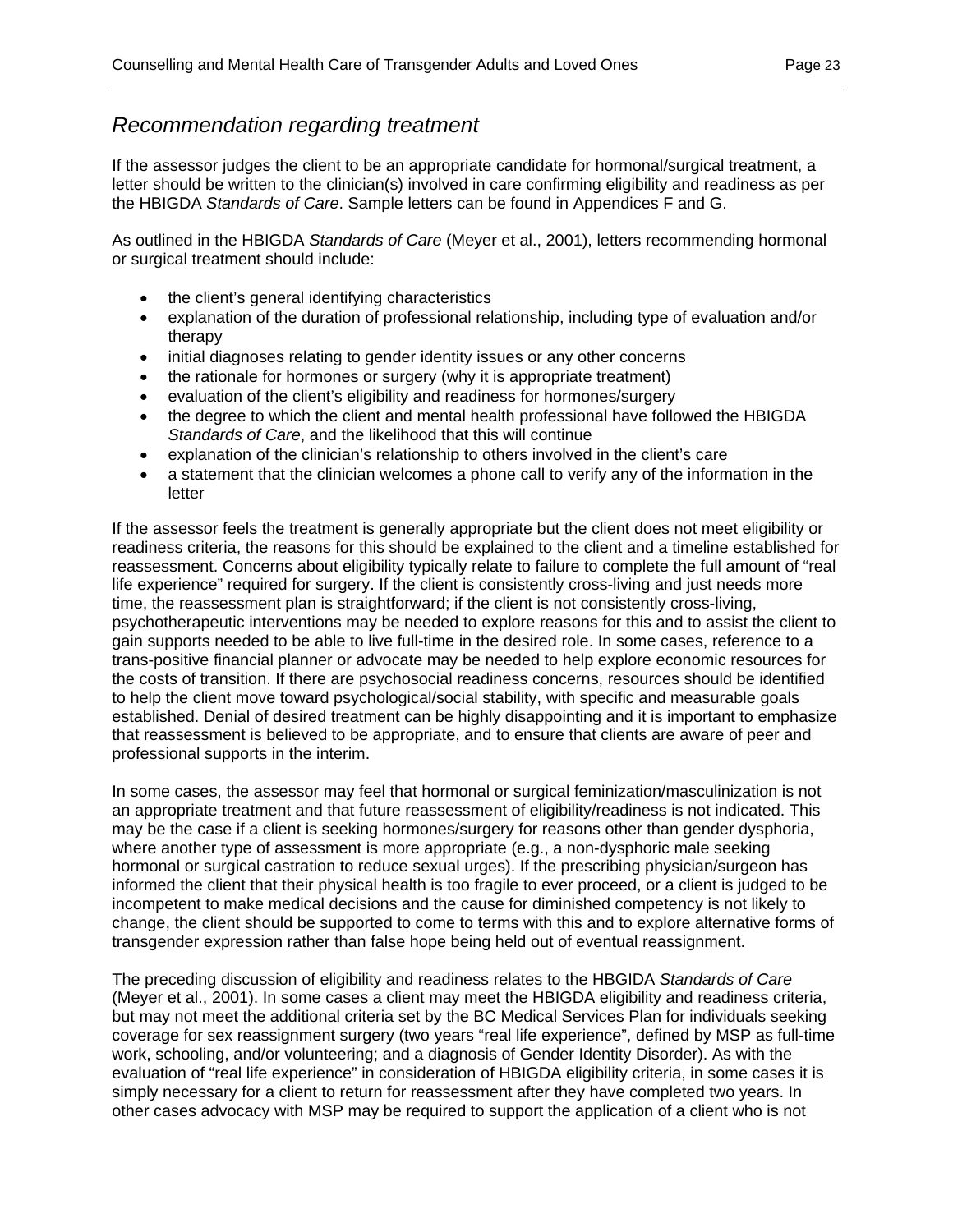<span id="page-26-0"></span>able to attend school, work, or volunteer full-time (White Holman & Goldberg, 2006). The course of action for clients who have gender dysphoria but do not meet criteria for Gender Identity Disorder is less clear. It is the responsibility of the assessor to explain to the applicant why the assessor believes the criteria for GID have not been fulfilled, and offer the client the opportunity to meet with another designated assessor if they wish another opinion. To prevent cases where the client is rejected for surgical coverage despite having completed hormonal and social role change, it is strongly advised that any client considering surgery be evaluated by an MSP-appointed assessor early in transition, so GID diagnosis can be established and clarity obtained about the requirements beyond the HBIGDA SOC to qualify for MSP surgical funding.

### **Counselling of loved ones**

Significant others, family members, or friends (SOFFAs) typically come to therapy to address their own concerns relating to a loved one's disclosure of being transgender or the impact of transgender issues on the relationship over time. In some cases, SOFFAs may participate in family/relationship therapy as part of a transgender person's therapeutic process.

As with the transgender population, significant others, family members, and friends (SOFFAs) are a heterogenous group. Some SOFFAs are encouraging and supportive, and may take a strong stand in helping counter the internalized shame and embarrassment that many transgender individuals feel. In other relationships transgender issues are a source of conflict.

Some SOFFAs may have always known or suspected that their loved one is transgender. More typically, SOFFAs are shocked and surprised. Responses upon disclosure range from excitement to disgust, depending on an individual's perspectives, their relationship with the transgender person, cultural beliefs about gender variance, and the timing and means of disclosure. When transgender issues have been a secret and are disclosed late in a relationship, there can be feelings of betrayal and questioning of intimacy, as with the disclosure of any large secret (Reynolds & Caron, 2000). Adjustment also varies depending on the degree of change requested in a specific aspect of the relationship (e.g., disclosure relating to the hope that a partner will participate in erotic crossdressing), or to the entire relationship (e.g., gender transition). Further discussion of disclosure and specific relationships (children, partner, parents, etc.) can be accessed through the Transcend online resource guide ([http://www.transgender.org/ transcend/guide/sec131.htm\)](http://www.transgender.org/%20transcend/guide/sec131.htm), with links from the bottom of the page to text on specific types of relationships.

Ellis and Eriksen (2002) describe an emotional process for SOFFAs similar to stages of bereavement (Kübler-Ross, 1969). Stage 1 may include denial, shock (Lantz, 1999), post-traumatic reactions (Cole, Denny, Eyler, & Samons, 2000), and trying to bargain with the transgender person or a higher power for the gender issues to disappear (Covin, 1999). Stage 2 may include anger at the transgender person (Lantz, 1999), fear of others' reactions (Bullough & Weinberg, 1988; Reynolds & Caron, 2000), and fear about how the transgender person will be treated (Samson, 1999). Parents may blame themselves, assuming their child is transgender because of a failure in parenting (Lantz, 1999). At this stage sexual dysfunction may occur in the relationship between the transgender client and their spouse/partner (Cole et al., 2000). Counselling may be helpful at this stage to help restore intimacy and reduce isolation (Ellis & Eriksen, 2002). During Stage 3, family and loved ones are able to start to grieve the losses on many levels, and may seek support from others who are in similar situations. Peer support or social contact with other SOFFAs can be helpful at this stage (Ellis & Eriksen, 2002; Weinberg & Bullough, 1988). Stage 4 involves self-discovery and change. SOFFAs may not agree on the changes the transgender individual is making and counsellors can be helpful in conflict resolution. At this stage, couples may decide whether to stay together. Stage 5 is a time for acceptance and welcoming the transgender person into daily life. At this point, the SOFFA often joins the journey of the transgender person, including the adjustments that must be made. Counsellors may help by providing a place to process the anger and frustration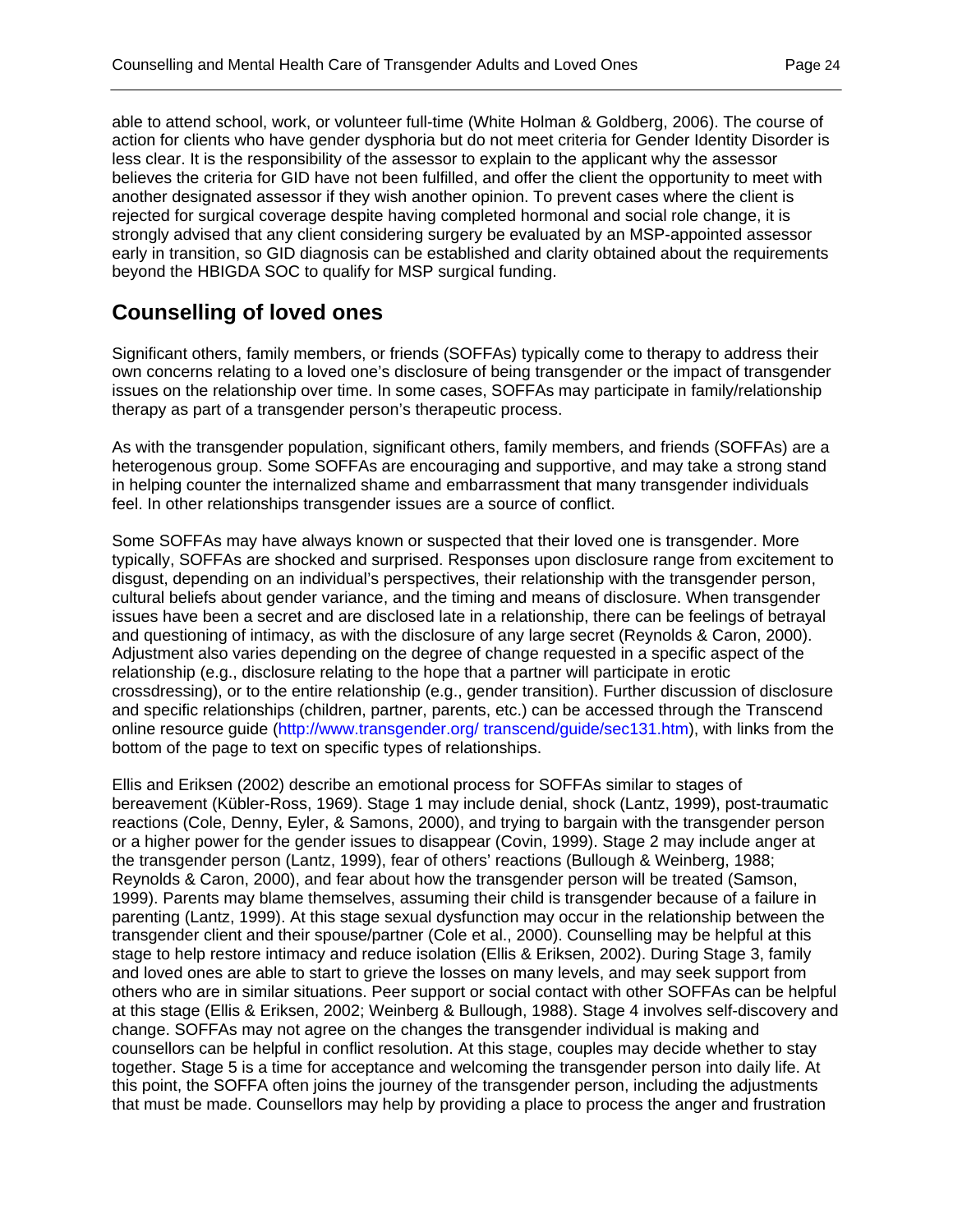<span id="page-27-0"></span>that arises as a result of transphobic discrimination directly experienced or witnessed by the SOFFA. Finally, the goal of stage 6 is pride in their loved one's courage (Ellis & Eriksen, 2002). This pride may take the form of advocating for transgender people and educating others about them (Lantz, 1999).

Evaluation of the SOFFA who presents for personal counselling includes discussion of the nature of their relationship to the transgender person, the impact of gender issues on the relationship with the transgender person and also with other loved ones, and awareness of support resources, as discussed in Table 7 below.

| <b>Disclosure</b>          | • When did you learn that your (partner, child, etc.) was transgender?<br>• How did you find out that your (partner, child, etc.) was transgender?<br>• What was your initial reaction to finding out about your loved one's feelings? How do you feel<br>about it now?<br>• Do individuals in your life know that your (partner, child, etc.) is transgender? How do you feel<br>about them knowing/not knowing?                                                                                                                                                                                                                                                                                                                                                |
|----------------------------|------------------------------------------------------------------------------------------------------------------------------------------------------------------------------------------------------------------------------------------------------------------------------------------------------------------------------------------------------------------------------------------------------------------------------------------------------------------------------------------------------------------------------------------------------------------------------------------------------------------------------------------------------------------------------------------------------------------------------------------------------------------|
| Impact on<br>relationships | • It is common for loved ones to have fears and questions about gender issues, and question their<br>relationship to the transgender person or their own identity (including sexual orientation). Are any<br>of these concerns for you?<br>• Have you ever seen your (partner, child, etc.) cross-dressed? If so, how was that for you?<br>• Has your (partner, child, etc.) ever taken hormones or had surgery to bring their body closer to<br>their sense of self, or is this something they are considering? How do you feel about this?<br>• How have transgender issues affected your relationships with others (e.g., other family members,<br>friends)? Do you worry about how others might react when they learn that your loved one is<br>transgender? |
| Support<br>resources       | • Have you had any contact with other (partners, spouses, children, parents, etc.) of transgender<br>people? What was that like for you?<br>• What do you see your relationship being to the transgender community now? What would you<br>like it to be in the future?                                                                                                                                                                                                                                                                                                                                                                                                                                                                                           |

#### **Table 7: Potential Areas of Inquiry in Gender Evaluation – Loved One of a Transgender Person**

### **Trans-specific Assessment and Treatment of Mental Health Issues**

Although studies are limited, one team of researchers found that a large group of transgender individuals (n=435) who sought services from a gender clinic did not appear to have increased rates of major psychiatric illness (operationally defined as disruption in mood/personality that affected life, work, and relationships in identifiable ways) compared to the general population (Cole, O'Boyle, Emory, & Meyer, III, 1997). However, the impact of psychosocial stresses, including transphobic harassment, discrimination, and violence experienced by many transgender individuals (Lombardi, Wilchins, Priesing, & Malouf, 2001), as well as high incidence of poverty resulting from employment discrimination (Nemoto, Operario, Keatley, & Villegas, 2004), are cause for concern. In a study of 515 transgender people in San Francisco, 62% of male-to-female (MTF) and 55% of female-to-male (FTM) respondents met clinical criteria for depression, 22% of MTFs and 20% of FTMs reported a history of mental health hospitalization, and 32% (both groups) reported prior suicide attempts (Clements-Nolle, Katz, & Marx,1999). As a medically underserved population (Feldman & Bockting, 2003), transgender individuals with mental health concerns are at risk for late diagnosis and treatment. Those undergoing gender transition may avoid disclosing symptoms of mental illness for fear that approval will not be given for hormones or surgery, further delaying treatment.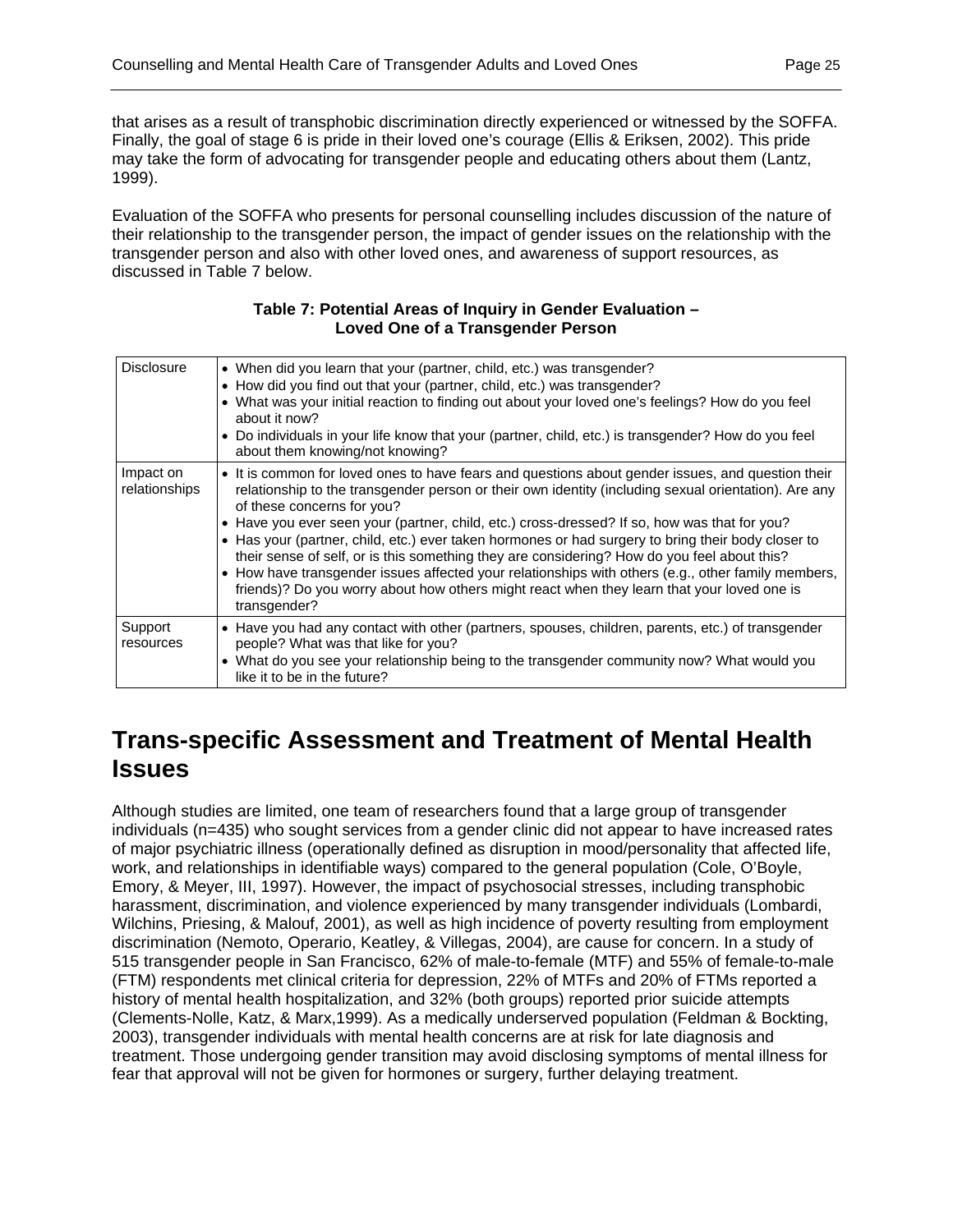The presence of apparent mental health symptoms in initial sessions does not necessarily indicate chronic mental health issues. Transgender people who are seeking help for gender concerns are often intensely anxious or defensive about seeing a mental health clinician. An encounter with a trans-positive, supportive clinician can result in release of longstanding suppressed emotions relating to feelings of powerlessness and past experiences of neglect or mistreatment, with the potential for transference of anger. A lack of language to articulate gender concerns can lead the transgender individual to appear confused, disoriented, temporarily unable to communicate, or profoundly frustrated (sometimes manifesting as lability). However, mental health symptoms should not be ignored. Even when mental health symptoms are the sequelae of societal oppression, symptomatic relief may help give the client the stability and resilience needed to engage in psychotherapeutic healing. Careful evaluation is required. Regardless of the reason for the mental distress, the transgender client deserves care to alleviate the distress.

In the overwhelming majority of cases, mental health symptoms have psychosocial causes (i.e., impact of societal stigma on psychosocial development, untreated unrelated mental health issues). Rarely, there may be a physiological component. As per the standard diagnostic process outlined in the *DSM-IV-TR*, there should be consideration of possible pharmacologic or medical factors as part of the standardized mental health interview for any client with acute mental health symptoms.

- *Are the symptoms the result of a pharmacologic etiology* (i.e., medication or illicit drug use)? There are rare case reports of psychosis in transsexual women relating to sudden cessation of hormonal therapy (Faulk, 1990; Mallett, Marshall, & Blacker, 1989), and observations of depressive mood changes relating to initiation of estrogen or progesterone therapy (Asscheman, Gooren, & Eklund, 1989; Feldman & Bockting, 2003; Flaherty et al., 2001; Israel & Tarver, 1997; Steinbeck, 1997). One physician interviewed for this project commented that testosterone had resulted in psychiatric decompensation in some of her FTM patients with pre-existing schizoaffective disorder, bipolar disorder, and schizophrenia.
- *Are the symptoms the result of a medical etiology* (i.e., general medical condition)? Transgender individuals are a medically underserved population and can present with untreated physical conditions that may have psychological symptoms, including HIV and syphilis.

After a thorough evaluation and patient history, the clinician should offer a diagnostic opinion based on the multi-axial system of the *DSM-IV-TR* (American Psychiatric Association, 2000) and a formulation. During initial evaluation any psychiatric diagnosis should be considered tentative, to be confirmed during the course of treatment. This is particularly true for personality disorders or other complex conditions that usually take more time to assess than the initial diagnostic evaluation allows.

Treatment options may include psychotherapeutic techniques (e.g., cognitive-behavioural therapy, dialectical behaviour therapy, eye movement desensitization and reprocessing), pharmacotherapy, and social or advocacy interventions. If the client intends to start or stop hormones while undergoing pharmacologic treatment for mental health concerns, medication may need to be re-evaluated as part of this process. Potential interactions between hormones and psychoactive medications should be carefully evaluated by the prescribing physician, and regular visits scheduled to monitor for psychological decompensation (Dahl et al., 2006).

In some cases, referral to other clinicians may be desired or required (e.g., to discuss pharmacologic treatment or to address socioeconomic barriers to engagement in treatment). When multiple clinicians are involved, close communication is required to ensure coordinated care. Ideally, all clinicians involved in mental health care will be trans-competent. If no trans-experienced practitioners are available, the client should be informed of this. In some cases clients may feel they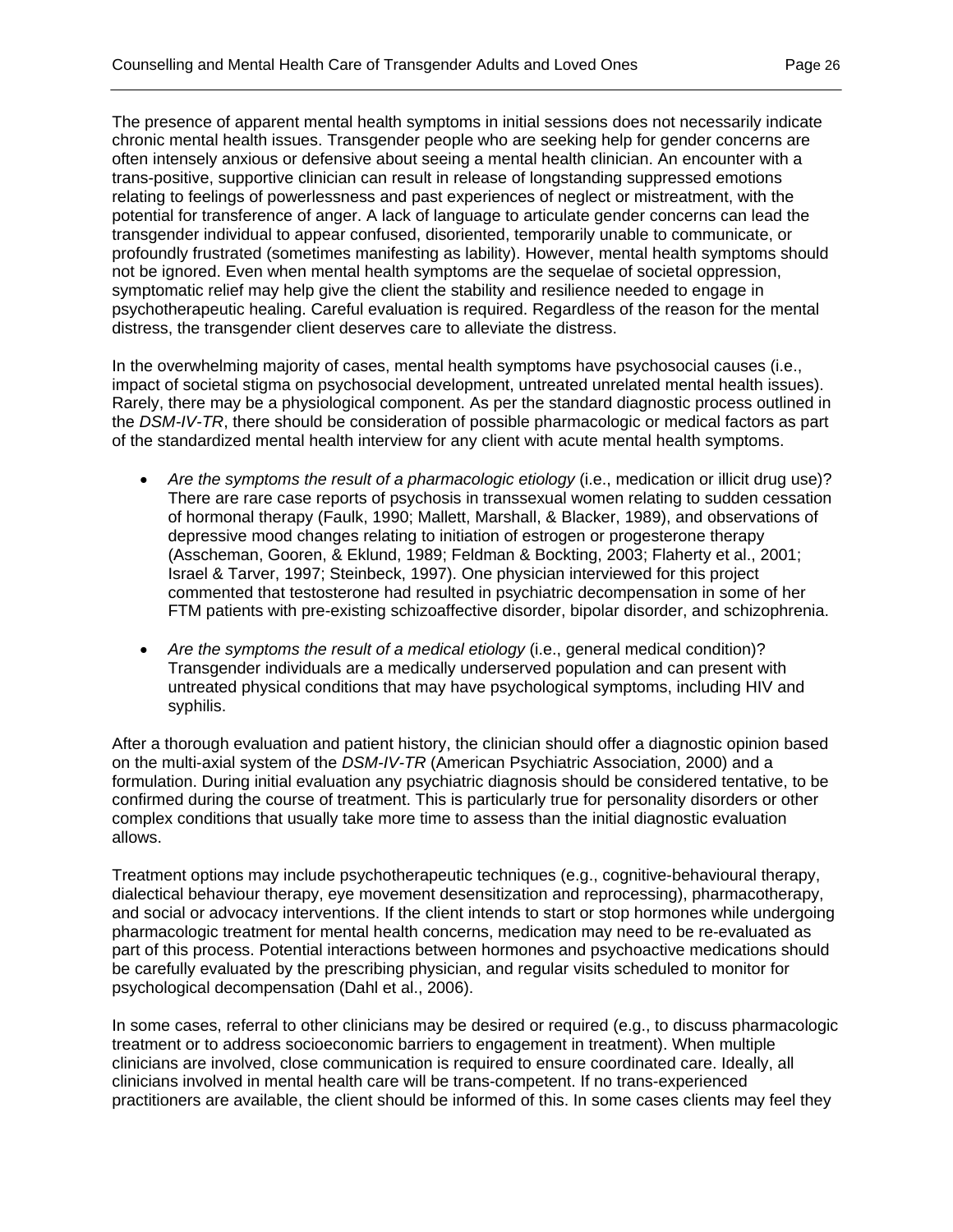<span id="page-29-0"></span>can sufficiently educate the practitioner about transgender issues, while others will be unable to work productively with a clinician who lacks transgender expertise.

In determining a care plan, the presenting complaint of the client is the starting point. When there are multiple co-existing mental health concerns, a staged approach is recommended that begins with the issues that most negatively impact the client's quality of life and/or ability to engage in treatment. The client should be meaningfully involved in creating the treatment plan, and goals and expectations of treatment should be clear. While the client is ultimately responsible for decisionmaking, the clinician is expected to provide an informed clinical opinion and recommendations as part of care planning. Recommendations may include type of treatment, anticipated duration of treatment, timeline and criteria for re-evaluation, and involvement of peer or additional professional resources. Ideally, mental health care plans will be developed in coordination with the client's primary care provider and any other clinicians involved in care (addiction counsellor, social worker, endocrinologist, etc.). The timeline of the overall treatment plan should be explicitly discussed, jointly agreed upon, and reviewed on a regular basis. For some clients, it is better to discuss goals in terms of tasks rather than time, or at least the timeframe should be tentative. Progress in meeting the goals of the care plan should be reviewed regularly during the course of treatment; adjustments may have to be made.

Some transgender individuals have sophisticated knowledge about mental health treatment options, and have a clear direction they wish to pursue. Others have no knowledge and expect guidance from a professional. As part of care planning it is important to assess the individual's knowledge and the accuracy of their information, and to offer consumer education materials discussing treatment options if needed (consumer booklets are available at no cost from the Transgender Health Program – see Appendix A). In all cases, the clinician is responsible to ensure that clients understand what is involved in specific types of treatment.

### **Depression, anxiety, and suicidality**

Depression and suicidality are not uncommon among transgender individuals. Among 181 transgender seminar participants at the University of Minnesota, 52% reported depression and 47% had considered or attempted suicide in the last three years (Bockting, Huang, et al., 2005). A comparison of psychosocially matched transgender and non-transgender individuals found that significantly ( $p < 0.05$ ) more transgender participants reported suicidal ideation and attempts than non-transgender participants (Mathy, 2002).

Depression and anxiety may be directly related to gender issues. For example, a long history of suppression of transgender feelings may have resulted in isolation, loneliness, and feelings of hopelessness; the fear of disclosing this secret to partners, family, friends, and coworkers – risking rejection and employment discrimination – can provoke a great deal of anxiety. In other cases, however, depression and anxiety may be unrelated to gender issues and may simply be a result of a predisposition to these symptoms or a result of other life experiences (e.g., childhood neglect, death of a loved one, relationship violence). Whatever the etiology, the goal is to alleviate the symptoms, address situational issues that create or contribute to the depression/anxiety, and build resilience (Israel & Tarver, 1997). Such resilience is particularly important as life as a transgender person may be highly stressful due to the prevailing social stigma. If psychoactive medication is part of the treatment plan, continued use should be re-evaluated as psychotherapeutic or other treatment progresses.

### **Self-harm**

Self-harm refers to intentional head-banging, cutting/burning, self-poisoning, car crash, or other behaviour likely to cause injury, and may or may not be accompanied by suicidality. Self-harm may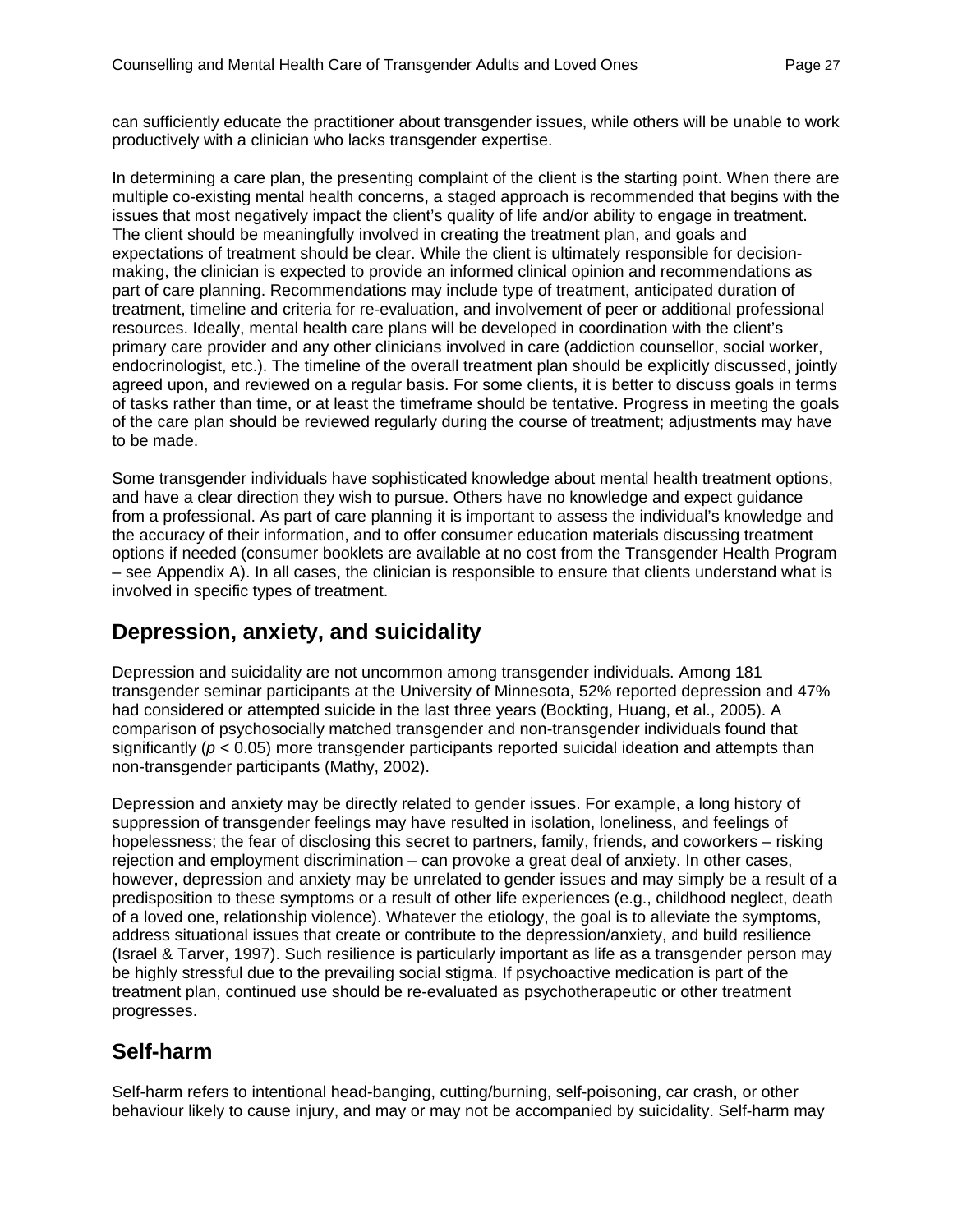<span id="page-30-0"></span>be a ritualized, chronic behaviour used to self-regulate, hyperarousal dissociative states, or otherwise uncontrollable stress (Sachsse, Von der Heyde, & Huether, 2002), or an attempt to channel emotional futility, despair, and hopelessness into visible physical form (Israel & Tarver, 1997). Prevalence of self-harm among transgender individuals is not known. A therapist who specializes in transgender care at a health centre in Toronto described seeing numerous transgender clients seeking care for self-injurious behaviours (Gapka & Raj, 2003). Deliberate damage to the testicles/penis by dysphoric MTFs has been described in a number of published case reports (Martin & Gattaz, 1991; McGovern, 1995; Mellon, Barlow, Cook, & Clark, 1989; Murphy, Murphy, & Grainger, 2001), and may reflect despair, lack of awareness of options for medically assisted transition, lack of access to trans-competent care, or ineligibility for desired surgery. Impulsive attempted autocastration or autopenectomy may be followed by contrition, shame, and fear or ridicule or institutionalization for having committed a self-destructive act (Israel & Tarver, 1997).

"No-harm" agreements are commonly used in clinical practice where there are concerns about client risk for self-injurious behaviour. A verbal or written "no-harm" agreement should not be considered a substitute for careful clinical assessment, and should not be relied upon as the sole tool for prevention of further attempts (American Psychiatric Association, 2003). In any instance of selfharm, medical treatment of injuries should take priority. Mental health treatment focuses on reducing further harm by detecting and treating underlying mental health problems (e.g., underlying Axis I/II disorder), reducing distress (including distress about having engaged in self-injurious behaviour), and strengthening coping skills/resources (Boyce, Carter, Penrose-Wall, Wilhelm, & Goldney, 2003). There is no evidence relating to optimal treatment for transgender individuals who are chronically self-harming. Dialectical behaviour therapy has been shown to reduce self-harm in chronically suicidal non-transgender women diagnosed with borderline personality disorder (Linehan, Armstrong, Suarez, Allmon, & Heard, 1991).

### **Compulsivity**

Compulsive crossdressing or obsessive/compulsive features of gender dysphoria are sometimes associated with anxiety about transgender feelings and may alleviate as the client resolves conflicted feelings or is able to live in a way that is more congruent with felt sense of self. In some cases obsessive/compulsive symptoms can be alleviated through pharmacotherapy (e.g., selective serotonin re-uptake inhibitors) and psychotherapy in which the client identifies a pattern of compulsive behaviours that developed over time and works to change this pattern through defining and adhering to boundaries that prevent self-destructive behaviours (see case vignette of Carlos on pages 37-38). Psychotherapeutic treatment may involve confronting shame, self-hatred, and internalized transphobia, and helping the client find alternative sources of validation.

### **Thought disorders**

Schizophrenia, schizo-affective disorders, and other thought disorders should be treated as per standard protocols. For clients with co-existing gender dysphoria and delusional disorders, it is critical to manage the disorder through medications and support, monitor the client's identity over time, encourage experience in the crossgender role, and require an extended period of stability prior to initiating medical interventions. Coordination with all the other health providers that work with the client – and, with the client's consent, inclusion of caregivers, family, and friends in therapy – can create a strong support system to facilitate an eventual transition if that is what the client needs or desires. If well controlled, a thought disorder is not necessarily a contraindication for sex reassignment. Addressing gender dysphoria as part of a comprehensive care plan has the potential of rehabilitating a client with schizophrenia to a level that previously seemed out of reach (see case vignette of Jamie on page 39).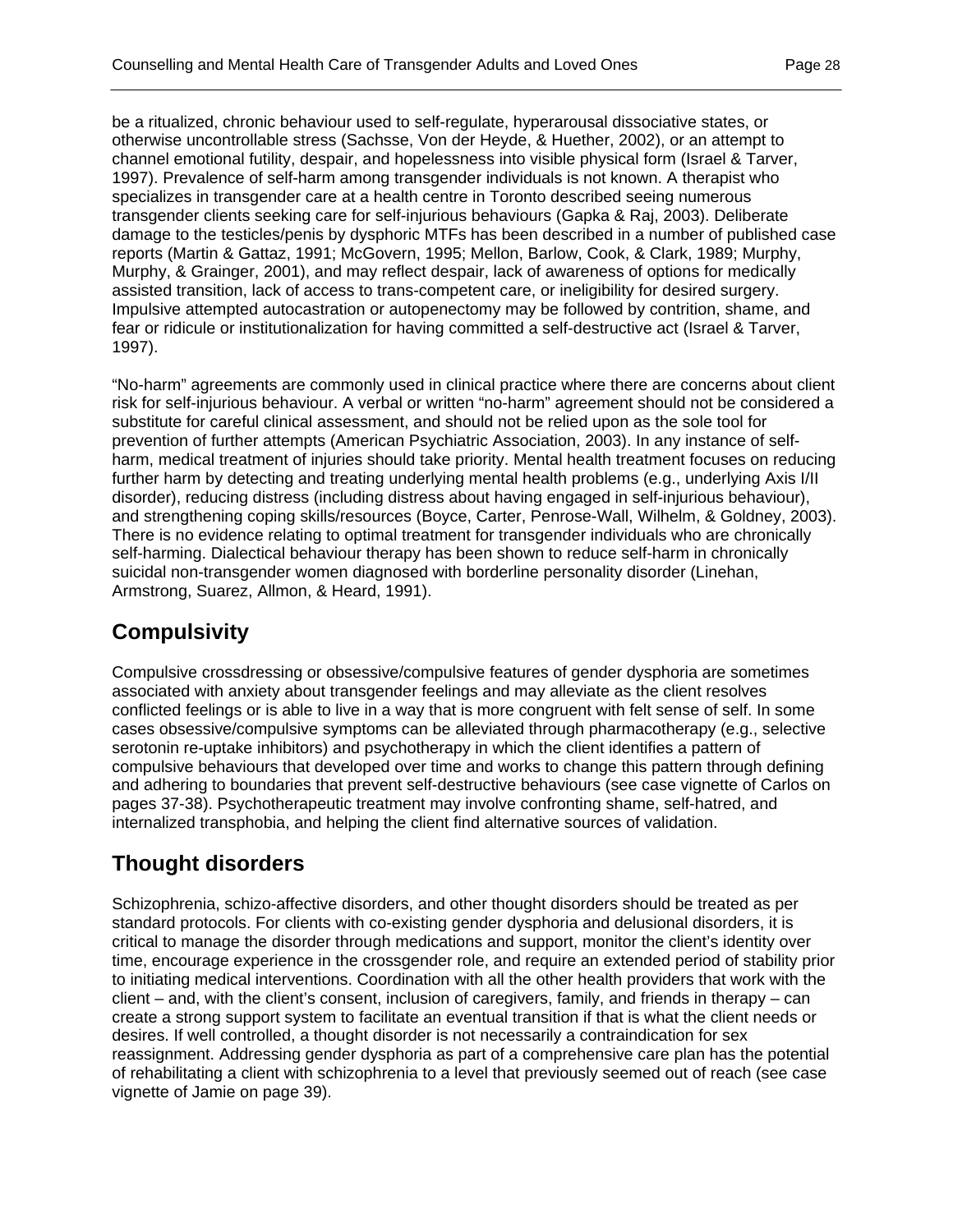### <span id="page-31-0"></span>**Personality disorders**

Personality disorders may be found among transgender clients (Bodlund, Kullgren, Sundbom, & Höjerback, 1993) and can be challenging to treat. Personality disorders may be unrelated to gender issues, or may seem to be linked to transgender concerns. Little is known about a possible relationship between the development of personality disorders and gender concerns; we offer the following speculative theoretical formulation derived from clinical observation.

Growing up transgender in a society that does not understand or accept gender-variance can be a challenge to the development of a coherent and confident sense of self. In children with transgender feelings who are also visibly gender-role-nonconforming, an early transgender "coming out" involves learning to cope with social stigma; possible rejection, harassment, ridicule, and abuse by age-peers and/or family; and an ensuing sense of shame and low self esteem – all of which could potentially contribute to the development of a personality disorder. In children with transgender feelings who are not visibly gender-variant, the response to social stigma and pressure to conform is more likely to lead to suppression of crossgender feelings, and dissociation. This can lead to a "split" identity of a "false" self presented to the world that overcompensates or conforms to the expectations associated with the sex assigned at birth, and a hidden "true" self that is compartmentalized and may be expressed in imagination, fantasy, and emerging sexuality that may be of a paraphilic or compulsive nature. In this scenario, mirroring by the social environment of the "false" instead of the "true" self may play a role in the development of psychological difficulties (Fraser, 2005).

Whatever the etiology, management of personality disorders needs to be part of the treatment plan. A variety of psychotherapeutic techniques (such as rational emotive therapy, cognitive behaviour therapy, or dialectical behaviour therapy) can be applied, possibly in combination with pharmacotherapy. Selective serotonin reuptake inhibitors have been used to treat clients with compulsive behaviours, and atypical antipsychotics have been used with success for clients with impulse control problems. If gender concerns co-exist, treatment of the gender concerns (potentially including a gender role transition) often aids in lessening symptoms of personality disorders.

If well managed, personality disorders are not a contraindication for gender transition, hormones, or surgery. However, any issues of concern should be discussed with the client, with clear goals for treatment and stabilization.

### **Trans-specific Elements in General Counselling**

Transgender individuals experience the same general life problems as everyone else, and may seek counselling for assistance with general life stresses. Although gender concerns may not be a factor, societal transphobia, internalized transphobia, and untreated gender dysphoria can have a significant impact on a transgender client's general psychosocial development, resilience, and functioning. Common transgender psychosocial concerns outlined below include body image problems, multiple losses resulting in cumulative grief, sexual concerns, social isolation and resultant social skill deficits, spiritual or religious concerns, substance use issues, and difficulty coping with historical or current violence/abuse. Employment dissatisfaction/discrimination and loss of employment are also common, but vocational counselling is a specialized area outside the scope of this document (issues relating to employment discrimination and transition planning are discussed in White Holman & Goldberg, 2006).

For those who present seeking general counselling, areas to explore in the initial evaluation may include any of the questions outlined in previous sections. Questions depend in large part on the client's chief presenting concern. For example, if the presenting concern is grief relating to the recent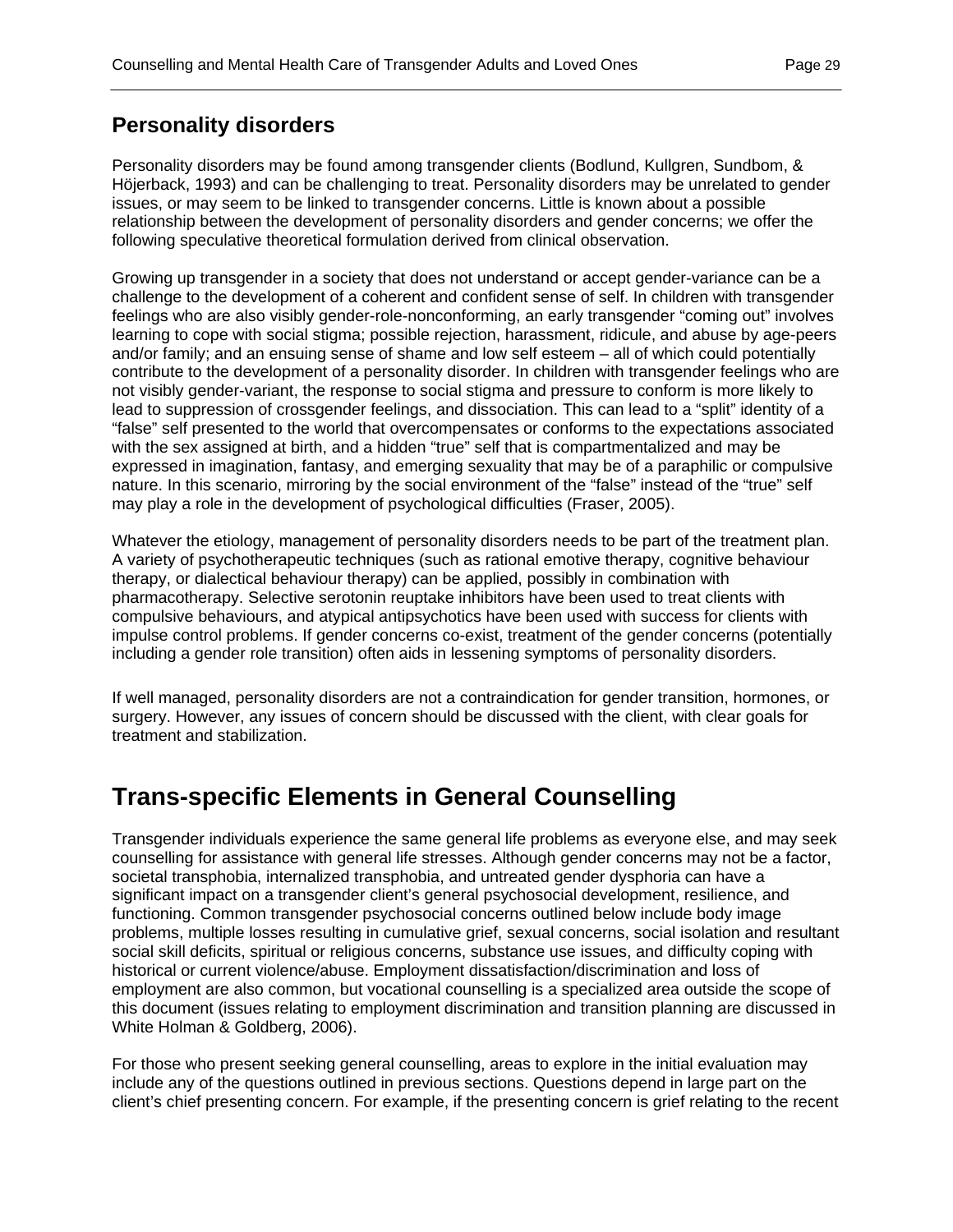<span id="page-32-0"></span>death of a loved one, it is not appropriate to include detailed questions about gender history in the initial interview. If the client does not indicate whether transgender issues are relevant to the presenting concern, you can ask about transgender issues with appropriate framing (e.g., "For some transgender people, being transgender affects their relationships – is this an issue for you?")

### **Body image**

The cultural norms of femininity and masculinity include strong cultural messages about what "real" men and "real" women should look like as well as norms relating to attractiveness. Some transgender individuals have difficulty accepting their bodies regardless of gender dysphoria, although gender dysphoria obviously complicates this picture. Weight gain associated with estrogen or testosterone can be distressing (as well as medically worrisome in some cases).

Eating disorders can appear in both MTFs and FTMs (Fernández-Aranda et al., 2000; Hepp & Milos, 2002; Surgenor & Fear, 1998; Winston, Acharya, Chaudhuri, & Fellowes, 2004). Eating disorders may originate in attempts to conform with societal conventions relating to thinness, may relate to a feeling of estrangement from the body (Gapka & Raj, 2003), or may be unrelated to body image per se (but rather may develop as a type of compulsive behaviour to provide relief from stress). The published case reports cited above suggest that MTFs typically struggle with anorexia/bulimia or other disordered eating more typically seen in females, while FTMs more often struggle with a drive to be muscular as typically seen in males with body image problems. However, FTMs may also seek to minimize hip/bust ratio by excess exercising or disordered eating. FTMs attracted to other men may be particularly vulnerable to struggles with body image, as conformity with norms of appearance, weight, and muscularity are emphasized in many gay/bisexual men's communities (Williamson & Hartley, 1998; Yelland & Tiggemann, 2003).

Surgical procedures intended to reduce female or male features can reduce gender dysphoria, and are not intrinsically problematic (indeed, they are an important part of medical treatment for some transgender individuals). However, some transgender persons become obsessed with cosmetic procedures relating to discomfort with their general body image, internalized transphobia, or feelings of not being conventionally feminine/masculine, rather than gender dysphoria per se (see case study of Anne on page 38). The clinician should focus on the underlying issues around wanting the change rather than focusing on the procedure itself.

Following sex reassignment surgery, there may be body image concerns related to visible scarring or surgical results that do not fit the client's hopes and expectations in terms of cosmetic result. The clinician should distinguish between normal adjustment versus obsessive worrying about the results.

### **Grief and loss**

Grief and loss can appear at many levels. It is still not uncommon for transgender individuals to experience multiple losses when they come out as transgender, including loss of work as well as rejection by family, friends, and ethnocultural/religious community. This may be especially painful for transgender individuals who have high value for familial and cultural continuity.

On a developmental level, there can be a feeling of loss associated with aspects of physical and social experiences associated with sex/gender that are not possible even with transition. For example, some MTFs grieve the inability to menstruate, become pregnant and give birth (De Sutter, Kira, Verschoor, & Hotimsky, 2002); some FTMs grieve their inability to impregnate a partner. Some transgender individuals seek to create gendered rites of passage typically associated with adolescence to mark emergence as women/men (Cameron, 1996), or approach aspects of gender transition as a rite of passage into womanhood/manhood (Bolin, 1988; Fleming & Feinbloom, 1984).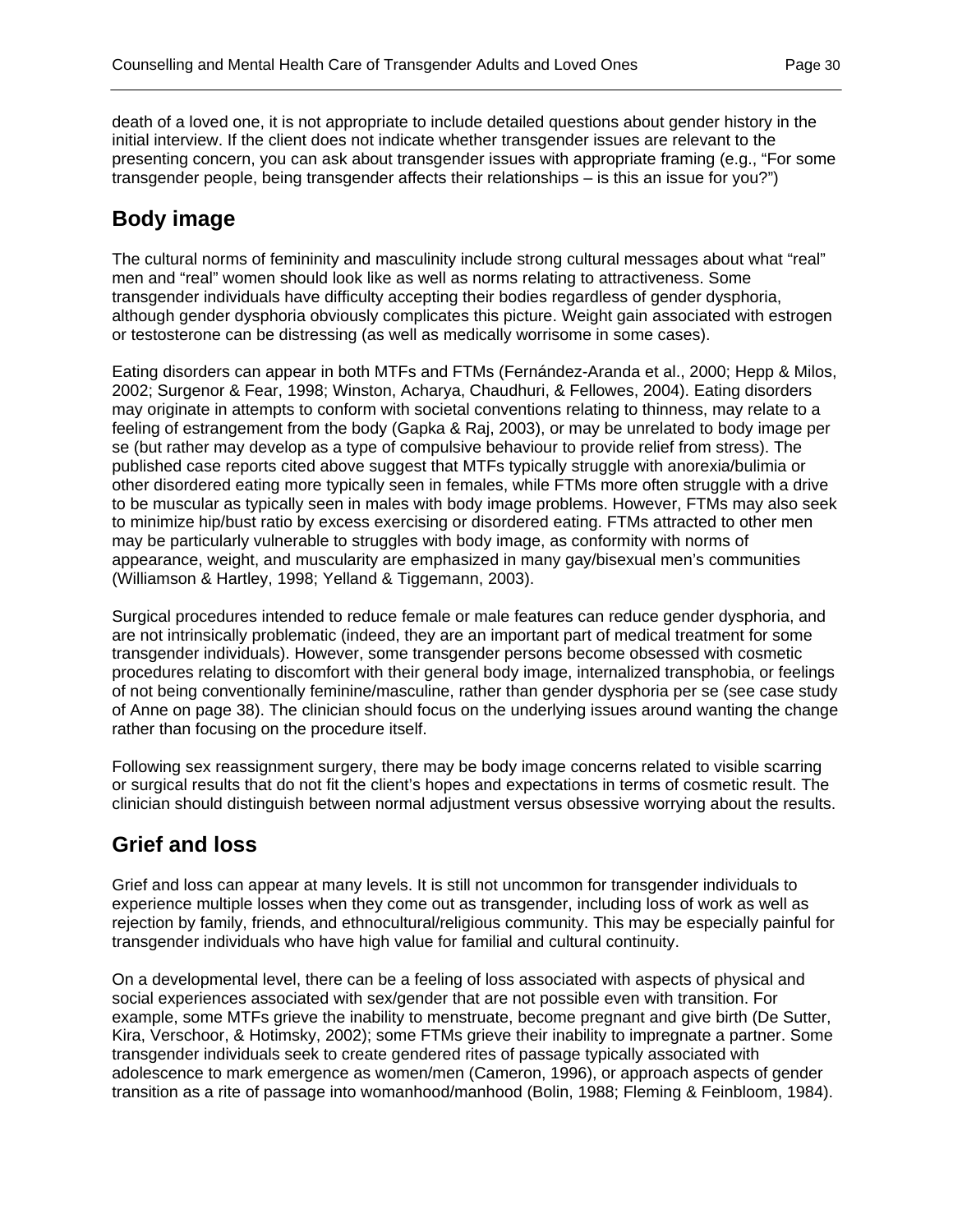<span id="page-33-0"></span>Hormonal and surgical sex reassignment procedures can reduce fertility and lead to permanent sterility. Regrets and grief relating to sterility were noted in one study of transsexual women who had already undergone hormonal treatment (De Sutter et al., 2002). Discussion of reproductive impacts and options (e.g., sperm banking for MTFs) is advised in the HBIGDA *Standards of Care* as part of the informed consent process prior to hormonal or surgical intervention (Meyer et al., 2001). In some cases reproductive counselling may be advised.

As discussed on page 17, even when surgical feminization/masculinization is highly desired there can be grief following surgery. Doubt, dissatisfaction, or regret immediately after surgery may relate to physical issues (post-operative pain, surgical complications, changes to sexual function), disappointment with the results, or stresses caused by disclosure to loved ones (Lawrence, 2003; Michel, Ansseau, Legros, Pitchot, & Mormont, 2002). These type of regrets are typically temporary and resolve spontaneously or with psychotherapeutic assistance (Pfäfflin, 1992), and do not necessarily signify regret relating to cross-gender living. A review of 82 outcome studies published between 1961 and 1991 found that gender dysphoria in the new gender role accompanied by attempts at reversal of surgical/role change was less than 1% among FTMs and less than 1-1.5% among MTF patients (Pfäfflin & Junge, 1992/1998). The authors concluded in most cases significant regret resulted from improper differential diagnosis and treatment of co-existing mental health concerns, failure to complete real-life experience, and deficient surgical protocols.

### **Sexual concerns**

As in the general population, there is a range of sexual identification, practices, and concerns among transgender individuals (Bockting, Robinson, Forberg, & Scheltema, 2005; Coleman, Bockting, & Gooren, 1993; Devor, 1993; Lawrence, 2005). Trans-specific sexual concerns may include managing gender dysphoria in a sexual relationship, concerns relating to erotic crossdressing, changes to sexual orientation or sexual preferences as part of gender exploration/gender transition, the impact of hormonal or surgical feminization/masculinization on sexual desire, sexual functioning, and safe sex negotiation.

Frank discussion of sexuality is comfortable for some transgender individuals, and not for others. Transgender individuals are often asked invasive and inappropriate questions by strangers or health professionals relating to genitals or sexual practices (O'Brien, 2003), and may be wary of the therapist's motivations if explicit questions are asked. Discomfort discussing sexuality in a therapeutic relationship may or may not extend to discomfort communicating about sex in an intimate relationship. In addition to the same emotions often experienced by non-transgender individuals relating to sexuality (embarrassment, shame, etc.), transgender individuals may have difficulty discussing sexual issues for trans-specific reasons. For transgender individuals who are dysphoric, it can be uncomfortable to talk about sexual acts that involve parts of the body or roles associated with sex/gender. The gender dysphoric client may need assistance to explore strategies for disclosure and negotiation regarding sexual touching/activity. Psychotherapeutic strategies used with sexual abuse survivors may be useful in addressing anxiety or dissociative responses.

Communication about transgender sexuality (both in a therapeutic relationship and in intimate relationships) is made more difficult by the paucity of sexual language that is respectful and inclusive of the sexual experiences of transgender individuals and their partners. O'Brien (2003) describes this as "assumptions about bodies, genders, and genitals that simply do not speak to the real bodies that some transgender people live with, or the specific ways a transgender person might understand and describe their body" (p. 2). For example, a male-to-female transsexual who married young, transitioned late in life, and had little contact with the lesbian community before transition may or may not describe her relationship as a lesbian one. Transgender individuals may also conceptualize their genitals in ways that fit their sense of self, with people in the FTM spectrum describing a "phantom penis" or "dicklit" (Kotula, 2002; O'Brien, 2003) rather than a clitoris. For some transgender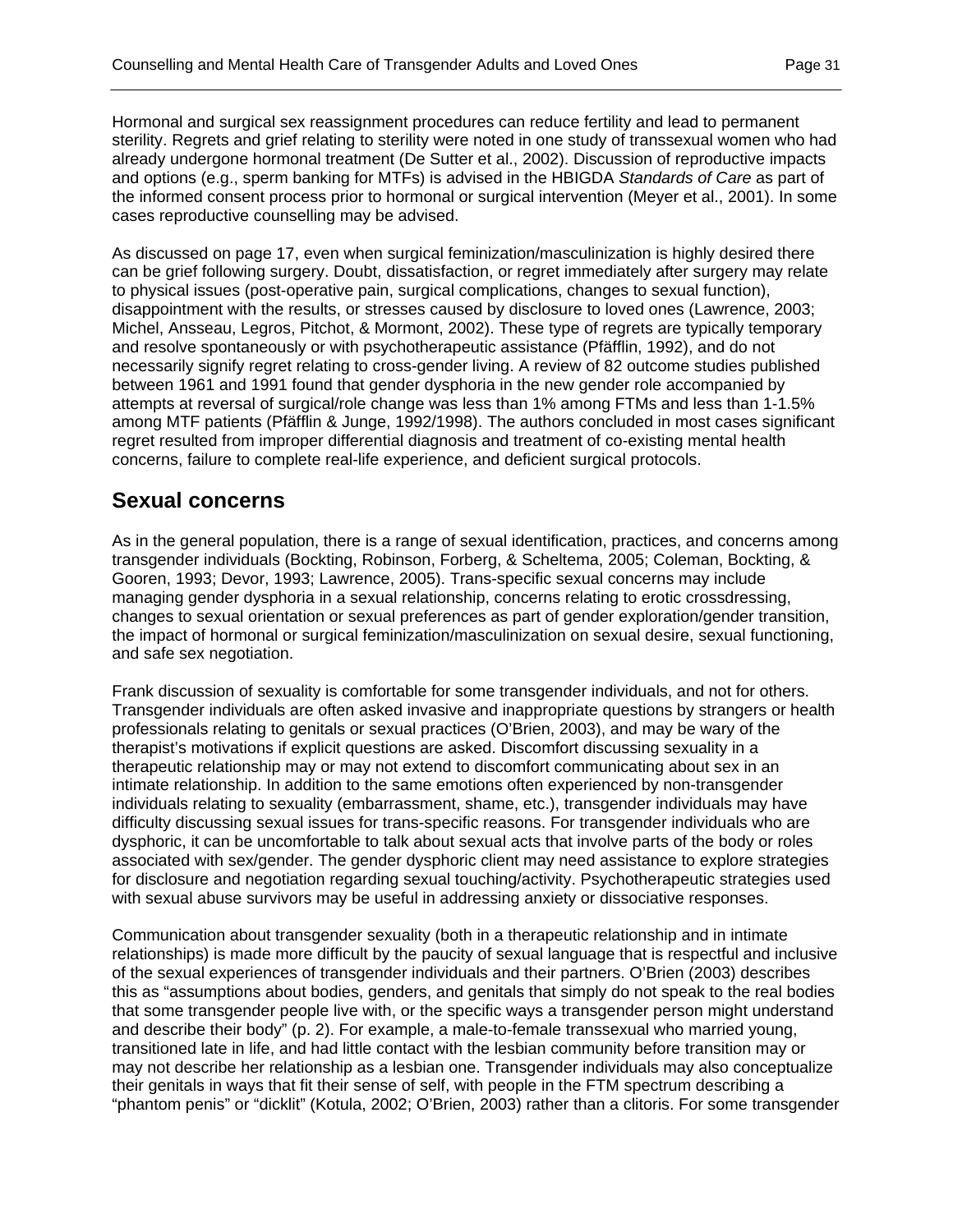clients, discomfort discussing sexual issues in the therapy environment is due to difficulty finding

appropriate language to refer to body parts that do not yet match gender identity. In these cases, it may be helpful to normalize the discomfort and to spend time exploring language that feels comfortable to the client (Bockting, Robinson, et al., 2005).

Assumptions should not be made about sexual activities. While some transgender individuals are strongly dysphoric about their genitals and do not like them to be touched or looked at, others are not (Coleman et al., 1993). Like non-transgender people, individuals in both the MTF and FTM spectrum may engage in the full spectrum of sexual behaviour, including erotic touch; receptive or insertive oral, vaginal, and anal penetration; and role-playing. Other transgender individuals identify as asexual, or choose celibacy.

Despite the challenges in communication about sexuality and the great need for sensitivity in approach, it is important for therapists to inquire about sexual issues in work with transgender clients, as unaddressed sexual concerns can significantly impact quality of life. This is most obvious with sexually transmitted infections and sexual trauma, but more generally sexuality can impact on identity, self-esteem, and self-concept for transgender individuals. For example, an FTM who likes to be vaginally penetrated may have doubts about his masculinity, as might a man who likes to have sex while crossdressed. Conversely, gender identity issues can impact sexuality. For example, studies indicate the struggle to affirm one's gender identity can drive high-risk sexual behaviors (Bockting, Robinson, & Rosser, 1998; Clements-Nolle, Katz, & Marx, 1999; Nemoto, Operario, Keatley, et al., 2004).

Data on the rates of STIs (other than HIV) among transgender populations are limited, but existing studies suggest that both MTFs and FTMs are in need of psychoeducational services relating to safer sex. In a 1999 San Francisco study, 53% of MTF participants and 31% of FTM participants reported a prior sexually transmitted infection (Clements-Nolle et al., 1999), with 36% reported for both groups in a New York survey (McGowan, 1999). Cofactors related to unsafe sex – such as low self-esteem, depression, suicidal ideation, substance use before sex, and physical or sexual abuse – are increased among the transgender population (Clements-Nolle, Marx, Guzman, & Katz, 2001; Keatley, Nemoto, Operario, & Soma, 2002; Kenagy, 2002; Mathy, 2002; Nemoto, Sugano, Operario, & Keatley, 2004).

As discussed previously, changes relating to gender transition commonly impact sexuality, and psychotherapeutic assistance may be required to adjust to changes in sexual desire and function resulting from feminizing/masculinizing hormones or surgery. Additionally, gender transition can be accompanied by shifts in sexual orientation (Daskalos, 1998; Lawrence, 2005). For example, an MTF who has been primarily attracted to women prior to transition may experience attraction and pursue relationships with men following transition. This can involve further loss and according adjustment.

Crossdressing for sexual satisfaction is a relatively common phenomenon. In a random sample of 2,450 18-60 year-olds in the general population of Sweden, 2.8% of men and 0.4% of women reported at least one experience of crossdressing for erotic purposes (Langström & Zucker, 2005). Erotic crossdressing is not intrinsically problematic, and is a celebrated aspect of sexuality in some relationships (Vitale, 2004). However, as erotic crossdressing is a stigmatized act that is often considered sexually deviant, it is not uncommon for erotic crossdressers to need psychotherapeutic assistance to cope with shame, guilt, and conflict with partners (Dzelme & Jones, 2001). The stigma can lead to secretive and increasingly compulsive behavior which may need to be addressed.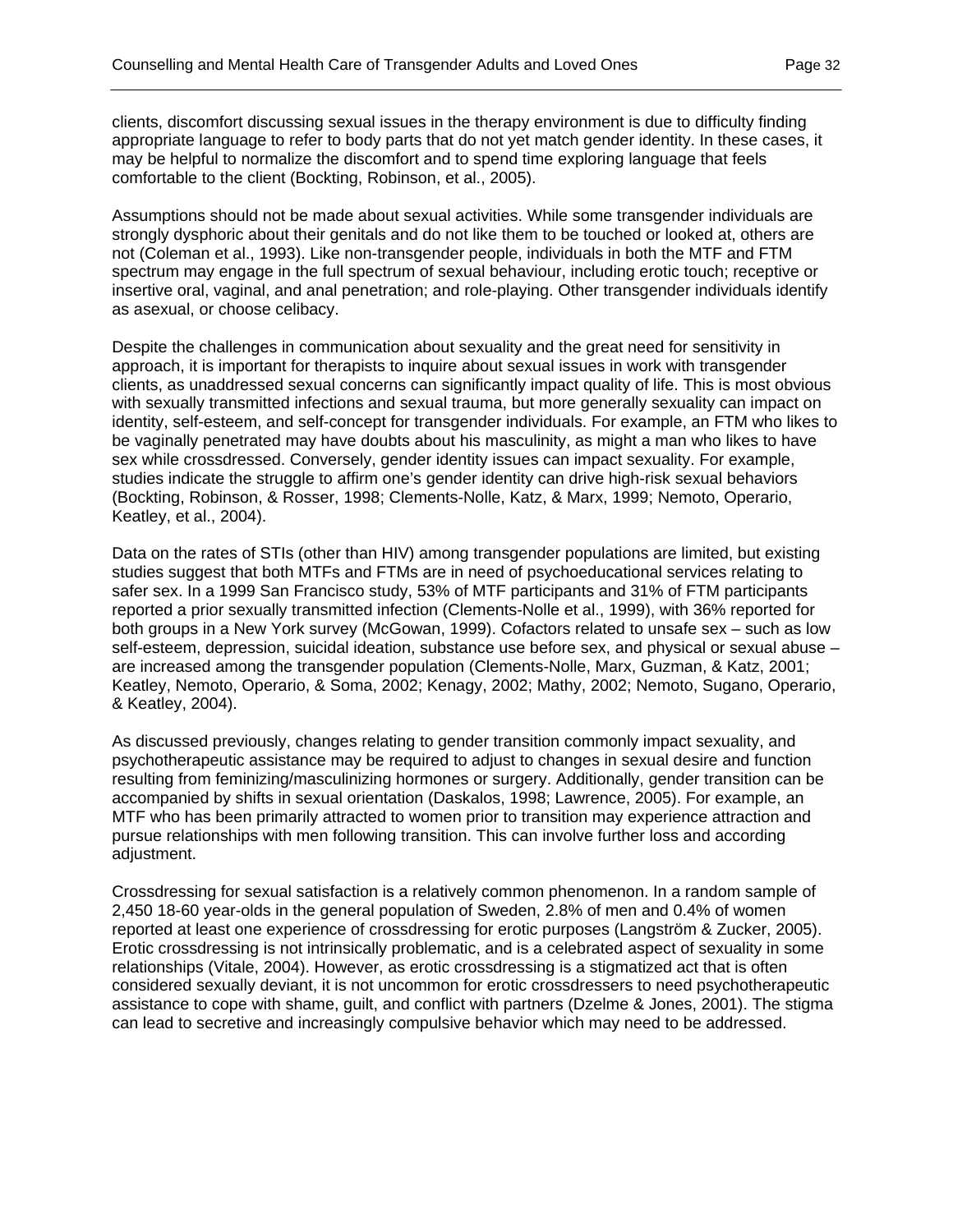### <span id="page-35-0"></span>**Social isolation**

Visibly gender-variant individuals often have difficulty with public spaces, experiencing stares, harassment, and threats or actual violence. This can lead to increasing difficulty navigating public life, social seclusion, and anxiety. Anxiety disorders such as social anxiety, agoraphobia, and panic disorders can be extreme and debilitating. If the individual presents with an anxiety disorder such as these, a combination of pharmacological treatment and cognitive-behavioural therapy is recommended.

Individuals who are not open about being transgender may find that the concealment of some areas of life causes decreased intimacy or feelings of social disconnection. This can be particularly difficult for transsexuals after transition, as much of life prior to transition cannot be discussed without disclosing transsexuality. Crossdressers may similarly experience isolation if there is rigid separation between social life, work life, and home life. For those who are fully open about being transgender or are comfortable talking about life prior to transition, there can still be a feeling of social disconnection based on differences in history and life experience compared to non-transgender peers.

Transgender people who feel socially disconnected may look to other transgender people for companionship, support, and a feeling of community. While peer contact can be a significant positive element in many transgender individuals' lives (Grimaldi & Jacobs, 1996; Odo, 2002; Schrock, Holden, & Reid, 2004), as in any group there are complex social dynamics within transgender communities. Individuals with an idealized image of safety and support may be surprised and disappointed to find that they are not uncritically accepted and welcomed, that shared transgender identity is not sufficient common ground for intimate relationships, or that internalized transphobia affects bonding between transgender peers.

Some transgender individuals shun connection with the transgender community in an effort to normalize and mainstream their lives in conformity with social norms. While fear of others' reactions can be a driving force behind attempts to live life away from the transgender community, avoidance of transgender people suggests a degree of internalized transphobia.

### **Spiritual/religious concerns**

There is a diverse range of attitudes toward gender-variance, crossdressing, and transsexuality across spiritual traditions (Ramet, 1996). Transgender individuals from spiritual/religious traditions that prohibit cross-dressing and other transgender behavior often struggle with shame and guilt, feeling torn between self and community beliefs. Even those who are not actively involved in religious practice may have concerns about transgenderism rooted in the religion of upbringing or prevailing societal religious norms. It can be helpful to assist the client to explore the impact that the religious beliefs of family members and society at large have on personal beliefs and values.

As with gays/lesbians hoping for religious salvation from homosexual feelings, transgender individuals who are deeply religious and pray for help to overcome transgender feelings may feel betrayed if no answers are forthcoming. Experiences of transphobic violence, discrimination, or rejection by a religious community can also affect faith.

Supportive pastoral counselling can be helpful in resolving dilemmas of faith and acceptance. Consultation with progressive spiritual leaders also can be helpful in determining ways for transgender individuals to be accommodated and included in sex/gender-specific rituals (e.g., bathing, prayer, dances, burial traditions).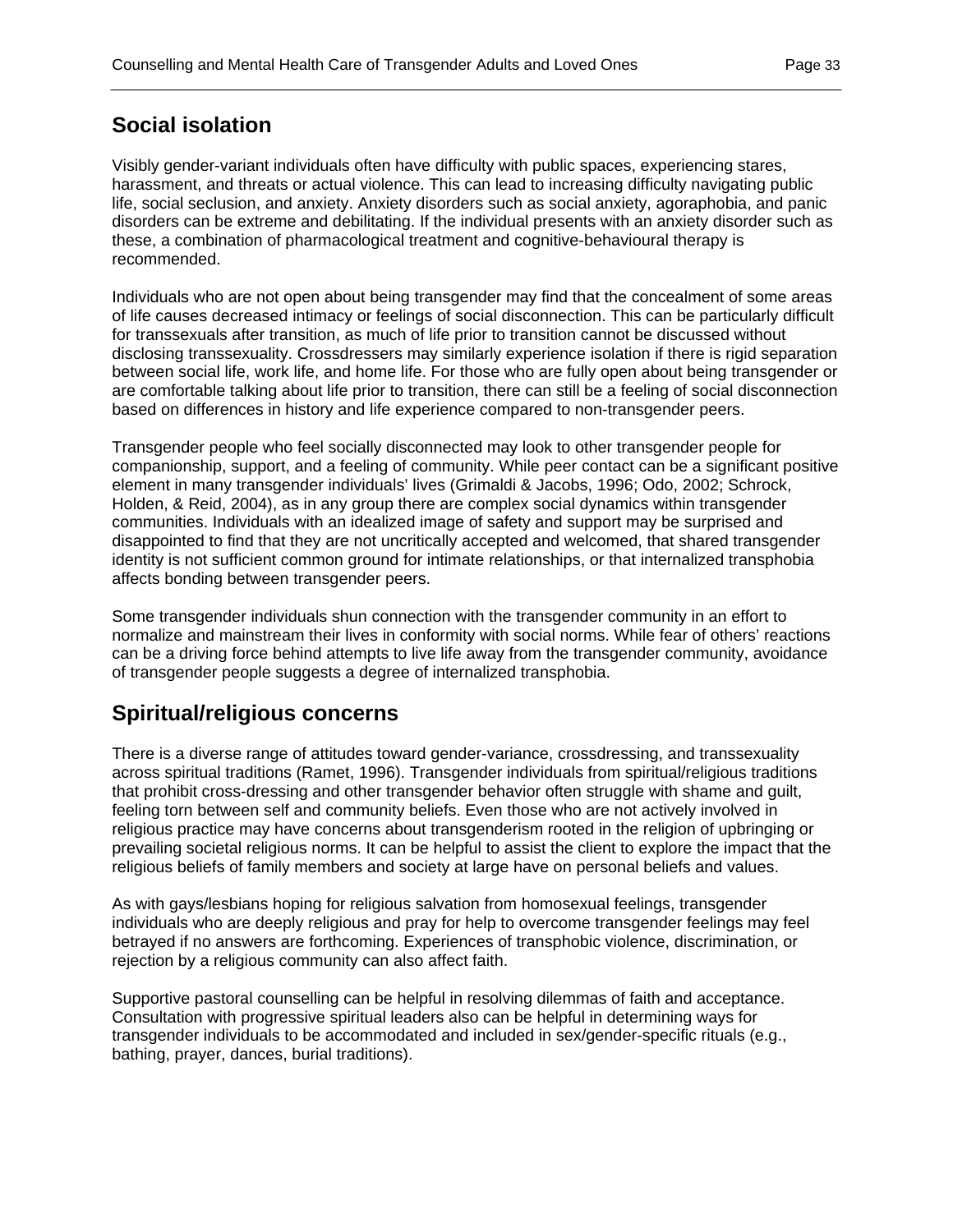#### <span id="page-36-0"></span>**Substance use**

Studies across North American suggest that drug (including nicotine) and alcohol use is common among transgender individuals (Bockting, Huang, et al., 2005; Clements-Nolle et al., 1999; Hughes & Eliason, 2002; Macfarlane, 2003; Mason, Connors, & Kammerer, 1995; McGowan, 1999; Reback, Simon, Bemis, & Gatson, 2001; Risser & Shelton, 2002; Xavier, 2000). As with the general population, transgender individuals' history of substance use varies widely. Some use drugs or alcohol in an attempt to cope with transgender feelings, mental health issues, painful emotions relating to socioeconomic concerns, memories of physical or sexual abuse or assault, or workrelated stress and fatigue. Others start using alcohol or drugs to facilitate social interactions or to meet peer expectations. There may be dependence on narcotics, benzodiazepines, or other psychoactive drugs.

As in the non-transgender population, there is great diversity in patterns of use; not all individuals who use drugs and alcohol experience a negative impact in overall function. A chemical dependency evaluation by a trained evaluator may be necessary to determine to what extent the substance use is problematic. In a BC-wide survey (n=179), 12% of respondents reported a current need for addiction services, with 16% reporting a past need and 8% anticipating a future need (Goldberg et al., 2003).

As with other areas of care, in addiction treatment we encourage a client-centred approach that supports the individual's choice of treatment goals and treatment modalities. The Transgender Health Program follows the principles of harm reduction, with possible goals ranging from reduction of chaotic, consumptive, or risky patterns of use to total cessation of drug or alcohol consumption. Treatment options depend on the drugs being used; for many substances there are both psychotherapeutic and pharmacologic treatment options. First Nations purification ceremonies and herbal therapies, acupuncture, or other traditional healing methods may also be desired.

Clients with co-existing mental health issues may require a dual diagnosis program where addiction and mental illness are treated in an integrated fashion (Osher & Drake, 1996). Similarly, an integrated approach is needed in working with clients who have co-existing gender concerns and substance use concerns. While addiction can negatively impact psychotherapy (and potentially affect the client's capacity to make medical decisions), a client who is struggling with addiction should not be excluded from treatment for gender identity concerns, and addiction counselling should not require that clients have resolved gender concerns prior to treatment. Rather, the clinician should focus on helping the client to address substance use as an integral part of the care plan toward resolution of the gender identity concerns.

Although transgender individuals may be highly motivated to engage in addiction treatment (particularly if they feel that addiction is interfering with their ability to transition), it can be difficult to find trans-accessible treatment options. Many drug and alcohol programs are gender-specific (i.e., for men or for women), posing a problem for individuals who do not identify with a binary identity as well as those who are visibly transgender and do not feel they will fit in with other women or men in the program. Residential treatment facilities must consider trans-specific accommodations in sleeping, bathing, and group activities (White Holman & Goldberg, 2006).

As with all other areas of transgender care, it is not enough for addiction treatment programs to be accessible and welcoming. Successful addiction treatment requires understanding of the multifactoral issues that commonly drive transgender individuals' addiction (e.g., coping with stigma and psychosocial stresses, attempted suppression of transgender feelings, management of historical violence/trauma, self-medication for physical or mental illness) and make it difficult for transgender individuals to change or stop substance use. Specific strategies beyond those discussed in this document are needed to make addiction prevention and treatment services trans-competent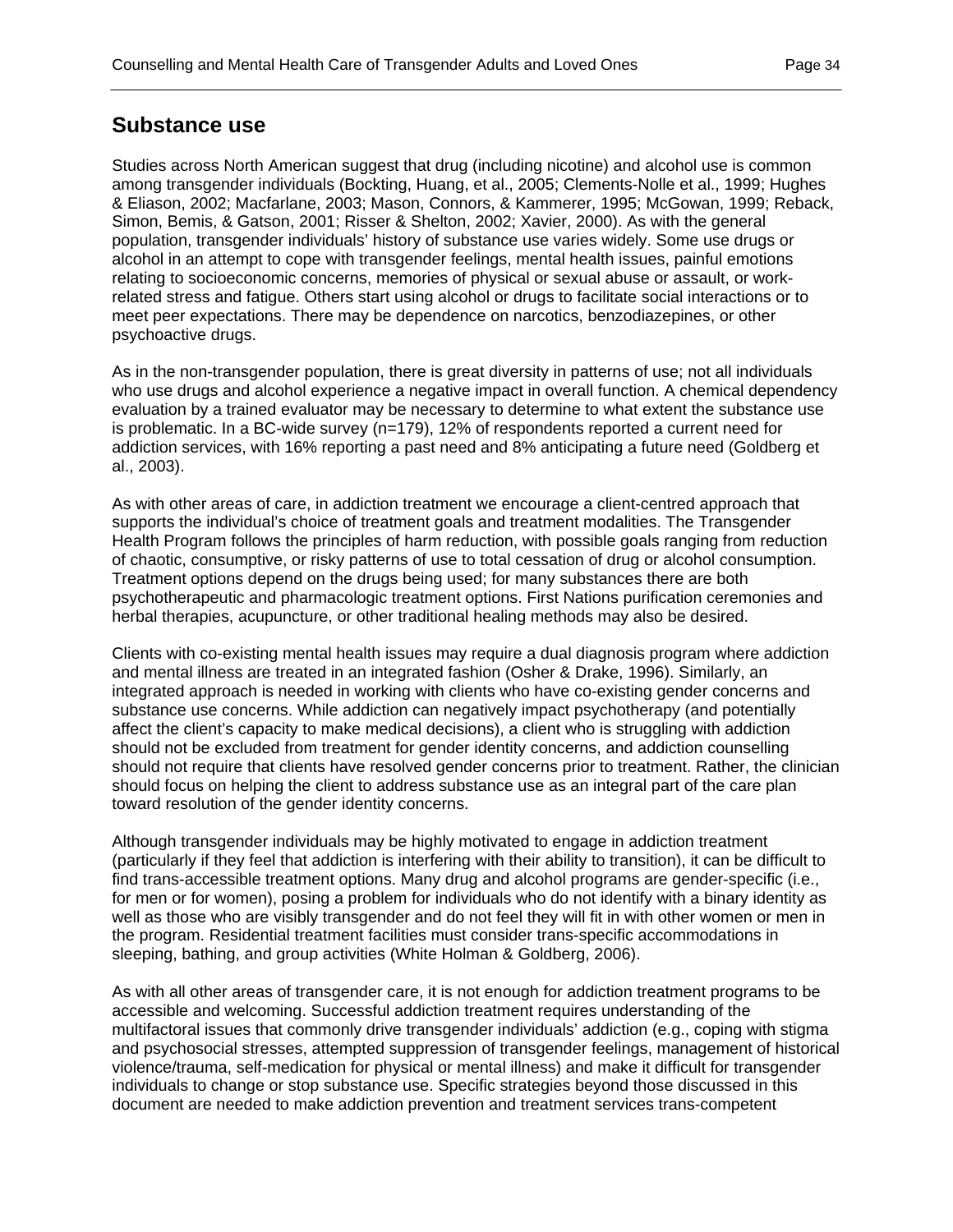<span id="page-37-0"></span>(Barbara & Doctor, 2004; Leslie, Perina, & Maqueda, 2001; Lombardi & van Servellen, 2000; Oggins & Eichenbaum, 2002).

### **Violence/abuse**

It is difficult to estimate the extent of violence against the transgender community as the vast majority of violence is not reported. Tracking mechanisms typically do not differentiate between lesbian, gay, bisexual, and transgender individuals (Goldberg & White, 2004), and there are no mechanisms to track trans-related violence against non-transgender loved ones. Trans-specific studies suggest high prevalence of sexual abuse/assault, relationship violence, and hate-motivated assault across the lifespan (Courvant & Cook-Daniels, 1998; Devor, 1994; Kenagy, 2005; Lombardi et al., 2001). Data relating to trans-specific hate crimes indicate that 98% of incidents were perpetrated against people in the MTF spectrum (Currah & Minter, 2000). Non-transgender significant others, family members, and friends (SOFFAs) are also vulnerable to transphobic hatemotivated violence, as evidenced by the murders of Philip DeVine, Lisa Lambert, Willie Houston, and Barry Winchell (Cook-Daniels, 2001; Goldberg, 2005). The extent of relationship violence against SOFFAs is unknown.

Trans-specific elements can be evident not only in hate-motivated attacks, but also in the structure of relationship violence for both transgender individuals and SOFFAs (Cook-Daniels, 2003). For example, a SOFFA who is being abused by a transgender person may be reluctant to seek assistance for fear of further isolating their transgender loved one, having to disclose transgender issues to friends and family, or fear of being perceived as gay/lesbian for being in a relationship with a transgender individual. Conversely, SOFFA-perpetrated relationship violence may include attacks on aspects of the body associated with sex/gender, trans-specific verbal denigration (e.g., "You'll never be a real woman"), threats to "out" the transgender person to co-workers or family members, or destruction of prosthetics, wigs, or clothing associated with cross-gender expression (Goldberg, 2005). Trans-specific concerns also create barriers to reporting and accessing of support services.

While resources exist to promote awareness of transgender issues in anti-violence services (Courvant & Cook-Daniels, 1998; Goldberg, 2005; Munson & Cook-Daniels, 2003; White, 2003), no clinical guidelines currently exist for trans-specific issues in trauma treatment. Further work is needed in this area.

While not all transgender individuals experience violence or physical/sexual abuse, for many transgender individuals the daily trials of living in a transphobic society constitutes ongoing trauma. Others experience having intense physical dysphoria as profoundly traumatic. Some of the individuals we have worked with have described life as a daily humiliation. We recommend that transgender research and clinical practice consider this expanded understanding of trauma, rather than responding only to hate crimes or other obvious acts of violence.

### **Case Studies**

The following case vignettes are taken from the authors' clinical practice and illustrate some of the issues described above. Names and identifying details have been changed to protect client anonymity.

The first case is of Jake, who presented seeking assistance to pursue hormones and surgery as part of sex reassignment. The second case is of Carlos, who came for treatment to deal with paraphilic aspects of his crossdressing and gender dysphoria. Although Carlos has, to date, decided not to change gender roles or pursue sex reassignment, some clients with similar profiles do so after the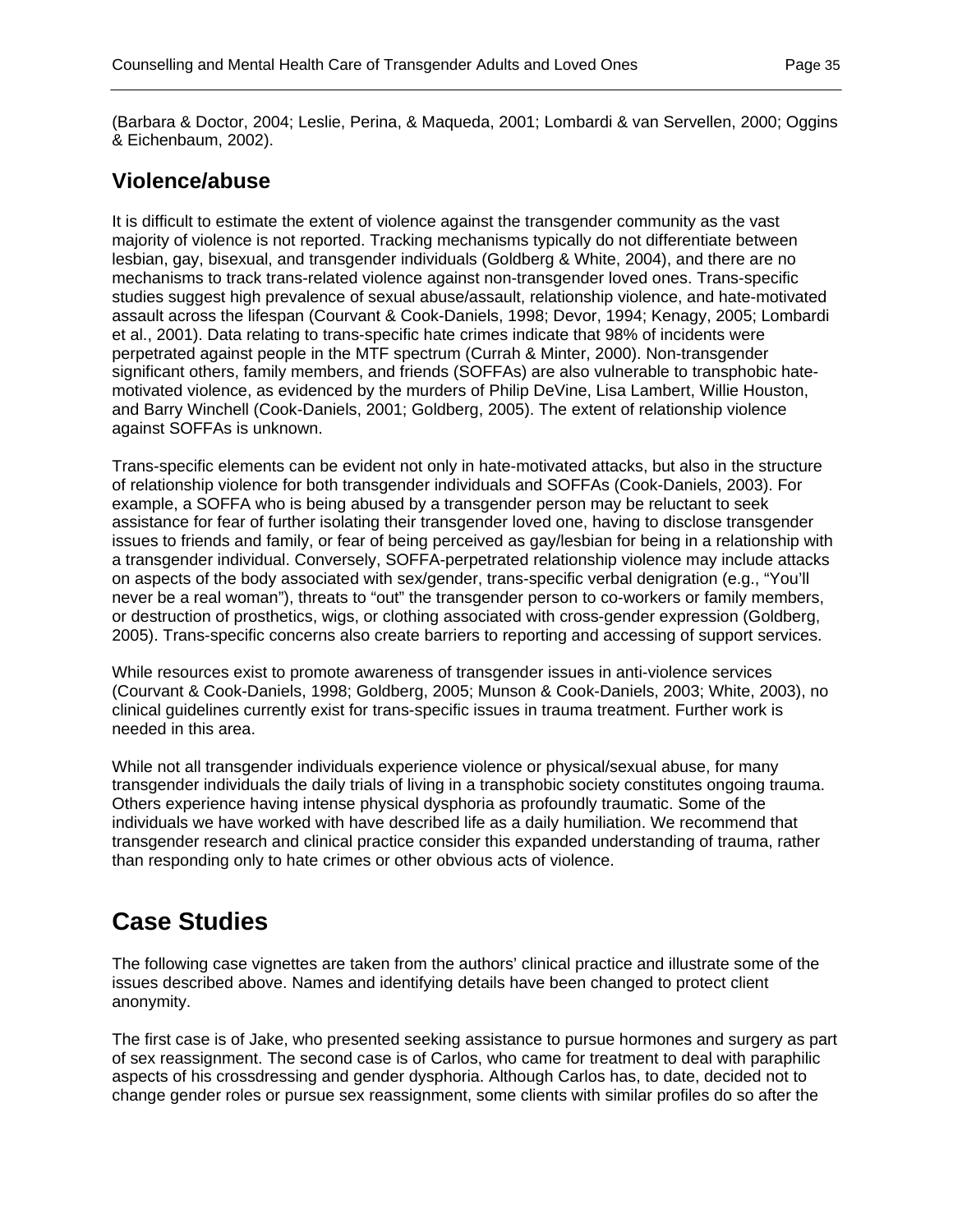obsessive/compulsive features have been sufficiently alleviated. The third case, of Anne, illustrates the quest for affirmation of identity. A physical change usually does not suffice to alleviate the impact of gender dysphoria and social stigma on one's mental health; psychotherapy and peer support play a key role in confronting internalized transphobia. The fourth case of Jamie illustrates how such mental illness as schizo-affective disorder may complicate treatment of gender dysphoria, yet does not necessarily constitute a contraindication for medical intervention. Rather, treatment of both conditions reinforce one another and result in improved stability and psychosocial adjustment. Finally, the fifth case (Patricia) illustrates gender dysphoria in a client with Asperger's disorder. This case illustrates the difficulty in assessing a client with limited ability for psychotherapeutic interaction with the therapist.

These case vignettes were chosen to illustrate the diversity of the transgender community, including treatment considerations in complex cases where the client has co-existing gender, mental health, and psychosocial concerns. They are not equally representative of the concerns among transgender clients – for example, the first case (Jake) is far more typical of FTMs seeking hormones/surgery than the fourth case (Jamie).

The length of therapy and treatment in these cases varied widely. The first case involved a straightforward assessment completed in three sessions. In the other four cases, the types of changes described took a considerable amount of time to emerge.

### **Jake (female-to-male)**

Jake (23) presented seeking assistance to pursue hormones and surgery as part of sex reassignment. Jake started living as a man when he moved from Regina to Vancouver 18 months ago. By the time he sought assessment he was already dressing as a man, and using the men's washroom at work and in public settings. Jake sought chest surgery as he found it difficult to pass as a man during the summer, and also found it uncomfortable to wear tight chest binding during warm weather. He was hoping to start hormone treatment as soon as possible, and to also have a mastectomy and hysterectomy.

At the time of his first appointment, Jake lived alone and had been working as a manager of a fast food outlet for the past year. He originally emigrated from Uganda to Regina with his family six years ago and lived with his family until he decided to move out on his own to Vancouver.

Jake grew up in a Bahá'í family. Throughout Jake's childhood he was considered to be a tomboy and fought to be able to wear boys' shoes and clothes. Jake described himself as uncomfortable wearing girls' clothes and being a loner throughout his childhood, not associating much either with boys or girls. He described always wanting to be a boy, and dreaming about getting married to a woman when he grew older. Prior to age fourteen he had done well at school and was consistently at the top of his class. When his breasts started growing and he started menstruating, he became very distressed and his marks dropped so he was in the bottom third of his class. He subsequently became depressed and described having suicidal thoughts as a regular part of daily life (but not making any attempts). He described being sad about how difficult his life had been as a young woman and feeling that a mistake had been made.

Jake's father died of kidney complications secondary to diabetes when Jake was 15, and his mother and brothers moved to Regina two years later. Shortly after the move Jake discovered information about transsexualism and spoke with his mother about wanting to have surgery. His mother could not accept this, and at age eighteen and a half Jake moved out to live with other relatives. It was at this point that he began to request that people call him Jake and that they refer to him as a male. Most members of his family were able to accept this.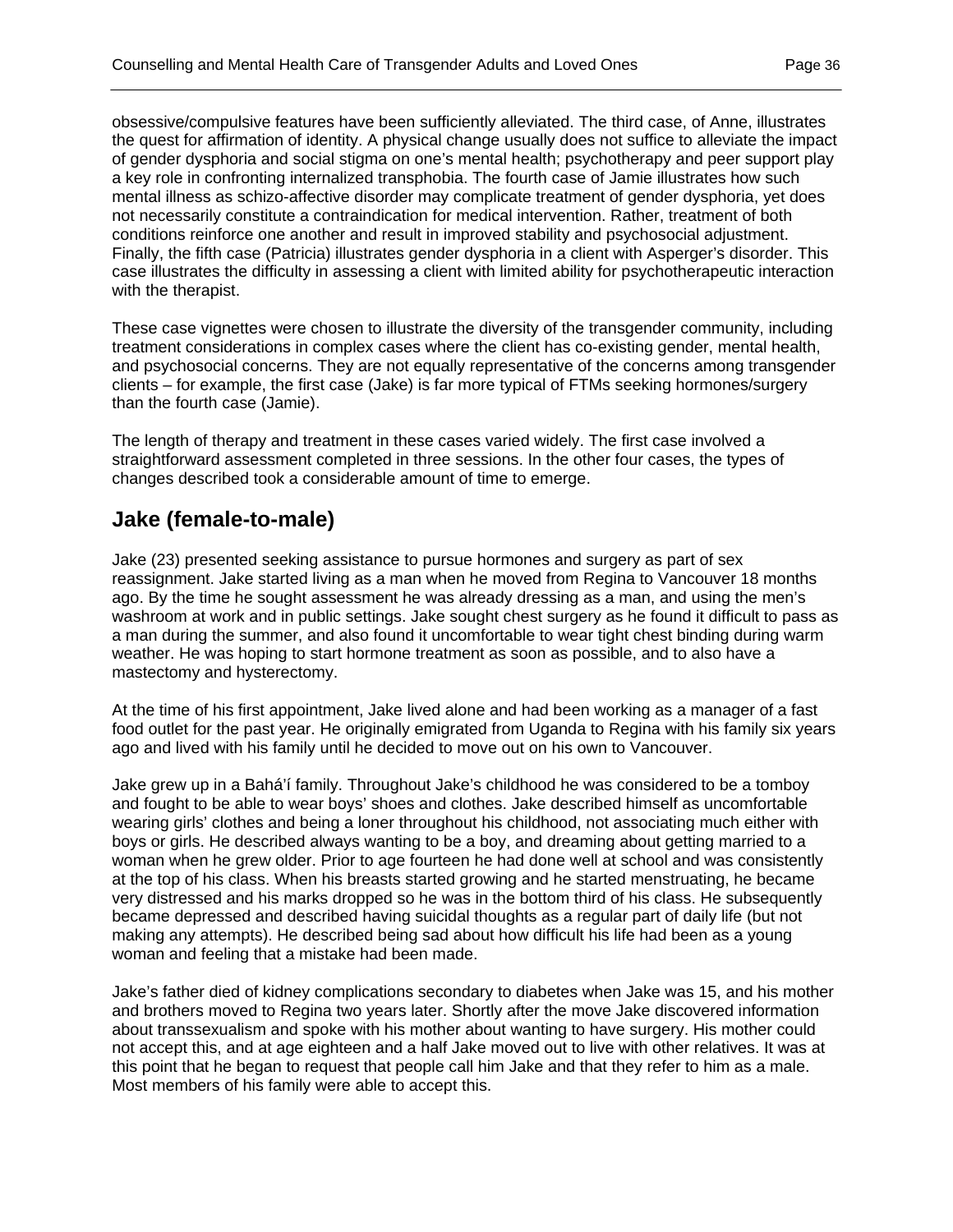After a series of three appointments involving discussion of Jake's gender feelings and personal and family history, it was agreed that testosterone and chest surgery/hysterectomy were appropriate treatments. A letter recommending hormone treatment was written to Jake's family physician. Jake described his doctor as supportive, but lacking transgender experience. Accordingly, a list of transexperienced endocrinologists was provided for Jake to discuss with his physician in terms of possible referral. The BC Medical Services Plan requirements for surgery were discussed with Jake and an information sheet included in the package for his physician. Jake returned for surgery assessment after another year of cross-living, and proceeded with chest surgery shortly thereafter. Hysterectomy was delayed by another year as Jake was concerned about taking time off work for recovery after surgery.

### **Carlos**

Carlos (41) presented with gender dysphoria and a request for sex reassignment. The mental health history revealed that he had a history of dysthymia. Psychological testing indicated current symptoms of anxiety and depression. Carlos described a long history of crossdressing. He used to become sexually aroused and masturbate to an article of women's clothing. However, over time, he gradually needed more and more feminine accessories (such as wigs, make-up, high heels, and jewelry) to satisfy his urges. He described sexual fantasies of himself changing sex. Recently, on several occasions, he stayed up all night when his wife was out of town, impersonating a woman, and calling phone lines advertised in the local newspaper to talk to and meet men for sex. He explained that sex with a man made him feel more feminine, completing the image of himself as a woman. He shared this information with intense shame. He finally mustered the courage to come to therapy to pursue sex reassignment to resolve his situation.

Carlos met criteria for diagnoses of dysthymia and transvestic fetishism with gender dysphoria. Individual psychotherapy was recommended to explore his crossdressing and gender dysphoria further. Pharmacotherapy was recommended to alleviate symptoms of anxiety and depression, and to alleviate obsessive/compulsive features of his crossdressing and gender dysphoria. Carlos began taking Prozac (fluoxetine), and along with the psychotherapy sessions, this eased his feelings of desperation. He brought his wife to therapy and shared his concerns with her. She was shocked, yet appreciated her husband's efforts to get help. When she learned that this had been a problem of Carlos dating back to the time before their marriage, she felt betrayed and was angry at Carlos for not telling her sooner.

Carlos began writing his personal and sexual history. It became clear that his crossgender feelings dated back to childhood. He described his family of origin as rather cold. Expressing one's emotions was deemed a sign of weakness. Carlos described much pressure from his family, particularly his father, to be "a man." He kept his crossgender feelings secret, fantasized about waking up one day as a girl, and these fantasies became more sexual in puberty. He secretly put on clothes of his sister, which added to sexual arousal, followed by masturbation. Over the course of his life, his fantasies became more elaborate, and so did his crossdressing. He described fantasies of his body changing from male to female, with breasts and a vagina appearing. He also fantasized about being admired and romanced as a woman by men.

What was particularly problematic for Carlos was that these fantasies at times became so intense that he would stay up most of the night pursuing their fulfillment. They took on the characteristics of an obsession, interfering with the responsibilities toward his family and job. To address these obsessive/compulsive features, he joined a therapy group for men with compulsive sexual behaviour. In this group, Carlos shared his story which helped to alleviate shame. He made a commitment to this group to no longer call phone lines or seek sex with men to affirm his femininity. Carlos discovered that crossdressing made it hard for him to adhere to these boundaries, and crossdressing without these activities became less and less appealing. Eventually, Carlos decided to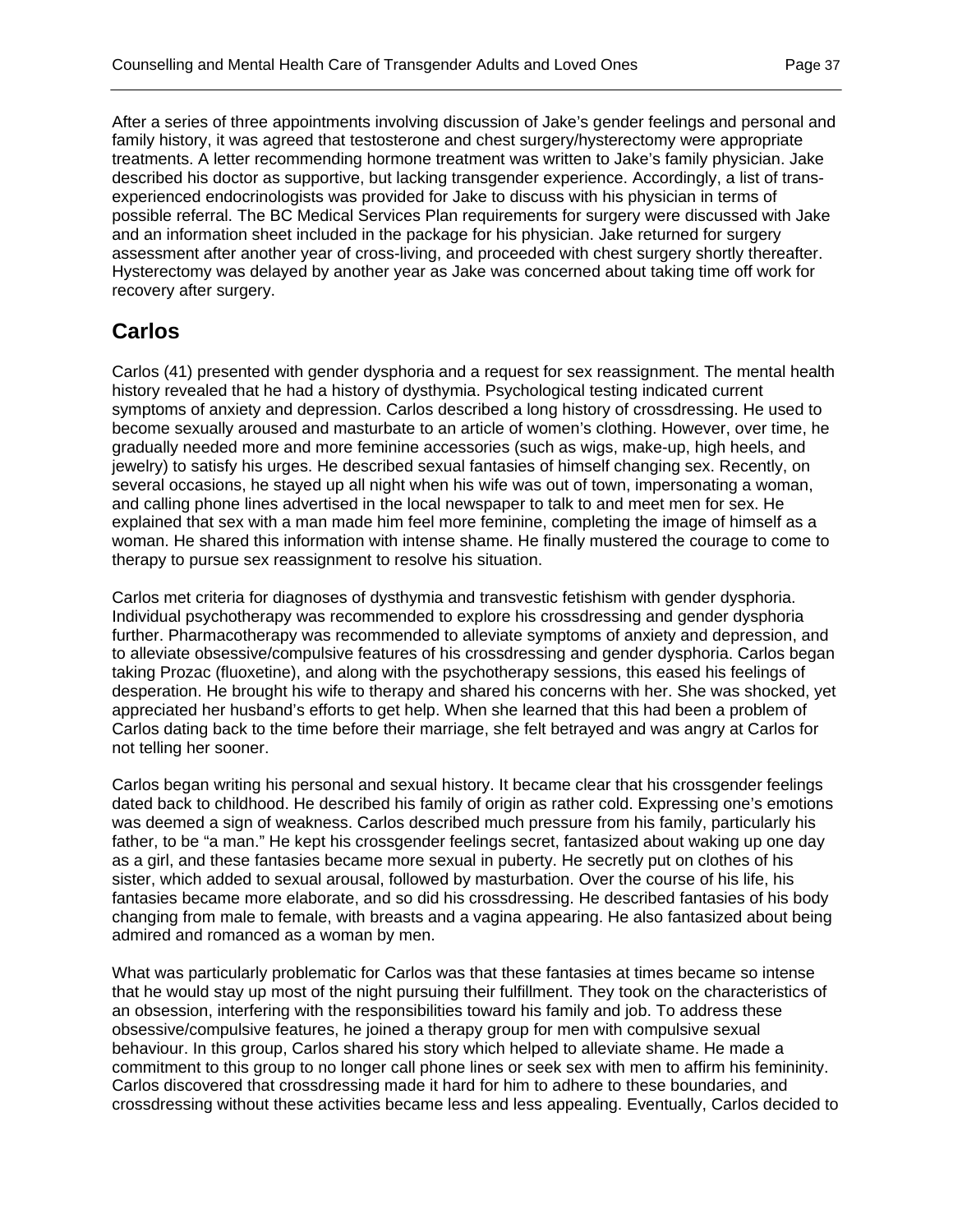discontinue crossdressing altogether. His gender dysphoria, however, persisted – albeit in a more manageable way. He began to read and attend educational events about transgenderism. He eventually became at peace with himself identifying as "a crossdresser who does not crossdress," integrating his transgender feelings into his male gender role. He recommitted himself to the sexual relationship with his wife, and broadened his sexual fantasies to include her as well as other women. Finally, he developed lasting friendships with members of his therapy group.

### **Anne (male-to-female)**

Anne (24) was referred for treatment of Gender Identity Disorder after completing an inpatient substance abuse treatment program. Her history revealed that she grew up as a gender-rolenonconforming boy. This led to substantial conflict with parents and with peers in school. Her father put pressure on Anne to act more masculine, and forced her to join an all boys hockey team. Peers in school made fun of Anne, calling her a "fag" and a "queer". At age 15 she dropped out of school and, shortly thereafter, ran away from home. After spending time in a shelter for run-away youth, she returned home and from then on lived in the female gender role. At age 18, she left home permanently. She met other transgender women, who provided her with illicitly procured feminizing hormones and introduced her to sex work. She participated in "pump parties" where peers injected silicone into her body to further feminize her appearance. They affirmed how beautiful she was, and for the first time in her life, Anne felt attractive and wanted. The attention from heterosexual men was initially very exciting; however, soon the hazards of working in the sex industry became overwhelming and she began to use drugs to cope. At age 20, she attempted suicide and was subsequently hospitalized and referred to substance abuse treatment.

Anne requested medically assisted hormone therapy, along with breast augmentation. Anne clearly met criteria for Gender Identity Disorder. In addition, she met criteria for Major Depression and for Histrionic Personality Disorder. Despite passing extremely well as a woman, she felt very insecure about herself and was hypervigilant about being discovered as transgender. The care plan included individual and group psychotherapy, pharmacotherapy for depression, and hormone therapy. In individual therapy, the depth and sources of Anne's self-hatred were exposed. Group therapy was difficult for Anne. She was unable to be vulnerable or accept help from others. She felt like she did not fit in and discontinued group therapy prematurely. Anne was then encouraged to bring her family into therapy. Both parents had been very concerned about Anne's welfare, and were glad to see that she was getting help. Anne's transgenderism was, at this point, the least of their concerns; they wanted to see Anne stay abstinent from drugs and alcohol, and find happiness.

Anne struggled to let go of her involvement in the sex industry. On the one hand, she recognized the negative impact of sex work on her self esteem and on her ability to establish a primary relationship. On the other hand, sex work provided her with income without having to face her fear and insecurity of finding and functioning in mainstream employment as a transgender woman. After a number of missed therapy appointments, Anne explained that it had been hard for her to come to therapy because "coming here makes me feel so transgendered." She further explained that she consulted with another therapist who recommended vaginoplasty to alleviate this feeling. Moreover, Anne unfolded extensive plans for feminizing surgery of her face, and how she had been working hard to save money for this surgery. Rather than supporting her in pursuing these procedures, the therapist empathized and gently confronted Anne's internalized transphobia. Anne was able to see that no matter how much surgery she would have, she would always be transgender. While she meets the HBIGDA *Standards of Care* for genital surgery, Anne has so far opted not to undergo this procedure. She did opt for breast augmentation. Anne enrolled in school and eventually found employment outside of the sex industry.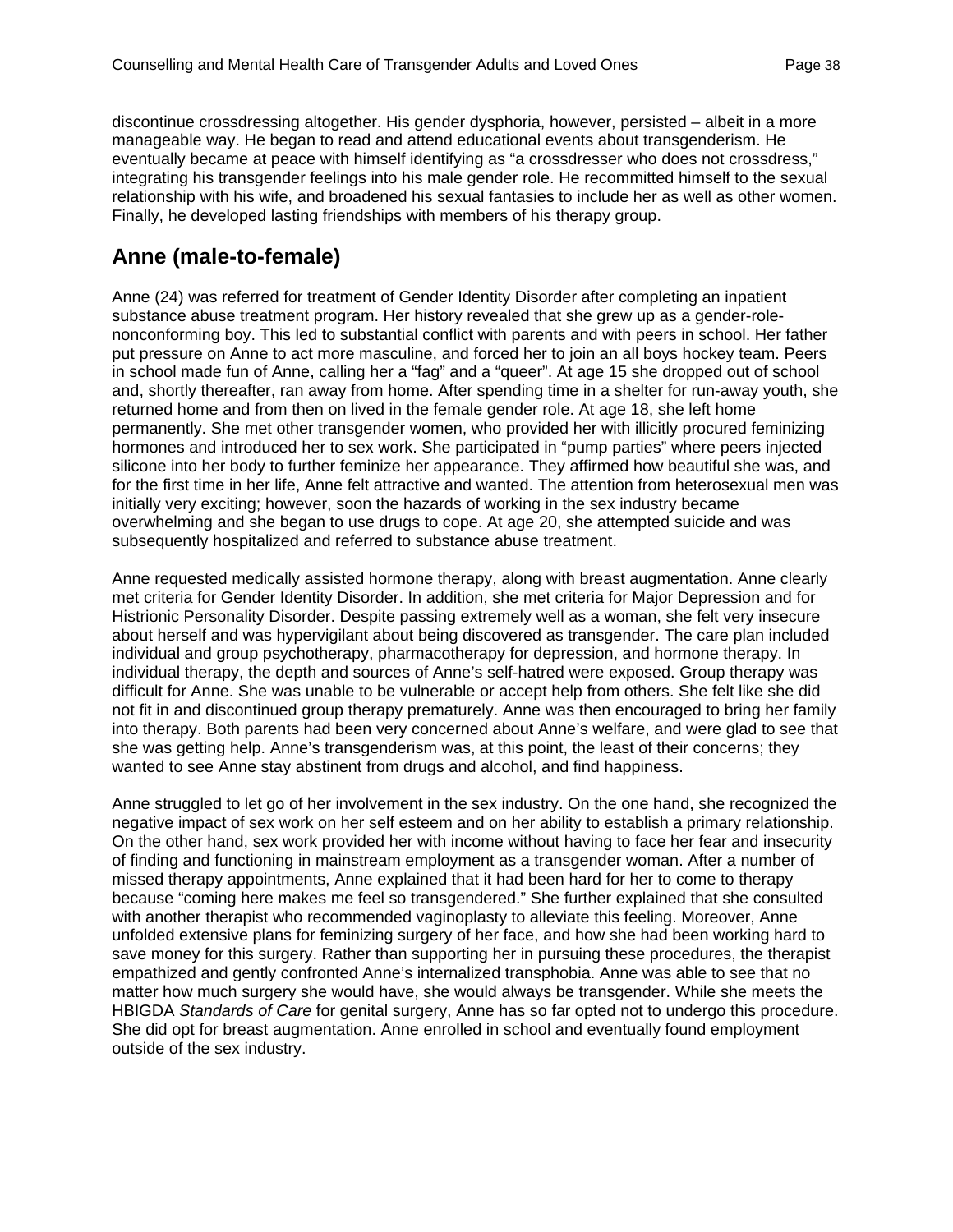### **Jamie (female-to-male)**

Jamie (26) presented with questions about his sexual orientation and identity. He was very tense and slow to answer interview questions. It took several sessions to develop sufficient trust to obtain sufficient information to conclude that Jamie struggled with gender dysphoria. In one of the extended intake evaluation sessions, Jamie shut down to the extent that the therapist became concerned about his safety; upon probing, Jamie admitted he felt suicidal. During the hospitalization that followed, Jamie was diagnosed with schizo-affective disorder. Upon release from the hospital, he was referred to a psychiatrist who had experience working with transgender clients and was able to separate gender identity issues from symptoms of Jamie's schizo-affective disorder. Jamie struggled with both. Pharmacotherapy was able to stabilize him.

Jamie lived with his mother, and she was invited to join him in therapy. Jamie's mother explained that Jamie was a loner. He worked in a factory on the assembly line and frequently changed jobs because once colleagues warmed up to him, he would become uncomfortable and quit. His mother also revealed that she divorced Jamie's father because he sexually abused Jamie when he was a child. In individual therapy, this was followed up on and Jamie was able to describe what happened. He felt that since his father had left, he had to be the man in the household and take care of his mother. Working through these issues in therapy, however, did not change Jamie's resolve to live in the male gender role and pursue chest surgery and hormones.

Once Jamie had become more comfortable talking with his therapist, he joined a group with other transgender clients. In this group, he learned a great deal about what it is like to be transgender, what was involved in a gender role transition, and how to deal with people's reactions. He began living full-time in the male gender role and bound his breasts. Although Jamie's mental health had improved, his interpersonal functioning remained impaired. Therefore, once he met the HBIGDA Standards of Care, a competency evaluation was conducted determining that Jamie was competent to make an informed decision about chest surgery.

Jamie did not want to wait the two years required for public health coverage for chest surgery and saved every penny to pay privately. Upon its completion, he was visibly relieved and became more and more comfortable with himself. Subsequently, he requested support for hormone therapy. Because several clients with similar mental health concerns had destabilized after starting testosterone therapy, the possibility of this happening was discussed with Jamie. On the basis of this information, he decided to forego hormone therapy as he did not want to take the risk that his mental health would deteriorate. Jamie subsequently left home and fulfilled his lifelong dream of moving to an area with a warmer climate. Since he left, he has kept his therapist informed of his whereabouts and appears to be content and doing well.

### **Patricia (male-to-female)**

Patricia (19) was referred for assessment by her family physician. She had researched the referral process via the Internet where she spent most of her life. Since Junior high school she had had few friends, socializing primarily on-line. She had a female identity on-line. The diagnosis of Asperger's Disorder became obvious after the first two or three sessions; unfortunately, this had not been detected earlier by the school or the family physician.

Asperger's disorder is classified in the *DSM-IV-TR* as a qualitative impairment in social functioning with restricted repetitive and stereotypical patterns of behaviour, interests and activities (American Psychiatric Association, 2000). There is no clinically significant delay in language and cognitive development. This disorder is typically diagnosed in childhood.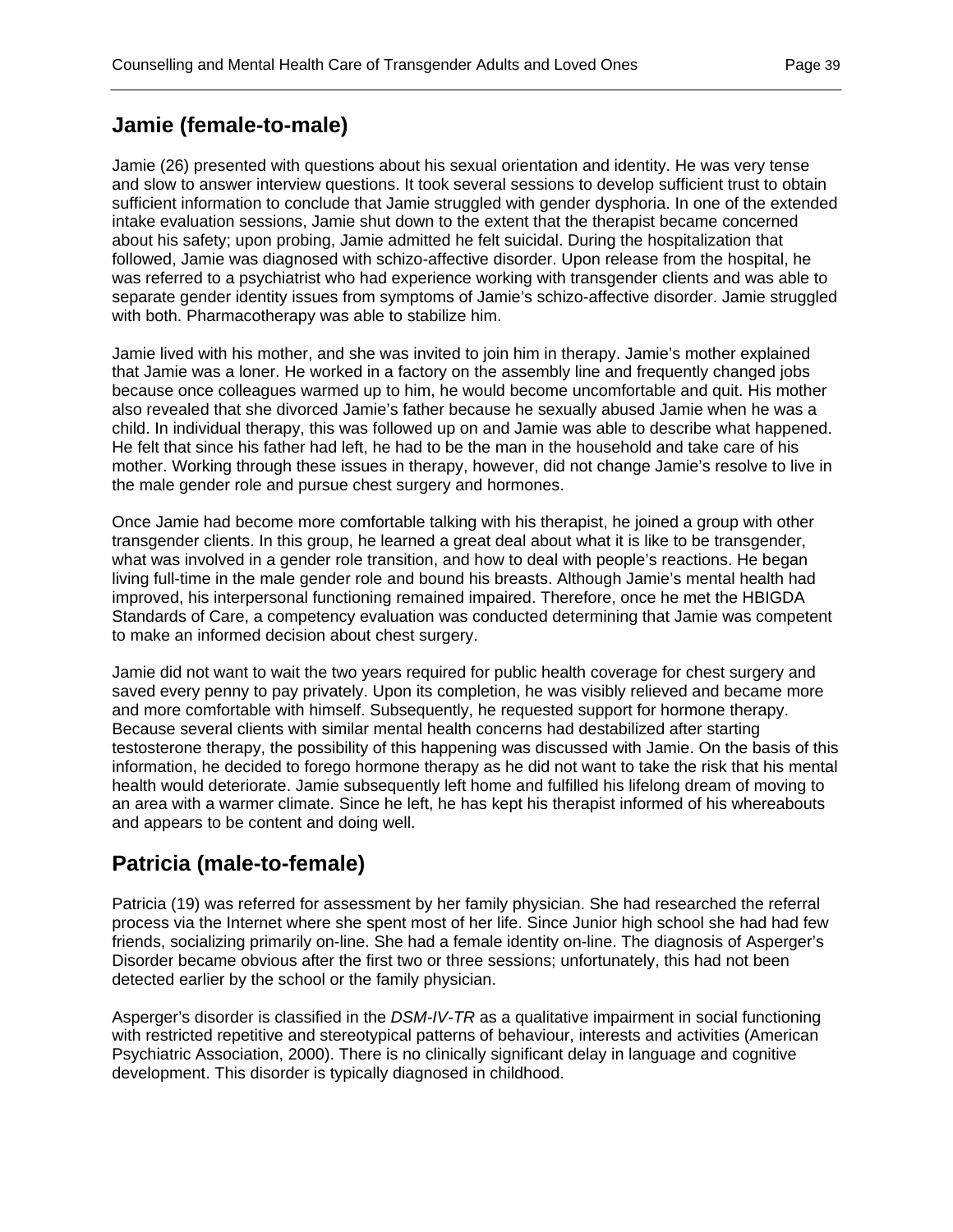<span id="page-42-0"></span>Patricia's mental health history included two bouts of depression in her mid teens which were treated with an antidepressant. She was also hospitalized on one occasion after a suicide attempt. There was no history of abuse but the mother left the father because of his alcohol dependence. Patricia denied using alcohol and drugs.

The most difficult task was to assess the degree of gender dysphoria or to diagnose Gender Identity Disorder as Patricia's ability to participate in the interview was limited. This was somewhat remedied by asking her to write about her process. With her permission, we also interviewed family members and school guidance counsellor for collateral information as Patricia was continuing to live at home with her mother.

Patricia graduated from high school with an opportunity to study computing science in university. She wanted to start university as a woman, and began her real-life experience in the summer prior to university and started on hormone therapy in the fall. She presented to therapy in clothing that was feminine but a few years younger than her peers would have been wearing. However, as time passed, her clothing became more age appropriate. Although she did not pass well, this did not seem to be of concern to Patricia. She was more concerned with the potential for violence perpetrated against her.

She continued to live at home with her mother and doing casual work repairing computers. She did not socialize any more than she used to but felt more content with her life. She continued to spend as much time on the computer, and attended university on a part-time basis. There was no recurrence of the depressive episodes or suicide attempts. Therapy sessions continued to be therapist-driven with little input from Patricia; however, she continued to dialogue with the therapist through computer "assignments". She went on to complete two years of a real life experience and applied for genital surgery.

### **Concluding Remarks**

Transgender persons and their loved ones are an underserved community in need of empathic, comprehensive, and clinically competent care. Health and social service providers engaged in mental health care will likely be approached for assistance by transgender community members at some point in their practice. Mental health clinicians can have a significant positive influence in helping transgender people and loved ones build resilience to heal from and cope with societal stigma, promoting healthy psychosocial development, and facilitating timely treatment of mental health concerns. We hope this document helps clinicians in BC to feel more confident in clinical practice with the transgender community.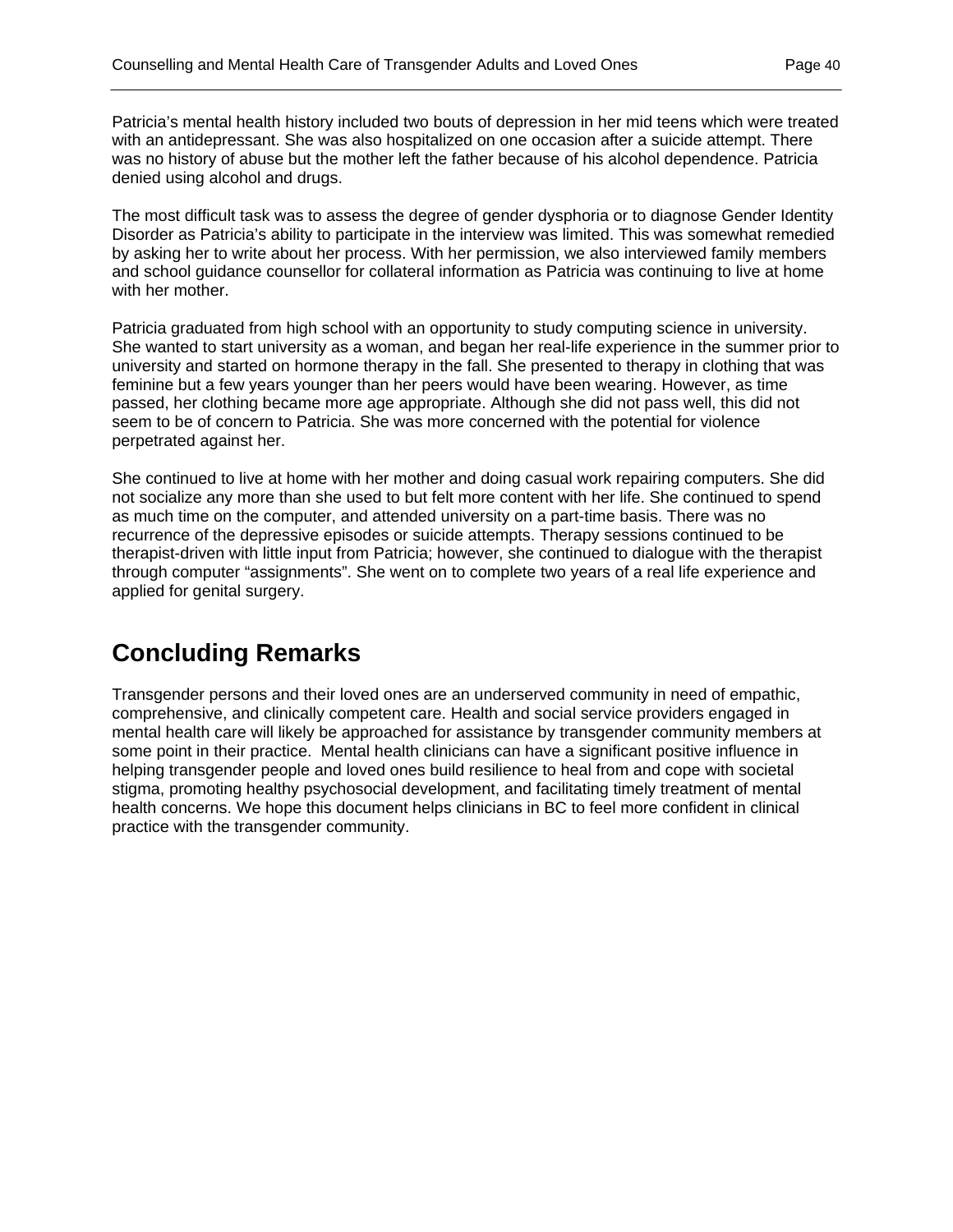# **Summary of Recommendations**

#### <span id="page-43-0"></span>**Treatment principles**

- 1. Complete mental health care for the transgender community should be considered in the context of a holistic and non-pathologizing approach to transgender health that includes comprehensive primary care as well as economic and social issues.
- 2. The following services should be available within the public health system as part of mental health practice:
	- evaluation, care planning, and treatment of gender concerns
	- evaluation, care planning, and treatment of mental health concerns
	- psychotherapy: individuals, couples, families, and groups
	- short-term consultation: information, resources, and referral assistance for transgender individual or loved one, or peer consultation for another clinician
	- psychoeducational workshops and groups: information and facilitated discussion on specific topics; training for employers, schools, etc.
	- clinical case advocacy and global advocacy
	- clinical support/supervision for facilitator(s) of peer-led support group
	- training of other clinicians
- 3. Close coordination between mental health and other clinical services is essential for optimal practice. Ideally, treatment for gender concerns or mental health concerns will involve the mental health clinician, the client's primary care provider, and any other clinicians involved in care.
- 4. In determining a care plan, the presenting complaint of the client is the starting point. When there are multiple co-existing concerns, a staged approach is recommended that begins with the issues that most negatively impact the client's quality of life and/or ability to engage in treatment.
- 5. The client should be meaningfully involved in creating the treatment plan, and goals and expectations of treatment should be clear. The overall treatment plan should be explicitly discussed, jointly agreed upon, and reviewed on a regular basis. Progress in meeting the goals of the care plan should be reviewed regularly during the course of treatment, with modifications as needed.
- 6. While the client is ultimately responsible for decision-making, the clinician is expected to provide an informed clinical opinion and recommendations as part of care planning. Recommendations may include type of treatment, anticipated duration of treatment, timeline and criteria for re-evaluation, and involvement of peer or additional professional resources.

#### **Clinical competence**

7. For any work with transgender individuals or loved ones, the mental health clinician should be knowledgeable about transgender identity development, gender confusion, gender dysphoria, gender transition, compulsive crossdressing, and the common concerns of loved ones, and should be able to document a history of transgender development.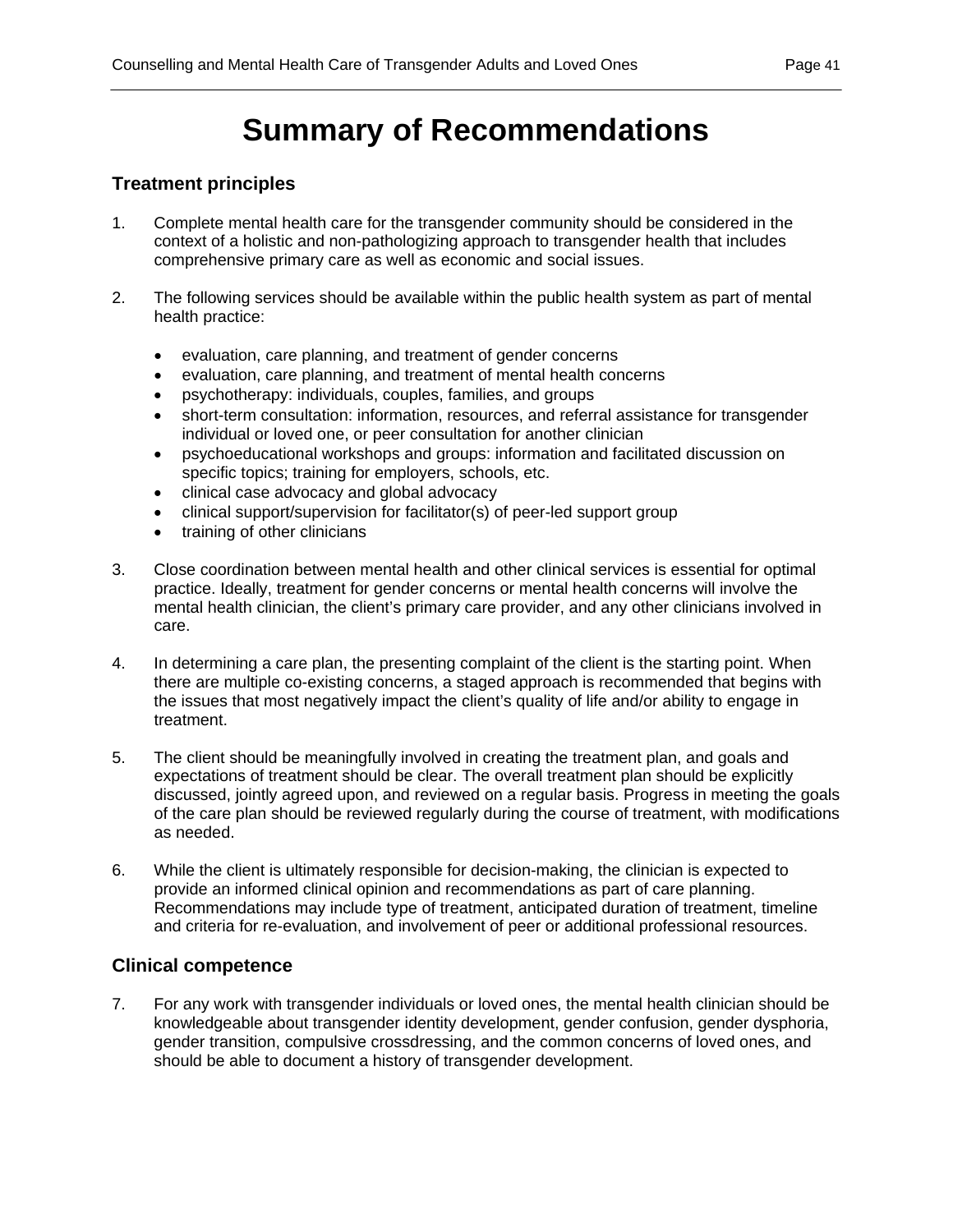- 8. For any work with transgender individuals or loved ones, the mental health clinician must be able to evaluate the impact of trans-specific issues on mental health and the implications for treatment.
- 9. As is always the case when beginning to work with any special population, it is the responsibility and obligation of the clinician to become familiar with relevant literature (including the Harry Benjamin International Gender Dysphoria Association's *Standards of Care*), resources, culture, and special needs of that population.
- 10. Mental health clinicians evaluating eligibility and readiness for hormonal/surgical feminization or masculinization are not expected to have detailed knowledge of the medical risks and benefits of specific hormones or surgical procedures, but should be sufficiently knowledgeable to be able to assess whether the client has a generally accurate understanding of potential options, risks, and benefits.

#### **Initial evaluation**

- 11. The initial evaluation (1-2 one-hour clinical interview sessions with a new client) involves determination of the client's reasons for seeking service and a general client history. Specific areas to explore in the initial evaluation depend on the client's chief presenting concern.
- 12. To build therapeutic rapport, trans-specific sensitivity should be proactively demonstrated (e.g., by discussing the client's preferred name/pronouns). Intake forms should be trans-inclusive.
- 13. Protocols and approach should be explained early in evaluation so the client knows what to expect.
- 14. Initial documentation of client history may include information about relevant medical history, mental health history, gender history, family issues, drug and alcohol use, social supports, economic concerns, and sexual concerns. Intake should be sufficiently flexible to address the client's immediate needs, and paced in a way that facilitates therapeutic rapport.
- 15. Capacity to make care decisions should be confirmed as part of the initial evaluation. If there are questions about competency, formal evaluation is recommended.
- 16. The initial clinical impression consists of an overall assessment of the client's presenting complaint, goals and expectations, background, and biopsychosocial adjustment. While it is important to gain an accurate sense of areas of concern, evaluation should also include discernment of client strengths.
- 17. Following initial evaluation, if the client has current gender concerns a gender assessment should be completed. If the client does not have gender concerns but is instead presenting with suspected mental health issues, a more detailed mental health assessment should be performed.

#### **Gender concerns**

#### *Assessment of gender concerns*

18. Assessment of gender concerns involves a detailed history of transgender identity development and gender expression. Potential areas of inquiry include gender identity, gender expression, perceptions of others, sexuality, and supports.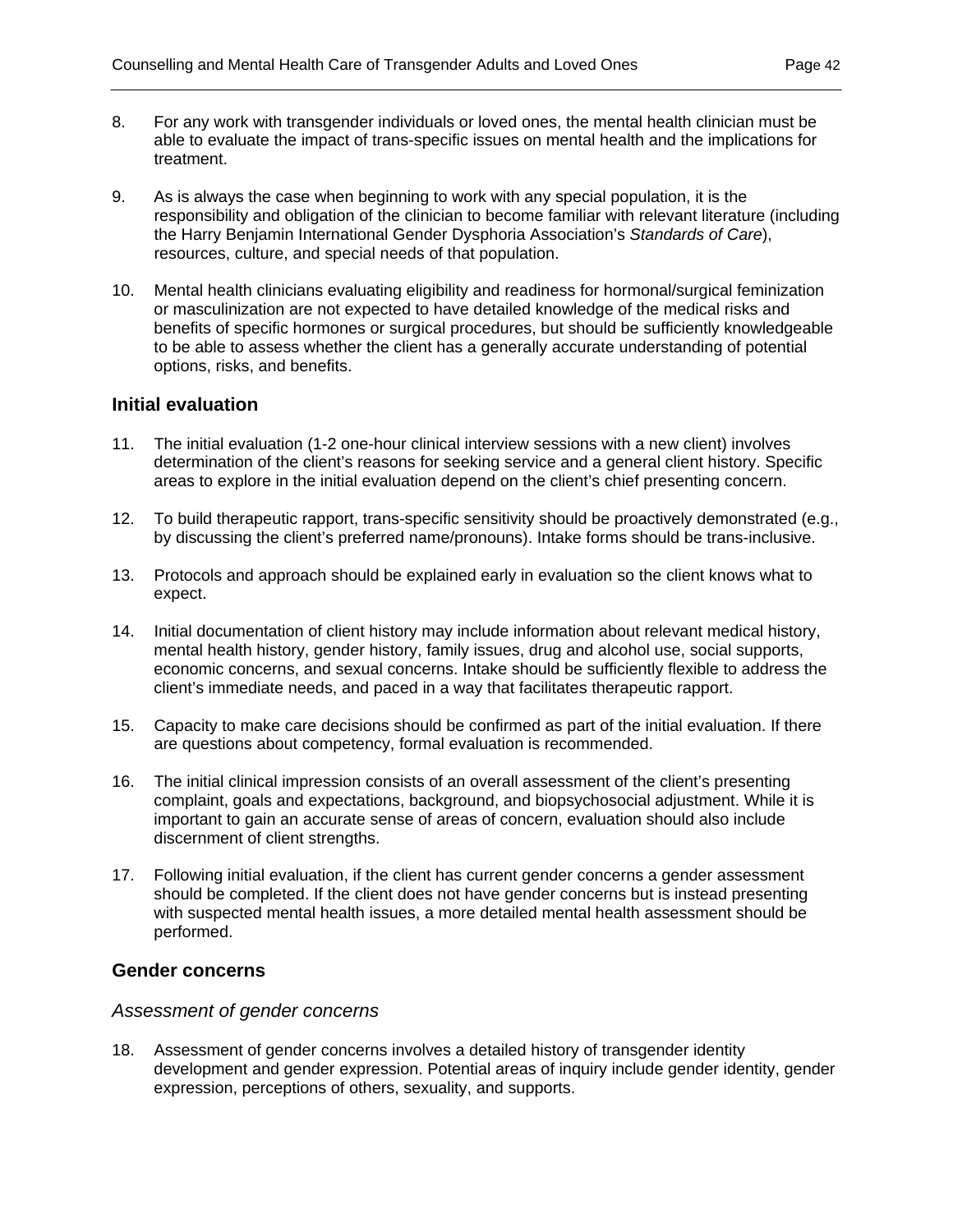- 19. The specific nature of the concerns and persistence and severity of the gender concerns should be clarified.
- 20. If there are obsessive-compulsive features, delusions about sex or gender, or evidence of dissociation, gender concerns should be re-assessed after appropriate psychotherapeutic and/or pharmacologic treatment. Any other co-existing mental health concerns should be evaluated and treatment incorporated into the care plan.
- 21. If there is a history of homosexuality combined with internalized homophobia, gender concerns should be re-assessed after appropriate psychotherapeutic treatment for concerns about sexual orientation.
- 22. If there is evidence of Asperger's disorder, the care plan should include accommodation of the communication patterns typical of Asperger's.
- 23. Crossdressing for erotic purposes does not intrinsically require treatment, but erotic crossdressers may need psychotherapeutic assistance to cope with shame, guilt, and conflict with partners. Stigma can lead to secretive and increasingly compulsive behavior which may need to be addressed. Erotic crossdressing can also co-exist with gender dysphoria or other transgender issues.

#### *Care planning for treatment of gender concerns*

- 24. If co-existing mental health, medical, or psychosocial concerns are more emergent than gender issues or present a barrier to treatment of gender concerns at any point in treatment, the focus of the care plan should shift accordingly.
- 25. Care planning should include consideration of socioeconomic factors that influence clients' ability to access or engage in treatment. Systemic advocacy is needed to ensure that psychotherapeutic services are economically accessible.

#### *Psychotherapeutic treatment of gender concerns*

- 26. Exploration of gender history, development of transgender identity, and related concerns begins with an in-depth review of the client's personal history. The goal is not to theorize or speculate about causative factors relating to a transgender identity, but rather to explore the client's understanding of their own identity development and the impact of life events.
- 27. The client and therapist should come to agreement about indicators that life history has been sufficiently explored prior to discussion of options for gender identity management and gender expression. This should include identification of issues which require further attention, and a joint decision regarding whether these should be addressed concurrently or consecutively with transgender issues.
- 28. The mental health clinician should assist the client to consider options for gender expression and make an informed decision regarding identity management. Although the clinician is responsible to provide professional assistance, the client is ultimately responsible for decisions relating to gender identity management and gender expression.
- 29. If peer contact is desired as part of the decision-making process or for ongoing support, the therapist may assist the client to explore options for group therapy, self-help groups, internet resources, social resources, or one-to-one peer support.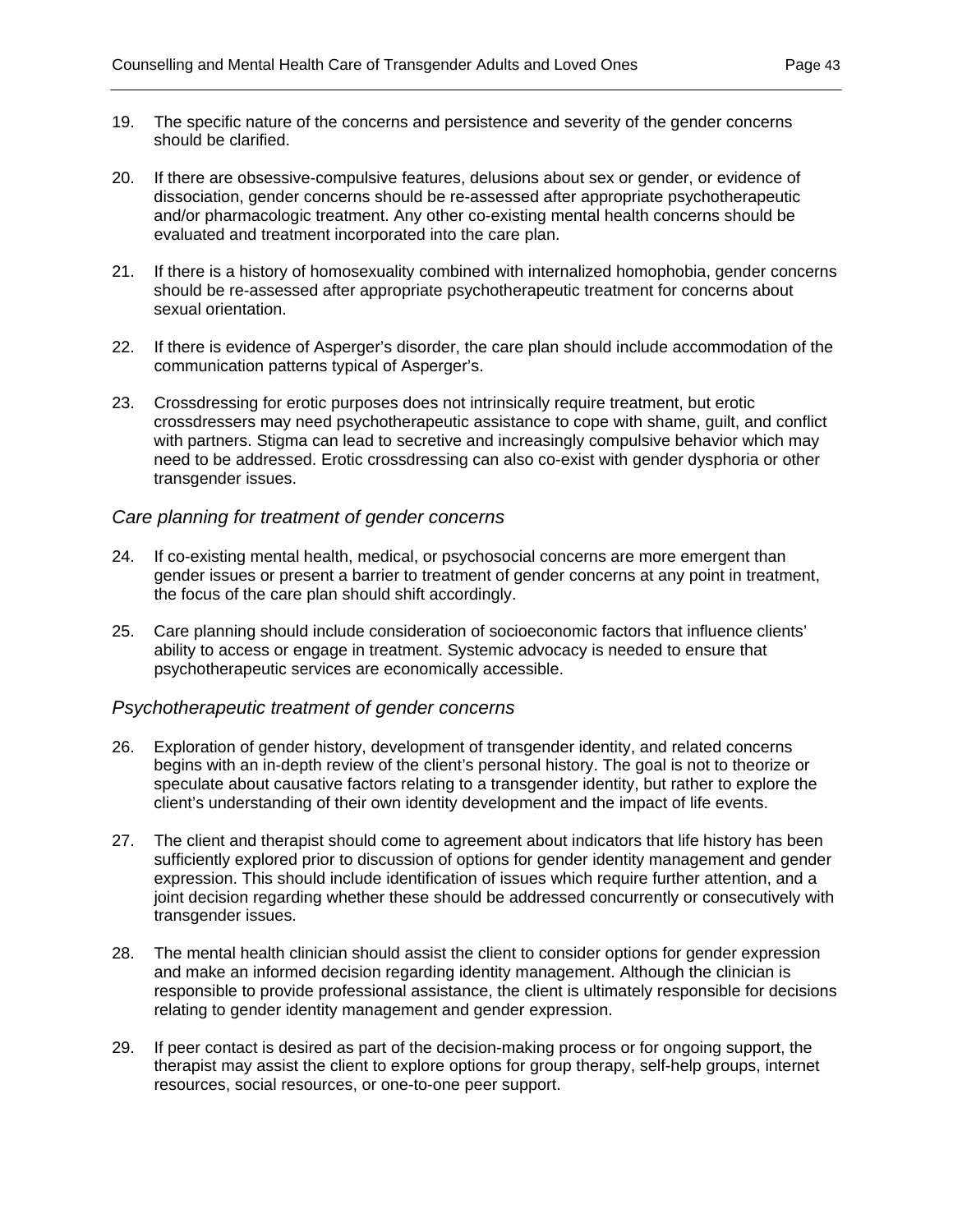- 30. Discussion of gender identity management options should take into account previous treatment and identity exploration. Whatever options the client considers, thought should be given as to how the client will realistically integrate changes into daily life.
- 31. Gender role transition, hormone therapy, and each surgical procedure may be considered separately. A gender role transition could be undertaken with or without hormone therapy or surgery; hormone therapy does not need to be followed by surgery.
- 32. Once the client has decided on a course of action, therapy focuses on supporting the individual to implement their decisions relating to gender expression/identity management, while always leaving room for the client to reassess and alter a previously espoused course of action.
- 33. For those who choose to "come out" as transgender, calculated risks in disclosure should be encouraged, starting with individuals who are most likely to be accepting. Resources should be identified to assist loved ones who require peer or professional assistance following disclosure.
- 34. Psychotherapeutic assistance relating to hormonal or surgical change may include obtaining information about the procedures; exploring the possible impact on mental, physical, and sexual health; and, if surgery is desired, planning for pre- and post-operative care.
- 35. If the therapist (rather than an independent clinician) will be assessing hormone or surgery eligibility/readiness, the client and therapist should mutually agree to a specific timeframe or goals to be met prior to assessment, to ensure that the client has sufficient time to consider this decision and to prepare for the assessment process.
- 36. If tensions relating to hormone/surgery evaluation are significantly undermining therapeutic rapport in an ongoing psychotherapeutic relationship, assessment may be separated from psychotherapy so two different clinicians are working with the same client. The psychotherapist's role would be to work with the client towards their stated goal of meeting hormone/surgery eligibility or readiness criteria, making it clear that there can be no guarantee of a particular outcome.
- 37. Even after identity management decisions are made and implemented, psychotherapeutic assistance should be made available over the lifespan to address the challenges of living as a transgender person.

#### *Hormonal/surgical treatment of gender dysphoria*

- 38. Prior to initiation of feminizing/masculinizing hormonal therapy, chest/breast surgery, gonadal removal, or genital surgery, eligibility and readiness should be clinically evaluated as per the most recent version of the Harry Benjamin International Gender Dysphoria Association (HBIGDA)'s *Standards of Care*. Transgender individuals who are seeking public health coverage to assist with the costs of surgery will need to be evaluated for fulfillment of the BC Medical Services Plan (MSP)'s criteria, which exceed the HBIGDA *Standards of Care*.
- 39. As with other types of psychological assessment, evaluation of hormone/surgery eligibility and readiness may take place in the context of a pre-existing therapeutic relationship, or the evaluation may be performed as a circumscribed process by a clinician who has not worked with the client prior to evaluation.
- 40. Assessors must be qualified as per the HBIGDA *Standards of Care* (or standards set by the BC Medical Services Plan if applicable), including completion of specialized training and demonstrated competence in the assessment of sexual and gender identity disorders. Training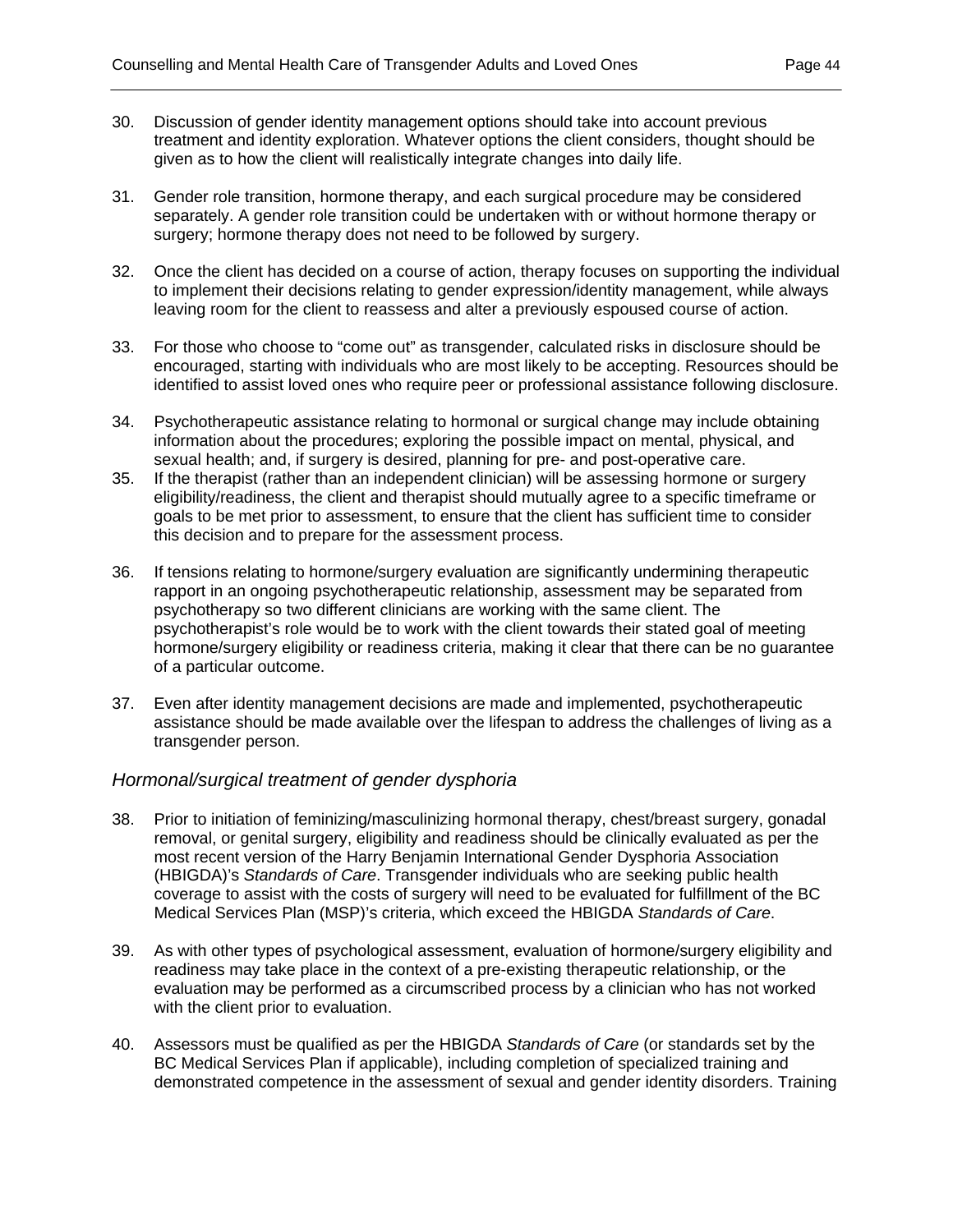by the Transgender Health Program, or an equivalent level of training, is strongly recommended.

- 41. Clients should be informed about the protocols used in hormone/surgery evaluation. At minimum, a letter explaining the assessment process should be sent well in advance of the appointment to the client and their primary medical care provider.
- 42. While evaluation of hormone/surgery eligibility and readiness does not involve a fully collaborative process (i.e., the client does not have latitude to negotiate the HBIGDA eligibility/readiness criteria), the clinician should discuss with the client areas that may be open to negotiation (e.g., interpretation of what constitutes "real life experience" or "mental stability").
- 43. In assessing hormone/surgery eligibility, assessors should determine that the applicant is capable of making decisions relating to medical care and understands the potential options, risks, and benefits.
- 44. In evaluating completion of "real life experience", flexibility is needed for clients who are housebound, living in a prison or residential long-term care facility, or otherwise unable to work, volunteer, or attend school. Consideration should also be given to individuals who are family caregivers/parents, sex trade workers, or otherwise unable to provide documentation of proof of employment.
- 45. In assessing hormone/surgery readiness, assessors should evaluate the stability of the applicants' gender identity and also psychological stability to cope with the physical, emotional, and social consequences of hormonal/surgical change.
- 46. Physical change is not appropriate for clients who are in early stages of exploring their identity or options for gender expression. While it is not necessary for transgender feelings to be lifelong or for gender dysphoria to have existed since childhood, caution (i.e., longer period of assessment) is needed if dysphoria is transient, episodic, or newly discovered.
- 47. Dissociative disorders, thought disorders, or obsessive/compulsive features should be evaluated and treated prior to proceeding with sex reassignment. Thought disorders, dissociative disorders, and obsessive/compulsive disorders can, rarely, cause a transient wish for sex reassignment which disappears when the underlying mental health condition is treated.
- 48. While cosmetic procedures (e.g., facial feminization) can be appropriate, if cosmetic procedures seem to relate to discomfort with general body image, internalized transphobia, or feelings of insufficient femininity/masculinity rather than gender dysphoria per se, the clinician should focus on the underlying issues around wanting the change rather than focusing on the procedure itself.
- 49. Other mental health concerns, psychosocial concerns, or substance use issues are not absolute contraindications to sex reassignment, but the clinician should be confident that any co-existing conditions are under control to the degree that (i) the introduction of a new stressor will not destabilize the client, and (ii) the client is competent to consent to treatment.
- 50. If the assessor judges the client to be an appropriate candidate for hormonal or surgical treatment, a letter should be written to the prescribing physician/surgeon (and, for those seeking Medical Services Plan coverage for surgery, to the BC Medical Services Plan) confirming eligibility and readiness as per the HBIGDA *Standards of Care* (or the requirements of MSP).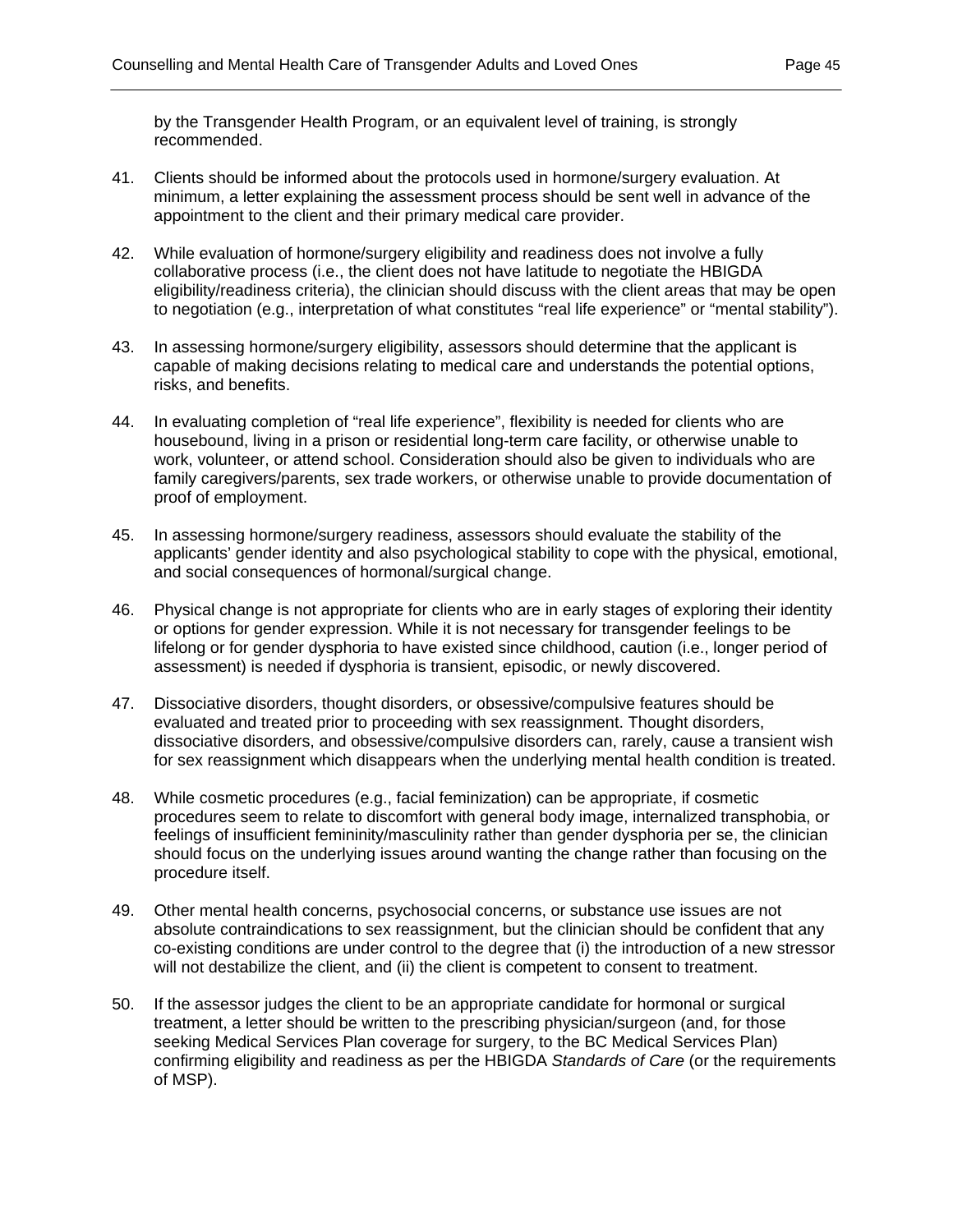- 51. If the assessor believes hormonal or surgical treatment to generally be appropriate but the client does not meet eligibility or readiness criteria, the reasons for this should be explained to the client, a timeline established for reassessment, and resources identified to help the client maintain or improve psychological/social stability.
- 52. If the assessor feels that hormonal or surgical treatment is not an appropriate treatment, the assessor should explain the reasons to the applicant, and offer the client the opportunity to meet with another designated assessor if they wish another opinion.
- 53. Following sex reassignment surgery, psychotherapy may be useful in adjusting to physical and psychological changes. There may be body image concerns related to visible scarring or surgical results that do not fit the client's hopes and expectations in terms of cosmetic result. The clinician should distinguish between normal adjustment versus obsessive worrying about the results.

#### *Counselling of loved ones*

- 54. Psychotherapy should be made available to significant others, family members, or friends who require assistance to come to terms with a loved one's disclosure of being transgender or to deal with the impact of transgender issues on the relationship over time.
- 55. Evaluation should include discussion of the nature of the client's relationship to the transgender person, the impact of gender issues on the relationship with the transgender person and also with other loved ones, and awareness of support resources.

#### **Trans-specific assessment and treatment of mental health issues**

- 56. In addition to a standardized mental health interview, evaluation of a transgender person who presents with mental health symptoms should include consideration of possible pharmacologic (e.g., hormonal) or medical etiology.
- 57. Diagnostic opinion and formulation should be based on the multi-axial system of the *DSM-IV-TR*. During initial evaluation any psychiatric diagnosis should be considered tentative, to be confirmed during the course of treatment.
- 58. If the client intends to start or stop hormones while undergoing pharmacologic treatment for mental illness, medication may need to be re-evaluated as part of this process. Potential interactions between hormones and psychoactive medications should be carefully evaluated by the prescribing physician, and regular visits scheduled to monitor for psychological decompensation.
- 59. In treatment of depression and anxiety, goals include alleviating symptoms, addressing contributing situational issues, and building resilience and social supports. Psychoactive medication may be appropriate; continued use of psychoactive medication should be reevaluated as psychotherapeutic or other treatment progresses.
- 60. Treatment of compulsive crossdressing or obsessive/compulsive features of gender dysphoria may include pharmacotherapy and psychotherapy.
- 61. Schizophrenia, schizo-affective disorders, and other thought disorders should be treated as per standard protocols. For clients with co-existing gender dysphoria and delusional disorders, the delusional disorder should be managed through medications and support, with gender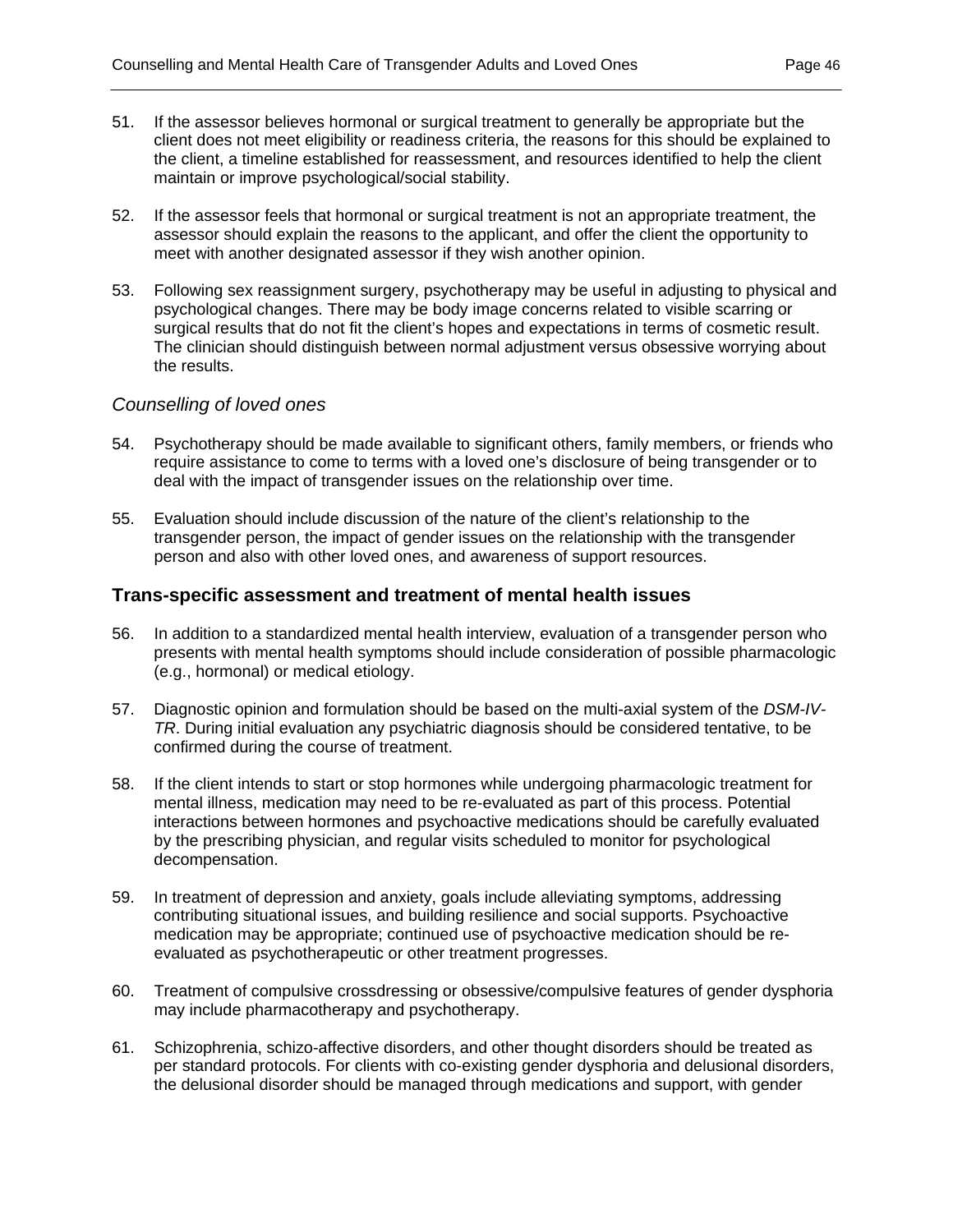concerns and "real life experience" monitored over time and an extended period of stability required prior to initiating hormonal or surgical change.

62. For clients with co-existing gender concerns and personality disorders, a variety of psychotherapeutic techniques can be applied, often in combination with pharmacotherapy.

#### **Trans-specific elements in general counselling**

- 63. When transgender individuals present seeking general counselling, areas to explore in the initial evaluation depend on the client's chief presenting concern. Detailed questions about gender history are not appropriate in the initial interview if the presenting concern is not related to gender concerns.
- 64. If the client does not indicate whether transgender issues are relevant to the presenting concern, appropriate framing should be used for an inquiry (e.g., "For some transgender people, being transgender affects their relationships – is this an issue for you?").

#### *Sexual safety*

- 65. Trans-specific psychoeducational services relating to sexual safety should be developed for both MTFs and FTMs. Sexual safety includes management of disclosure of transgender status to sexual partners, negotiation relating to safer sex, negotiation of dysphoria relating to the chest or genitals, issues relating to sexual violence/abuse, and the prevention of sexually transmitted infections.
- 66. Assumptions should not be made about sexual activities, sexual orientation, or the transgender status of sexual partners.
- 67. Cofactors related to unsafe sex, such as low self-esteem, depression, suicidal ideation, and physical or sexual abuse, should be addressed in efforts to prevent HIV and other sexually transmitted infections.

#### *Spiritual/religious concerns*

68. Pastoral counselling can be helpful in resolving dilemmas of faith and acceptance. Consultation with progressive spiritual leaders can be helpful in determining ways for transgender individuals to be accommodated and included in sex/gender-specific rituals.

#### *Substance use*

- 69. A client-centred approach to addiction treatment involves support of the individual's choice of treatment goals and treatment modalities. Possible goals may range from reduction of chaotic, consumptive, or risky patterns of use to total cessation of drug or alcohol consumption.
- 70. For individuals with co-existing substance use and gender concerns, an integrated plan is needed to treat both issues. Individuals who are struggling with addiction should not be excluded from treatment for gender concerns, and addiction counselling should not require that clients have resolved gender concerns prior to treatment.
- 71. Residential addiction treatment facilities must consider trans-specific accommodations in sleeping, bathing, and group activities.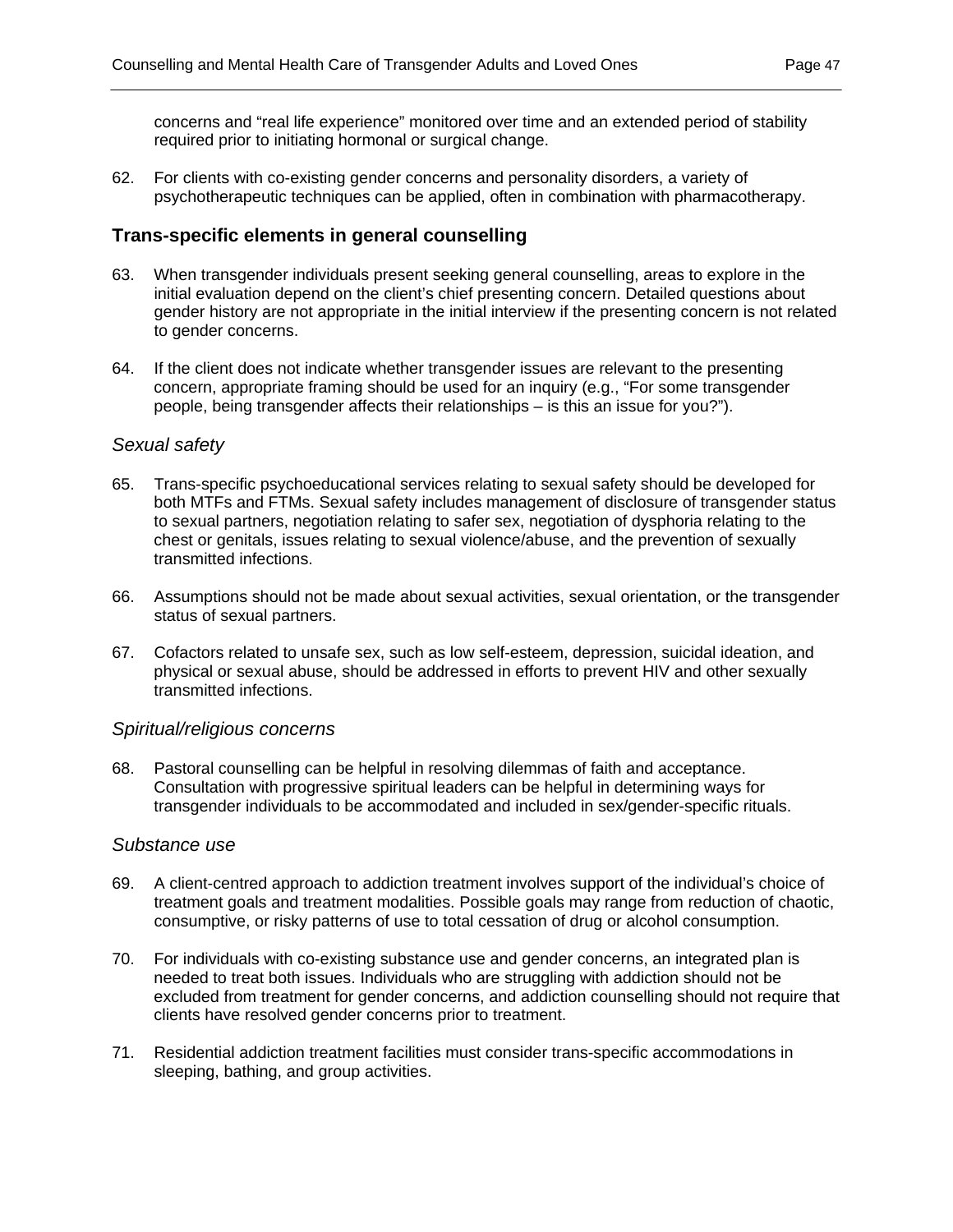72. Trans-competence in substance use treatment includes understanding of the multifactoral issues that commonly drive transgender individuals' addiction and make it difficult for transgender individuals to change or stop substance use.

#### **Future work**

- 73. Ongoing interdisciplinary research and collegial meetings are important in further developing practice protocols.
- 74. Additional research is needed in all areas of transgender mental health.
- 75. Further work is needed to develop trans-specific clinical protocols in vocational counselling, addiction treatment, and trauma treatment.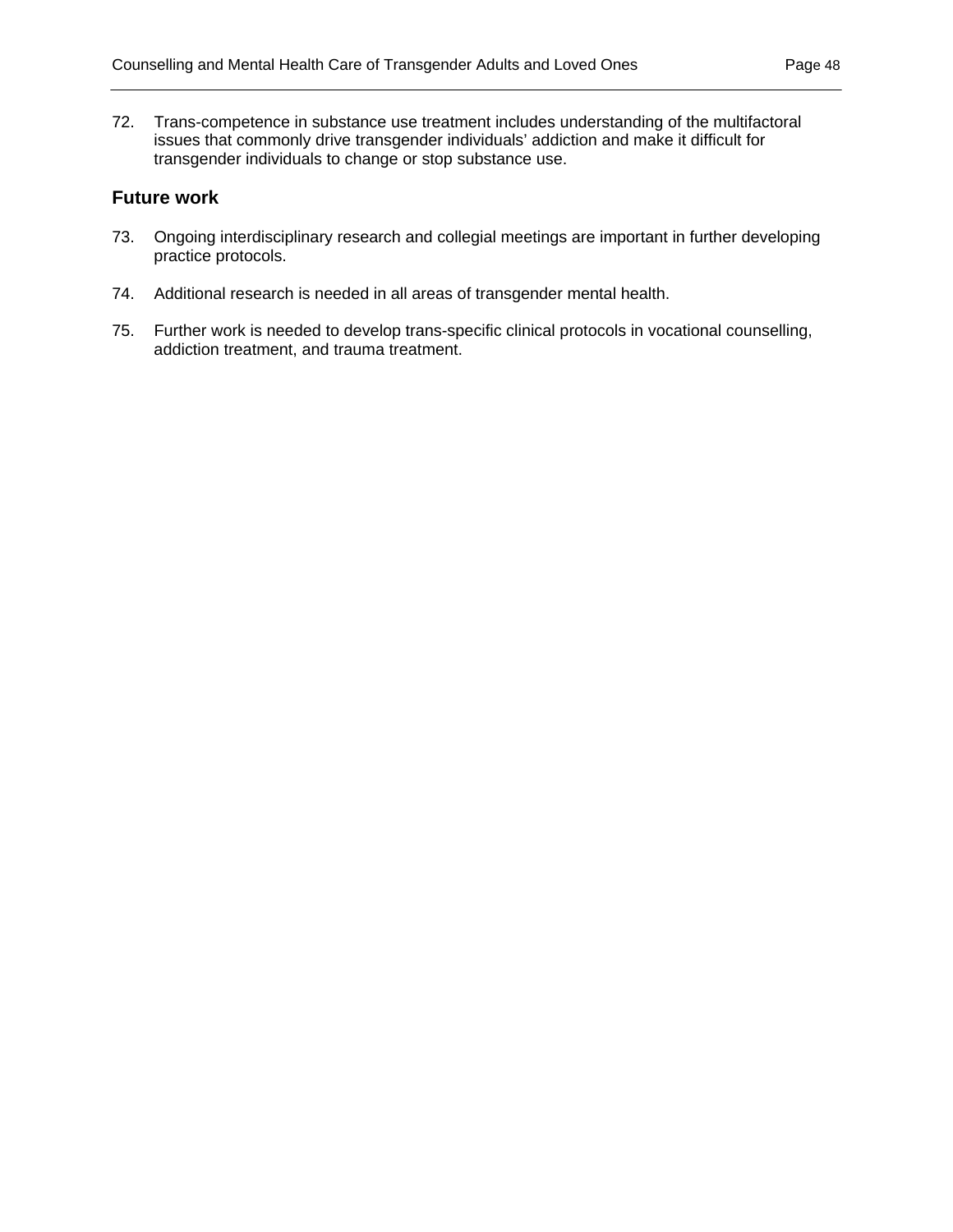### **References**

<span id="page-51-0"></span>American Psychiatric Association (2000). *Diagnostic and statistical manual of mental disorders* (4th ed., Text Revision ed.). Washington, DC: Author.

American Psychiatric Association (2003). *Practice guideline for the assessment and treatment of patients with suicidal behaviors*. Arlington, VA: Author.

Anderson, B. F. (1997). Ethical implications for psychotherapy with individuals seeking gender reassignment. In G. E. Israel & D. E. I. Tarver (Eds.), *Transgender care: Recommended guidelines, practical information and personal accounts* (pp. 185-189). Philadelphia, PA: Temple University Press.

Appelbaum, P., & Grisso, T. (1988). Assessing patients' capacities to consent to treatment. *New England Journal of Medicine, 319,* 1635-1638.

Asscheman, H., Gooren, L. J. G., & Eklund, P. L. (1989). Mortality and morbidity in transsexual patients with cross-gender hormone treatment. *Metabolism, 38,* 869-873.

Bakker, A., van Kesteren, P. J., Gooren, L. J. G., & Bezemer, P. D. (1993). The prevalence of transsexualism in the Netherlands. *Acta Psychiatrica Scandinavica, 87,* 237-238.

Barbara, A., & Doctor, F. (2004). *Asking the right questions 2: Talking with clients about sexual orientation and gender identity in mental health, counselling, and addiction settings* Toronto, ONT: Centre for Addiction and Mental Health.

Blanchard, R. (1994). A structural equation model for age at clinical presentation in nonhomosexual male gender dysphorics. *Archives of Sexual Behavior, 23,* 311-320.

Bockting, W. O. (1999). From construction to context: Gender through the eyes of the transgendered. *SIECUS Report, 28,* 3-7.

Bockting, W. O. (1997). The assessment and treatment of gender dypshoria. *Directions in Clinical & Counseling Psychology, 7,* 11-3 to 11-22.

Bockting, W. O., & Ehrbar, R. D. (2006 – in press). Commentary: Gender variance, dissonance, or identity disorder. *Journal of Psychology & Human Sexuality, 17,* 125-134.

Bockting, W. O., Huang, C.-Y., Ding, H., Robinson, B., & Rosser, B. R. S. (2005). Are transgender persons at higher risk for HIV than other sexual minorities? A comparison of HIV prevalence and risks. *International Journal of Transgenderism, 8,* 123-132.

Bockting, W. O., Miner, M., Robinson, B. E., Rosser, B. R. S., & Coleman, E. (2005). *Transgender Identity Survey*. Minneapolis, MN: University of Minnesota, Program in Human Sexuality.

Bockting, W. O., Robinson, B. E., Forberg, J., & Scheltema, K. (2005). Evaluation of a sexual health approach to reducing HIV/STD risk in the transgender community. *AIDS Care, 17,* 289-303.

Bockting, W. O., Robinson, B. B. E., & Rosser, B. R. S. (1998). Transgender HIV prevention: A qualitative needs assessment. *AIDS Care, 10,* 505-526.

Bodlund, O., Kullgren, G., Sundbom, E., & Höjerback, T. (1993). Personality traits and disorders among transsexuals. *Acta Psychiatrica Scandinavica, 88,* 322-327.

Bolin, A. (1988). *In search of Eve: Transsexual rites of passage*. New York: Bergin & Garvey Publishers, Inc.

Bowman, C., & Goldberg, J. M. (2006). *Care of the patient undergoing sex reassignment surgery (SRS)*. Vancouver, BC: Vancouver Coastal Health Authority.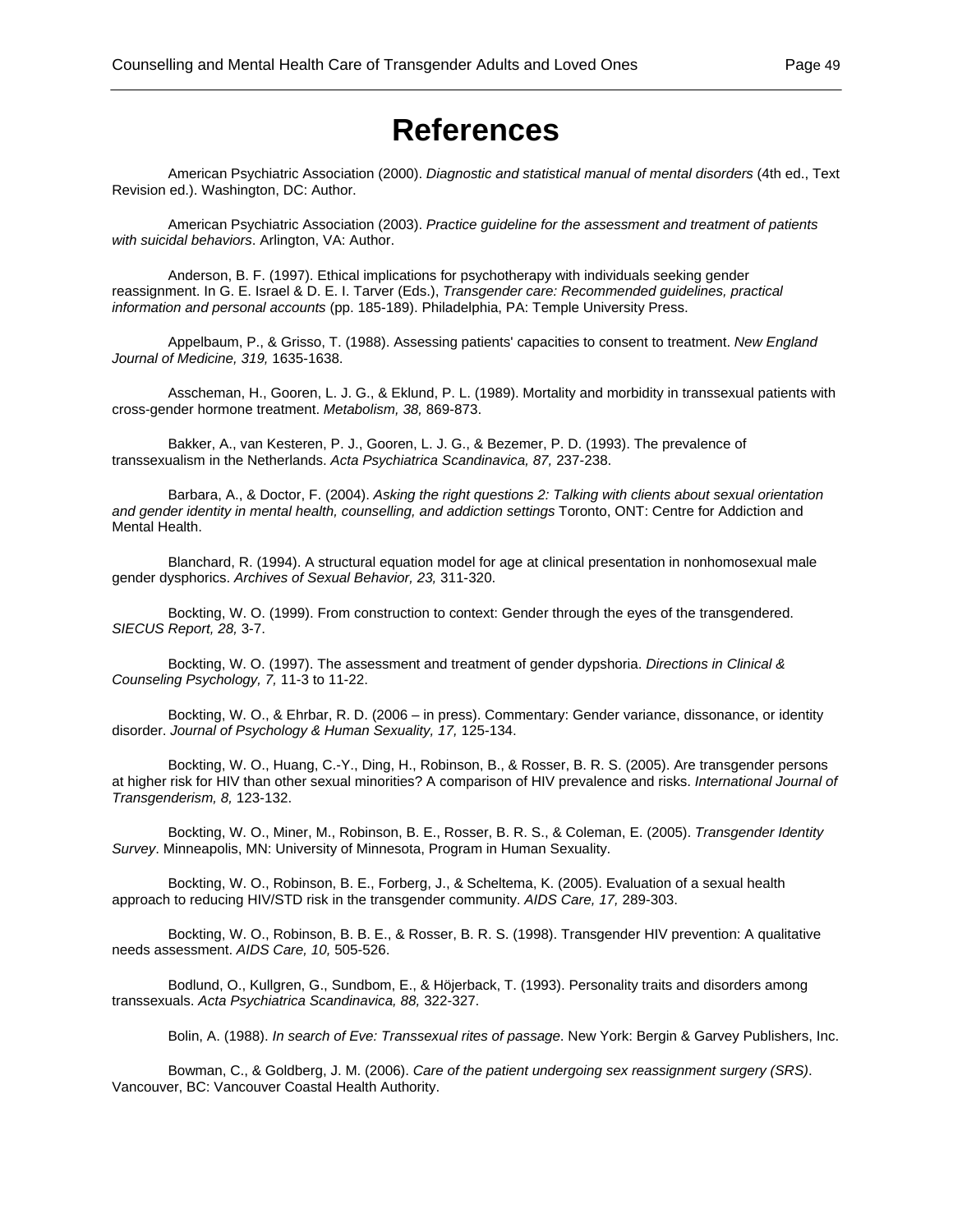Boyce, P., Carter, G., Penrose-Wall, J., Wilhelm, K., & Goldney, R. (2003). Summary: Australian and New Zealand clinical practice guideline for the management of adult deliberate self-harm. *Australasian Psychiatry, 11,* 150-155.

Brown, G. R. (2001). *Sex reassignment surgery in a patient with Gender Identity Disorder and Dissociative Identity Disorders: Report of a successful case.* Paper presented at 17<sup>th</sup> Biennial Symposium of the Harry Benjamin Gender Dysphoria Association, Galveston, TX.

Brown, M. L., & Rounsley, C. A. (1996). *True selves: Understanding transsexualism – For families, friends, coworkers, and helping professionals*. San Francisco, CA: Jossey-Bass.

Bullough, V. L. & Weinberg, T. S. (1988). Women married to transvestites: Problems and adjustments. *Journal of Psychology & Human Sexuality, 1,* 83-104.

Cameron, L. (1996). *Body alchemy: Transsexual portraits*. San Francisco: Cleis Press.

Campo, J. M., Nijman, H., Evers, C., Merckelbach, H. L., & Decker, I. (2001). Gender identity disorders as a symptom of psychosis, schizophrenia in particular. *Nederlands Tijdschrift Voor Geneeskunde, 145,* 1876-1880.

Clements-Nolle, K., Katz, M. H., & Marx, R. (1999). *Transgender Community Health Project: Descriptive results*. San Francisco: San Francisco Department of Public Health.

Clements-Nolle, K., Marx, R., Guzman, R., & Katz, M. (2001). HIV prevalence, risk behaviors, health care use, and mental health status of transgender persons: Implications for public health intervention. *American Journal of Public Health, 91,* 915-921.

Cole, C. M., O'Boyle, M., Emory, L. E., & Meyer, W. J., III (1997). Comorbidity of gender dysphoria and other major psychiatric diagnoses. *Archives of Sexual Behavior, 26,* 13-26.

Cole, S. S., Denny, D., Eyler, A. E., & Samons, S. L. (2000). Issues of transgender. In L. T. Szuchman & F. Muscarella (Eds.), *Psychological perspectives on human sexuality* (pp. 149-195). New York: John Wiley.

Coleman, E. (1982). Developmental stages of the coming-out process. *American Behavioral Scientist, 25,* 469-482.

Coleman, E. (1987). Assessment of sexual orientation. *Journal of Homosexuality, 14,* 9-24.

Coleman, E., Bockting, W. O., & Gooren, L. J. G. (1993). Homosexual and bisexual identity in sexreassigned female-to-male transsexuals. *Archives of Sexual Behavior, 22,* 37-50.

Coleman, E., Miner, M., Ohlerking, F., & Raymond, N. (2001). Compulsive sexual behavior inventory: A preliminary study of reliability and validity. *Journal of Sex & Marital Therapy, 27,* 325-332.

Cook-Daniels, L. (2003). *Trans/SOFFA specific power and control tactics*. Glendale, WI: Transgender Aging Network.

Cook-Daniels, L. (2001). *SOFFA questions and answers*. Glendale, WI: For Ourselves Reworking Gender Expression.

Courvant, D., & Cook-Daniels, L. (1998). *Trans and intersex survivors of domestic violence: Defining terms, barriers, and responsibilities*. Portland, OR: Survivor Project.

Covin, A. (1999). Dee and Anni's story. In M. Boenke (Ed.), *Trans forming families: Real stories about transgendered loved ones* (pp. 92-93). Imperial Beach, CA: Walter Trook.

Currah, P., & Minter, S. (2000). *Transgender equality: A handbook for activists and policymakers.* New York, NY: National Gay and Lesbian Task Force and The National Center for Lesbian Rights.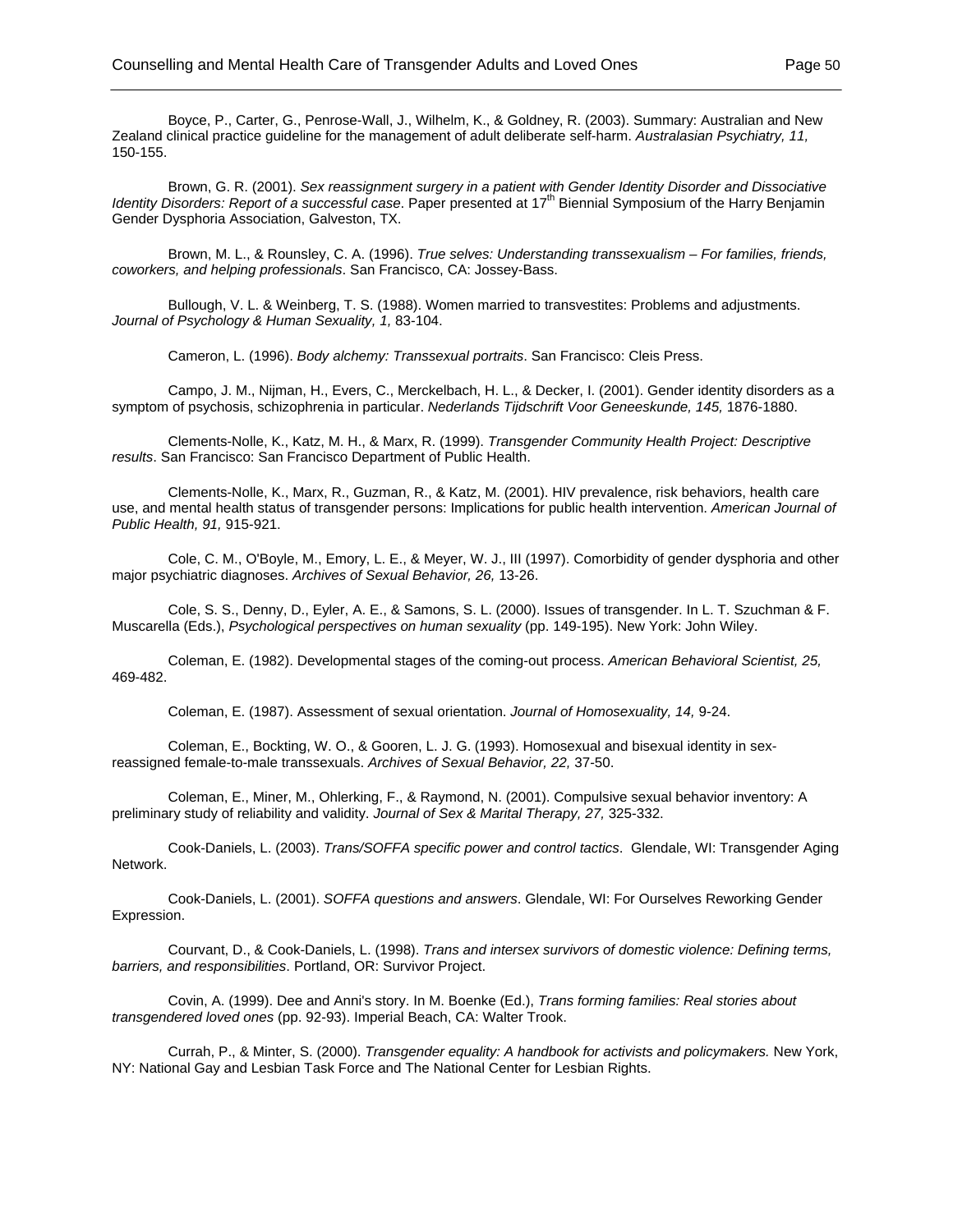Dahl, M., Feldman, J., Goldberg, J. M., Jaberi, A., Bockting, W.O., & Knudson, G. (2006). *Endocrine therapy for transgender adults in British Columbia: Suggested guidelines*. Vancouver, BC: Vancouver Coastal Health Authority.

Daskalos, C. T. (1998). Changes in the sexual orientation of six heterosexual male-to-female transsexuals. *Archives of Sexual Behavior, 27,* 605-614.

Davis, D. L. (1998). The sexual and gender identity disorders. *Transcultural Psychiatry, 35,* 401-412.

de Jong, P., & Berg, I. K. (2001). Co-constructing cooperation with mandated clients. *Social Work, 46,* 361- 374.

De Sutter, P., Kira, K., Verschoor, A., & Hotimsky, A. (2002). The desire to have children and the preservation of fertility in transsexual women: A survey. *International Journal of Transgenderism, 6*. Retrieved January 1, 2005, from [http://www.symposion.com/ijt/ijtvo06no03\\_02.htm](http://www.symposion.com/ijt/ijtvo06no03_02.htm)

de Vries, A. L. C., Cohen-Kettenis, P. T., Delemarre-van de Waal, H., White Holman, C., & Goldberg, J. M. (2006). *Caring for transgender adolescents in British Columbia: Suggested guidelines*. Vancouver, BC: Vancouver Coastal Health Authority.

Derogatis, L. R., & Melisaratos, N. (1979). The DSFI: a multidimensional measure of sexual functioning. *Journal of Sex & Marital Therapy, 5,* 244-281.

Devor, H. (1993). Sexual orientation identities, attractions, and practices of female-to-male transsexuals. *Journal of Sex Research, 30,* 303-315.

Devor, H. (1994). Transsexualism, dissociation, and child abuse: An initial discussion based on nonclinical data. *Journal of Psychology & Human Sexuality, 6,* 49-72.

Docter, R. F., & Fleming, J. S. (2001). Measures of transgender behavior. *Archives of Sexual Behavior, 30,* 255-271.

Dzelme, K., & Jones, R. A. (2001). Male cross-dressers in therapy: A solution-focused perspective for marriage and family therapists. *American Journal of Family Therapy, 29,* 293-305.

Ellis, K. M., & Eriksen, K. (2002). Transsexual and transgenderist experiences and treatment options. *Family Journal: Counseling and Therapy for Couples and Families, 10,* 289-299.

Emerson, S. & Rosenfeld, C. (1996). Stages of adjustment in family members of transgender individuals. *Journal of Family Psychotherapy, 7,* 1-12.

Esterling, B. A., L'Abate, L., Murray, E., & Pennebaker, J. W. (1999). Empirical foundations for writing in prevention and psychotherapy: Mental and physical health outcome. *Clinical Psychology Review*, *19*, 79-96.

Etchells, E., Darzins, P., Silberfeld, M., Singer, P. A., McKenny, J., Naglie, G., Katz, M., Guyatt, G. H., Molloy, D. W., & Strang, D. (1999). Assessment of patient capacity to consent to treatment. *Journal of General Internal Medicine, 14,* 27-34.

Faulk, M. (1990). Psychosis in a transsexual. *British Journal of Psychiatry, 156,* 285-286.

Feldman, J., & Bockting, W. O. (2003). Transgender health. *Minnesota Medicine, 86,* 25-32.

Fernández-Aranda, F., Peri, J. M., Navarro, V., Badía-Casanovas, A., Turón-Gil, V., & Vallejo-Ruiloba, J. (2000). Transsexualism and anorexia nervosa: A case report. *Eating Disorders: The Journal of Treatment & Prevention, 8,* 63-66.

Flaherty, C., Franicevich, J., Freeman, M., Klein, P., Kohler, L., Lusardi, C., Martinez, L., Monihan, M., Vormohr, J., & Zevin, B. (2001). *Protocols for hormonal reassignment of gender*. San Francisco: San Francisco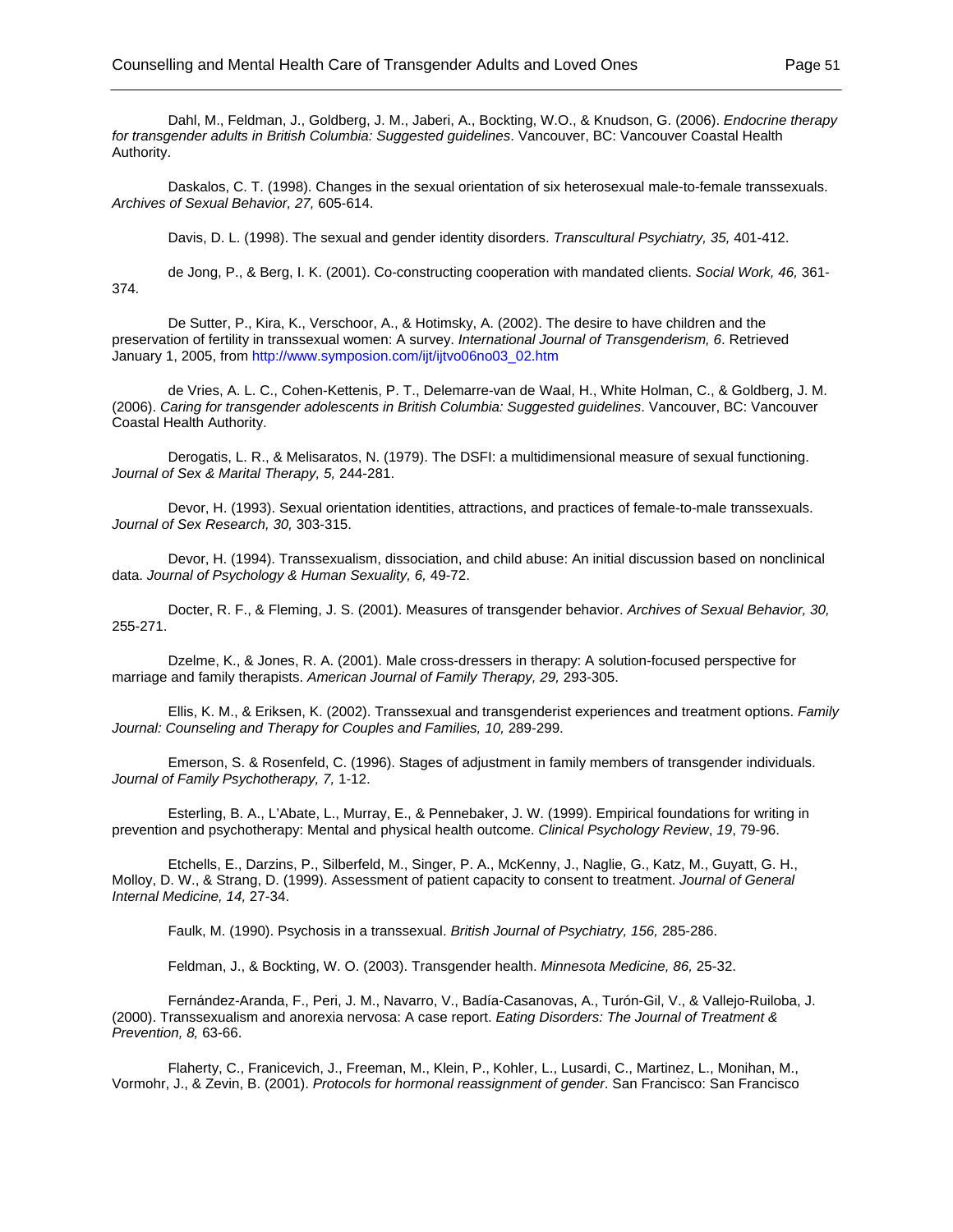Department of Public Health. Retrieved January 1, 2005, from [http://www.dph.sf.ca.us/chn/HlthCtrs/HlthCtrDocs/](http://www.dph.sf.ca.us/chn/HlthCtrs/HlthCtrDocs/%20TransGendprotocols.pdf)  [TransGendprotocols.pdf](http://www.dph.sf.ca.us/chn/HlthCtrs/HlthCtrDocs/%20TransGendprotocols.pdf)

Fleming, M. Z., & Feinbloom, D. (1984). Similarities in becoming: Transsexuals and adolescents. *Adolescence, 19,* 729-748.

Fraser, L. (2005). Therapy with transgender people across the life-span. *American Psychological Association Division 44 Newsletter, 21,* 14-16.

Gapka, S. & Raj, R. (2003). *Trans Health Project: A position paper and resolution adopted by the Ontario Public Health Association* (Rep. No. 2003-06 (PP)). Toronto, ONT, Canada: Ontario Public Health Association.

Goffman, E. (1963). *Stigma: Notes on the management of spoiled identity*. Englewood Cliffs, NJ: Prentice-Hall.

Goldberg, J. M. (2005). *Making the transition: Providing services to trans survivors of violence and abuse.* Vancouver, BC: Justice Institute of BC and Trans Alliance Society.

Goldberg, J. M., Matte, N., MacMillan, M., & Hudspith, M. (2003). *Community survey: Transition/crossdressing services in BC – Final report.* Vancouver, BC: Vancouver Coastal Health and Transcend Transgender Support & Education Society.

Goldberg, J. M. & White, C. (2004). Expanding our understanding of gendered violence: Violence against trans people and loved ones. *Aware: The Newsletter of the BC Institute Against Family Violence*, *11*, 21-25.

Grimaldi, J. M., & Jacobs, J. (1996, July). *HIV/AIDS transgender support group: Improving care delivery and creating a community*. Paper presented at XI International Conference on AIDS, Vancouver, BC.

Hansbury, G. (2005). Mourning the loss of the idealized self: A transsexual passage. *Psychoanalytic Social Work, 12,* 19-35.

Hepp, U., & Milos, G. (2002). Gender identity disorder and eating disorders. *International Journal of Eating Disorders, 32,* 473-478.

Hill, D. B., Rozanski, C., Cargainni, J., & Willoughby, B. (2003, May). Gender Identity Disorder in children and adolescents: A critical review. In D. Karasic & J. Drescher (Co-Chairs), *Sexual and gender identity disorders: Questions for DSM-V*. Symposium conducted at the 156th Annual Meeting of the American Psychiatric Association, San Francisco, CA. Transcript retrieved January 1, 2005, from<http://www.tsroadmap.com/info/div-44-roundtable.html>

Horton, M. A. (2001). Checklist for transitioning in the workplace. Retrieved January 1, 2005, from <http://www.tgender.net/taw/tggl/checklist.html>

Hughes, T. L., & Eliason, M. (2002). Substance use and abuse in lesbian, gay, bisexual and transgender populations. *Journal of Primary Prevention, 22,* 263-298.

Israel, G. E. & Tarver, D. E. I. (1997). *Transgender care: Recommended guidelines, practical information, and personal accounts*. Philadephia, PA: Temple University Press.

Keatley, J., Nemoto, T., Operario, D., & Soma, T. (2002, July). *The impact of transphobia on HIV risk behaviors among male to female transgenders in San Francisco*. Poster presented at XVI International AIDS Conference, Barcelona, Spain.

Keatley, J., Nemoto, T., Sevelius, J., & Ventura, A. (2004, November). *Expanding mental health services for transgender people*. Poster presented at the 132<sup>nd</sup> Annual Meeting of the American Public Health Association, Washington, DC. Retrieved January 1, 2005, from [http://www.caps.ucsf.edu/pdfs/APHA\\_Keatley.pdf](http://www.caps.ucsf.edu/pdfs/APHA_Keatley.pdf)

Kenagy, G. P. (2002). HIV among transgendered people. *AIDS Care, 14,* 127-134.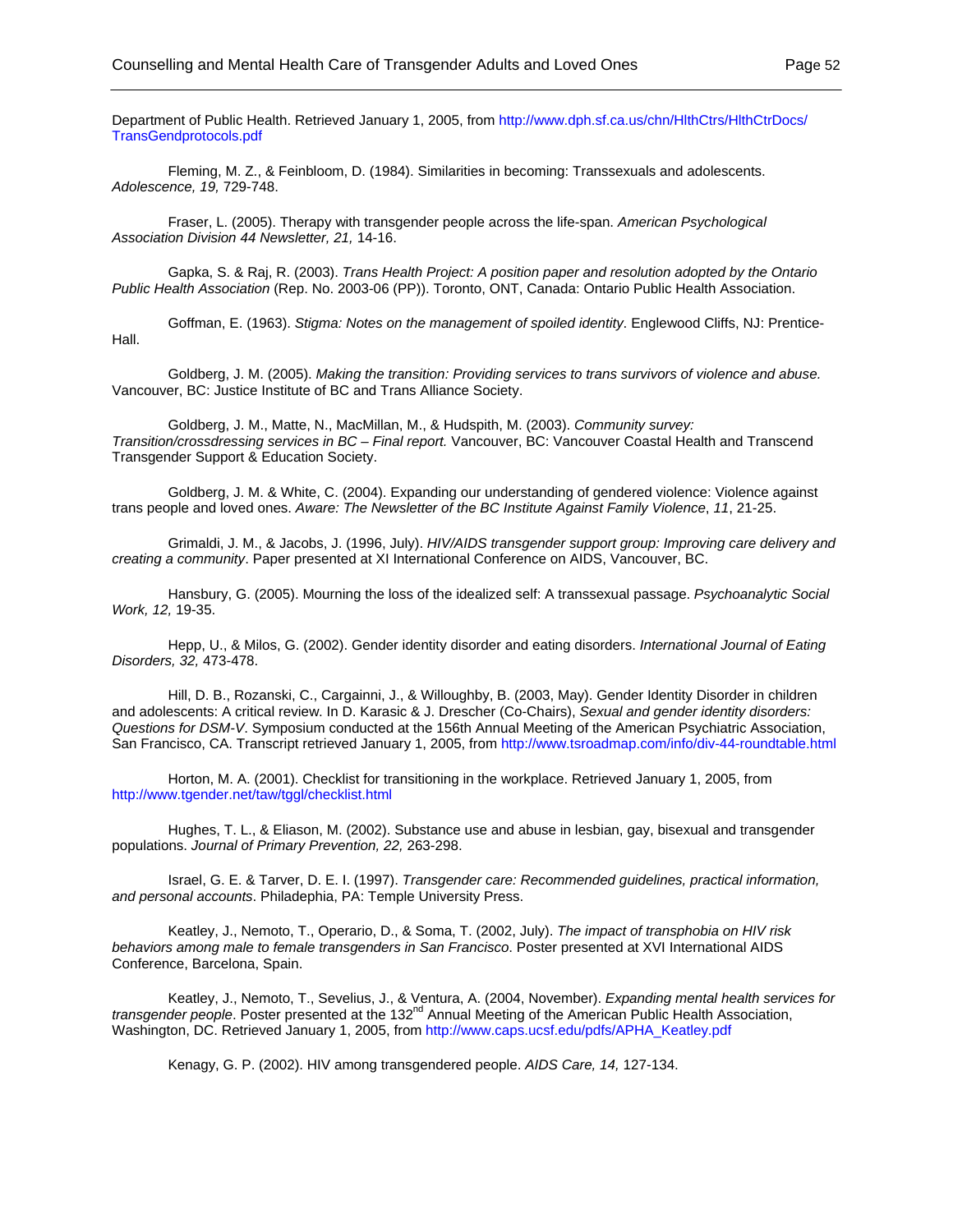Kenagy, G. P. (2005). Transgender health: Findings from two needs assessment studies in Philadelphia. *Health & Social Work, 30,* 19-26.

Koetting, M. E. (2004). Beginning practice with preoperative male-to-female transgender clients. *Journal of Gay & Lesbian Social Services: Issues in Practice, Policy & Research, 16,* 99-104.

Kopala, L. (2003). *Recommendations for a transgender health program.* Vancouver, BC: Vancouver Coastal Health.

Kotula, D. (2002). *The phallus palace: Female-to-male transsexuals*. Los Angeles: Alyson Publications.

Kübler-Ross, E. (1969). *On death and dying*. New York: Simon & Schuster.

Landen, M., Walinder, J., Hambert, G., & Lundstrom, B. (1998). Factors predictive of regret in sex reassignment. *Acta Psychiatrica Scandinavica, 97,* 284-289.

Langström, N., & Zucker, K. J. (2005). Transvestic fetishism in the general population. *Journal of Sex & Marital Therapy, 31,* 87-95.

Lantz, B. (1999). Is the journey worth the pain? In M. Boenke (Ed.), *Trans forming families: Real stories about transgendered loved ones* (pp. 13-18). Imperial Beach, CA: Walter Trook.

Lawrence, A. A. (2003). Factors associated with satisfaction or regret following male-to-female sex reassignment surgery. *Archives of Sexual Behavior, 32,* 299-315.

Lawrence, A. A. (2005). Sexuality before and after male-to-female sex reassignment surgery. *Archives of Sexual Behavior, 34,* 147-166.

Leslie, D. R., Perina, B. A., & Maqueda, M. C. (2001). Clinical issues with transgender individuals. In U.S. Department of Health and Human Services Center for Substance Abuse Treatments (Ed.), *A provider's introduction to substance abuse treatment for lesbian, gay, bisexual, and transgender individuals* (pp. 91-98). Rockville, MD: U.S. Department of Health and Human Services.

Lev, A. I. (2004). *Transgender emergence: Therapeutic guidelines for working with gender-variant people and their families*. Binghamton, NY: The Haworth Clinical Practice Press.

Linehan, M. M., Armstrong, H. E., Suarez, A., Allmon, D., & Heard, H. L. (1991). Cognitive-behavioral treatment of chronically parasuicidal borderline patients. *Archives of General Psychiatry, 48,* 1060-1064.

Lombardi, E. L., & van Servellen, G. (2000). Building culturally sensitive substance use prevention and treatment programs for transgendered populations. *Journal of Substance Abuse Treatment, 19,* 291-296.

Lombardi, E. L., Wilchins, R. A., Priesing, D., & Malouf, D. (2001). Gender violence: Transgender experiences with violence and discrimination. *Journal of Homosexuality, 42,* 89-101.

Macfarlane, D. (2003). *LGBT communities and substance use – What health has to do with it: A report on consultations with LGBT communities.* Vancouver, BC: LGBT Health Association of B.C.

Mallett, P., Marshall, E. J., & Blacker, C. V. (1989). "Puerperal psychosis" following male-to-female sex reassignment? *British Journal of Psychiatry, 155,* 257-259.

Manderson, L., & Kumar, S. (2001). Gender identity disorder as a rare manifestation of schizophrenia. *Australian and New Zealand Journal of Psychiatry, 35,* 546-547.

Martin, T., & Gattaz, W. F. (1991). Psychiatric aspects of male genital self-mutilation. *Psychopathology, 24,* 170-178.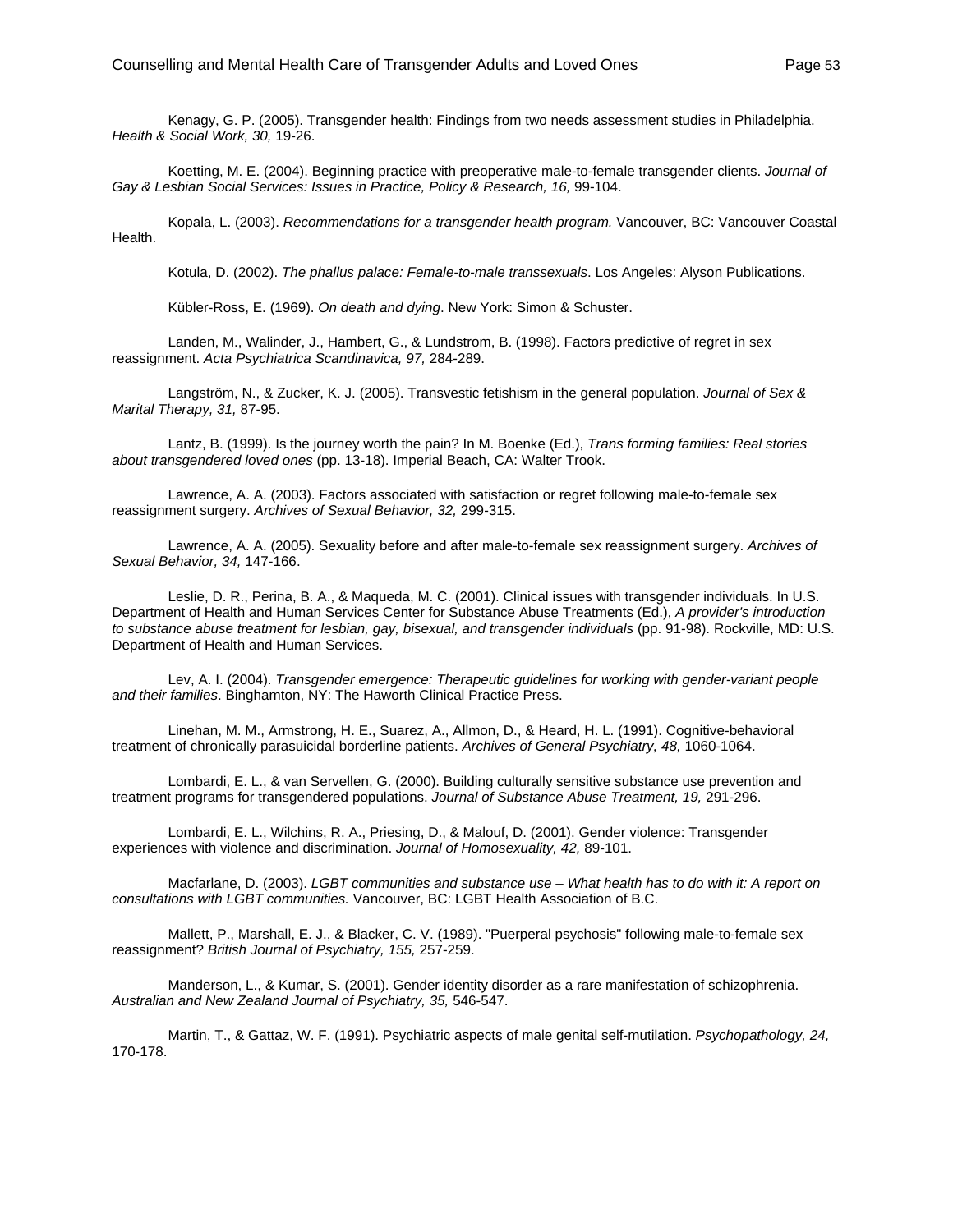Mason, T. H., Connors, M. M., & Kammerer, C. A. (1995). *Transgenders and HIV risks: Needs assessment.* Boston, MA: Gender Identity Support Services for Transgenders, prepared for the Massachusetts Department of Public Health, HIV/AIDS Bureau.

Mathy, R. M. (2002). Transgender identity and suicidality in a nonclinical sample: Sexual orientation, psychiatric history, and compulsive behaviors. *Journal of Psychology & Human Sexuality, 14,* 47-65.

McGovern, S. J. (1995). Self-castration in a transsexual. *Journal of Accident and Emergency Medicine, 12,* 57-58.

McGowan, C. K. (1999). *Transgender needs assessment*. New York City, NY: Prevention Planning Unit, New York City Department of Health.

Mellon, C. D., Barlow, C., Cook, J., & Clark, L. D. (1989). Autocastration and autopenectomy in a patient with transsexualism and schizophrenia. *Journal of Sex Research, 26,* 125-130.

Meyer, W. J., III, Bockting, W. O., Cohen-Kettenis, P. T., Coleman, E., Di Ceglie, D., Devor, H., Gooren, L., Hage, J. J., Kirk, S., Kuiper, B., Laub, D., Lawrence, A., Menard, Y., Monstrey, S., Patton, J., Schaefer, L., Webb, A., & Wheeler, C. C. (2001). *The standards of care for Gender Identity Disorders* (6th ed.). Minneapolis, MN: Harry Benjamin International Gender Dysphoria Association.

Michel, A., Ansseau, M., Legros, J. J., Pitchot, W., & Mormont, C. (2002). The transsexual: what about the future? *European Psychiatry, 17,* 353-362.

Milrod, C. (2000). Issues of countertransference in therapy with transgender clients. Los Angeles, CA: Southern California Transgender Counseling. Retrieved January 1, 2005, from <http://www.transgendercounseling.com/trans1.htm>

Moser, C. K., & Kleinplatz, J. (2003, May). DSM-IV-TR and the paraphilias: An argument for removal. In D. Karasic & J. Drescher (Co-Chairs), *Sexual and gender identity disorders: Questions for DSM-V*. Symposium conducted at the 156th Annual Meeting of the American Psychiatric Association, San Francisco, CA. Transcript retrieved January 1, 2005, from <http://www.tsroadmap.com/info/div-44-roundtable.html>

Munson, M., & Cook-Daniels, L. (2003). *Transgender/SOFFA: Domestic violence/sexual assault resource sheet*. Milwaukee, WI: For Ourselves Reworking Gender Expression.

Murphy, D., Murphy, M., & Grainger, R. (2001). Self-castration. *Irish Journal of Medical Science, 170,* 195.

Nemoto, T., Operario, D., Keatley, J., Nguyen, H., & Sugano, E. (2005). Promoting health for transgender women: Transgender Resources and Neighborhood Space (TRANS) program in San Francisco. *American Journal of Public Health, 95*, 382-384.

Nemoto, T., Operario, D., Keatley, J., & Villegas, D. (2004). Social context of HIV risk behaviours among male-to-female transgenders of colour. *AIDS Care, 16,* 724-735.

Nemoto, T., Operario, D., Sevelius, J., Keatley, J., Han, L., & Nguyen, H. (2004, November). Transphobia among transgenders of color. Poster presented at the 132nd Annual Meeting of the American Public Health Association, Washington, DC. Retrieved January 1, 2005, from [http://www.caps.ucsf.edu/pdfs/APHA\\_Nemoto.pdf](http://www.caps.ucsf.edu/pdfs/APHA_Nemoto.pdf) 

Nemoto, T., Sugano, E., Operario, D., & Keatley, J. (2004, July). *Psychosocial factors influencing HIV risk among male-to-female transgenders in San Francisco*. Poster presented at XV International AIDS Conference, Bangkok, Thailand.

O'Brien, M. (2003). *Keeping it real: Transgender inclusion in safe sex education – Notes for risk reduction educators and outreach workers*. Retrieved January 1, 2005, from <http://www.deadletters.biz/real.html>

Odo, C. F. O. (2002). *The combination of culturally-relevant prevention case management, community building activities and OraSure testing proves effective for Native Hawaiian transgenders*. Poster presented at XIV International AIDS Conference, Barcelona, Spain.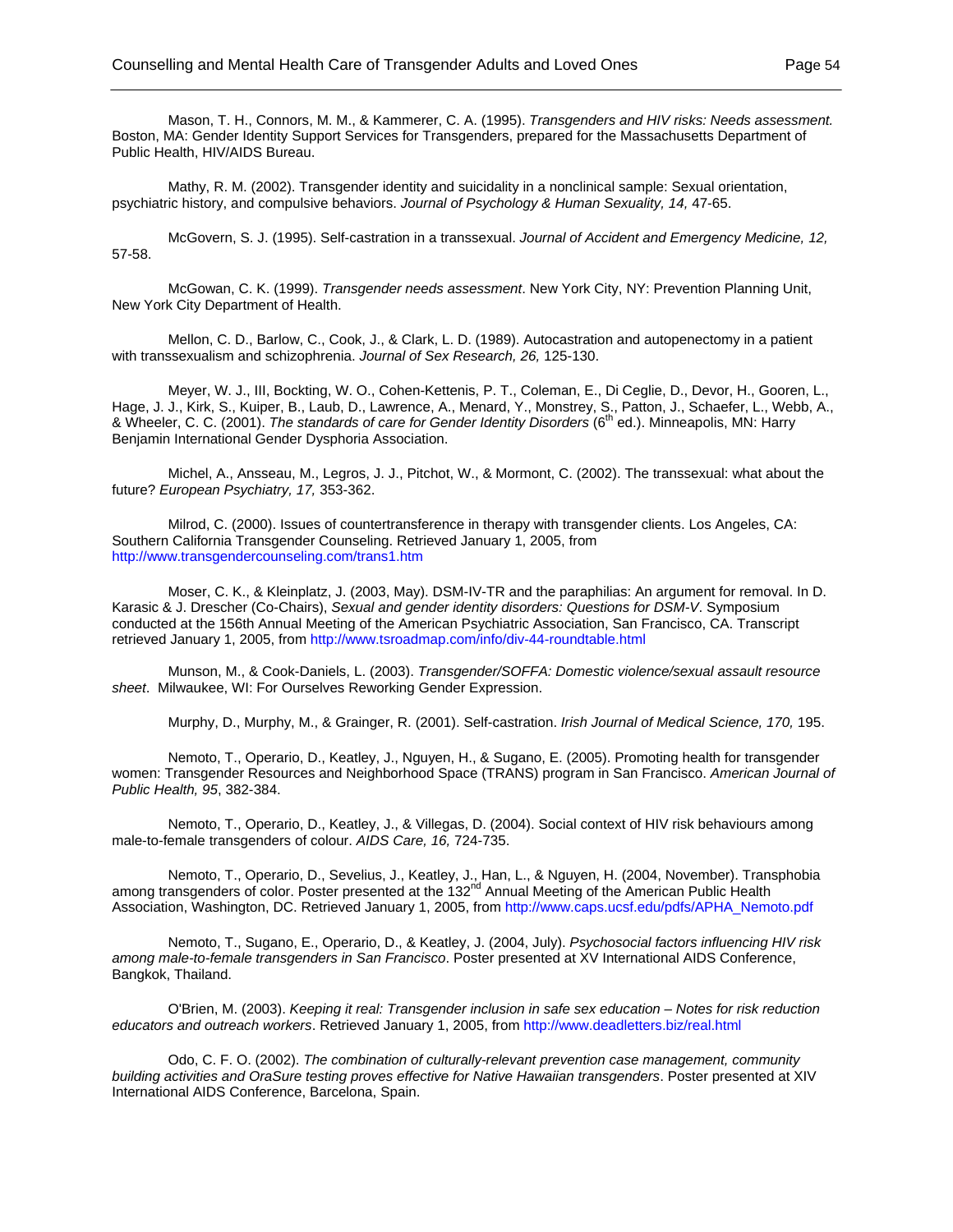Oggins, J. & Eichenbaum, J. (2002). Engaging transgender substance users in substance use treatment. *International Journal of Transgenderism, 6*. Retrieved January 1, 2005, from [http://www.symposion.com/ijt/](http://www.symposion.com/ijt/%20ijtvo06no02_03.htm)  [ijtvo06no02\\_03.htm](http://www.symposion.com/ijt/%20ijtvo06no02_03.htm) 

Osher, F. C. & Drake, R. E. (1996). Reversing a history of unmet needs: Approaches to care for persons with co-occurring addictive and mental disorders. *American Journal of Orthopsychiatry, 66,* 4-11.

Pasillas, A., Anderson, B., & Fraser, L. (2000, May). Addressing psychosocial issues in the transgender client. Panel discussion, Transgender Care Conference, San Francisco, CA.

Pfäfflin, F. (1992). Regrets after sex reassignment surgery. In W. O. Bockting & E. Coleman (Eds.), *Gender dysphoria: Interdisciplinary approaches in clinical management* (pp. 69-85). Binghamton, NY: Haworth Press.

Pfäfflin, F. & Junge, A. (1998). *Sex reassignment – Thirty years of international follow-up studies; SRS: A comprehensive review, 1961-1991* (R. B. Jacobson & A. B. Meier, Trans.). Düsseldorf , Germany: Symposion Publishing. (Original work published 1992)

Rachlin, K. (2002). Transgender individuals' experiences of psychotherapy. *International Journal of Transgenderism, 6.* Retrieved January 1, 2005, from [http://www.symposion.com/ijt/ijtvo06no01\\_03.htm](http://www.symposion.com/ijt/ijtvo06no01_03.htm)

Raj, R. (2002). Towards a transpositive therapeutic model: Developing clinical sensitivity and cultural competence in the effective support of transsexual and transgendered clients. *International Journal of Transgenderism, 6.* Retrieved January 1, 2005, from [http://www.symposion.com/ijt/ijtvo06no02\\_04.htm](http://www.symposion.com/ijt/ijtvo06no02_04.htm)

Ramet, S. P. (1996). *Gender reversals and gender cultures: Anthropological and historical perspectives*. London: Routledge.

Reback, C. J., Simon, P. A., Bemis, C. C., & Gatson, B. (2001). *The Los Angeles Transgender Health Study: Community report*. Los Angeles, CA: University of California at Los Angeles.

Registered Nurses Association of British Columbia/College of Registered Nurses of British Columbia (2005). *Scope of practice for nurse practitioners (family): Standards, limits and conditions (Rep. No. 424). Vancouver, BC:* Registered Nurses Association of British Columbia/College of Registered Nurses of British Columbia.

Reynolds, A. L., & Caron, S. L. (2000). How intimate relationships are impacted when heterosexual men crossdress. *Journal of Psychology & Human Sexuality, 12,* 63-77.

Risser, J., & Shelton, A. (2002). *Behavioral assessment of the transgender population, Houston, Texas*. Galveston, TX: University of Texas School of Public Health.

Robinow, O., & Knudson, G. (2005, April). *Asperger's Disorder and gender dysphoria*. Paper presented at 19th Biennial Symposium of the Harry Benjamin International Gender Dysphoria Association, Bologna, Italy.

Sachsse, U., Von der Heyde, S., & Huether, G. (2002). Stress regulation and self-mutilation. *American Journal of Psychiatry, 159,* 672.

Samson, A. (1999). Mom, Dad, we need to talk. In M. Boenke (Ed.), *Trans forming families: Real stories about transgendered loved ones* (pp. 56-60). Imperial Beach, CA: Walter Trook.

Schrock, D., Holden, D., & Reid, L. (2004). Creating emotional resonance: Interpersonal emotion work and motivational framing in a transgender community. *Social Problems, 51,* 61-81.

Steinbeck, A. (1997). Hormonal medication for transsexuals. *Venereology: Interdisciplinary, International Journal of Sexual Health, 10,* 175-177.

Surgenor, L. J., & Fear, J. L. (1998). Eating disorder in a transgendered patient: A case report. *International Journal of Eating Disorders, 24,* 449-452.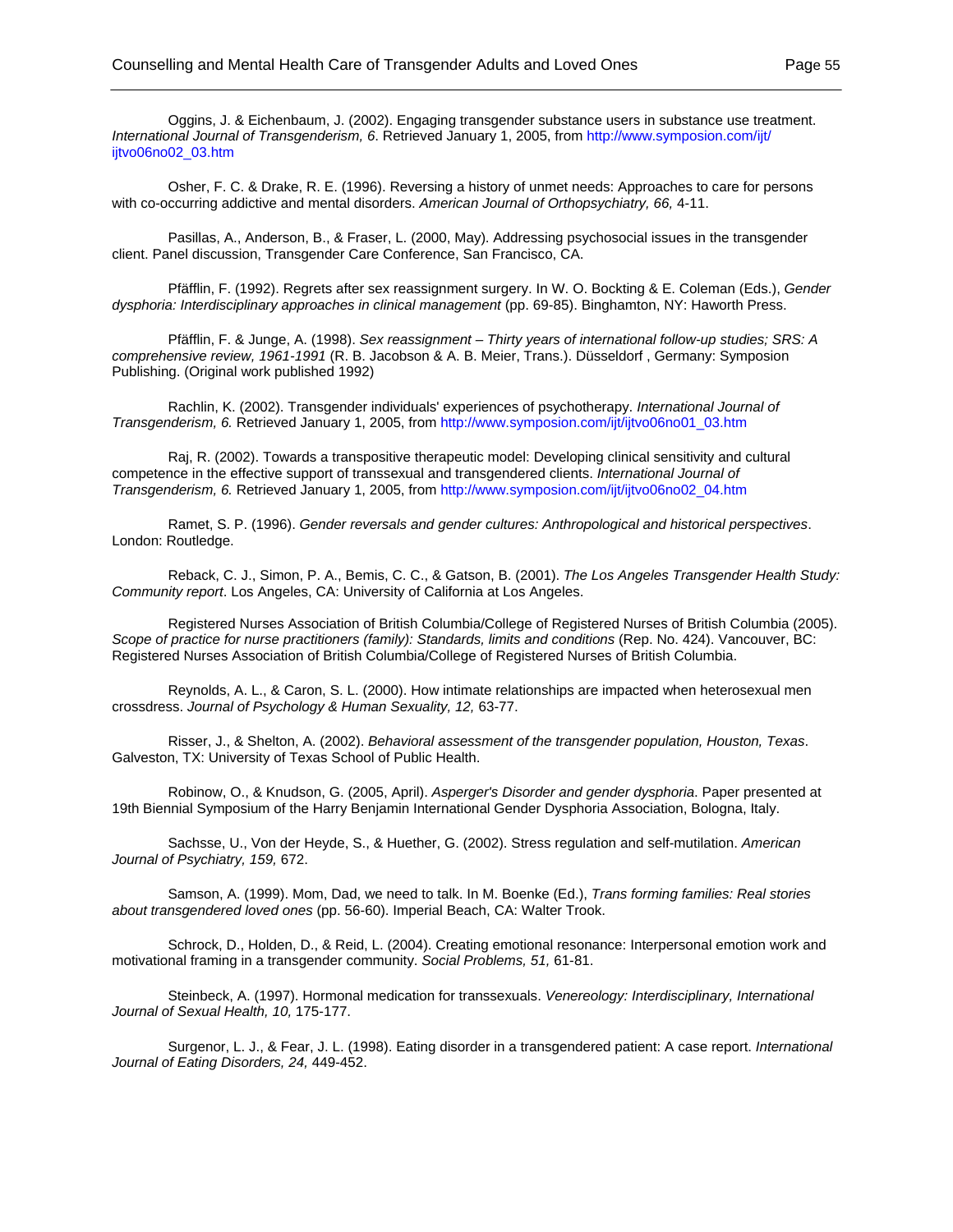Tunzi, M. (2001). Can the patient decide? Evaluating patient capacity in practice. *American Family Physician, 64,* 299-306.

Vitale, A. (2004). Couples therapy when the male partner crossdresses. *T-Note, 11*. Retrieved January 1, 2005, from <http://www.avitale.com/cdcouples.htm>.

Volkmar, F., Cook, E. H. Jr., Pomeroy, J., Realmuto, G., & Tanguay, P. (1999). Practice parameters for the assessment and treatment of children, adolescents, and adults with autism and other pervasive developmental disorders. *Journal of the American Academy of Child & Adolescent Psychiatry, 38,* S32-S54.

Weinberg, T. S., & Bullough, V. L. (1988). Alienation, self-image, and the importance of support groups for the wives of transvestites. *Journal of Sex Research, 24,* 262.

White Holman, C., & Goldberg, J. M. (2006). *Social and medical advocacy with transgender people and loved ones: Recommendations for BC clinicians* Vancouver, BC: Vancouver Coastal Health Authority.

White, C. (2003). *Re/defining gender and sex: Educating for trans, transsexual, and intersex access and inclusion to sexual assault centres and transition houses.* Unpublished master's thesis, University of British Columbia, Vancouver, BC.

Williamson, I., & Hartley, P. (1998). British research into the increased vulnerability of young gay men to eating disturbance and body dissatisfaction. *European Eating Disorders Review, 6,* 160-170.

Wilson, K., & Lev, A. I. (2003, May). Disordering gender identity: Issues of diagnostic reform. In D. Karasic & J. Drescher (Co-Chairs), *Sexual and gender identity disorders: Questions for DSM-V*. Symposium conducted at the 156th Annual Meeting of the American Psychiatric Association, San Francisco, CA. Transcript retrieved January 1, 2005, from <http://www.tsroadmap.com/info/div-44-roundtable.html>

Winston, A. P., Acharya, S., Chaudhuri, S., & Fellowes, L. (2004). Anorexia nervosa and gender identity disorder in biologic males: a report of two cases. *International Journal of Eating Disorders, 36,* 109-113.

Xavier, J. (2000). *The Washington, DC Transgender Needs Assessment Survey: Final report for phase two – Tabulation of the survey questionnaires, presentation of findings and analysis of the survey results, and recommendations* Washington, DC: Administration for HIV and AIDS, District of Columbia Department of Health.

Yelland, C., & Tiggemann, M. (2003). Muscularity and the gay ideal: body dissatisfaction and disordered eating in homosexual men. *Eating Behaviors, 4,* 107-116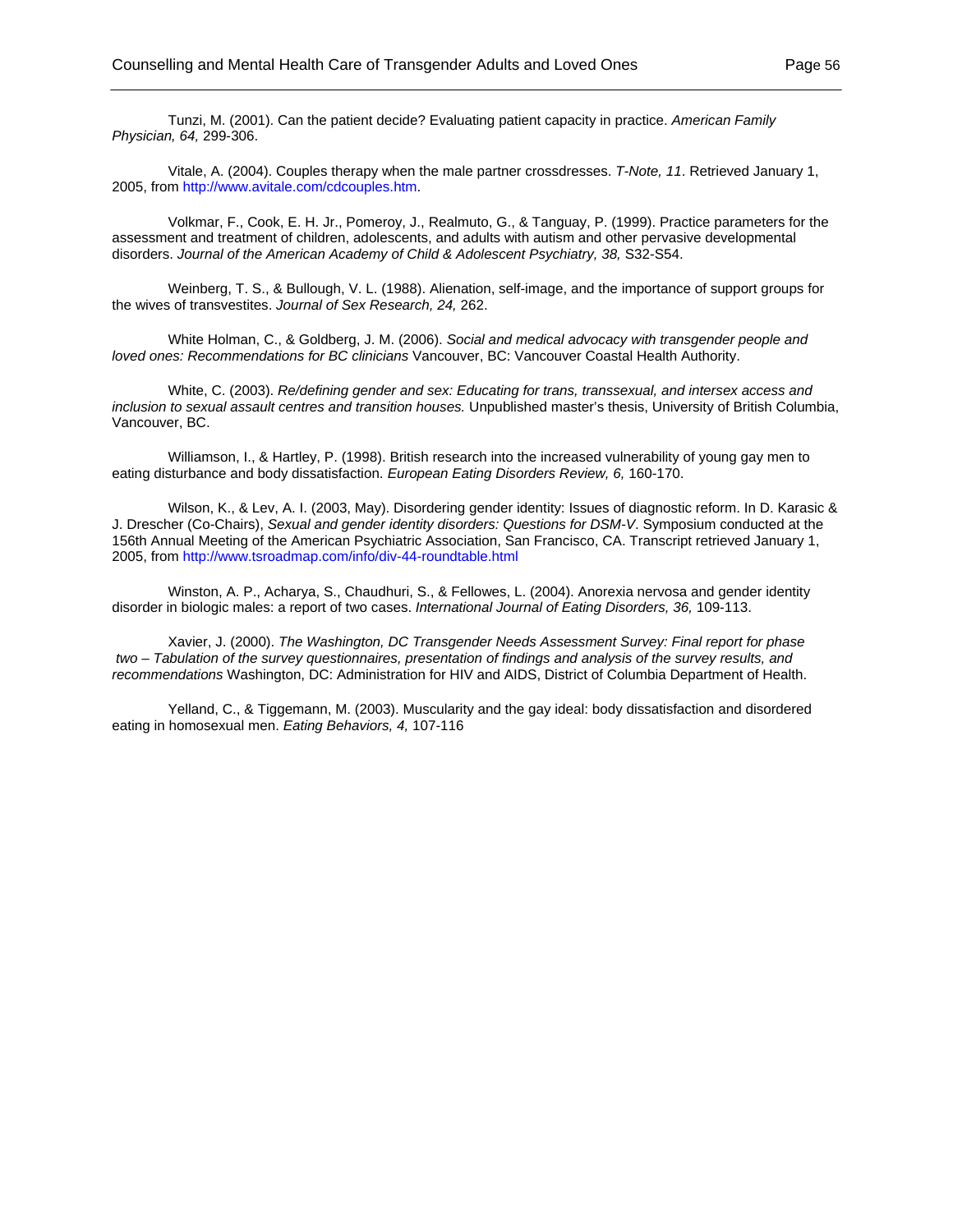# **Appendices**

- <span id="page-59-0"></span>**Appendix A: Resources**
- **Appendix B: DSM-IV-TR diagnostic criteria** 
	- **B1: Gender Identity Disorder**
	- **B2: Transvestic Fetishism**
- **Appendix C: Sample gender assessments** 
	- **C1: Female-to-male (FTM)**
	- **C2: Male-to-female (MTF)**
- **Appendix D: Sample letter to client prior to hormone assessment**
- **Appendix E: Sample letter to client explaining assessment process for individuals seeking BC Medical Services Plan coverage for sex reassignment surgery**
- **Appendix F: Sample letter to physician recommending hormone therapy**
- **Appendix G: Sample letter to physician recommending sex reassignment surgery**
- **\* Note:** All clinician and client names in the sample assessments and letters are fictional, as are the depicted client characteristics. They are included for illustrative purposes only.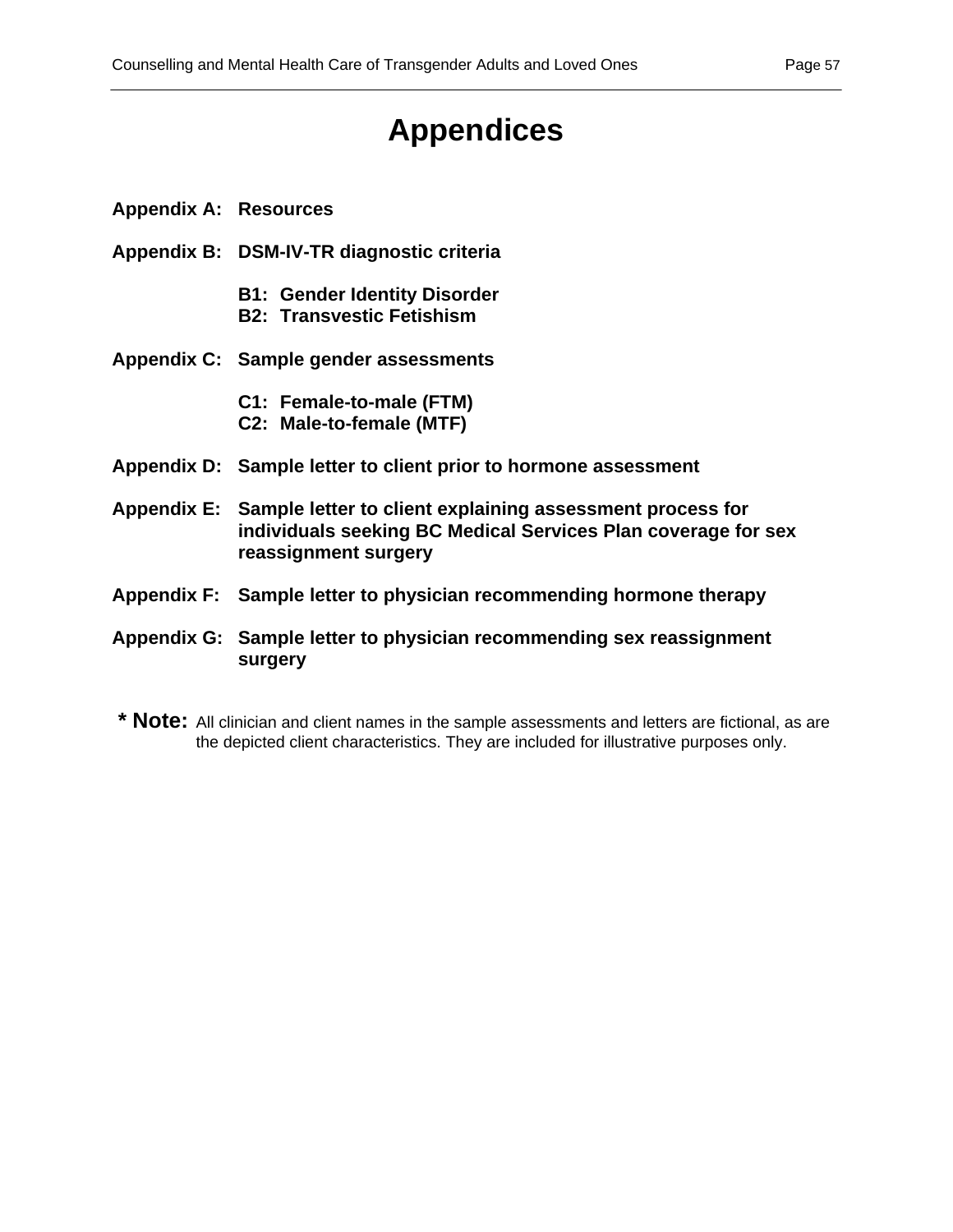## **Appendix A: Resources**

### **Transgender Health Program**

The Transgender Health Program is an anonymous and confidential free service for anyone in BC who has a transgender health question or concern.

Services for mental health clinicians include:

- training in treatment of gender concerns and hormone/surgery assessment
- assistance in care planning for transgender clients and loved ones
- information about best practice guidelines and standards of care
- assistance with development of trans-inclusion policies and procedures
- information about transgender health research findings and implications for practice
- joint program planning and research initiatives

Services for transgender people and loved ones include:

- help finding health/social services, and assistance to navigate health/social service systems
- information about best practice guidelines, standards of care, and client/patient rights
- peer-based exploration of gender identity, gender expression, and life stresses in a nonjudgmental setting
- support and information for family members, partners, friends, and other loved ones
- free condoms and needle exchange
- outreach to transgender people working in the survival sex trade
- free training sessions for peer support volunteers
- information about transgender community organizations and peer support groups

The Transgender Health Program is an initiative of Vancouver Coastal Health.

#### **For more information, contact:**

Transgender Health Program Three Bridges Community Health Centre #301-1290 Hornby Street, Vancouver, BC V6Z 1W2 Phone/TTY/TDD: 604-734-1514 or 1-866-999-1514 (toll-free in BC) Fax: 604-633-4241 Email: [transhealth@vch.ca](mailto:transhealth@vch.ca) Web:<http://www.vch.ca/transhealth>

### **Harry Benjamin International Gender Dysphoria Association**

[http://www.hbigda.org](http://www.hbigda.org/) 

The Harry Benjamin International Gender Dysphoria Association (HBIGDA) is a professional organization devoted to the understanding and treatment of gender dysphoria, with 350 members from around the world in fields such as psychiatry, endocrinology, surgery, psychology, sexology, counseling, sociology, and law. HBIGDA provides opportunities for scientific interchange among professionals through biennial conferences and publications, and develops and publishes Standards of Care.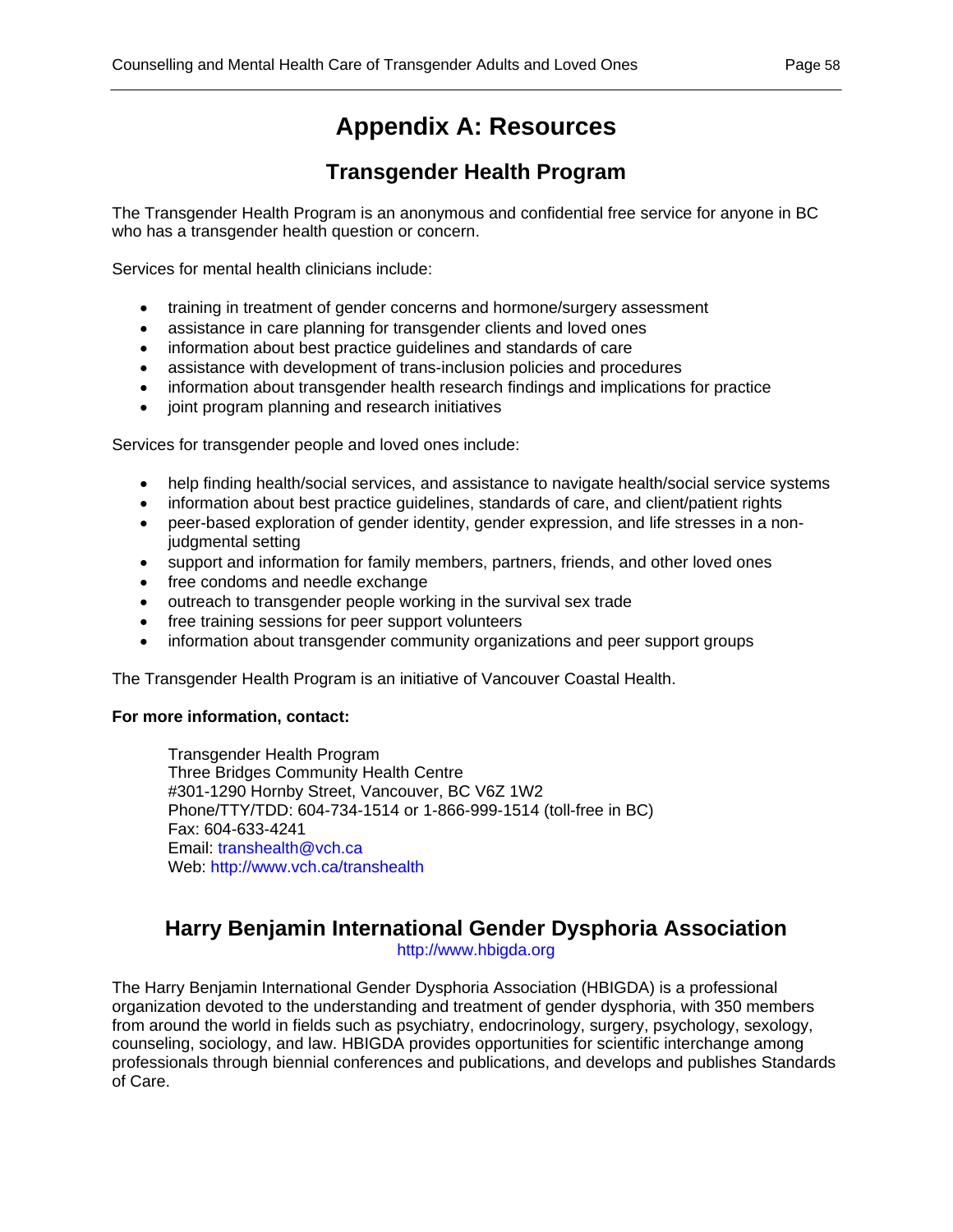### **Appendix B:** *DSM-IV-TR* **Diagnostic Criteria (American Psychiatric Association, 2000)**

### **B1: Gender Identity Disorder in Adolescents and Adults, 302.85**

Section: Sexual and Gender Identity Disorders Subsection: Gender Identity Disorders

Diagnostic Criteria:

- a) A strong and persistent cross-gender identification (not merely a desire for any perceived cultural advantages of being the other sex). In adolescents and adults, the disturbance is manifested by symptoms such as a stated desire to be the other sex, frequent passing as the other sex, desire to live or be treated as the other sex, or the conviction that he or she has the typical feelings and reactions of the other sex.
- b) Persistent discomfort with his or her sex or sense of inappropriateness in the gender role of that sex. In adolescents and adults, the disturbance is manifested by symptoms such as preoccupation with getting rid of primary and secondary sex characteristics (e.g., request for hormones, surgery, or other procedures to physically alter sexual characteristics to simulate the other sex) or belief that he or she was born the wrong sex.
- c) The disturbance is not concurrent with a physical intersex condition.
- d) The disturbance causes clinically significant distress or impairment in social, occupational, or other important areas of functioning.

### **B2: Transvestic Fetishism, 302.3**

Section: Sexual and Gender Identity Disorders Subsection: Paraphilias

Diagnostic Criteria:

- a) Over a period of at least 6 months, in a heterosexual male, recurrent, intense sexually arousing fantasies, sexual urges, or behaviors involving cross-dressing.
- b) The fantasies, sexual urges, or behaviors cause clinically significant distress or impairment in social, occupational, or other important areas of functioning.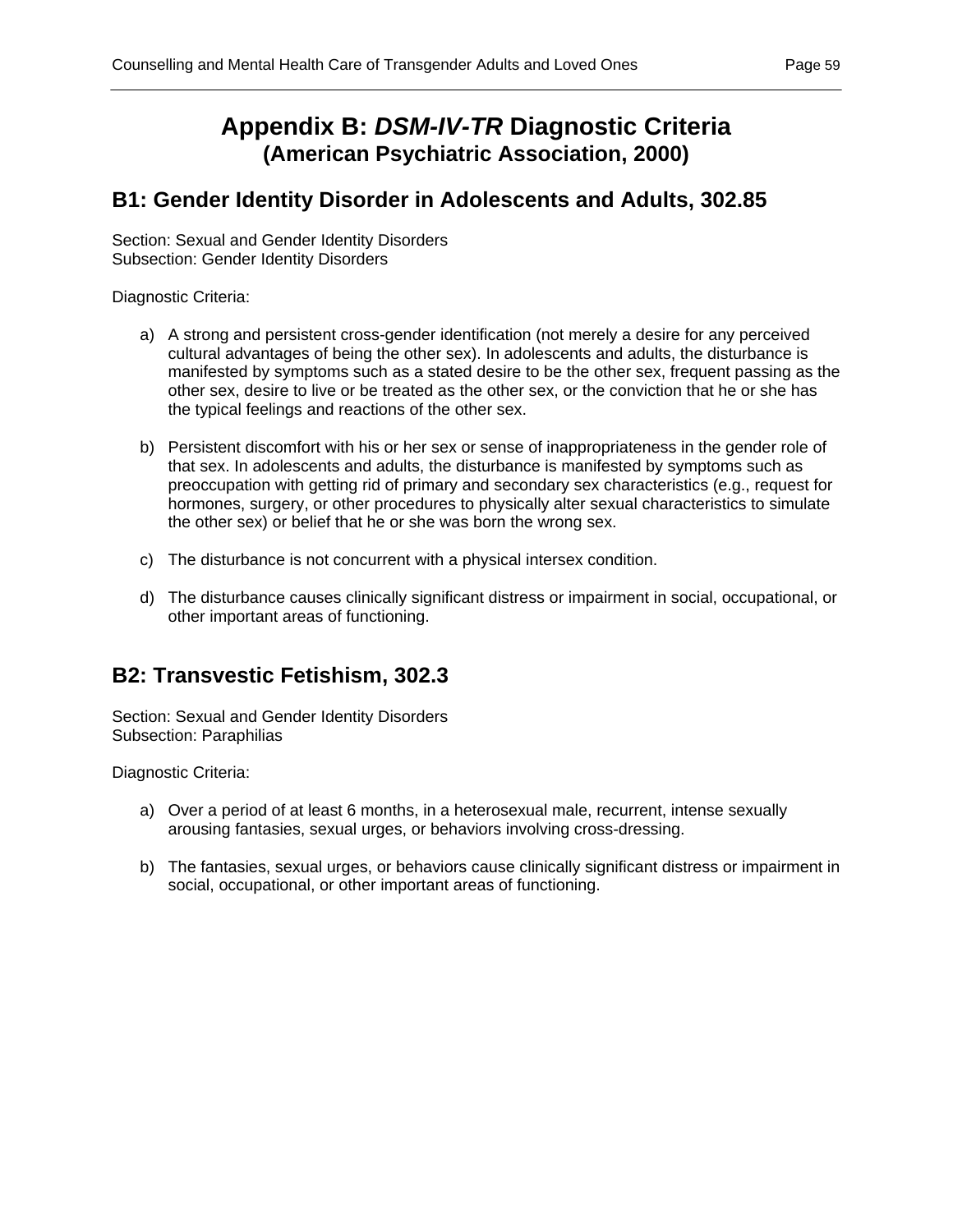### **Appendix C: Sample Gender Assessments**

### **C1: Example #1 – Female-to-male**

Re: Majida Khattari DOB: August 10, 1952

Reason for Referral: Client is a 52-year-old male-identified natal female who hopes to have a bilateral mastectomy/chest reconstruction surgery as part of gender transition.

Dear Dr. Smith:

Thank you for asking me to see your 52-year-old patient in consultation. The following letter represents a summary of my assessment of Majida over three sessions (November 14, December 12, and January 31). Majida was referred to me for gender assessment and to assess eligibility and readiness for chest surgery.

#### **History of Gender Identity**

Out of deference to Majida's gender identity, I will use male pronouns throughout this assessment. Majida has identified as masculine since early childhood. His preferred playmates were boys and his preferred games involved physical activities with boys such as football and hockey. As a child, he wore unisex or boys' clothing. He was often perceived as a boy by strangers and by teachers.

As puberty commenced, Majida remembers his male friends becoming uncomfortable with his masculine appearance, and less interested in spending time with him. To fit in, Majida began growing his hair, wearing make-up and more feminine clothing, and attempting to socialize with teenage girls and date boys. Romantic attempts with males were unsatisfying as he was not interested in boys in a sexual context, although he continued to prefer the social company of men.

In 1975 Majida began working at a mattress factory and became friends with a co-worker who was a butch lesbian. Majida became involved in the local lesbian community, participating in dances and other social events, and dating women. He returned to dressing in a more masculine fashion, and came out to his family as lesbian. He remembers this as an exciting time of self-discovery and clarity relating to his identity.

In recent years, through supporting some of his butch friends through their process of exploring their gender identity and options for gender transition, Majida came to realize that his self-concept is more of himself as a male in a female body rather than a masculine female. In his current life Majida avoids situations such as swimming that would require him to reveal his female body. In his sexual relations he does not remove his top, and imagines himself as having a male body. He binds his breasts using a spandex back brace.

As a very masculine-appearing person, Majida feels little dissonance between his identity and his role. However, to facilitate his comfort he would like to pursue chest reconstruction. He is not interested in testosterone as he has a history of chronic liver disease, and feels the risks of side effects would outweigh the possible benefits. Additionally, he has already gone through menopause so no longer feels any discomfort relating to menstruation.

Majida has a strong supportive circle around him. He has told many of his friends of his transgendered feelings and has received positive feedback.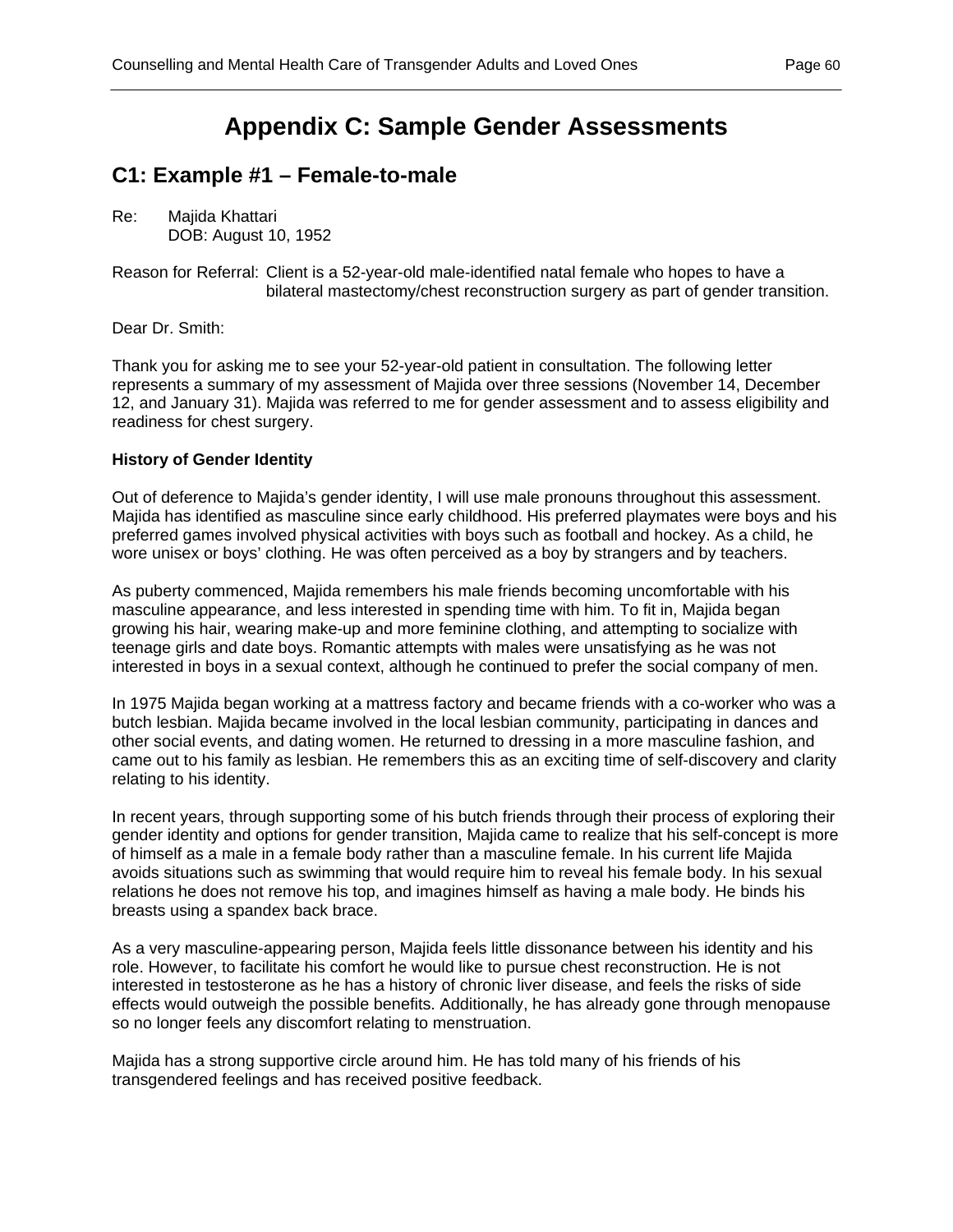#### **Medical History**

- 1. cigarette smoking 25 years, currently one pack a day
- 2. obesity
- 3. Hepatitis C

#### **Medications**

- 1. has taken interferon for Hepatitis C not currently taking any medication
- 2. no known drug allergies

#### **Mental Health History**

Majida sought counselling in 1992 to deal with issues relating to being molested by a neighbour at age 10. He reports being depressed and suicidal at that time, but having stable mental health in the years since.

#### **Substance Use**

Majida started drinking alcohol at parties in high school and continued to drink recreationally through the 1980s and early 1990s. In the mid-1980s he experimented with amphetamines to assist in working night shifts. His use gradually increased and he reports being addicted for several years. He went through an amphetamine addiction program in 1991 and has not been using recreational drugs since that time. In 1993 he was diagnosed with Hepatitis C and has not been drinking alcohol since that time. He typically smokes one pack of cigarettes and drinks several cups of coffee per day.

#### **Personal History**

Majida was born and raised in Nanaimo. He has two younger twin brothers age 42, and an older sister age 53. His parents and grandparents are deceased. As a child Majida spent much time with his family fishing, camping and playing sports. As both his parents worked during Majida's childhood, his grandparents and aunt were primary caregivers. He remains close with his aunt.

Majida began his career doing heavy physical labour in factories in the 1980s. In the late 1980s he lost his job as the result of difficulties relating to amphetamine addiction, and made his living through selling drugs. In the early 1990s after going through an addiction program he started driving taxis. Fatigue related to Hepatitis C has become increasingly debilitating and Majida is no longer able to work. He is currently receiving disability benefits through the Ministry of Human Resources.

Majida has had sexual relationships in the past but is not dating at this time. He is sexually attracted to women.

#### **Summary and Treatment Plan**

Majida does not experience clinically significant distress relating to his gender role or gender identity, as his physical masculinity has enabled him to live in a way that is congruent with his strong masculine identity. However, Majida feels that he would be more comfortable with a more masculine appearing chest and that it would enable him to be more comfortable in sexual relations and other activities that may involve disrobing. Majida is a mature individual who has carefully considered the pros and cons of surgical intervention, and he has been cross-living for many years. In my opinion, Majida meets both the eligibility and readiness criteria of the Harry Benjamin International Gender Dysphoria Association *Standards of Care*. I do not find any mental health considerations that would negatively impact his ability to make an informed decision regarding chest surgery.

Please do not hesitate to contact me with any questions you may have.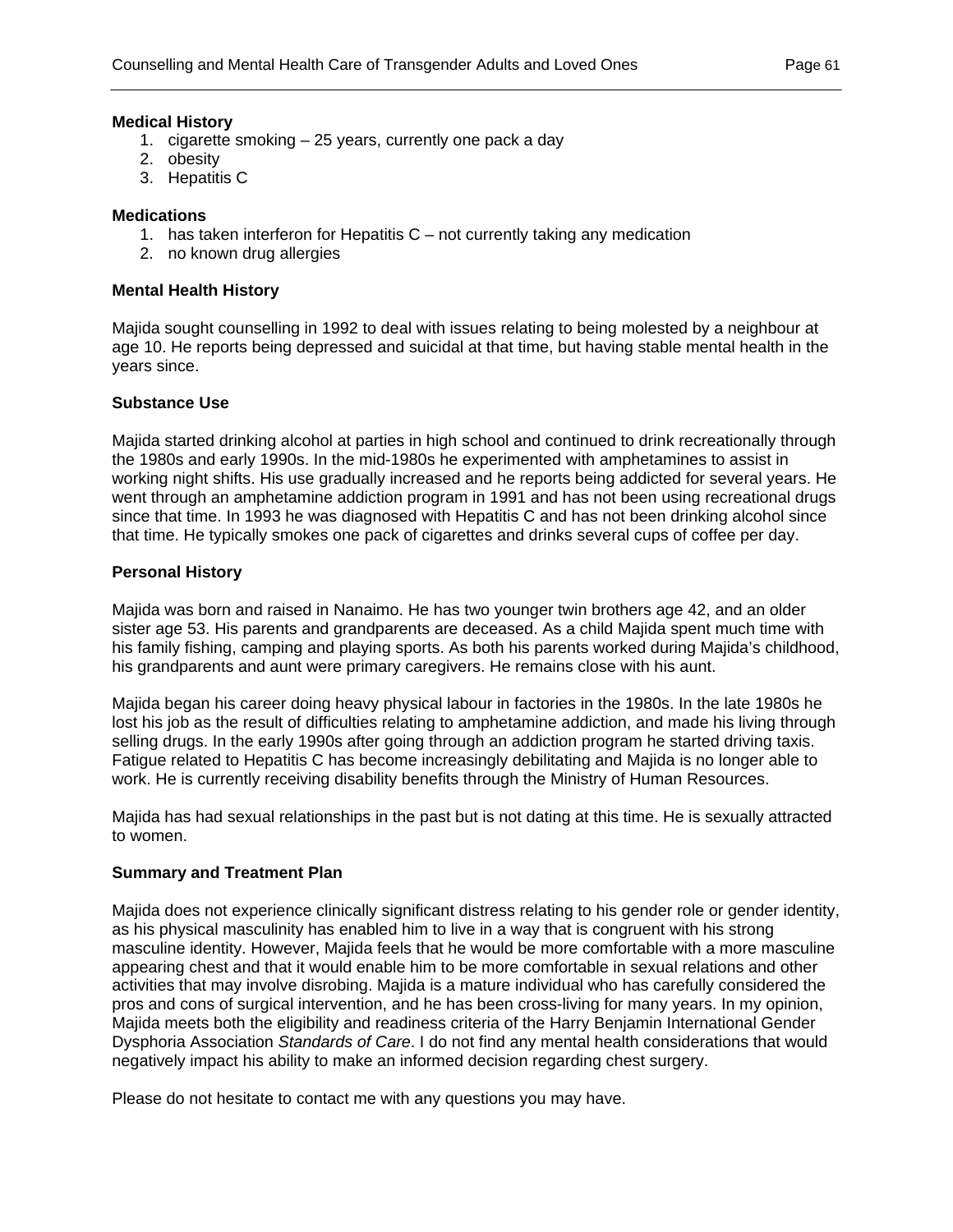#### **C2: Example #2 – Male-to-female**

Re: Sandeep Singh DOB: January 15, 1970

Reason for Referral: Client is a 34-year-old female-identified natal male who is seeking assistance to resolve gender confusion.

Dear Dr. Smith:

Thank you for asking me to see your patient in consultation. I saw Sandeep on three occasions (January 12, February 2, and February 20, 2005) and the following letter represents a summary of these sessions.

Sandeep is a 34-year-old anatomical male who identifies as a woman (out of deference for her gender preference I will refer to her as "she" throughout this letter). Sandeep is a 34-year-old agricultural worker who has been married for 15 years and has 2 girls age 8 and 11. Her wife Parmit works as a school teacher. Sandeep presents today wanting to explore options for resolution of her gender confusion.

#### **History of Gender Identity**

Sandeep was the youngest child in a family of four, with three older sisters. As a young child, she lived in a rural area of the Fraser Valley and played most of the time with her sisters. All of the children in the family were expected to participate in helping the mother work at a berry farm on the weekends, while the father worked in a local lumber mill.

At age 8, Sandeep began wearing female undergarments under her clothes to school. She was afraid of being caught with these articles on, and tried to either avoid physical education class or dress in the cubicle. As she went through puberty, she was very distressed by the erections and nocturnal emissions she experienced, and started to tape down her penis.

At age 19, Sandeep married Parmit, and did not discuss any of the crossdressing activity or gender confusion with her. Sandeep put all of her energies into her work and family in hope that her feelings about being female would disappear. Four years into the marriage, Sandeep and Parmit had a daughter and Sandeep wished that she would have been the one to bear the child. Both were happy in the parenting role, and they had another child three years later. Throughout this time Sandeep continued to crossdress in private, and continued to struggle with feeling a conflict between her public life as a man and her private identity as a woman.

Shortly after the birth of their second child, Sandeep's mother was diagnosed with breast cancer and died within a year of the diagnosis. The time with her mother prior to her death made Sandeep reevaluate her life, and she disclosed both the crossdressing and her conflict over her identity to her wife. Parmit was very angry and upset but did not want to lose Sandeep as her partner and wanted the family to remain together. They sought counselling and Parmit decided that she would not be able to have a life with Sandeep if she began to live her public life as a woman. Sandeep at this time also did not want to lose the family and so she continued to crossdress in private for the next six years. As time progressed, she realized that she did not want to continue living as she was, and so she is presenting today with hopes of discussing her marital situation as well as getting information about options for transformation.

#### **Medical history**

1. Tonsillectomy at age 9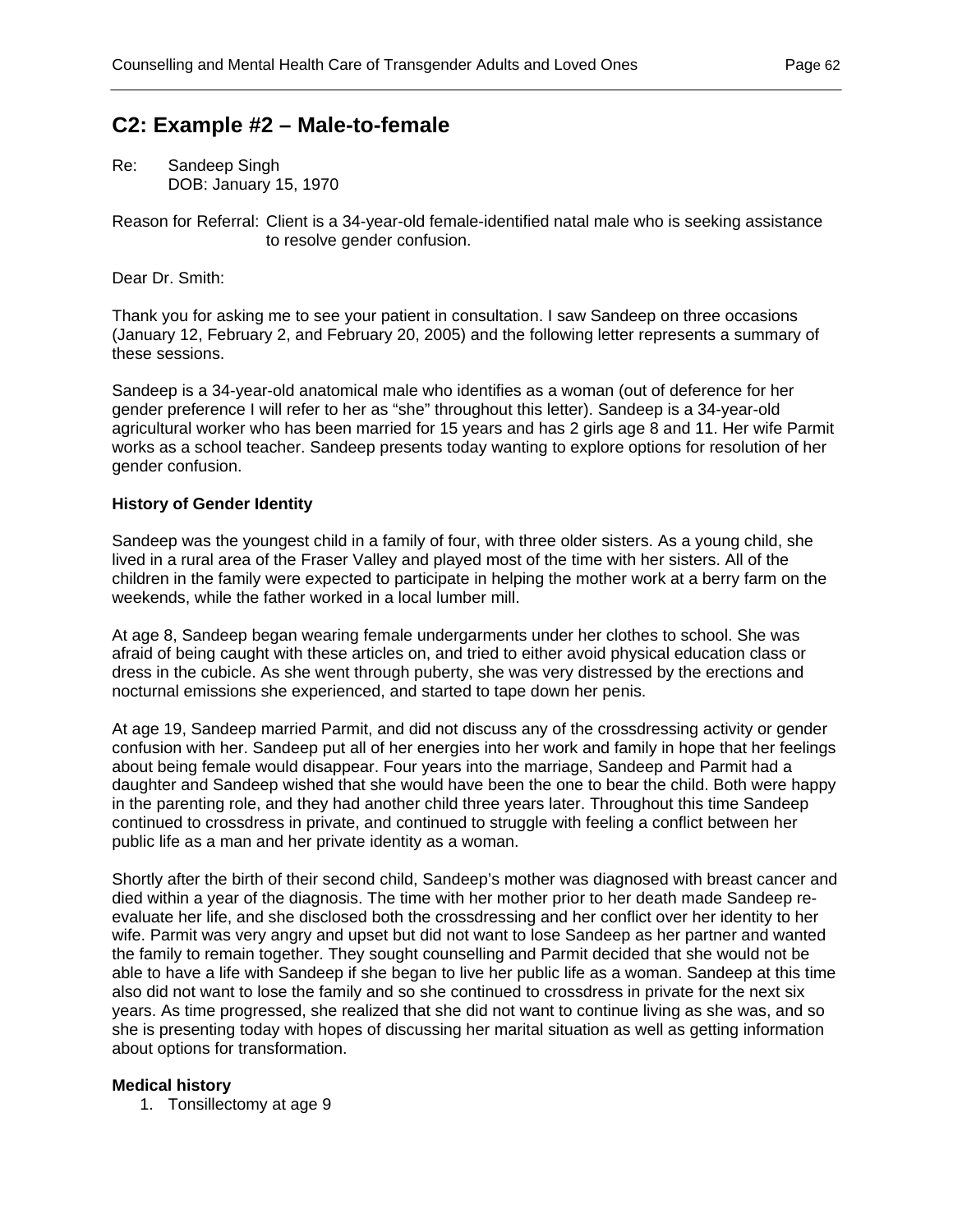#### **Medications**

- 1. No medications
- 2. No known drug allergies

#### **Substance use**

Sandeep reports not smoking, drinking alcohol or coffee/other caffeinated drinks, or using recreational drugs.

#### **Mental health history**

Sandeep suffered from depression after the death of her mother and was treated with Sertraline for one year, after which time the depression had been alleviated sufficiently to stop Sertraline use.

#### **Personal history**

Sandeep started school when she was six years old. She remembers disliking school as the few Sikhs in the class were frequently teased by the white boys. She left school at age 15 to work fulltime.

Sandeep has been close to her three sisters throughout her life, and maintains a close connection to them and to their families. None of them are aware of Sandeep's gender concerns. Sandeep is not currently close with her father. She has always found it difficult to connect emotionally with him, and in recent years he has become more reclusive following the death of his wife.

Sandeep has little connection with the transgender community, as she lives in a rural area where there are no peer support groups. She has seen a documentary on transsexuals and would like to explore the possibility of hormones and surgery. She does not have any detailed information at this time relating to either option, nor is she certain what she wants to pursue.

#### **Summary and Treatment Plan**

Sandeep is a 34-year-old female-identified anatomical male who presents with a history of strong and persistent cross-gender identification, persistent discomfort in the male gender role, and clinically significant distress relating to her gender concerns. She has limited support from the people around her, who are either unaware of her gender identity or are opposed to her transition. She presents today to obtain information about hormones and transitioning but is reluctant to move forward at this time, particularly until an agreement is made with her wife relating to their marriage. She agrees that it is premature at this time to consider hormone therapy and will enter a course of relationship counselling that will hopefully include her wife Parmit.

Please do not hesitate to contact me with any questions you may have.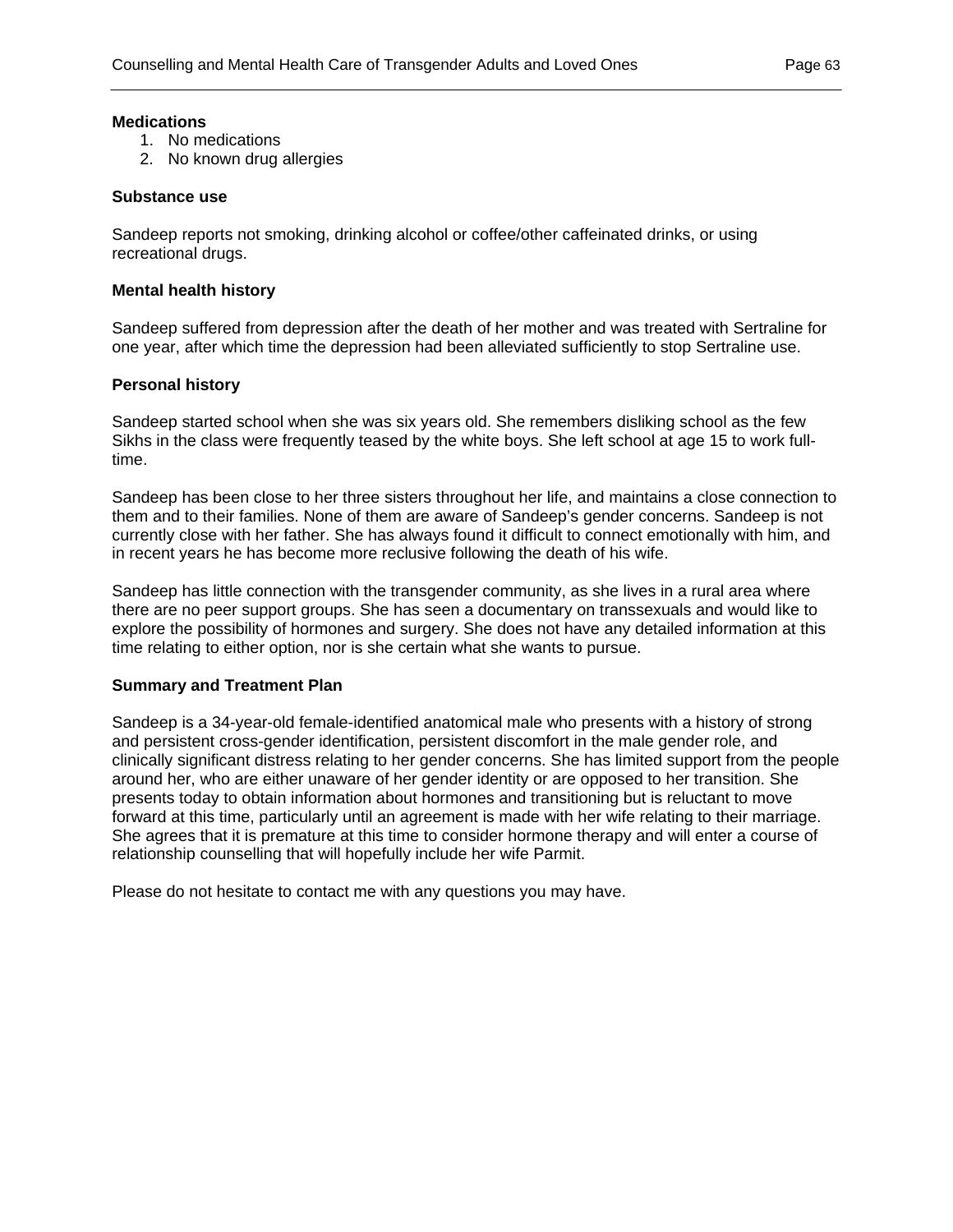### **Appendix D: Sample Letter to Client Prior to Hormone Assessment**

Dear client:

This letter is intended to explain what to expect from the hormone eligibility/readiness assessment process and help you prepare for the first appointment.

#### **Purpose of the Assessment**

The clinician providing the assessment will:

- Determine whether you meet the eligibility and readiness criteria for hormone therapy outlined in the current version of the Harry Benjamin International Gender Dysphoria Association (HBIGDA)'s *Standards of Care*.
- Make a recommendation to the prescribing physician about whether or not they feel hormone therapy is appropriate in your treatment.

#### *Eligibility criteria:*

- 1) Able to provide fully informed consent to medical treatment (as defined by BC law).
- 2) Demonstrable knowledge of what hormones medically can and cannot do and their social benefits and risks.
- 3) Either a documented real-life experience of at least three months prior to the administration of hormones, OR a period of psychotherapy of a duration specified by the mental health professional after the initial evaluation. This may be waived in some special situations.

*Readiness criteria:* 

- 1) The patient has had further consolidation of gender identity during the real-life experience or psychotherapy.
- 2) The patient has made some progress in mastering other identified problems leading to improving or continuing stable mental health.
- 3) The patient is likely to take hormones in a responsible manner.

#### **Assessment Sessions**

Appointments are 50 minutes long. Assessment may take one or more appointments to complete. Discussion topics may include:

- general personal history: who you are, home life, what you do during the day, education, work, friends, family, hobbies, interests
- history of gender identity concerns, from start to present day
- medical and mental health history, including medications taken in past/present
- substance use history
- gender transition process thus far, and future plans
- any questions or concerns you have

#### **Documentation to Bring to First Session**

You will need to bring your BC CareCard and picture identification (e.g., passport, driver's license, BC ID). The picture ID is necessary to confirm that you are the person being assessed. It is not required that you have had a legal name change, but if you have, please bring your Name Change certificate.

If you want support relating to the assessment process, you are welcome to call the Transgender Health Program at 1-866-999-1514 (toll-free in BC), or email [transhealth@vch.ca.](mailto:transhealth@vch.ca)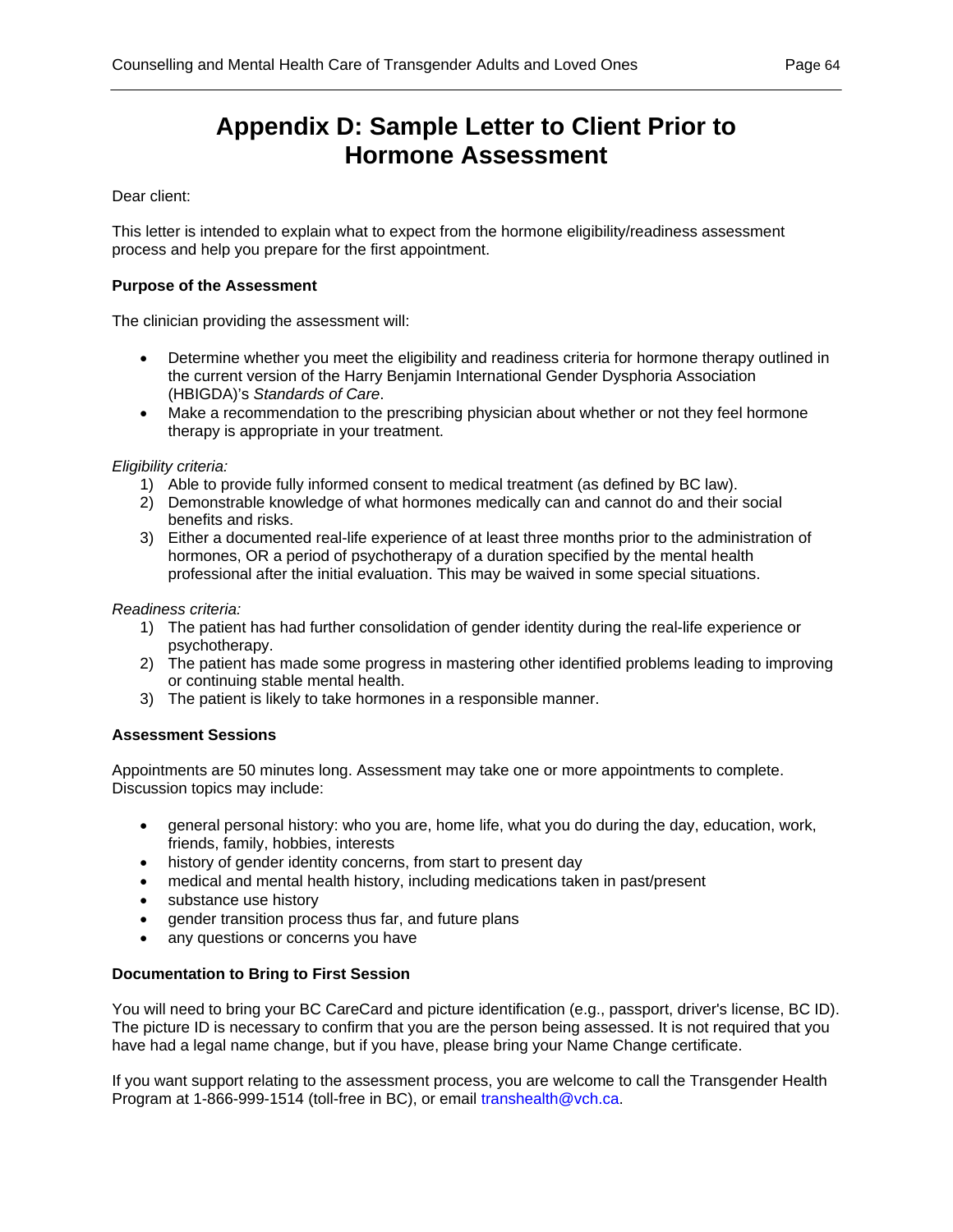### **Appendix E: Sample Letter to Client Seeking BC Medical Services Plan Coverage for Sex Reassignment Surgery**

Dear client:

The Medical Services Plan (MSP) of British Columbia requires that all patients requesting approval for payment relating to sex reassignment surgery (SRS) be assessed by two mental health clinicians (a psychiatrist and a Ph.D. psychologist or 2<sup>nd</sup> psychiatrist) who MSP has deemed have "recognized and demonstrable expertise in the treatment of gender dysphoria".

This letter is intended to explain what to expect from the assessment process and to help you prepare for the first appointment.

#### **Purpose of the Assessment**

The mental health professionals doing the assessment will:

- Determine whether the patient meets MSP's eligibility criteria for SRS (see below).
- Make a recommendation to MSP about whether or not SRS is appropriate in the patient's treatment.

If the assessors agree that surgery is appropriate and that the patient meets MSP's eligibility criteria, they will contact MSP and ask for surgery coverage to be approved. MSP's "Gender Re-assignment Surgical Review Committee" will then review the assessors' recommendations and the supporting documentation submitted by the patient, and then decide whether to authorize surgery or not. MSP will inform you and your doctor of their decision via letter.

#### **MSP Eligibility Criteria**

For a patient to be granted MSP coverage for SRS, MSP requires:

- a) "The patient must be sufficiently emotionally and psychologically stable such that although a delay in surgery may be disappointing, it would not be a crisis."
- b) "The patient must have had at least two full years of full societal cross-gender immersion. A patient can fulfill this criterion through full-time employment in a public workplace, full-time attendance at an educational or other training institution, significant time spent in voluntary service in a public occupation or any combination of the foregoing."

[Note: In the past, individuals who can't work/study/volunteer full-time (because of disability, caregiver responsibilities, lack of opportunity, etc.) have still been considered by MSP to be eligible for surgery. If this is your situation, your doctor should write a letter explaining your circumstances and confirming that to the best of their knowledge you are living full-time as a man or a woman.]

#### **Assessors**

Drs. Gail Knudson and Oliver Robinow, psychiatrists formerly with Vancouver Hospital's Gender Dysphoria Program, will be jointly interviewing patients in their private offices. With the patient's consent, Drs. Knudson and Robinow may be joined by a third psychiatrist or a Ph.D.-level psychologist who is in training to become a GRS assessor. You can choose to be seen either in Vancouver or Victoria. *If you do not want to have a trainee present, please let the receptionist know this when you book your appointment.*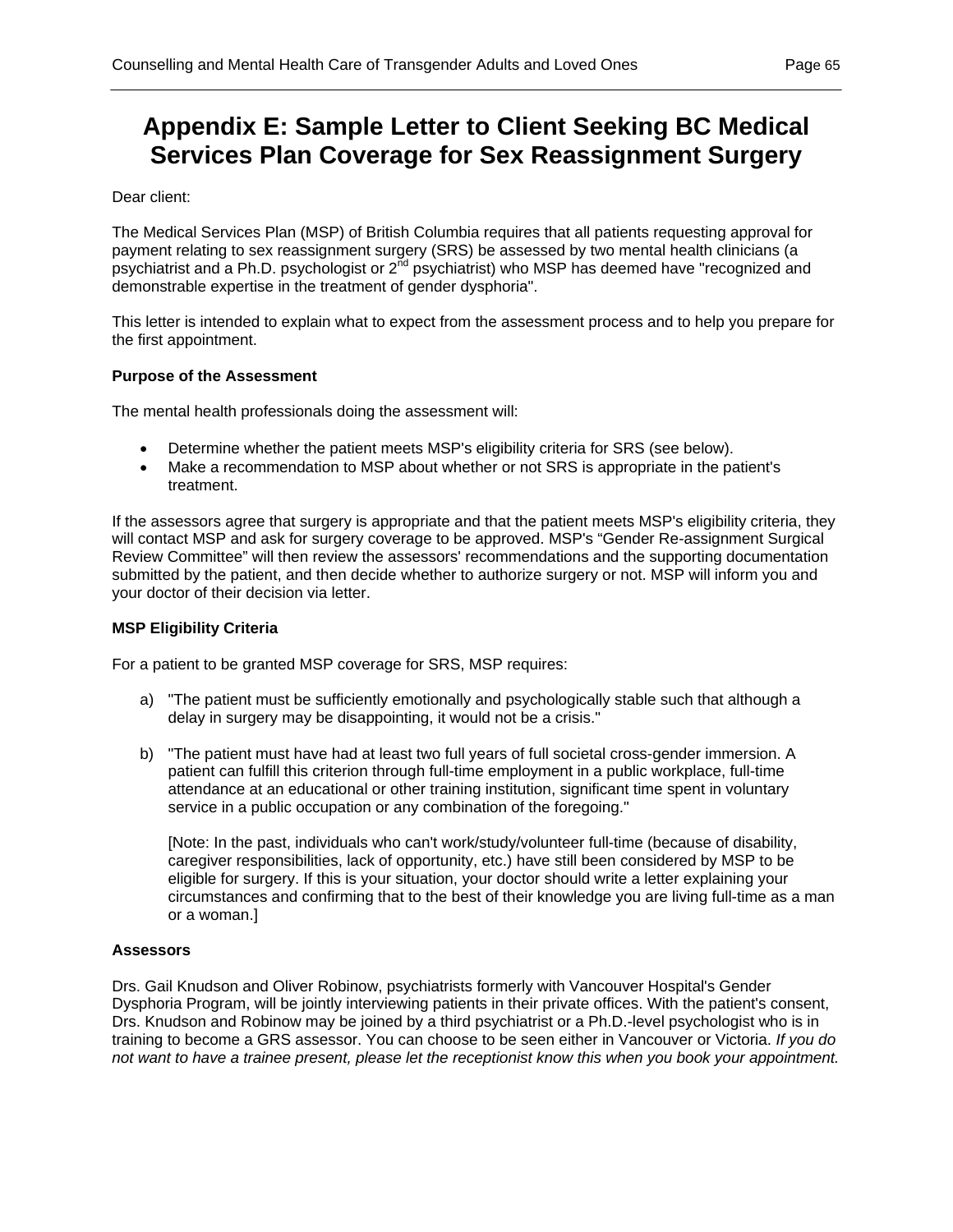#### **Number of Sessions**

Appointments will consist of a 50-minute discussion between the patient and the assessors. Assessment may take one or more appointments to complete.

Discussion topics may include:

- general personal history: who you are, who you live with, what you do during the day, education, work, friends, hobbies, interests
- history of gender identity concerns, from start to present day
- medical and mental health history, including medications taken in past/present
- substance use history
- gender transition process thus far, and future plans
- any questions or concerns you have

#### **Documentation to Bring to First Session**

You will need to bring your BC CareCard and picture identification (e.g., passport, driver's license, BCID). It is not required that you have had a legal name change, but if you have, bring your Name Change certificate. You will also need to bring at least one of the following documents to confirm that you have met the MSP criterion of "at least two full years of full societal cross-gender immersion":

- Pay stubs or a letter from your supervisor indicating the length of time you have been employed
- A letter from your academic advisor or teacher indicating the length of time you have been in school, and/or a school transcript
- A letter from your supervisor in a volunteer position indicating the length of time you have been involved in volunteering
- If you are unable to work, attend school, or volunteer, bring a letter from your doctor explaining your circumstances and confirming that to the best of their knowledge you are living full-time in the gender you identify as

*Note:* It is not necessary to disclose your gender history to your employer, teacher, or supervisor: you can tell them you need a general reference letter without saying what it is for. It is important that they include your name, the gender pronoun you are called at work, and the length of time you have been working/volunteering/in school. This can be a short statement:

- "I have known John Doe for two years. He began work for me on [date] and has worked full-time since then."
- "Jane Doe has volunteered ten hours a week for [name of organization] for over two years. She began as a volunteer here on [date]."
- "Jan Doe has been taking a full academic courseload since [date]."

MSP will not accept letters from friends, relatives, neighbours, or others who you interact with socially.

Letters must be *signed originals*, and transcripts/pay stubs must be original copies. We encourage you to make a photocopy of all documents for your records prior to the appointment, as the originals will be forwarded to MSP by the assessors.

If you need help obtaining picture ID or collecting letters, or want other support relating to the assessment process, you are welcome to call the Transgender Health Program at 1-866-999-1514 (toll-free in BC), or email [transhealth@vch.ca](mailto:transhealth@vch.ca).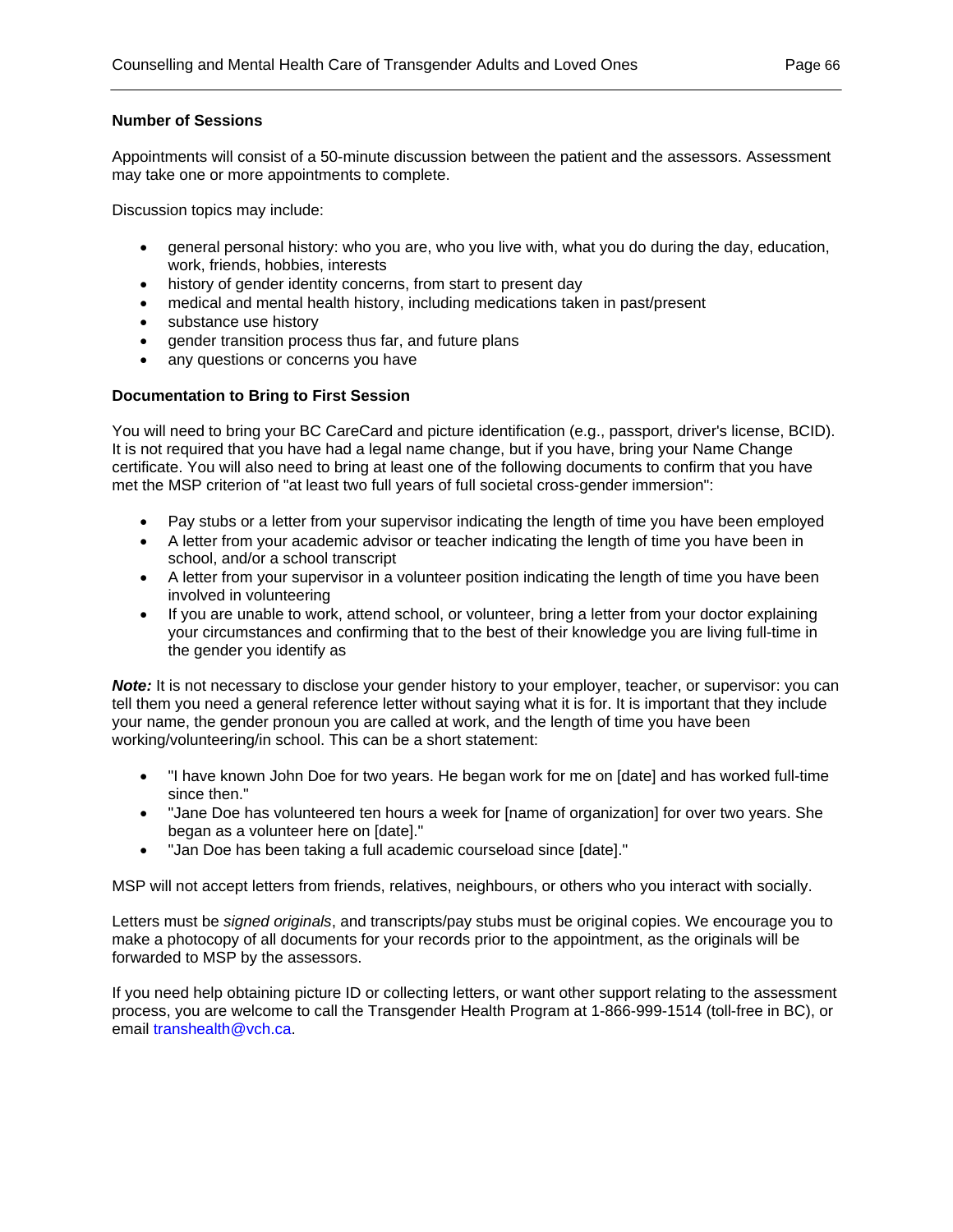### **Appendix F: Sample Letter Recommending Hormones (to prescribing GP, nurse, or endocrinologist)**

Re: Saul Cohen (aka Sarah Cohen) DOB: April 23, 1980

Reason for Referral: Client is a 23-year-old male-identified natal female who seeks medically monitored testosterone therapy as part of gender transition.

#### Dear Dr. Smith:

I am writing to support my client's request for testosterone therapy. Saul (whose legal name is Sarah) is a 23-year-old male-identified anatomical female. He has been my client since January 12, 2003 when he sought my services to assess for suitability for hormone prescription as part of gender transition. I am a registered clinical counsellor in private practice, working with other professionals who have an interest in transgender health but not as part of a formal gender team.

I have seen Mr. Cohen in two 50-minute counselling sessions. In those sessions we have discussed Saul's gender identity, as well as his overall psychosocial history and current status. I note that Saul does not see his identity as a type of mental illness and thus does not want to be labelled as having Gender Identity Disorder, despite having a strong cross-gender identity.

In the last year Saul has come to strongly identify as a gay man. For the past two months has been taking testosterone he purchased from the internet, to alleviate discomfort he feels when he is perceived as female and also to change his voice and appearance to be more congruent with his sense of self. Thus far Saul reports a deepened voice, enlarged and sensitized clitoris, heightened libido, and acne as a result of the testosterone he has taken. Saul is pleased by these changes and is eager for other changes, particularly cessation of menses and growth of facial hair. He cannot currently afford to legally change his name from Sarah to Saul, but does prefer that Saul be used.

Saul is aware of the risks of taking testosterone without medical assistance, and wishes to have regular medical monitoring from this point onward. According to Saul, he started taking testosterone without medical assistance because there was a lengthy wait to see a GP with expertise in transgender medicine.

Saul is well-informed about the female-to-male (FTM) community, having read several articles on hormonal and surgical options (including the Harry Benjamin Gender Dysphoria Association's *Standards of Care*) and also participating in a FTM internet mailing list. I believe that Saul understands his options for peer and professional support should he need assistance to adjust to any of the changes that occur as a result of taking testosterone.

In closing, while Saul has not yet been cross-living or attending psychotherapy for the full three months recommended in the Harry Benjamin Gender Dysphoria Association's *Standards of Care*, I am confident that he does meet the other eligibility and readiness criteria defined in the *Standards of Care*, and I believe it would be beneficial for him to move from medically unsupervised use to medically supported use of testosterone. I feel confident that Saul understands the permanence of continuing to take testosterone, and that he will take hormones in a responsible manner.

If you have any questions or concerns, please do not hesitate to contact me at (555) 555-5555.

#### Sincerely,

Yoshi Nakamura, M.A. - Registered Clinical Counsellor